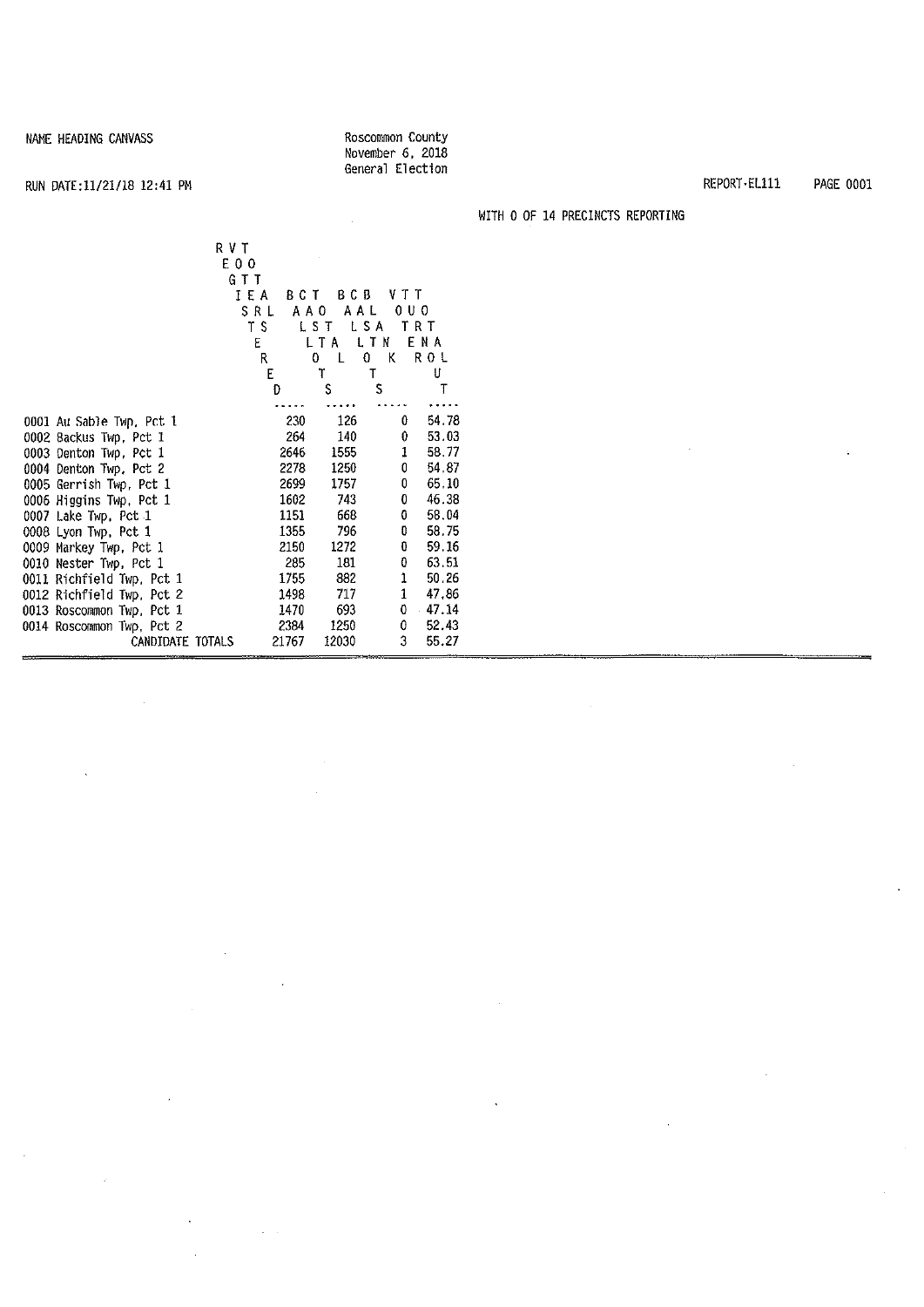**Roscommon County**  November 6, 2018 General Election

#### RUN DATE:11/21/18 12:41 PM

#### Governor/ Lt Governor

(VOTE FOR) 1

|                           | W / G             |         |              |                |              |                         |                |
|---------------------------|-------------------|---------|--------------|----------------|--------------|-------------------------|----------------|
|                           | h                 |         |              |                |              |                         |                |
|                           | i                 |         |              |                |              |                         |                |
|                           | t<br>c            |         | S.<br>7 L    | K/D            | B/W          |                         |                |
|                           | S/L<br>m<br>h     | G / T   | C<br>а       | u<br>a         | u<br>a       | W                       |                |
| C                         | е<br>y            | е<br>r  | ħ<br>h       | c<br>r<br>۷    | t            | R<br>r                  |                |
|                           | h<br>$\circ$<br>r |         | 0            | K<br>1         | k<br>e       | 1<br>n                  | T              |
|                           | u<br>n            | i.<br>s | m<br>е<br>i. | i<br>a         | n<br>$\circ$ | е                       |                |
|                           | e<br>S<br>t       | ŧ<br>n  | a<br>S<br>e  | e<br>n<br>d    | p<br>۷<br>0  | $\mathbf{r}$<br>i       | Е              |
|                           | t                 | I       | a            | g<br>e         | r            | Ċ                       |                |
|                           | e                 |         | u            | r              | t            | h                       | Ν              |
|                           | (REP)             | (DEM)   | (LIB)        | (UST)          | (GRN)        | (NLP)                   | (NON)          |
|                           |                   |         |              |                |              |                         |                |
| 0001 Au Sable Twp. Pct 1  | 64                | 55      | 4            | 3              | 0            | 0                       | 0              |
| 0002 Backus Twp. Pct 1    | 92                | 41      | 1            | 4              | 1            | 0                       | 0              |
| 0003 Denton Twp. Pct 1    | 869               | 606     | 20           | 15             | 7            | 5                       |                |
| 0004 Denton Twp. Pct 2    | 745               | 446     | 15           | 9              | 10           | 4                       | 3<br>2         |
| 0005 Gerrish Twp, Pct 1   | 1029              | 668     | 13           | 7              | 8            | 6                       | 3              |
| 0006 Higgins Twp, Pct 1   | 390               | 294     | 13           | 7              | 10           | 3                       | $\mathbf{1}$   |
| 0007 Lake Twp, Pct 1      | 402               | 240     | 6            | 6              | 5            | 2                       | 0              |
| 0008 Lyon Twp, Pct 1      | 447               | 321     | 11           | $\overline{c}$ | 3            | 3                       | 2              |
| 0009 Markey Twp. Pct 1    | 744               | 464     | 18           | 12             | 5            | $\overline{\mathbf{c}}$ | 0              |
| 0010 Nester Twp. Pct 1    | 98                | 76      | 2            | 1              | 0            | 0                       | 0              |
| 0011 Richfield Twp, Pct 1 | 473               | 364     | 8            | 3              | 6            | 10                      | 2              |
| 0012 Richfield Twp, Pct 2 | 399               | 270     | 11           | 14             | 3            | 4                       | $\pmb{0}$      |
| 0013 Roscommon Twp. Pct 1 | 394               | 263     | 13           | 5              | 4            | 3                       | $\overline{c}$ |
| 0014 Roscommon Twp, Pct 2 | 713               | 453     | 23           | 15             | 8            | 7                       | $\mathbf{1}$   |
| CANDIDATE TOTALS          | 6859              | 4561    | 158          | 103            | 70           | 49                      | 16             |
| CANDIDATE PERCENT         | 58.04             | 38.60   | 1.33         | .87            | .59          | .41                     | .13            |

#### Secretary of State

÷.

(VOTE FOR) 1

#### WITH O OF 14 PRECINCTS REPORTING

|                           | 11 I L I<br>Ð |
|---------------------------|---------------|
|                           | ara           |
|                           | ren           |
|                           | ydg           |
|                           | e.            |
|                           | r             |
|                           | (REP)         |
| 0001 Au Sable Twp, Pct 1  | 60            |
| 0002 Backus Twp, Pct 1    | 90            |
| 0003 Denton Twp, Pct 1    | 868           |
| 0004 Denton Twp, Pct 2    | 728           |
| 0005 Gerrish Twp, Pct 1   | 1027          |
| 0006 Higgins Twp. Pct 1   | 399           |
| 0007 Lake Twp, Pct 1      | 398           |
| 008 Lyon Twp. Pct 1       | 456           |
| 0009 Markey Twp, Pct 1    | 730           |
| 0010 Nester Twp. Pct 1    | 96            |
| 0011 Richfield Twp, Pct 1 | 459           |
| 0012 Richfield Twp, Pct 2 | 385           |
| 0013 Roscommon Twp, Pct 1 | 391           |
|                           |               |

G S S w JB rct<br>oe eoe R MTL oe eoe RG<br>ara cngtmoa I en g<mark>tmo a</mark><br>es otpbl T es otp b<mark>l</mark><br>lorfee E ydg lo r f e e e y n y l r I r n e t N (REP) (DEM) (LIB) (UST) CNONJ  $\ddotsc$  $\ldots$  $\frac{1}{2} \frac{1}{2} \frac{1}{2} \frac{1}{2} \frac{1}{2} \frac{1}{2} \frac{1}{2} \frac{1}{2} \frac{1}{2} \frac{1}{2} \frac{1}{2} \frac{1}{2} \frac{1}{2} \frac{1}{2} \frac{1}{2} \frac{1}{2} \frac{1}{2} \frac{1}{2} \frac{1}{2} \frac{1}{2} \frac{1}{2} \frac{1}{2} \frac{1}{2} \frac{1}{2} \frac{1}{2} \frac{1}{2} \frac{1}{2} \frac{1}{2} \frac{1}{2} \frac{1}{2} \frac{1}{2} \frac{$  $\ddotsc$ 60 45 8 5 0 90 41 3 3 0 868 569 30 37 6 413 30 20<br>624 26 17 3 1024 26 17<br>273 20 15 1 273 20 15<br>233 10 10 1 233  $\pmb{0}$ 456 306 10 7 0 437 1 96 69 1 5 0 342 29 16<br>257 13 24 5 257 13 24<br>236 15 29 1 236 1 REPORT-EL111 PAGE 0002

WITH O OF 14 PRECINCTS REPORTING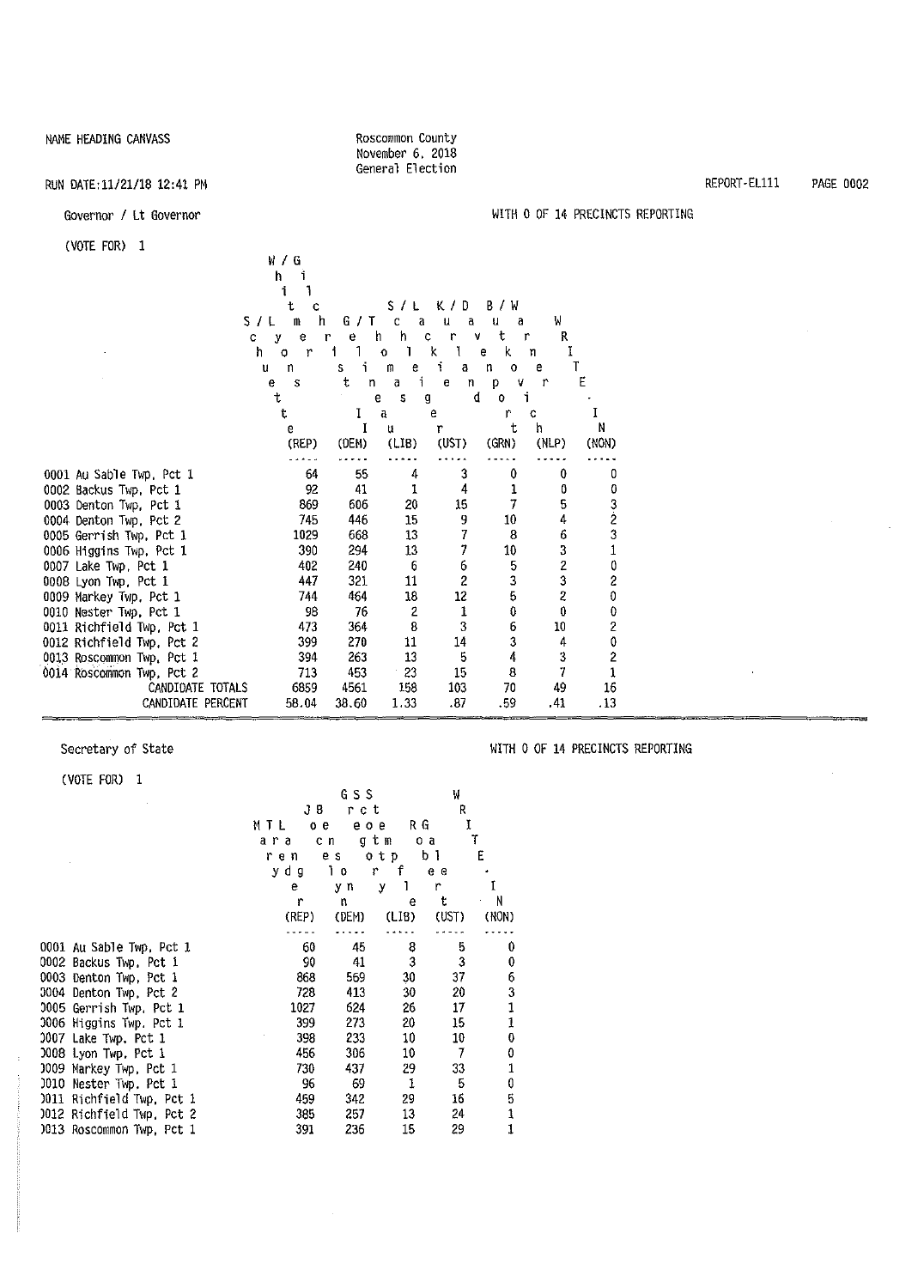#### Roscommon County November 6, 2018 General Election

#### RUN DATE:11/21/18 12:41 PM

#### Secretary of State

#### (VOTE FOR) 1

| .                                                                  | JB                   | GSS<br>rct           |                   | W<br>R            |                |
|--------------------------------------------------------------------|----------------------|----------------------|-------------------|-------------------|----------------|
|                                                                    | MTL<br>oе<br>ara     | e o e<br>gtm<br>c n  | RG                | o a               |                |
|                                                                    | ren<br>dα<br>У       | e s<br>ΙO<br>r       | otp<br>f          | b 1<br>e e        | E              |
|                                                                    | e<br>r               | уn<br>n              | у<br>e            | r<br>t            | N              |
| (CONTINUED FROM PREVIOUS PAGE)                                     | (REP)                | (DEM)                | (LIB)             | (UST)             | (NON)          |
| 0014 Roscommon Twp, Pct 2<br>CANDIDATE TOTALS<br>CANDIDATE PERCENT | 706<br>6793<br>58.65 | 420<br>4265<br>36,82 | 34<br>258<br>2.22 | 23<br>244<br>2.10 | 2<br>21<br>.18 |

#### Attorney General

#### WITH O OF 14 PRECINCTS REPORTING

WITH O OF 14 PRECINCTS REPORTING

(VOTE FOR) 1

÷,

|                           |          |       |              | СG    |              |             |  |
|---------------------------|----------|-------|--------------|-------|--------------|-------------|--|
|                           |          |       |              | h r   | W            |             |  |
|                           | ΤL       |       |              | r a   | R            |             |  |
|                           | DΝ<br>0e |       | GTS          | iу    | I            |             |  |
|                           | mо       | aе    | LLG<br>$e$ . | j.    | s e          |             |  |
|                           | n        | n s   | ai<br>r<br>ĺ | c     |              | E           |  |
|                           | a        | a s   | $S \cap O$   | a V k | î            |             |  |
|                           | r        | e     | aei          | a 1   | n            |             |  |
|                           | d        | 1     | a            | dine  | е            | Ν           |  |
|                           | (REP)    | (DEM) | (LIB)        | (UST) | (NPA)        | (NON)       |  |
|                           |          |       |              |       |              |             |  |
| 0001 Au Sable Twp, Pct 1  | 62       | 41    | 6            | 4     | 4            | O           |  |
| 0002 Backus Twp, Pct 1    | 92       | 39    | 1            | 3     | $\mathbf{1}$ | 0           |  |
| 0003 Denton Twp. Pct 1    | 909      | 486   | 25           | 33    | 37           | 6           |  |
| 0004 Denton Twp, Pct 2    | 753      | 366   | 23           | 23    | 22           | 3           |  |
| 0005 Gerrish Twp, Pct 1   | 1077     | 542   | 25           | 14    | 30           | 1           |  |
| 0006 Higgins Twp, Pct 1   | 410      | 245   | 18           | 14    | 19           | 1           |  |
| $0007$ Lake Twp, Pct $1$  | 408      | 210   | 9            | 12    | 12           | 0           |  |
| 0008 Lyon Twp, Pct 1      | 483      | 267   | 7            | 10    | 11           | 0           |  |
| 0009 Markey Twp, Pct 1    | 760      | 395   | 25           | 18    | 18           | ı           |  |
| 0010 Nester Twp, Pct 1    | 110      | 57    | 1            | 2     | 1            | 0           |  |
| 0011 Richfield Twp, Pct 1 | 478      | 305   | 19           | 19    | 10           | 2           |  |
| 0012 Richfield Twp, Pct 2 | 400      | 241   | 8            | 12    | 15           | $\mathbf 1$ |  |
| 0013 Roscommon Twp, Pct 1 | 409      | 217   | 13           | 9     | 18           | 2           |  |
| 0014 Roscommon Twp, Pct 2 | 715      | 368   | 30           | 24    | 26           | 6           |  |
| CANDIDATE TOTALS          | 7066     | 3779  | 210          | 197   | 224          | 23          |  |
| CANDIDATE PERCENT         | 61.44    | 32.86 | 1.82         | 1,71  | 1.94         | .20         |  |

REPORT-Ellll PAGE 0003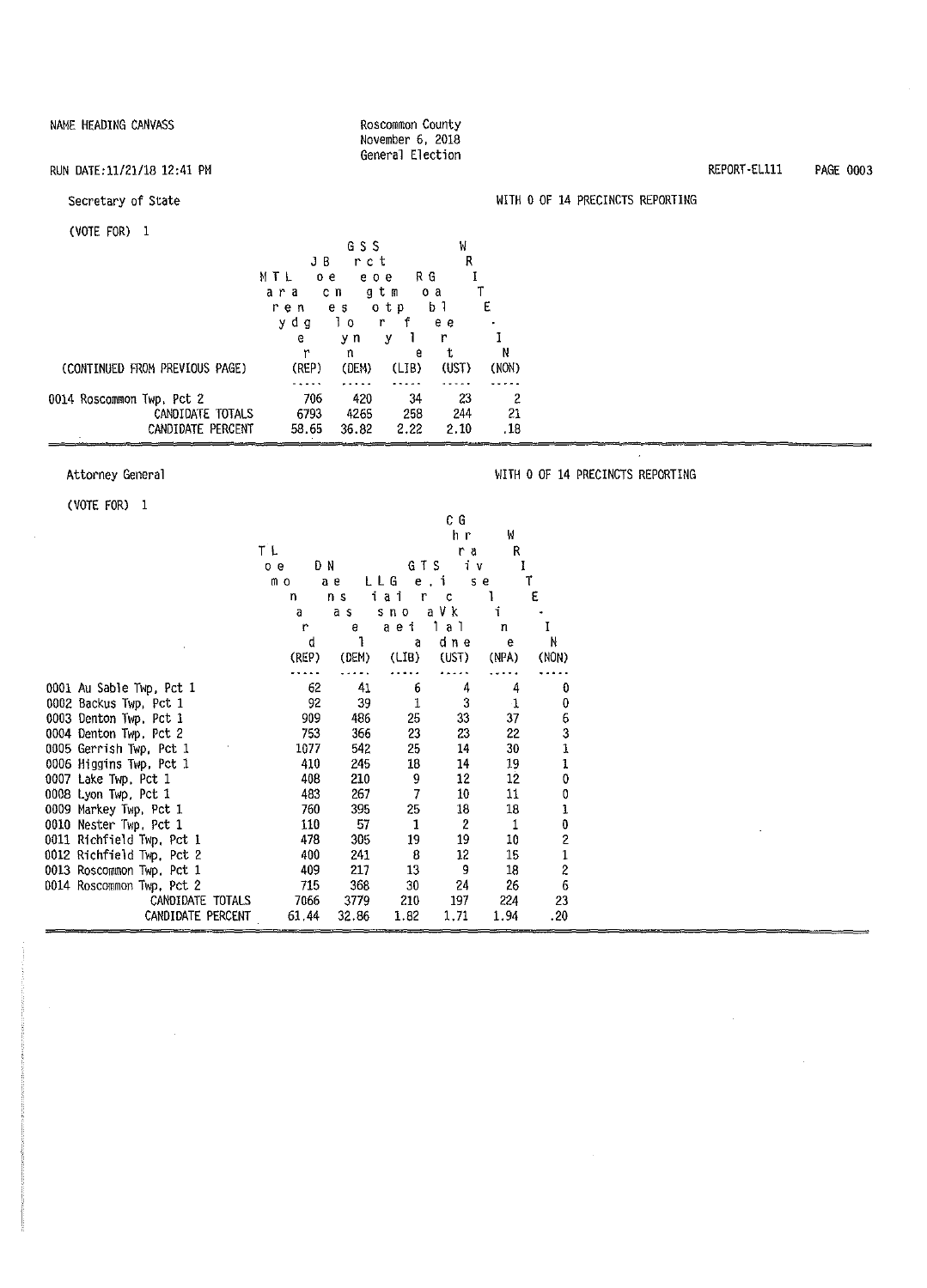#### RUN DATE:11/21/18 12:41 PM

#### US Senator

| (VOTE FOR)<br>-1          |       |        |                         |              |                     |                         |  |
|---------------------------|-------|--------|-------------------------|--------------|---------------------|-------------------------|--|
|                           |       | GEH    |                         |              |                     |                         |  |
|                           |       | e.u    |                         |              |                     |                         |  |
|                           |       | f<br>0 |                         |              |                     |                         |  |
|                           | DS    | f<br>r |                         |              | И                   |                         |  |
|                           | e t   | g      | a                       | JHW          | R                   |                         |  |
|                           | ba    | e      | N S<br>a                | 0 O İ        | I                   |                         |  |
|                           | JJ    | b b    | n                       | a q          | h w 1               | T                       |  |
|                           | оa    | iе     |                         | r u          | nah                 | E                       |  |
|                           | h m   | e n    | τ                       | сi           | r e                 |                         |  |
|                           | n e   | O      | I                       | ie           | d I                 | ī                       |  |
|                           | s     | W      | I                       | aη           | 冊                   | N                       |  |
|                           | (REP) | (DEM)  | (UST)                   | (GRN)        | (NLP)               | (NON)                   |  |
|                           |       |        |                         |              |                     |                         |  |
| 0001 Au Sable Twp, Pct 1  | 70    | 46     | 0                       | $\mathbf{2}$ | 4                   | 0                       |  |
| 0002 Backus Twp, Pct 1    | 92    | 46     | 0                       | 0            | 1                   | 0                       |  |
| 0003 Denton Twp, Pct 1    | 858   | 614    | 25                      | 13           | 14                  | $\overline{\mathbf{c}}$ |  |
| 0004 Denton Twp, Pct 2    | 750   | 447    | $10\,$                  | 15           | 8                   | 1                       |  |
| 0005 Gerrish Twp, Pct 1   | 1015  | 702    | 9                       | 7            | 4                   | $\frac{2}{1}$           |  |
| 0006 Higgins Twp, Pct 1   | 406   | 296    | 8                       | 6            | 5                   |                         |  |
| 0007 Lake Twp, Pct 1      | 376   | 273    | $\overline{7}$          | 3            | 3                   | $\pmb{0}$               |  |
| 0008 Lyon Twp, Pct 1      | 452   | 322    | 3                       | 6            | $\ddot{\mathbf{6}}$ | 0                       |  |
| 0009 Markey Twp, Pct 1    | 740   | 483    | 11                      | 10           | 5                   | 0                       |  |
| 0010 Nester Twp. Pct 1    | 100   | 69     | $\overline{\mathbf{c}}$ | 3            | $\mathbf 1$         | 0                       |  |
| 0011 Richfield Twp, Pct 1 | 483   | 363    | 6                       | 2            | 6                   | 2                       |  |
| 0012 Richfield Twp, Pct 2 | 423   | 255    | 7                       | 4            | 12                  | 0                       |  |
| 0013 Roscommon Twp, Pct 1 | 391   | 263    | 15                      | 12           | 4                   | 0                       |  |
| 0014 Roscommon Twp, Pct 2 | 708   | 464    | 17                      | 13           | 11                  | 2                       |  |
| CANDIDATE TOTALS          | 6864  | 4643   | 120                     | 96           | 84                  | 10                      |  |
| CANDIDATE PERCENT         | 58,08 | 39.29  | 1.01                    | .81          | .71                 | .08                     |  |
|                           |       |        |                         |              |                     |                         |  |

(VOTE FOR) 1

|                           | JМ<br>JH<br>0 <sub>0</sub><br>h o<br>еi<br>n I<br>r 1 | Ψ<br>R<br>I |              |  |
|---------------------------|-------------------------------------------------------|-------------|--------------|--|
|                           | r 1<br>e<br>n                                         | уi          | ۳<br>E       |  |
|                           | ā                                                     | a           |              |  |
|                           | a                                                     | r           | Ĩ            |  |
|                           | r                                                     | đ           | N            |  |
|                           | (REP)                                                 | (DEM)       | $(NON)$ .    |  |
|                           |                                                       |             |              |  |
| 0001 Au Sable Twp, Pct 1  | 76                                                    | 41          | 1            |  |
| 0002 Backus Twp. Pct 1    | 91                                                    | 41          | O            |  |
| 0003 Denton Twp. Pct 1    | 971                                                   | 523         | б            |  |
| 0004 Denton Twp, Pct 2    | 817                                                   | 387         | 4            |  |
| 0005 Gerrish Twp, Pct 1   | 1123                                                  | 559         | 4            |  |
| 0006 Higgins Twp, Pct 1   | 463                                                   | 240         | 3            |  |
| 0007 Lake Twp. Pct 1      | 418                                                   | 222         | 1,           |  |
| 0008 Lyon Twp. Pct 1      | 489                                                   | 276         | $\mathbf{1}$ |  |
| 0009 Markey Twp. Pct 1    | 814                                                   | 408         | 4            |  |
| 0010 Nester Twp. Pct 1    | 107                                                   | 64          | 1            |  |
| 0011 Richfield Twp, Pct 1 | 523                                                   | 309         | 5            |  |
| 0012 Richfield Twp, Pct 2 | 442                                                   | 249         | 1            |  |
| 0013 Roscommon Twp, Pct 1 | 440                                                   | 228         | 0            |  |
| 0014 Roscommon Twp, Pct 2 | 782                                                   | 404         | 6            |  |
|                           |                                                       |             |              |  |

Rep in Congress 4 WITH 0 OF 14 PRECINCTS REPORTING

REPORT-Ellll PAGE 0004

#### WITH O OF 14 PRECINCTS REPORTING

 $\mathcal{L}_{\rm{max}}$ 

 $\bar{\alpha}$ 

 $\sim$ 

Roscommon County November 6, 2018 General Election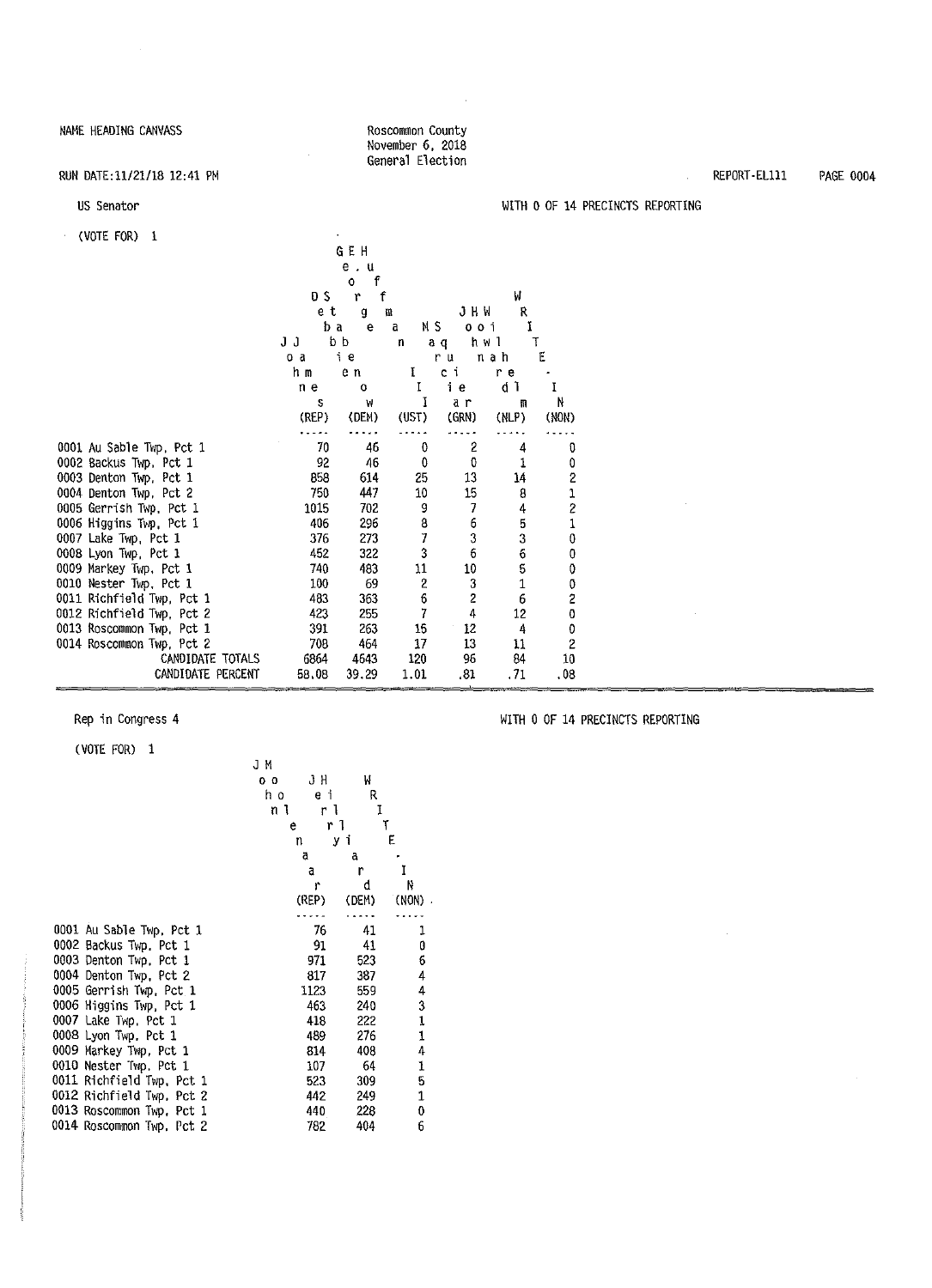| NAME HEADING CANVASS                                                                                                |                                                                                                                                                | Roscommon County<br>November 6, 2018<br>General Election |                                  |               |                  |
|---------------------------------------------------------------------------------------------------------------------|------------------------------------------------------------------------------------------------------------------------------------------------|----------------------------------------------------------|----------------------------------|---------------|------------------|
| RUN DATE:11/21/18 12:41 PM                                                                                          |                                                                                                                                                |                                                          |                                  | REPORT EL 111 | <b>PAGE 0005</b> |
| Rep in Congress 4                                                                                                   |                                                                                                                                                |                                                          | WITH 0 OF 14 PRECINCTS REPORTING |               |                  |
| (VOTE FOR) 1<br>JМ<br>0 <sub>0</sub><br>h o<br>n <sub>1</sub><br>(CONTINUED FROM PREVIOUS PAGE)<br>CANDIDATE TOTALS | W<br>JH<br>$\mathsf R$<br>еi<br>r 1<br>r <sub>1</sub><br>е<br>уi<br>n<br>a<br>а<br>â<br>r<br>đ<br>r<br>(REP)<br>(DEM)<br><br>.<br>7556<br>3951 | E<br>N<br>(NON)<br>.<br>37                               |                                  |               |                  |
| CANDIDATE PERCENT                                                                                                   | 65.45<br>34.22                                                                                                                                 | .32                                                      |                                  |               |                  |

 $\hat{\mathcal{A}}$ 

 $\sim$ 

#### St Senator 35

(VOTE FOR) 1

 $\bar{z}$ 

CV u a r n MT w ta TC<br>eki io  $k_i$  i e 1 r e1 mo T<br>W1 on E l on<br>at a a t l r h I 1 d y N (REP) (DEM) (LIB) (NON)  $\ldots$  .  $\sim$   $\sim$   $\sim$   $\sim$  $- - - \sim$  . . . . 0001 Au Sable Twp, Pct 1 66 43 7 0<br>0002 Backus Twp, Pct 1 89 43 0 0 0002 Backus Twp, Pct 1 89 43 0 0<br>0003 Denton Twp, Pct 1 914 523 40 5 0003 Denton Twp, Pct 1  $\begin{array}{cccc} 914 & 523 & 40 & 5 \\ 0004 & Denton Two, Pct 2 & 772 & 381 & 35 & 4 \end{array}$ 0004 Denton Twp, Pct 2 772 381 35 4<br>0005 Gerrish Twp, Pct 1 1091 572 25 3 0005 Gerrish Twp, Pct 1 1091 572 25 3<br>0006 Higgins Twp, Pct 1 411 264 24 1 0006 Higgins Twp, Pct 1 411 264 24 1<br>0007 Lake Twp, Pct 1 407 212 14 0 0007 Lake Twp, Pct 1 407 212 14 0<br>0008 Lyon Twp, Pct 1 466 287 14 0 0008 Lyon Twp, Pct 1  $\begin{array}{cccc} 0.008 & 287 & 14 & 0 \\ 0.009 & \text{Markey Two, Pct 1} & 768 & 408 & 37 & 2 \end{array}$ 0009 Markey Twp, Pct 1 768 408 37 2 0010 Nester Twp, Pct 1 100 63 3 0 0011 Richfield Twp, Pct 1 480 324 22 5<br>0012 Richfield Twp, Pct 2 406 249 25 1 0012 Richfield Twp, Pct 2 406 249 25 1<br>0013 Roscommon Twp, Pct 1 411 223 29 2 0013 Roscommon Twp, Pct 1 411 223 29 2<br>
0014 Roscommon Twp, Pct 2 720 408 31 7 0014 Roscommon Twp, Pct 2 720 408 31 7 CANDIDATE TOTALS 7101 4000 306 30 CANDIDATE PERCENT

WITH O OF 14 PRECINCTS REPORTING

 $\sim$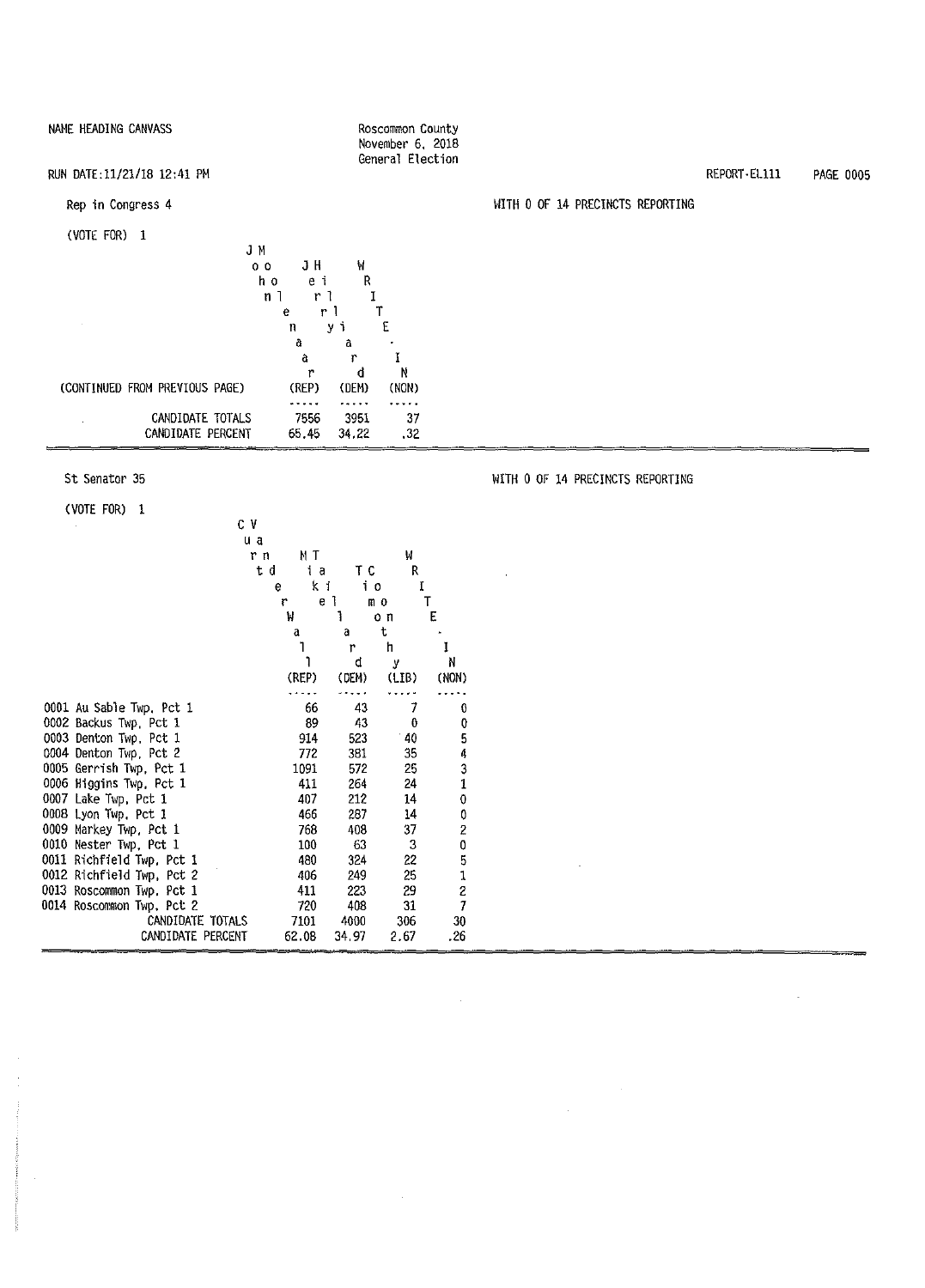#### NAME HEADING CANVASS ROSCOMMON COUNTY

#### (VOTE FOR) 1

|                           | ΤS    |        |               |
|---------------------------|-------|--------|---------------|
|                           | iс    |        |               |
|                           | mh    |        |               |
|                           | a     | W      |               |
|                           | f.    | R      |               |
|                           | DΚ    | I<br>b |               |
|                           | a e   | 6      | Ţ             |
|                           | i n   | r      | E             |
|                           | гd    | g      |               |
|                           | e o   | e      | Ĩ             |
|                           | n     | r      | N             |
|                           | (REP) | (DEM)  | (NON)         |
|                           |       |        |               |
| 0001 Au Sable Twp, Pct 1  | 65    | 48     | 3             |
| 0002 Backus Twp, Pct 1    | 86    | 47     | 0             |
| 0003 Denton Twp, Pct 1    | 903   | 562    | 9             |
| 0004 Denton Twp, Pct 2    | 789   | 411    | 2             |
| 0005 Gerrish Twp. Pct 1   | 1079  | 590    | 4             |
| 0006 Higgins Twp, Pct 1   | 434   | 258    | 4             |
| 0007 Lake Twp. Pct 1      | 396   | 238    |               |
| 0008 Lyon Twp, Pct 1      | 461   | 301    |               |
| 0009 Markey Twp, Pct 1    | 768   | 431    | 11723         |
| 0010 Nester Twp, Pct 1    | 97    | 66     |               |
| 0011 Richfield Twp, Pct 1 | 478   | 352    |               |
| 0012 Richfield Twp, Pct 2 | 403   | 282    | $\frac{2}{1}$ |
| 0013 Roscommon Twp. Pct 1 | 416   | 238    |               |
| 0014 Roscommon Twp, Pct 2 | 737   | 435    | 4             |
| CANDIDATE TOTALS          | 7112  | 4259   | 43            |
| CANDIDATE PERCENT         | 62.30 | 37.31  | .37           |

(VOTE FOR) 2

0014 Roscommon Twp, Pct 2

### State Brd of Ed WITH 0 OF 14 PRECINCTS REPORTING  $\bar{z}$ J p p u . r D L w TC RZ d i TT oe R a a ie it ii SB uv SAW MAH I<br>mrcitcfl co JJT KA geheaneLRS T mr citc fl co JJT KA geh.eaneLRS T il h l h h fl om o a ad is el rnr o m E o ae e ae ta ht ra aq r 1 yeigi

November 6, 2018 General Election

|                           | 0.    | а е   | е     | ае    | ւ օ   | -01<br>-11 | га    | au    |       | y e i | 9     |       |
|---------------------------|-------|-------|-------|-------|-------|------------|-------|-------|-------|-------|-------|-------|
|                           |       |       |       | nу    | tη    | n<br>a     | еm    | SU.   |       | n     | a     |       |
|                           |       |       |       |       |       |            | ns    | e     |       | g     | n     |       |
|                           | (REP) | (REP) | (DEN) | (DEM) | (LIB) | (LIB)      | (UST) | (UST) | (GRN) | (WCP) | (WCP) | (NON) |
|                           |       |       |       |       |       |            |       |       |       |       |       |       |
| 0001 Au Sable Twp, Pct 1  | 49    | 46    | 36    | 36    |       |            |       |       | 2     | 10    |       |       |
| 0002 Backus Twp, Pct 1    | 73    | 67    | 40    | 35    |       |            |       |       |       |       |       |       |
| 0003 Denton Twp. Pct 1    | 723   | 658   | 466   | 414   | 33    | 18         | 40    | 18    | 17    | 53    | 58    |       |
| 0004 Denton Twp. Pct 2    | 625   | 557   | 341   | 311   | 35    | 17         | 18    | 16    | 16    | 47    | 37    |       |
| 0005 Gerrish Twp. Pct 1   | 906   | 845   | 525   | 464   | 38    | 23         | 25    | 8     | 9     | 41    | 35    |       |
| 0006 Higgins Twp. Pct 1   | 320   | 302   | 227   | 192   | 26    | 12         | 17    | 10    | 13    | 21    | 34    |       |
| 0007<br>Lake Twp, Pct 1   | 321   | 308   | 196   | 181   | 18    | 14         | 13    |       |       | 21    | 18    |       |
| 0008 Lyon Twp, Pct 1      | 397   | 355   | 252   | 244   | -18   | 13         | 11    |       |       | 32    | 18    |       |
| 0009 Markey Twp, Pct 1    | 632   | 566   | 356   | 350   | 34    | 22         | 33    | 15    | 17    | 47    | 46    |       |
| 0010<br>Nester Twp, Pct 1 | 87    | 78    | 56    | 47    | 5     |            |       |       |       | b     | 6     |       |
| 0011 Richfield Twp, Pct 1 | 384   | 324   | 285   | 244   | 20    | 15         | 17    |       |       | 41    | 36    |       |
| 0012 Richfield Twp, Pct 2 | 327   | 297   | 197   | 192   | 22    | 10         | 14    |       |       | 39    | 38    |       |
| 0013 Roscommon Twp, Pct 1 | 332   | 298   | 191   | 175   | 20    | 12         | 18    | 11    | 10    | 29    | 21    |       |

0013 Roscommon Twp, Pct 1 332 298 191 175 20 12 18 11 10 29 21 4

l,

RUN DATE:11/21/18 12:41 PM REPORT-Ellll PAGE 0006

#### Rep in State Legislature 103 WITH O OF 14 PRECINCTS REPORTING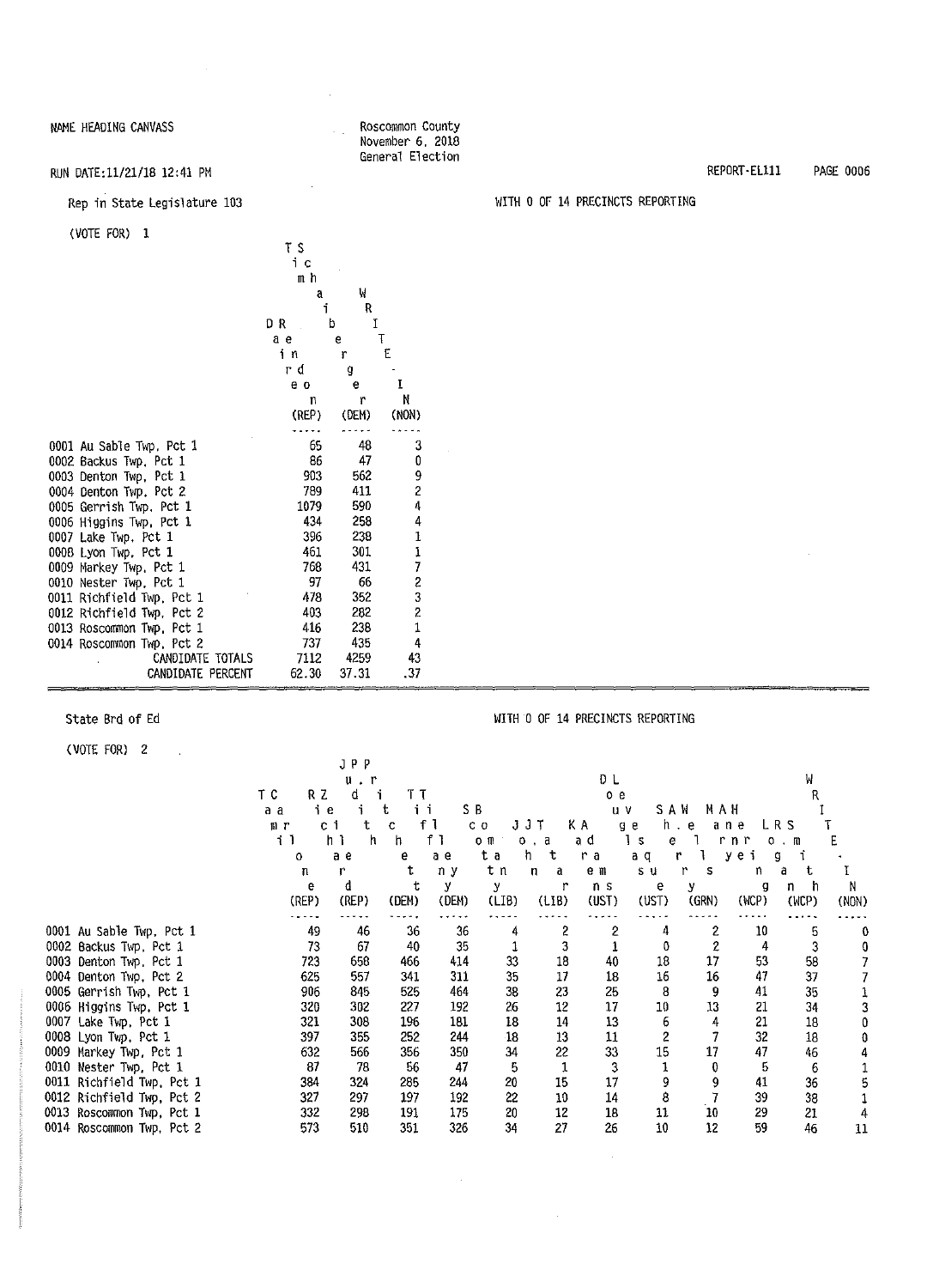| NAME HEADING CANVASS                  | Roscommon County<br>November 6, 2018                                                                                 |                                                                                                      |                                                                     |                  |
|---------------------------------------|----------------------------------------------------------------------------------------------------------------------|------------------------------------------------------------------------------------------------------|---------------------------------------------------------------------|------------------|
| RUN DATE: 11/21/18 12:41 PM           | General Election                                                                                                     |                                                                                                      | REPORT EL111                                                        | <b>PAGE 0007</b> |
| State Brd of Ed                       |                                                                                                                      | WITH 0 OF 14 PRECINCTS REPORTING                                                                     |                                                                     |                  |
| (VOTE FOR) 2                          | JPP                                                                                                                  |                                                                                                      |                                                                     |                  |
|                                       | $u$ . $r$<br>đ<br>ΤC<br>RZ<br>TΤ                                                                                     | D L<br>οe                                                                                            | W<br>R                                                              |                  |
|                                       | t<br>ii<br>i<br>iе<br>a a<br>f <sub>1</sub><br>сi<br>t<br>mr<br>$\mathbf C$<br>h<br>f <sub>1</sub><br>11<br>ħ<br>h 1 | SB.<br>$U$ $V$<br>JJT<br>ΚA<br>C <sub>0</sub><br>g e<br>1 <sub>s</sub><br>аd<br>$0$ $a$<br>$O$ $\Pi$ | SAW<br>MAH<br>LR S<br>h.e<br>ane<br>r n r<br>E.<br>e<br>$0 \cdot m$ |                  |
|                                       | a e<br>a e<br>$\circ$<br>е<br>t<br>n y<br>r<br>n                                                                     | h t<br>ta<br>r a<br>t n<br>n.<br>e m<br>a                                                            | yei<br>a q<br>r<br>g<br>t<br>n<br>s u<br>r<br>a<br>s                | I                |
| (CONTINUED FROM PREVIOUS PAGE)        | t<br>d<br>У<br>е<br>(REP)<br>(REP)<br>(DEM)<br>(DEM)<br>.                                                            | у<br>r<br>n <sub>s</sub><br>(LIB)<br>(L18)<br>(UST)                                                  | y<br>g<br>h,<br>n<br>е<br>(WCP)<br>(GRN)<br>(WCP)<br>(UST)          | N<br>(NON)       |
| CANDIDATE TOTALS<br>CANDIDATE PERCENT | 5211<br>5749<br>3519<br>3211<br>26.63<br>17.98<br>16.41<br>29.38                                                     | 308<br>189<br>238<br>1.57<br>.96<br>1.21                                                             | 449<br>118<br>125<br>401<br>.60<br>.63<br>2.29<br>2.04              | .<br>44<br>.22   |
| U of M Regent                         |                                                                                                                      | WITH 0 OF 14 PRECINCTS REPORTING                                                                     |                                                                     |                  |
| (VOTE FOR) 2                          |                                                                                                                      |                                                                                                      | MKS                                                                 |                  |
|                                       | AFN<br>AR.<br>nie ni<br>. <u>.</u>                                                                                   | CVS<br>$J H$ $J J$ $J S$ rai                                                                         | W<br>aaa<br>r t 1<br>R<br>Y A G<br>a c l                            |                  |

|                           | AFN<br>ΑR |       |                |                           |                |                | CVS      |          | r t 1     | R     |                  |
|---------------------------|-----------|-------|----------------|---------------------------|----------------|----------------|----------|----------|-----------|-------|------------------|
|                           | nie<br>ni | JA    |                |                           | JЈ<br>JLH      | JS             | rai      | KAG      | gcl       |       |                  |
|                           | dsw       | d c   | O <sub>C</sub> | ΡB                        | aeu            | o a            | o a      | ync<br>e | $\cdot$ r | eho   |                  |
|                           | r c n     | r h   | r k            | a r                       | mwd            | h s            | e n<br>s | ĸ<br>v   | a         | mw    | E                |
|                           | eha       | e n   | d e            | $\mathbf{u}$ $\mathbf{o}$ | eil            | n <sub>c</sub> | g        | ŧ.       | v         | a s   |                  |
|                           | aen       | w e   | ar             | $\frac{1}{2}$             | s s e          | 0              | е        | e<br>a   | е<br>n    |       |                  |
|                           | r         | r     | n              | n                         | r              | b              | r        |          | s         | k     | N                |
|                           | (REP)     | (REP) | (DEM)          | (DEM)                     | (LIB)          | (LIB)          | (UST)    | (UST)    | (GRN)     | (NLP) | (NON)            |
|                           |           |       |                |                           |                |                |          |          |           |       |                  |
| 0001 Au Sable Twp, Pct 1  | 50        | 45    | 40             | 41                        | 5              |                | 2        |          |           | 2     |                  |
| 0002 Backus Twp, Pct 1    | 73        | 66    | 36             | 30                        | $\overline{c}$ | 2              | 3        | 3        |           | 0     |                  |
| 0003 Denton Twp. Pct 1    | 728       | 671   | 448            | 411                       | 23             | 17             | 29       | 62       | 31        | 20    | 8                |
| 0004 Denton Twp, Pct 2    | 631       | 559   | 324            | 311                       | 28             | 25             | 18       | 38       | 15        | 18    | 11               |
| 0005 Gerrish Twp. Pct 1   | 894       | 841   | 506            | 459                       | 20             | 21             | 17       | 32       | 14        | 17    | $\boldsymbol{2}$ |
| 0006 Higgins Twp. Pct 1   | 322       | 283   | 218            | 202                       | 14             | 20             | 16       | 31       | 18        | 15    | 4                |
| 0007 Lake Twp. Pct 1      | 328       | 295   | 190            | 178                       | 9              | 14             | 12       | 18       | 6         | 13    | 0                |
| 0008 Lyon Twp. Pct 1      | 398       | 355   | 247            | 238                       | 12             | 10             | 12       | 25       | 9         | 8     |                  |
| 0009 Markey Twp, Pct 1    | 604       | 599   | 348            | 325                       | 23             | 22             | 28       | 48       | 28        | 26    |                  |
| 0010 Nester Twp. Pct 1    | 86        | 74    | 52             | 49                        | 1              | 3              | 4        | 6        | 2         | 4     | 2                |
| 0011 Richfield Twp. Pct 1 | 381       | 319   | 277            | 264                       | 14             | 15             | 18       | 22       | 21        | 14    | 3                |
| 0012 Richfield Twp, Pct 2 | 332       | 306   | 195            | 189                       | 12             | 13             | 27       | 22       | 16        | 13    | 2                |
| 0013 Roscommon Twp, Pct 1 | 318       | 295   | 175            | 166                       | 13             | 17             | 21       | 30       | 16        | 19    | 6                |
| 0014 Roscommon Twp, Pct 2 | 557       | 519   | 346            | 320                       | 23             | 29             | 28       | 35       | 19        | 23    | 14               |
| CANDIDATE TOTALS          | 5702      | 5227  | 3402           | 3183                      | 199            | 215            | 235      | 373      | 198       | 192   | 56               |
| CANDIDATE PERCENT         | 30.03     | 27.53 | 17.92          | 16.76                     | 1.04           | 1.13           | 1.23     | 1.96     | 1.04      | 1.01  | .29              |

 $\sim$   $\sim$ 

 $\mathcal{L}^{\text{max}}_{\text{max}}$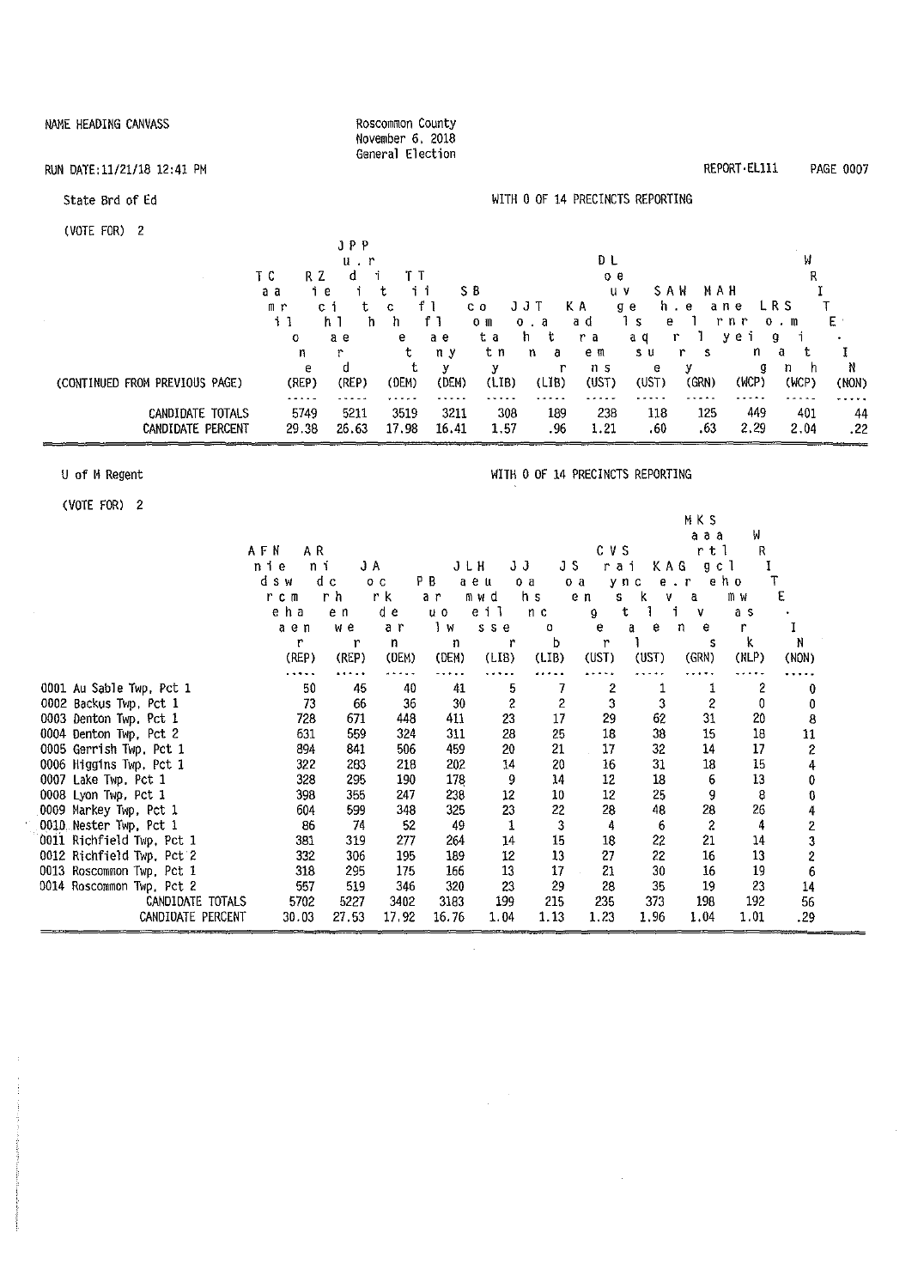#### NAME HEADING CANVASS  $\sim$   $\sim$

 $\sim$   $\sim$ 

#### RUN DATE:11/21/18 12:41 PM

#### MSU Trustee

(VOTE FOR) 2

| $\sqrt{2}$                                   |            |                |            |             |          |                |               | <b>BRA</b> | r.b      |          |                         |
|----------------------------------------------|------------|----------------|------------|-------------|----------|----------------|---------------|------------|----------|----------|-------------------------|
|                                              |            |                |            |             | ΤO       |                |               |            | d<br>a   |          |                         |
|                                              |            |                |            |             | 1r       |                |               |            | ħ<br>g   |          |                         |
|                                              |            |                |            |             | RZ       |                |               |            | е<br>d   |          |                         |
|                                              |            |                |            | ВC          |          |                |               |            | t<br>m   | W        |                         |
|                                              |            | ΒТ             | KCT<br>-S  | ra          | c        |                |               | A M        | t        | R        |                         |
|                                              | M M        | r              | ehe<br>¢   | $u_{\rm m}$ |          | JMS<br>h       | JPS           | аa         | е        | G        |                         |
|                                              | DD.        | ίí             | 0          | ab          | c p      | o              | o a a<br>а. а |            | r r      | U        |                         |
|                                              | a u        | k 1<br>a       | t          | r a         | e b      | W<br>n         | n             | hun        | 0 i      | Z        | Е                       |
|                                              | v t        | e <sub>1</sub> | t<br>n     | yry         | e        | S              | 6<br>g        | nlg        | n a      | m        |                         |
|                                              | e c        | е              | n          | 0           |          | k              | t<br>e        | e          | s        | a        |                         |
|                                              | h          | r              | a          | п           |          |                | r             | r          | у        | រា       | N                       |
|                                              | (REP)      | (REP)          | (DEM)      | (DEM)       | (LIB)    | (LIB)          | (UST)         | (UST)      | (GRN)    | (NLP)    | (NON)                   |
|                                              |            |                |            |             |          |                |               |            |          |          |                         |
| 0001 Au Sable Twp. Pct 1                     | 47         | 49             | 38         | 31          |          | 4              | 3             |            |          |          | 2                       |
| 0002 Backus Twp, Pct 1                       | 66         | 70             | 39         | 33          | 2        | 3              | 3             | 4          | 0        |          | 0                       |
| 0003 Denton Twp. Pct 1                       | 685        | 699            | 469        | 403         | 29       | 22             | 57            | 31         | 19       | 24       | 8                       |
| 0004 Denton Twp, Pct 2                       | 609        | 587            | 329        | 298         | 29       | 24             | 28            | 16         | 11       | 17<br>13 | 11                      |
| 0005 Gerrish Twp, Pct 1                      | 862        | 868<br>314     | 520<br>217 | 468<br>198  | 27<br>25 | 18<br>17       | 32<br>24      | 17<br>$11$ | 13<br>15 | 10       | 4                       |
| 0006 Higgins Twp. Pct 1                      | 298        |                |            | 176         | 15       |                | 17            | 8          | 5        | 11       | 3<br>$\mathbf 1$        |
| 0007 Lake Twp, Pct 1<br>0008 Lyon Twp, Pct 1 | 314<br>380 | 312<br>371     | 198<br>255 | 230         | 16       | 13<br>15       | 19            | 11         | 8        | 9        | 0                       |
| 0009 Markey Twp, Pct 1                       | 592        | 593            | 357        | 326         | 40       | 29             | 34            | 25         | 26       | 17       | 4                       |
| 0010 Nester Twp, Pct 1                       | 84         | 80             | 53         | 50          | 3        | $\overline{c}$ | 3             | 3          | 0        | 2        | $\overline{\mathbf{c}}$ |
| 0011 Richfield Twp, Pct 1                    | 361        | 354            | 285        | 241         | 30       | 15             | 22            | 14         | 12       | 11       | 5                       |
| 0012 Richfield Twp, Pct 2                    | 325        | 331            | 200        | 185         | 22       | 9              | 22            | 14         | 6        | 12       | 1                       |
| 0013 Roscommon Twp, Pct 1                    | 310        | 311            | 186        | 165         | 19       | 11             | 24            | 18         | 12       | 17       | 5                       |
| 0014 Roscommon Twp, Pct 2                    | 535        | 544            | 356        | 319         | 36       | 28             | 24            | 21         | 9        | 16       | 17                      |
| CANDIDATE TOTALS                             | 5468       | 5483           | 3502       | 3123        | 300      | 210            | 312           | 194        | 137      | 161      | 63                      |
| CANDIDATE PERCENT                            | 28.85      | 28.92          | 18.47      | 16,47       | 1.58     | 1.10           | 1.64          | 1.02       | .72      | .84      | .33                     |

Roscommon County November 6, 2018 General Election

#### Wayne State Gov

1001 Au Sable Twp. Pct 1 J002 Backus Twp, Pct 1 J003 Denton Twp, Pct I J004 Denton Twp, Pct 2 J005 Gerri sh Twp, Pct 1 J006 Higgins Twp, Pct 1 )007 Lake Twp, Pct 1 )008 Lyon Twp, Pct 1 )009 Markey Twp, Pct I

(VOTE FOR) 2

#### WITH O OF 14 PRECINCTS REPORTING

WITH O OF 14 PRECINCTS REPORTING

REPORT•ELlll

 $\gamma_{\rm eff} = 2.0$  .

PAGE 0008

|        |         |           |       |        | JTH               |              |                |       |       |
|--------|---------|-----------|-------|--------|-------------------|--------------|----------------|-------|-------|
|        |         |           |       |        | a<br>$0$ .        |              |                |       |       |
| D<br>Ð | ΟN      |           |       |        | h<br>r            | c c s        | MJS            |       |       |
| iυ     | i<br>đ. | BCB       |       |        | $\mathsf{n}$<br>g | h.<br>C      | a o o          | Ή     |       |
| a n    | V C     | r.<br>. 8 |       |        |                   | е<br>r       | h<br>r s s     | R     |       |
| na     | ih      | у         | r     |        |                   | j.<br>n      | M<br>cen       | Ĩ     |       |
|        | e s     | dο<br>a   | n     | AΚ     | JE                | r<br>s       | a              | p o   | T٠    |
|        | k       | 1<br>n    | h.    | n u    | 0 <sup>1</sup>    | t<br>a       | r              | hи    | E,    |
|        | f.      | S         | i     | i m    | n g               | d            | i.<br>t        | S     |       |
|        | S       | o         | 1     | 1<br>a | a                 | е            | n<br>Z         | k     | I     |
|        | s       | n         |       | r      | $\mathbf S$       | r            | e              |       | N     |
|        | (REP)   | (REP)     | (DEM) | (DEM)  | (LIB)             | (LIB)        | (UST)          | (UST) | (NON) |
|        |         |           |       |        |                   |              |                |       |       |
|        | 46      | 46        | 40    | 34     | 5                 | 5            | 3              | 1     | 0     |
|        | 69      | 70        | 35    | 30     | 1                 | $\mathbf{z}$ | $\overline{7}$ | 2     | 0     |
|        | 691     | 680       | 455   | 390    | 32                | 31           | 63             | 37    | 12    |
|        | 593     | 582       | 330   | 283    | 31                | 30           | 48             | 24    | 9     |
|        | 870     | 832       | 507   | 446    | 24                | 13           | 49             | 18    | 4     |
|        | 319     | 306       | 215   | 187    | 20                | 14           | 33             | 18    | 3     |
|        | 317     | 304       | 188   | 157    | 11                | 12           | 28             | 16    | 0     |
|        | 381     | 351       | 249   | 217    | 15                | 15           | 30             | 15    |       |
|        | 592     | 596       | 356   | 299    | 30                | 24           | 59             | 34    | 4     |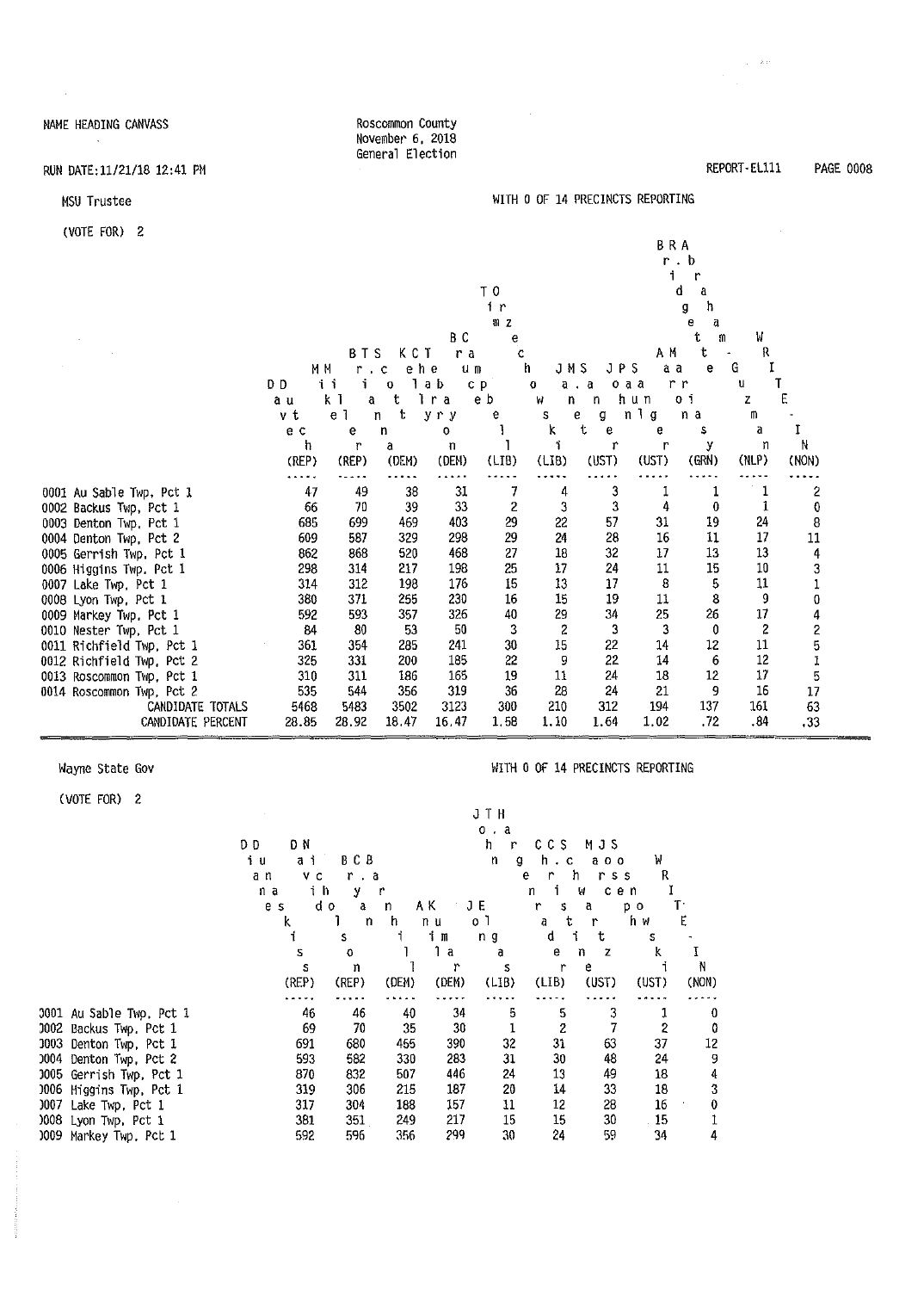| NAME HEADING CANVASS           |             |            | Roscommon County<br>November 6, 2018<br>General Election |       |           |        |               |                                  |                  |              |                  |
|--------------------------------|-------------|------------|----------------------------------------------------------|-------|-----------|--------|---------------|----------------------------------|------------------|--------------|------------------|
| RUN DATE: 11/21/18 12:41 PM    |             |            |                                                          |       |           |        |               |                                  |                  | REPORT-EL111 | <b>PAGE 0009</b> |
| Wayne State Gov                |             |            |                                                          |       |           |        |               | WITH 0 OF 14 PRECINCTS REPORTING |                  |              |                  |
| (VOTE FOR) $2$                 |             |            |                                                          |       |           |        |               |                                  |                  |              |                  |
|                                |             |            |                                                          |       | JTH       |        |               |                                  |                  |              |                  |
|                                |             |            |                                                          |       | 0. a      |        |               |                                  |                  |              |                  |
|                                | DN<br>D D   |            |                                                          |       | ħ.<br>r   | CCS.   | MJS           |                                  |                  |              |                  |
|                                | ίu<br>аi    | <b>BCB</b> |                                                          |       | n<br>g    | h.c    | aoo           | W                                |                  |              |                  |
|                                | $V$ C<br>an | $r$ a      |                                                          |       |           | r<br>e | S S<br>h<br>r | R                                |                  |              |                  |
|                                | ih<br>na    | У          | r                                                        |       |           | n      | cen<br>W      | 1                                |                  |              |                  |
|                                | e s         | dο<br>ã    | n                                                        | ΑK    | JΕ        | r<br>s | a             | pо                               |                  |              |                  |
|                                | ĸ           | n          | h                                                        | n u   | $\circ$ 1 | t<br>a | r             | h w                              | E                |              |                  |
|                                |             | s          |                                                          | im    | n g       | d      | t             | s                                |                  |              |                  |
|                                | s           | $\circ$    |                                                          | a     | a         | е      | z<br>n        | k                                |                  |              |                  |
|                                | s           | n          |                                                          | r     | s         | r      | е             |                                  | N                |              |                  |
| (CONTINUED FROM PREVIOUS PAGE) | (REP)       | (REP)      | (DEM)                                                    | (DEM) | (LIB)     | (LIB)  | (UST)         | (UST)                            | (NON)            |              |                  |
|                                | $\cdots$    |            |                                                          |       |           |        |               |                                  |                  |              |                  |
| 0010 Nester Twp, Pct 1         | 80          | 75         | 54                                                       | 43    | 2         | 2      | 4             | 10                               | $\boldsymbol{z}$ |              |                  |
| 0011 Richfield Twp, Pct 1      | 361         | 334        | 283                                                      | 226   | 22        | 16     | 45            | 23                               | $\boldsymbol{6}$ |              |                  |
| 0012 Richfield Twp, Pct 2      | 329         | 306        | 186                                                      | 168   | 27        | 12     | 36            | 28                               | 1                |              |                  |
| 0013 Roscommon Twp, Pct 1      | 317         | 300        | 182                                                      | 160   | 20        | 12     | 34            | 23                               | 9                |              |                  |
| 0014 Roscommon Twp, Pct 2      | 545         | 508        | 335                                                      | 302   | 34        | 24     | 56            | 28                               | 14               |              |                  |
| CANDIDATE TOTALS               | 5510        | 5290       | 3415                                                     | 2942  | 274       | 212    | 495           | 277                              | 65               |              |                  |
| CANDIDATE PERCENT              | 29.81       | 28.62      | 18.47                                                    | 15.91 | 1.48      | 1.14   | 2.67          | 1.49                             | .35              |              |                  |

18.47 15.91

 $\sim 10^7$ 

Prosecuting Attorney 12/31/2020

 $\sim$ 

 $\sim$ 

 $\sim$   $\sim$ 

CANDIDATE PERCENT

29.81

28,62

| (VOTE FOR)<br>1           |                       |
|---------------------------|-----------------------|
|                           | M                     |
|                           | R                     |
|                           | $\cdots$ I            |
|                           | МАВ<br>т              |
|                           | E<br>a.e              |
|                           | r.<br>e               |
|                           | I<br>y b              |
|                           | Ν<br>e                |
|                           | (NON)<br>(REP)        |
|                           |                       |
| 0001 Au Sable Twp, Pct 1  | 2<br>95               |
| 0002 Backus Twp. Pct 1    | $\overline{c}$<br>108 |
| 0003 Denton Twp, Pct 1    | 45<br>1152            |
| 0004 Denton Twp, Pct 2    | 31<br>940             |
| 0005 Gerrish Twp. Pct 1   | 22<br>1329            |
| 0006 Higgins Twp, Pct 1   | 25<br>567             |
| 0007 Lake Twp, Pct 1      | 16<br>472             |
| 0008 Lyon Twp, Pct 1      | 16<br>577             |
| 0009 Markey Twp, Pct 1    | 25<br>938             |
| 0010 Nester Twp, Pct 1    | -5<br>117             |
| 0011 Richfield Twp, Pct 1 | 35<br>641             |
| 0012 Richfield Twp, Pct 2 | 529<br>25             |
| 0013 Roscommon Twp, Pct 1 | 508<br>15             |
| 0014 Roscommon Twp, Pct 2 | 27<br>895             |
| CANDIDATE TOTALS          | 8868<br>- 291         |
| CANDIDATE PERCENT         | 96.82<br>3.17         |

WITH O OF 14 PRECINCTS REPORTING

 $\langle \cdot, \cdot \rangle$ 

à,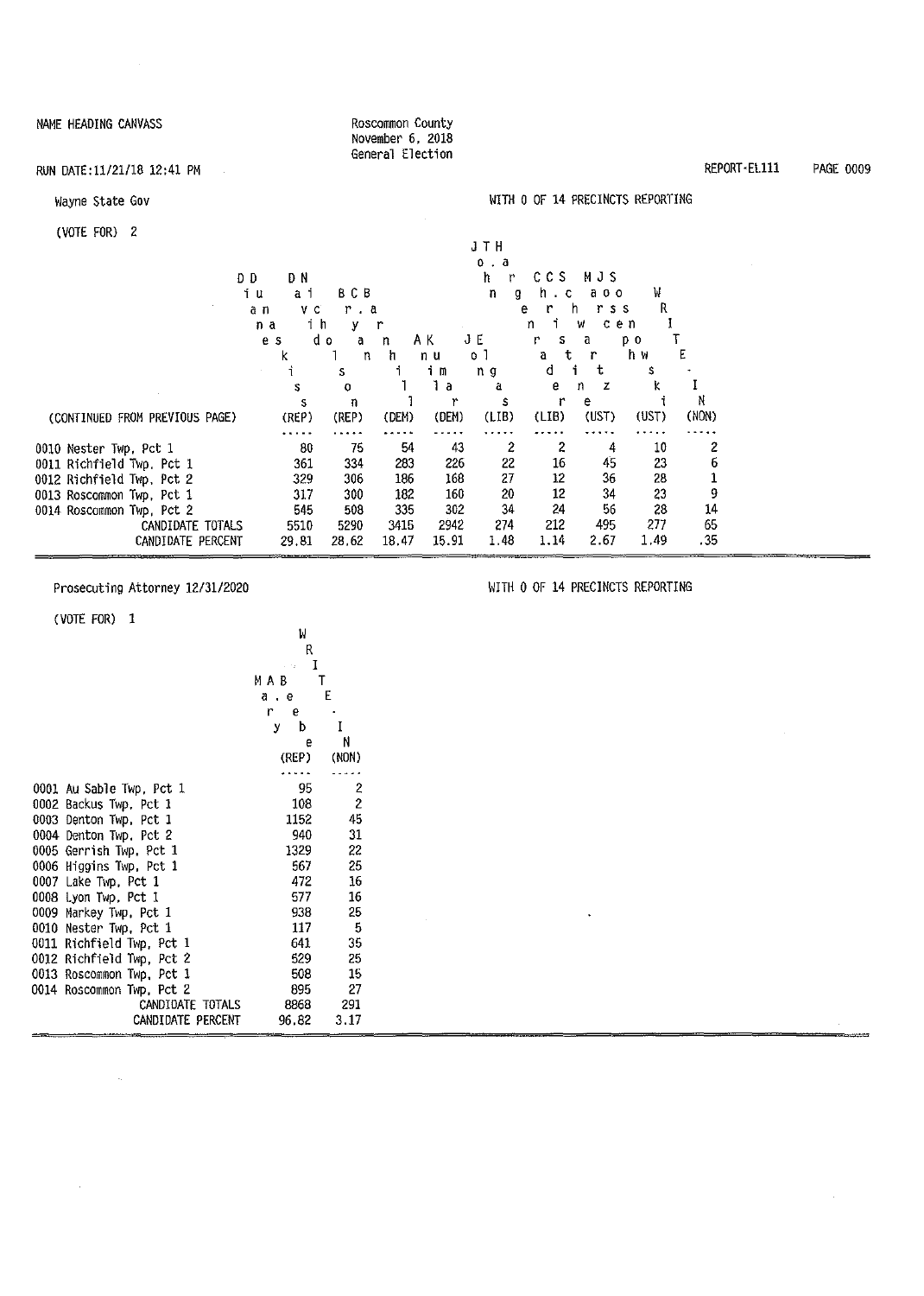#### Roscommon County November 6, 2018 General Election

 $\ddot{\phantom{0}}$ 

 $\sim$ 

 $\mathcal{A}_{\mathcal{A}}$ 

#### RUN DATE:11/21/18 12:41 PM

#### Ros Co Road Comm

### (VOTE FOR) 2

|                           |       | сs        | W     |                |
|---------------------------|-------|-----------|-------|----------------|
|                           |       | Ιt        | R     |                |
|                           | JP    | JW<br>i a | I     |                |
|                           | a o   | uу        | n u   | T              |
|                           | mг    | 5 k       | t f   | E              |
|                           | e a   | tο        | f     |                |
|                           | s t   | i f       | e     | Ï              |
|                           | ħ     | nf        | r     | N              |
|                           | (REP) | (REP)     | (DEM) | (NON)          |
|                           |       |           |       |                |
| 0001 Au Sable Twp. Pct 1  | 60    | 58        | 59    | 1              |
| 0002 Backus Twp, Pct 1    | 90    | 66        | 50    | $\overline{c}$ |
| 0003 Denton Twp, Pct 1    | 936   | 706       | 579   | 13             |
| 0004 Denton Twp, Pct 2    | 800   | 596       | 402   | 6              |
| 0005 Gerrish Twp, Pct 1   | 966   | 827       | 775   | 13             |
| 0006 Higgins Twp, Pct 1   | 388   | 320       | 343   | 5              |
| 0007 Lake Twp, Pct 1      | 424   | 315       | 242   | 0              |
| 0008 Lyon Twp, Pct 1      | 452   | 412       | 316   | 4              |
| 0009 Markey Twp, Pct 1    | 744   | 626       | 477   | 8              |
| 0010 Nester Twp, Pct 1    | 86    | 83        | 69    | $\frac{1}{9}$  |
| 0011 Richfield Twp, Pct 1 | 422   | 387       | 360   |                |
| 0012 Richfield Twp, Pct 2 | 382   | 350       | 277   | 4              |
| 0013 Roscommon Twp, Pct 1 | 419   | 308       | 249   | 3              |
| 0014 Roscommon Twp, Pct 2 | 740   | 549       | 434   | 10             |
| CANDIDATE TOTALS          | 6909  | 5603      | 4632  | 79             |
| CANDIDATE PERCENT         | 40.11 | 32.53     | 26.89 | .45            |

County Comm 1

(VOTE FOR) 1

 $\mathcal{L}$ 

| R                                   |  |
|-------------------------------------|--|
|                                     |  |
| I                                   |  |
| D R                                 |  |
| E<br>a u                            |  |
| v s                                 |  |
| í<br>-S                             |  |
| d o<br>N                            |  |
| (REP)<br>(NON)                      |  |
|                                     |  |
| 466<br>16<br>0007 Lake Twp. Pct 1   |  |
| 559<br>11<br>0008 Lyon Twp, Pct 1   |  |
| 24<br>924<br>0009 Markey Twp, Pct 1 |  |
| 51<br>1949<br>CANDIDATE TOTALS      |  |
| CANDIDATE PERCENT<br>97.45<br>2.55  |  |

### REPORT·EL111 PAGE 0010

#### WITH O OF 14 PRECINCTS REPORTING

WITM O OF 3 PRECINCTS REPORTING

 $\sim$ 

 $\sim$   $\sim$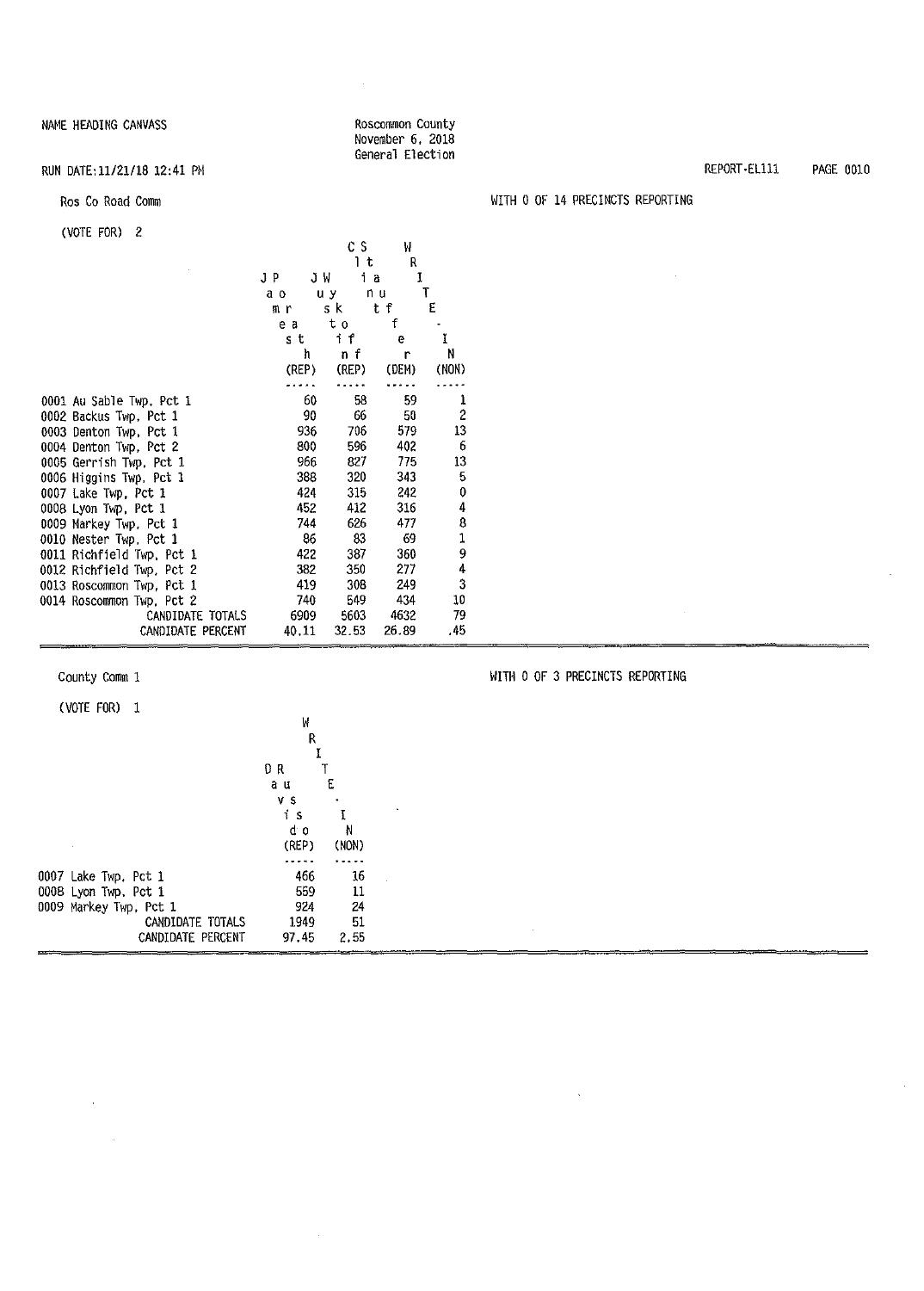| NAME HEADING CANVASS                                                 | Roscommon County<br>November 6, 2018 |                                 |              |                  |
|----------------------------------------------------------------------|--------------------------------------|---------------------------------|--------------|------------------|
| RUN DATE: 11/21/18 12:41 PM                                          | General Election                     |                                 | REPORT-EL111 | <b>PAGE 0011</b> |
| County Comm 2                                                        |                                      | WITH 0 OF 2 PRECINCTS REPORTING |              |                  |
| (VOTE FOR) 1                                                         |                                      |                                 |              |                  |
| W<br>R                                                               |                                      |                                 |              |                  |
| ΚM<br>$\mathbf I$<br>Ţ<br>e e                                        |                                      |                                 |              |                  |
| E<br>n <sub>1</sub><br>v                                             |                                      |                                 |              |                  |
| i<br>n                                                               | $\rm I$<br>N                         |                                 |              |                  |
| (REP)<br>.                                                           | (NON)<br>.                           |                                 |              |                  |
| 0005 Gerrish Twp. Pct 1<br>1220                                      | 33                                   |                                 |              |                  |
| 0006 Higgins Twp. Pct 1<br>545<br>1765<br>CANDIDATE TOTALS           | 18<br>51                             |                                 |              |                  |
| CANDIDATE PERCENT<br>97.19                                           | 2,80                                 |                                 |              |                  |
| County Comm 3                                                        |                                      | WITH 0 OF 4 PRECINCTS REPORTING |              |                  |
| (VOTE FOR) 1                                                         |                                      |                                 |              |                  |
| B S<br>0 C<br>W                                                      |                                      |                                 |              |                  |
| b h<br>${\sf R}$<br>$\mathbf I$<br>n                                 |                                      |                                 |              |                  |
| Τ<br>e<br>i<br>£                                                     |                                      |                                 |              |                  |
| d<br>е                                                               | I                                    |                                 |              |                  |
| r<br>(DEM)                                                           | N<br>(NON)                           |                                 |              |                  |
| .<br>0001 Au Sable Twp, Pct 1<br>86                                  | <br>6                                |                                 |              |                  |
| 0002 Backus Twp, Pct 1<br>81                                         | 4                                    |                                 |              |                  |
| 0011 Richfield Twp. Pct 1<br>577<br>0012 Richfield Twp. Pct 2<br>455 | 37<br>40                             |                                 |              |                  |
| CANDIDATE TOTALS<br>1199<br>CANDIDATE PERCENT<br>93.23               | 87<br>6.76                           |                                 |              |                  |
| County Comm 4                                                        |                                      | WITH 0 OF 4 PRECINCTS REPORTING |              |                  |
|                                                                      |                                      |                                 |              |                  |
| (VOTE FOR) 1                                                         | W                                    |                                 |              |                  |
| MJM<br>$a - i$<br>JJ                                                 | R<br>Ţ                               |                                 |              |                  |
| r<br>a a<br>1.<br>$\mathsf{C}$<br>b<br>y c                           | T<br>Е                               |                                 |              |                  |
| u<br>r                                                               | 0<br>$\mathbf I$<br>b                |                                 |              |                  |
| n<br>(REP)                                                           | N<br>s<br>(DEM)<br>(NON)             |                                 |              |                  |
| بالأسادة<br>0004 Denton Twp, Pct 2<br>140                            | .<br><br>84<br>0                     |                                 |              |                  |
| 0010 Nester Twp, Pct 1<br>98<br>0013 Roscommon Twp. Pct 1<br>432     | 60<br>1<br>3<br>222                  |                                 |              |                  |

 $\hat{\mathcal{F}}$ 

 $\hat{\mathcal{L}}$ 

432 222 682 498 1352 864 60.70 38. 79

CANDIDATE TOTALS CANDIDATE PERCENT

\_Q014 Roscommon Twp, Pct 2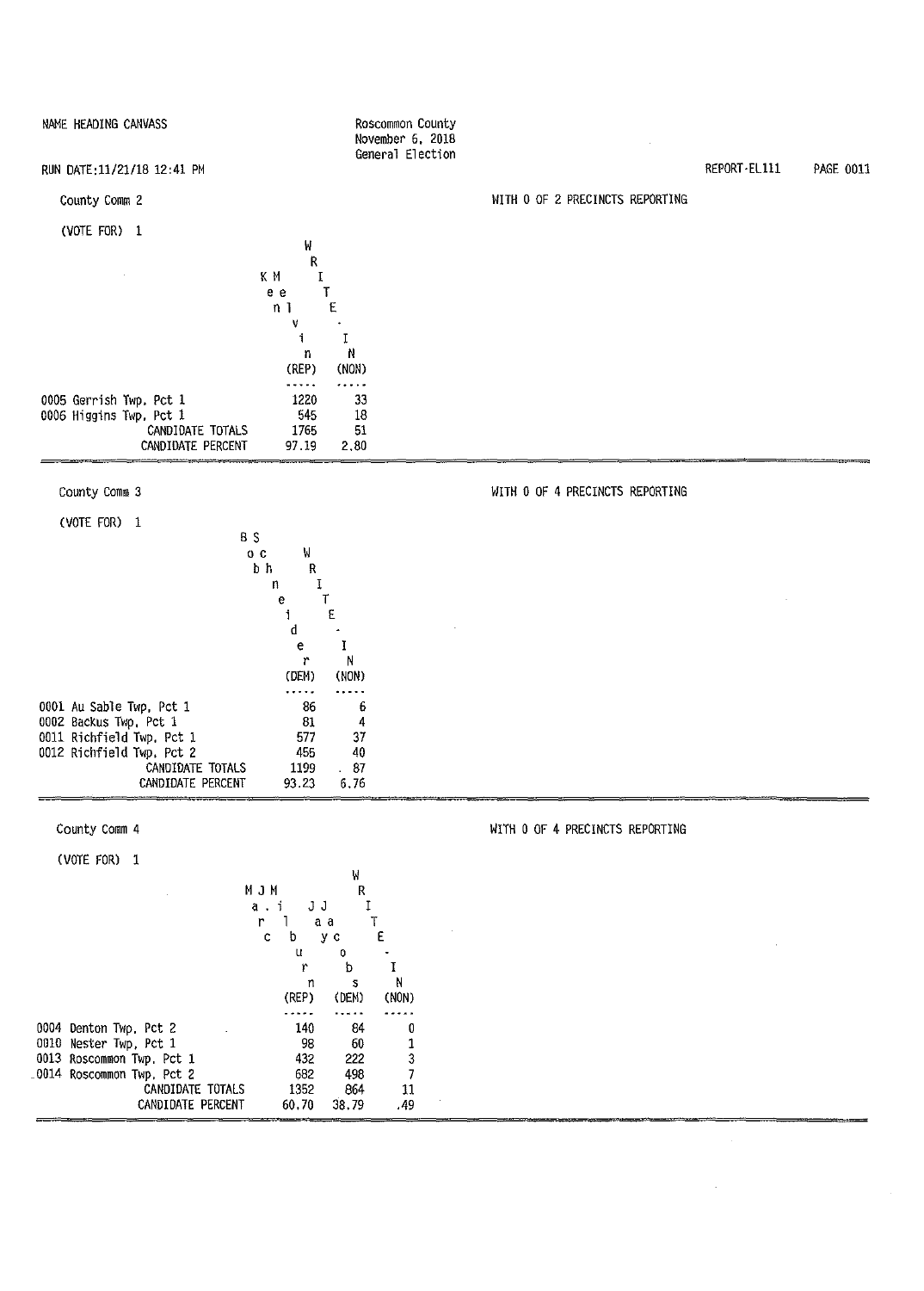

Twp Supervisor 11/20/2020 Backus Twp

(VOTE FOR) 1 M<sub>0</sub> i r **k** z e e W c R h I o T w E s<br>k  $\mathbf 1$ i **N**  (REP) (NON) . . . . . 0002 Backus Twp, Pct 1  $\begin{array}{cc} 109 & \hspace{1.5cm} 3 \\ 109 & \hspace{1.5cm} 3 \end{array}$ CANDIDATE TOTALS  $\begin{array}{cc} 109 & 3 \\ 7.32 & 2.67 \end{array}$ CANDIDATE PERCENT  $97,32$ 

Twp Supervisor 11/20/2020 Lake Twp

(VOTE FOR) 1

| . <i>.</i>           |                   |         | W   |       |
|----------------------|-------------------|---------|-----|-------|
|                      |                   |         | R   |       |
|                      |                   | DΕ      |     |       |
|                      |                   | āп      |     |       |
|                      |                   | v m     | E   |       |
|                      |                   | t<br>-0 |     |       |
|                      |                   | dη      |     |       |
|                      |                   |         | Ś   | Ν     |
|                      |                   | (DEM)   |     | (NON) |
|                      |                   |         |     |       |
| 0007 Lake Twp, Pct 1 |                   |         | 421 | 29    |
|                      | CANDIDATE TOTALS  |         | 421 | 29    |
|                      | CANDIDATE PERCENT | 93.55   |     | 6.44  |
|                      |                   |         |     |       |

#### WITH 0 OF 2 PRECINCTS REPORTING

#### WITH O OF 1 PRECINCTS REPORTING

WITH O OF **1** PRECINCTS REPORTING

REPORT-ELlll PAGE 0012

November 6, 2018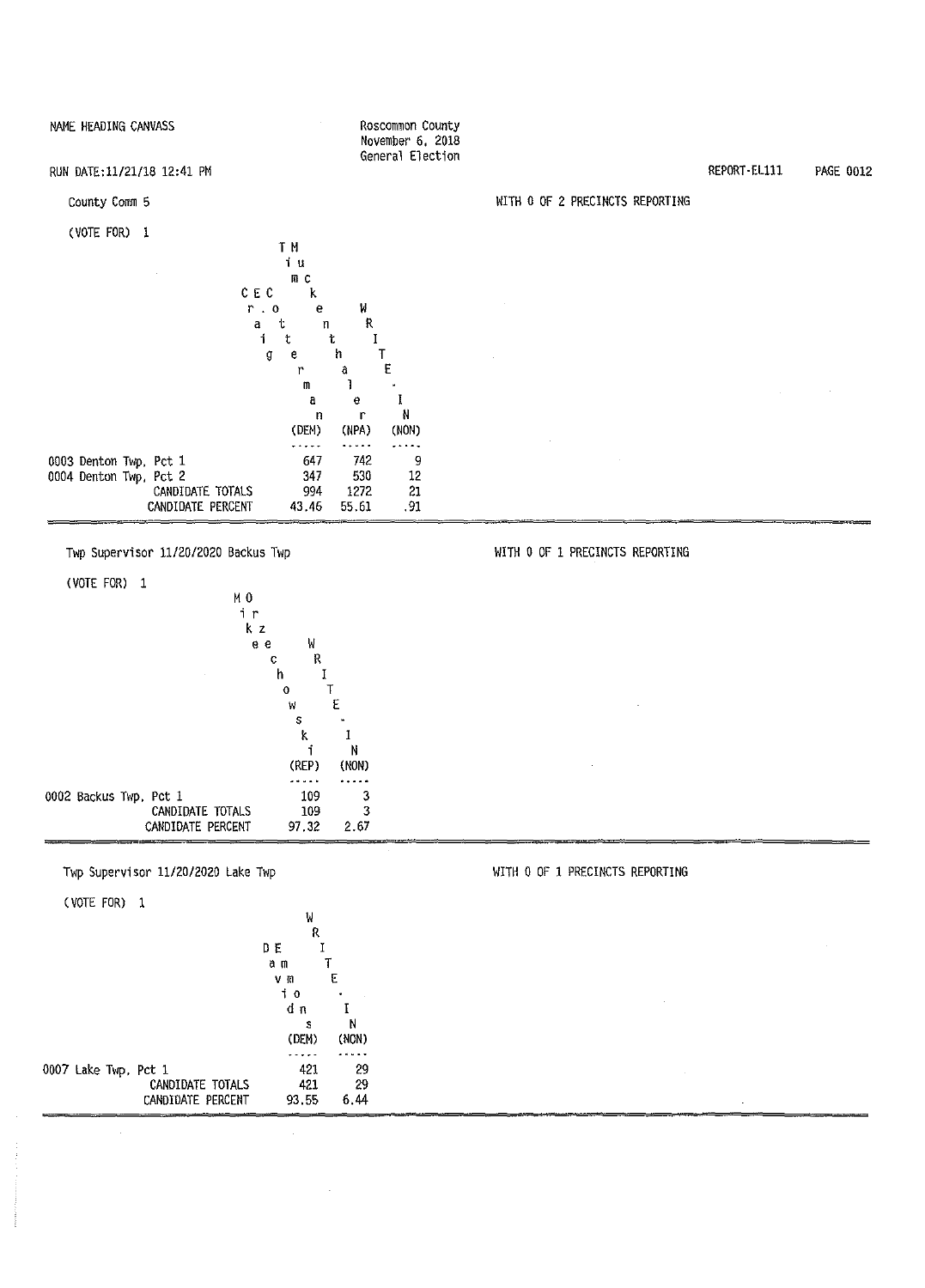NAME HEADING CANVASS ROSCOMMON COUNTY November 6, 2018 General Election

### RUN DATE:11/21118 12:41 PM

### Twp Supervisor 11/20/2020 Nester Twp

(VOTE FOR) l

|                        | NΜ     | W       |       |
|------------------------|--------|---------|-------|
|                        | W W    | R<br>аc |       |
|                        | i<br>h | nΝ      |       |
|                        | i      | са      |       |
|                        | t      | y<br>m  | Ë     |
|                        |        | a       |       |
|                        | aη     | r       |       |
|                        | mg     | a       | Ν     |
|                        | (REP)  | (DEM)   | (NON) |
|                        |        |         |       |
| 0010 Nester Twp, Pct 1 | 80     | 93      |       |
| CANDIDATE TOTALS       | 80     | 93      |       |
| CANDIDATE PERCENT      | 45.97  | 53.44   | . 57  |
|                        |        |         |       |

#### Twp Treasurer 11/20/2020 Au Sable Twp WITH 0 OF 1 PRECINCTS REPORTING

| (VOTE FOR)<br>- 1        |         |       |   |
|--------------------------|---------|-------|---|
|                          | W       |       |   |
|                          | R       |       |   |
|                          | SΜ<br>T |       |   |
|                          | a a     |       |   |
|                          | r<br>t  | E     |   |
|                          | a s     |       |   |
|                          | h o     |       |   |
|                          | n       | N     |   |
|                          | (LIB)   | (NON) | ٠ |
|                          |         |       |   |
| 0001 Au Sable Twp, Pct 1 | 74      | 8     |   |
| CANDIDATE TOTALS         | 74      | 8     |   |
| CANDIDATE PERCENT        | 90.24   | 9.75  |   |

### Twp Treasurer 11/20/2020 Nester Twp

(VOTE FOR) l

|                        | W              |  |
|------------------------|----------------|--|
|                        | SΝ<br>R        |  |
|                        | uе             |  |
|                        | S W            |  |
|                        | E<br>аm        |  |
|                        | пy             |  |
|                        | е              |  |
|                        | Ν              |  |
|                        | (NON)<br>(REP) |  |
|                        |                |  |
| 0010 Nester Twp, Pct 1 | 125<br>3       |  |
| CANDIDATE TOTALS       | 3<br>125       |  |
| CANDIDATE PERCENT      | 97.65<br>2.34  |  |

#### WITH O OF 1 PRECINCTS REPORTING

#### WITH O OF 1 PRECINCTS REPORTING

 $\sim$ 

REPORT-EL111 PAGE 0013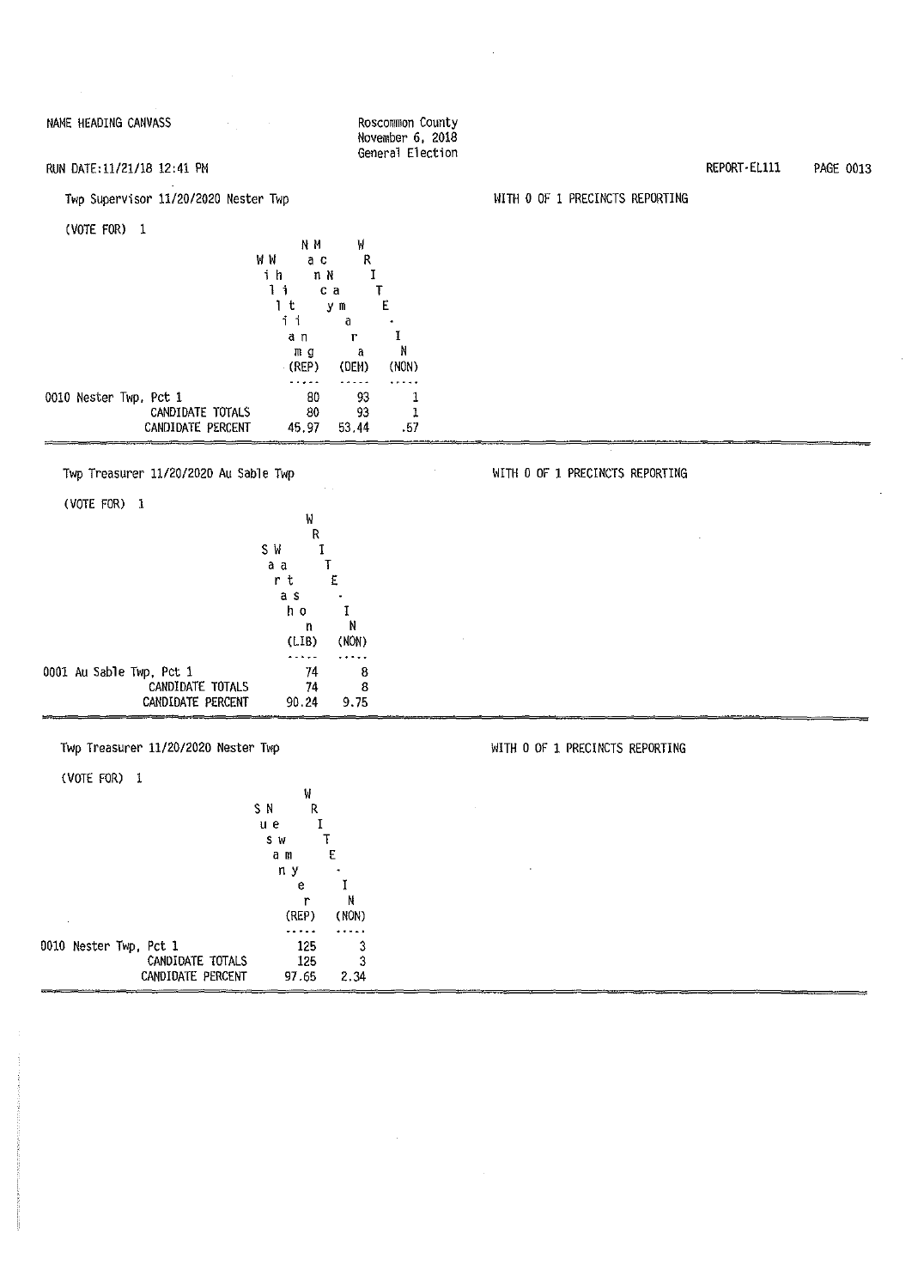RUN OATE:11/21/18 12:41 PM

Twp Trustee 11/20/2020 Backus Twp

(VOTE FOR) 1

|                        | R     |       |
|------------------------|-------|-------|
|                        | ELD   |       |
|                        | 0     |       |
|                        | d     | E     |
|                        | o     |       |
|                        | n     |       |
|                        | a     | Ν     |
|                        | (DEM) | (NON) |
|                        |       |       |
| 0002 Backus Twp, Pct 1 | 87    |       |
| CANDIDATE TOTALS       | 87    | 2     |
| CANDIDATE PERCENT      | 97.75 | 2.24  |
|                        |       |       |

Twp Trustee 11/20/2020 Lake Twp

(VOTE FOR) 1

|  |                      | W      |       |
|--|----------------------|--------|-------|
|  |                      | ΑF     | R     |
|  |                      | n a    |       |
|  |                      | t r    |       |
|  |                      | h h    | E     |
|  |                      | ٥<br>a |       |
|  |                      | n t    |       |
|  |                      | у      | N     |
|  |                      | (REP)  | (NON) |
|  |                      |        |       |
|  | 0007 Lake Twp, Pct 1 | 466    | 13    |
|  | CANDIDATE TOTALS     | 466    | 13    |
|  | CANDIDATE PERCENT    | 97.28  | 2.71  |

Twp Trustee 11/20/2020 Nester Twp

(VOTE FOR) 1

|                        | W       |       |
|------------------------|---------|-------|
|                        | RG<br>R |       |
|                        | aо      |       |
|                        | у<br>0  |       |
|                        | m d     | Ε     |
|                        | Ο       |       |
|                        | n       |       |
|                        |         | N     |
|                        | (REP)   | (NON) |
|                        |         |       |
| 0010 Nester Twp. Pct 1 | 122     | 3     |
| CANDIDATE TOTALS       | 122     | 3     |
| CANDIDATE PERCENT      | 97.60   | 2.40  |

Roscommon County November 6, 2018 General Election

w

WITH O OF 1 PRECINCTS REPORTING

WITH O OF 1 PRECINCTS REPORTING

WITH O OF 1 PRECINCTS REPORTING

REPORT-EL111 PAGE 0014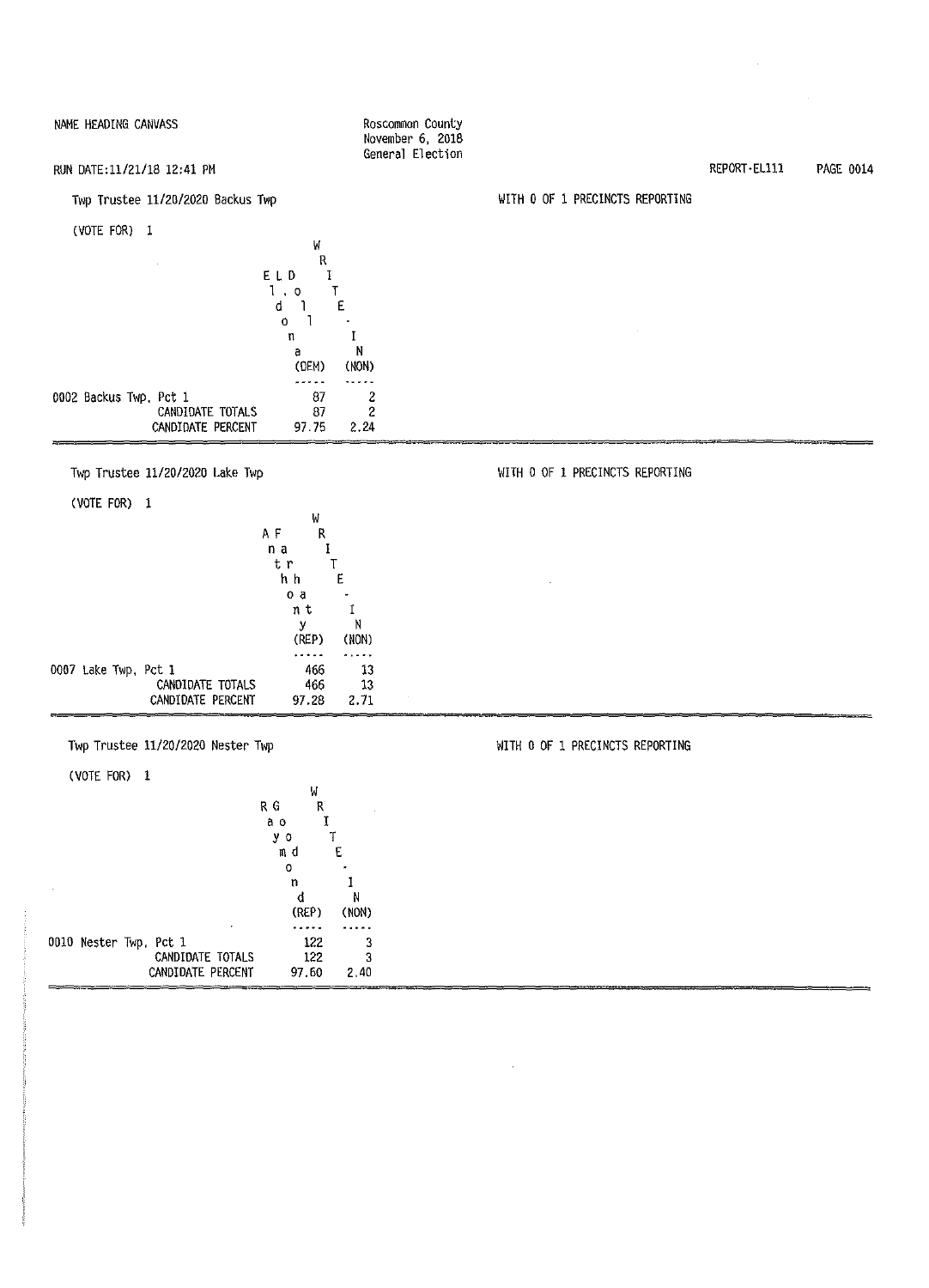Roscommon County November 6, 2018 General Election

#### RUN DATE:11/21/18 12:41 PM

#### Twp Constable 11/20/2020 Higgins Twp

(VOTE FOR) 1

|                         | R W<br>W |       |
|-------------------------|----------|-------|
|                         | R<br>o a |       |
|                         | bt       |       |
|                         | e e      |       |
|                         | r<br>r,  | E     |
|                         | tв       |       |
|                         | â        |       |
|                         | n        | N     |
|                         | (REP)    | (NON) |
|                         |          |       |
| 0006 Higgins Twp. Pct 1 | 558      | 17    |
| CANDIDATE TOTALS        | 558      | 17    |
| CANDIDATE PERCENT       | 97.04    | 2.95  |
|                         |          |       |

#### Justice of Supreme Court

 $\bar{\mathcal{A}}$ 

(VOTE FOR) 2

| ,,,,,,,,,,<br>SB.<br>a a  | MKC<br>eaa<br>m g<br>u e<br>e n<br>Ιs<br>t | ETC<br>$1 \cdot 1$<br>Ť<br>gtv<br>z<br>aha<br>a<br>b<br>nln<br>e a | e<br>M<br>e<br>$\mathbf{n}$<br>t<br>$\mathbf{e}$ | KLM<br>DD.<br>o <sub>e</sub> | KTW<br>e e o<br>rer<br>r<br>n<br>g | W<br>R<br>I<br>u.i<br>1<br>ŧ<br>d | ٢<br>E     |  |
|---------------------------|--------------------------------------------|--------------------------------------------------------------------|--------------------------------------------------|------------------------------|------------------------------------|-----------------------------------|------------|--|
|                           | 0                                          | e g                                                                | t                                                | u r                          | у<br>a                             | i.<br>e                           | I          |  |
|                           | s<br>(NON)                                 | n h<br>(NON)                                                       | h<br>(NON)                                       | g n<br>(NON)                 | n<br>(NON)                         | S<br>$\mathbf{r}$<br>(NON)        | N<br>(NON) |  |
| 0001 Au Sable Twp, Pct 1  | 15                                         | 34                                                                 | 50                                               | 10                           | 12                                 | 39                                | 3          |  |
| 0002 Backus Twp, Pct 1    | 4                                          | 49                                                                 | 72                                               | 9                            | 8                                  | 54                                | 0          |  |
| 0003 Denton Twp. Pct 1    | 125                                        | 392                                                                | 811                                              | 146                          | 122                                | 600                               | 18         |  |
| 0004 Denton Twp, Pct 2    | 103                                        | 328                                                                | 522                                              | 124                          | 130                                | 517                               | 22         |  |
| 0005 Gerrish Twp, Pct 1   | 197                                        | 488                                                                | 745                                              | 50                           | 239                                | 824                               | 4          |  |
| 0006 Higgins Twp, Pct 1   | 90                                         | 200                                                                | 324                                              | 18                           | 40                                 | 337                               | 9<br>2     |  |
| 0007 Lake Twp. Pct 1      | 82                                         | 240                                                                | 284                                              | 41                           | 46                                 | 222                               |            |  |
| 0008 Lyon Twp, Pct 1      | 82                                         | 295                                                                | 403                                              | 49                           | 66                                 | 283                               | 4          |  |
| 0009 Markey Twp. Pct 1    | 107                                        | 323                                                                | 684                                              | 110                          | 105                                | 505                               | 10         |  |
| 0010 Nester Twp. Pct 1    | 17                                         | 45                                                                 | 74                                               | 20                           | 16                                 | 79                                | 1          |  |
| 0011 Richfield Twp, Pct 1 | 80                                         | 230                                                                | 346                                              | 37                           | 157                                | 339                               | 14         |  |
| 0012 Richfield Twp. Pct 2 | 74                                         | 205                                                                | 311                                              | 51                           | 62                                 | 332                               | 5          |  |
| 0013 Roscommon Twp, Pct 1 | 101                                        | 231                                                                | 299                                              | 66                           | 53                                 | 211                               | 3          |  |
| 0014 Roscommon Twp, Pct 2 | 92                                         | 461                                                                | 573                                              | 91                           | 86                                 | 363                               | 22         |  |
| CANDIDATE TOTALS          | 1169                                       | 3521                                                               | 5498                                             | 822                          | 1142                               | 4705                              | 117        |  |
| CANDIDATE PERCENT         | 6.88                                       | 20.74                                                              | 32.39                                            | 4.84                         | 6.72                               | 27.71                             | . 68       |  |

#### REPORT•ELlll PAGE 0015

WITH O OF 1 PRECINCTS REPORTING

WITH O OF 14 PRECINCTS REPORTING

 $\ddot{\phantom{a}}$ 

 $\sim$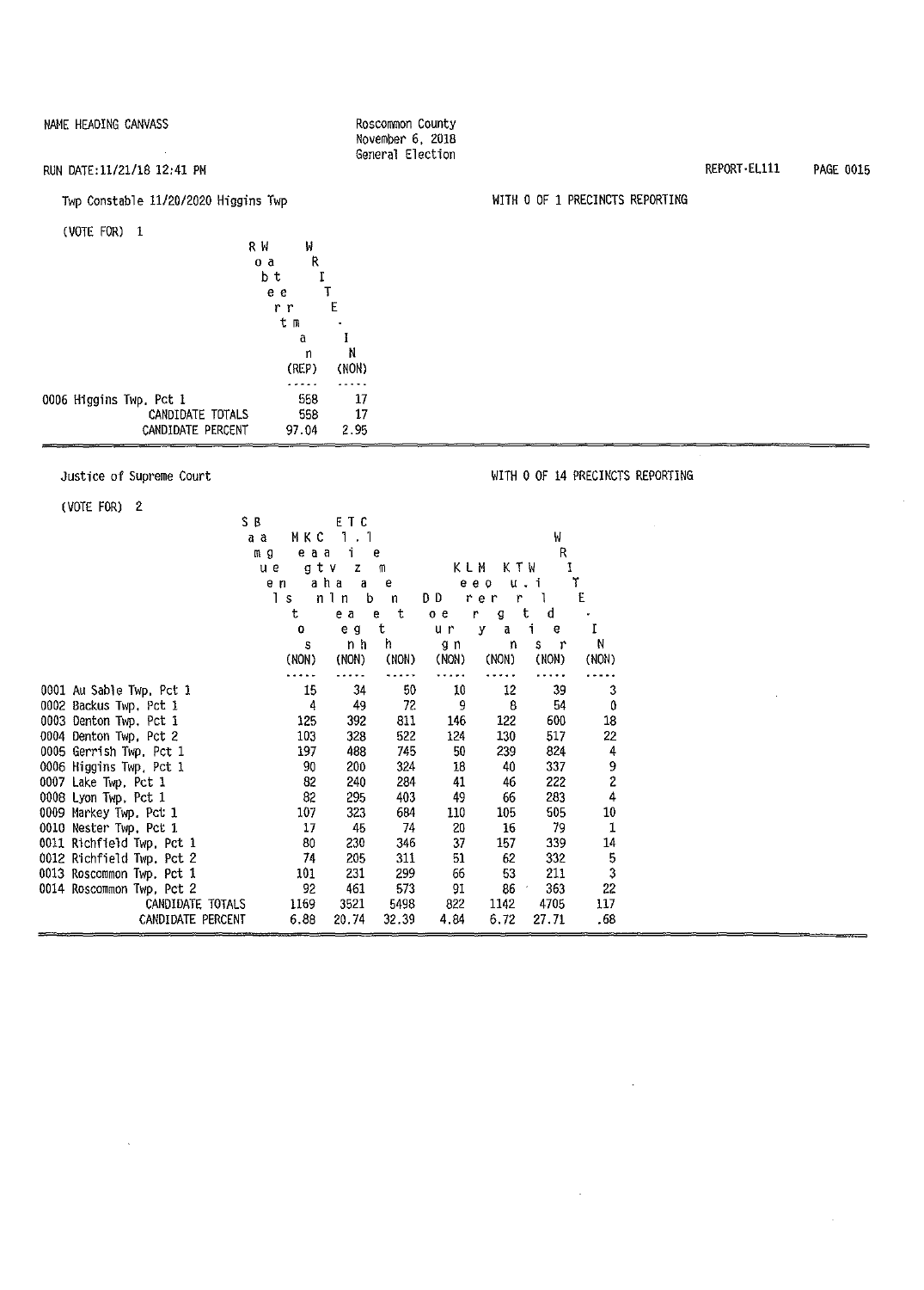$\mathcal{A}_\mathrm{c}$ 

RUN DATE:11/21/18 12:41 PM

#### Judge Appeals 4

#### (VOTE FOR) 1

|                              | SLB     | W     |       |
|------------------------------|---------|-------|-------|
|                              | t.o     | R     |       |
|                              | e.<br>r | I     |       |
|                              | р<br>r  |       | T     |
|                              | h<br>е  |       | E     |
|                              | 1<br>e  |       |       |
|                              | n       |       | Ĩ     |
|                              |         | o     | N     |
|                              | (NON)   |       | (NON) |
|                              |         |       |       |
| 0001 Au Sable Twp, Pct 1     |         | 74    | 4     |
| 0002 Backus Twp, Pct 1       |         | 89    | 3     |
| 0003 Denton Twp, Pct 1       |         | 1052  | 30    |
| 0004 Denton Twp, Pct 2       |         | 838   | 21    |
| 0005 Gerrish Twp, Pct 1      |         | 1143  | 11    |
| 0006 Higgins Twp, Pct 1      |         | 497   | 9     |
| 0007 Lake Twp, Pct 1         |         | 398   | 4     |
| 0008 Lyon Twp, Pct 1         |         | 539   | 6     |
| 0009 Markey Twp, Pct 1       |         | 820   | 17    |
| 0010 Nester Twp, Pct 1       |         | 104   | 4     |
| 0011 Richfield Twp. Pct 1    |         | 567   | 20    |
| 0012 Richfield Twp. Pct 2    |         | 476   | 10    |
| 0013 Roscommon Twp,<br>Pct 1 |         | 459.  | 12    |
| 0014 Roscommon Twp, Pct 2    |         | 786   | 24    |
| CANDIDATE TOTALS             |         | 7842. | 175   |
| CANDIDATE PERCENT            | 97.81   |       | 2.18  |
|                              |         |       |       |

 $\mathcal{L}^{\text{max}}_{\text{max}}$ 

Judge Appeals 4 01/01/2023

(VOTE FOR) 1

| 1 YULL I VII.<br>л,       | BAS | W      |                |
|---------------------------|-----|--------|----------------|
|                           | r.w | R      |                |
|                           | 0   | I<br>a |                |
|                           | c   | r      | T              |
|                           | k   | t      | E              |
|                           |     | z      |                |
|                           |     | 1      | 1              |
|                           |     | ė      | N              |
|                           |     | (NON)  | (NON)          |
|                           |     |        |                |
| 0001 Au Sable Twp. Pct 1  |     | 78     | 2              |
| 0002 Backus Twp, Pct 1    |     | 82     | $\overline{c}$ |
| 0003 Denton Twp, Pct 1    |     | 1032   | 28             |
| 0004 Denton Twp, Pct 2    |     | 820    | 21             |
| 0005 Gerrish Twp, Pct 1   |     | 1131   | 12             |
| 0006 Higgins Twp, Pct 1   |     | 494    | 10             |
| 0007 Lake Twp, Pct 1      |     | 396    | 7              |
| 008 Lyon Twp, Pct 1       |     | 533    | 6              |
| 0009 Markey Twp. Pct 1    |     | 817    | 14             |
| 0010 Nester Twp, Pct 1    |     | 101    | -3             |
| 0011 Richfield Twp, Pct 1 |     | 551    | 19             |
| 012 Richfield Twp, Pct 2  |     | 475    | 10             |
| )013 Roscommon Twp, Pct 1 |     | 447    | 13             |
| 1014 Roscommon Twp, Pct 2 |     | 779    | 25             |
| CANDIDATE TOTALS          |     | 7736   | 172            |
| CANDIDATE PERCENT         |     | 97.82  | 2.17           |

 $\ddot{\phantom{a}}$ 

Roscommon County November 6, 2018 General Election

#### WITH O OF 14 PRECINCTS REPORTING

WITH O OF 14 PRECINCTS REPORTING

 $\frac{1}{2}$ 

REPORT-EL111 PAGE 0016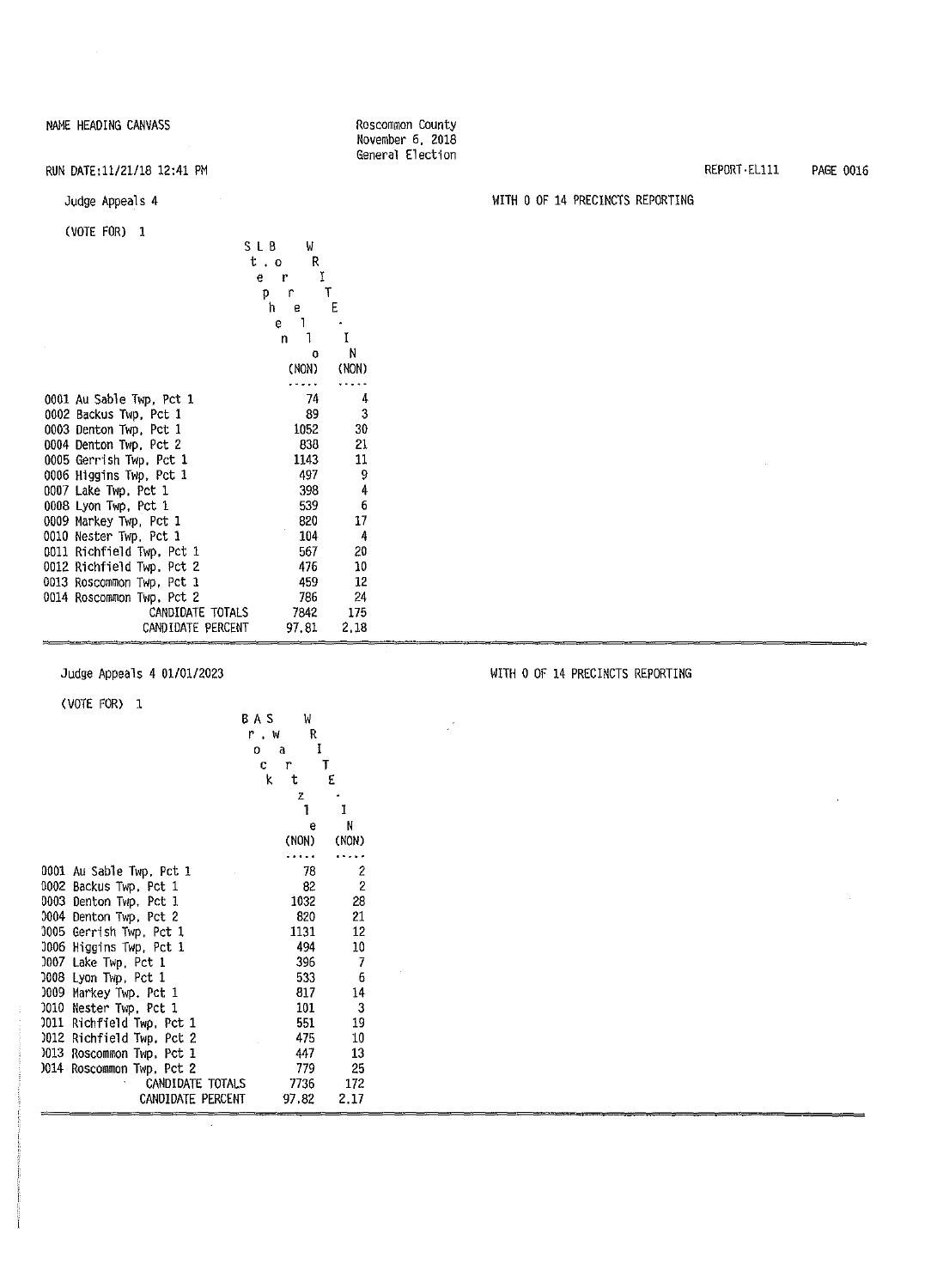#### Roscommon County November 6, 2018 General Election

### RUN DATE:11/21/18 12:41 PM

Judge Probate Ct

#### (VOTE FOR) 1

| IVULLIUIVI L              | MDJ<br>a e<br>r<br>r<br>k<br>'n. | W<br>R<br>Ĩ<br>Ť | T<br>E         |
|---------------------------|----------------------------------|------------------|----------------|
|                           |                                  | g                |                |
|                           |                                  | a                | I              |
|                           |                                  | n<br>(NON)       | N<br>(NON)     |
|                           |                                  |                  |                |
| 0001 Au Sable Twp. Pct 1  |                                  | 87               | 3              |
| 0002 Backus Twp. Pct 1    |                                  | 90               | 2              |
| 0003 Denton Twp Pct 1     |                                  | 1080             | 28             |
| 0004 Denton Twp, Pct 2    |                                  | 871              | 23             |
| 0005 Gerrish Twp, Pct 1   |                                  | 1222             | 23             |
| 0006 Higgins Twp. Pct 1   |                                  | 559              | 19             |
| 0007 Lake Twp, Pct 1      |                                  | 404              | 9              |
| 0008 Lyon Twp, Pct 1      |                                  | 558              | 7              |
| 0009 Markey Twp, Pct 1    |                                  | 872              | 12             |
| 0010 Nester Twp, Pct 1    |                                  | 106              | $\overline{c}$ |
| 0011 Richfield Twp, Pct 1 |                                  | 605              | 26             |
| 0012 Richfield Twp, Pct 2 |                                  | 516              | 17             |
| 0013 Roscommon Twp. Pct 1 |                                  | 470              | 15             |
| 0014 Roscommon Twp, Pct 2 |                                  | 851              | 25             |
| CANDIDATE TOTALS          |                                  | 8291             | - 211          |
| CANDIDATE PERCENT         |                                  | 97.51            | 2.48           |

Kirtland Comm College Trustee

(VOTE FOR) 3

|                           |       | DP       |       |                |
|---------------------------|-------|----------|-------|----------------|
|                           |       | aа       | W     |                |
|                           |       | νt       | R     |                |
|                           |       | JΚ<br>it | 1     |                |
|                           | ΑΚ    | āΓ       | d e   | T              |
|                           | mn    | c a      | r     | $\mathsf E$    |
|                           | y e   | kт       | S     |                |
|                           | p     | e        | O     | ĩ              |
|                           | p     | r        | n     | N              |
|                           | (NON) | (NON)    | (NON) | (NON)          |
|                           |       |          |       |                |
| 0001 Au Sable Twp, Pct 1  | 68    | 62       | 58    | 2              |
| 0002 Backus Twp, Pct 1    | 62    | 81       | 62    | 6              |
| 0003 Denton Twp. Pct 1    | 795   | 791      | 752   | 22             |
| 0004 Denton Twp, Pct 2    | 613   | 684      | 563   | 15             |
| 0005 Gerrish Twp, Pct 1   | 929   | 915      | 901   | 18             |
| 0006 Higgins Twp, Pct 1   | 418   | 377      | 432   | $\overline{7}$ |
| 0007 Lake Twp, Pct 1      | 331   | 332      | 279   | 5              |
| 0008 Lyon Twp, Pct 1      | 442   | 435      | 431   | $\mathbf{1}$   |
| 0009 Markey Twp. Pct 1    | 664   | 637      | 651   | 17             |
| 0010 Nester Twp, Pct 1    | 85    | 78       | 81    | 1              |
| 0011 Richfield Twp, Pct 1 | 417   | 374      | 491   | 16             |
| 0012 Richfield Twp, Pct 2 | 376   | 323      | 436   | 13             |
| 0013 Roscommon Twp. Pct 1 | 373   | 381      | 319   | $\overline{I}$ |
| 0014 Roscommon Twp, Pct 2 | 579   | 685      | 548   | 29             |
| CANDIDATE TOTALS          | 6152  | 6155     | 6004  | 159            |
| CANDIDATE PERCENT         | 33.30 | 33.32    | 32.50 | .86            |

 $\sim$ 

REPORT-Ellll PAGE 0017

### WITH O OF 14 PRECINCTS REPORTING

WITH O OF 14 PRECINCTS REPORTING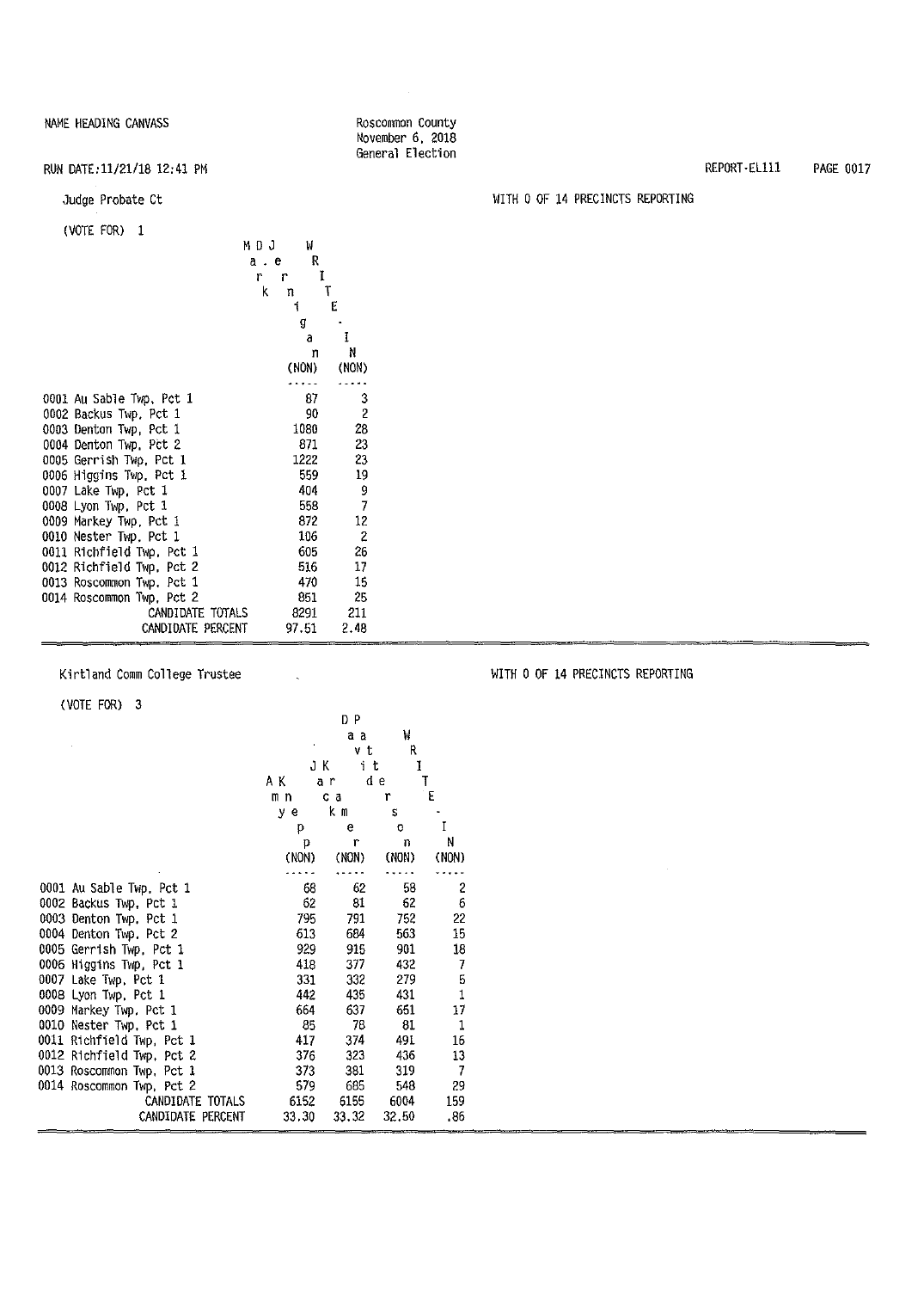#### Roscommon County November 6, 2018 General Election

### RUN DATE:11/21/18 12:41 PM

#### c.o.o.R. !SD Board Member

| $(VOTE FOR)$ 3            |                     |         |       |       |                    |  |
|---------------------------|---------------------|---------|-------|-------|--------------------|--|
|                           | ΚF                  |         |       | μ     |                    |  |
|                           | MGH<br>a u          |         |       | R     |                    |  |
|                           | t e                 | $e$ $a$ | КΜ    | I     |                    |  |
|                           | h 1<br>$\mathbf{1}$ | У       | MLM   | a u   | T                  |  |
|                           | r L                 | i.<br>e | .ya   | r 1   | E                  |  |
|                           | уi                  | s<br>s  | n r   | a a   |                    |  |
|                           | n n                 | s       | d e   | r     | I                  |  |
|                           | g                   | a       | a k   | z     | N                  |  |
|                           | (NON)               | (NON)   | (NON) | (NON) | (NON)              |  |
|                           |                     |         |       |       |                    |  |
| 0001 Au Sable Twp, Pct 1  | 54                  | 61      | 37    | 40    | 1                  |  |
| 0002 Backus Twp, Pct 1    | 45                  | 66      | 49    | 40    | 3                  |  |
| 0003 Denton Twp. Pct 1    | 567                 | 623     | 568   | 532   | 29                 |  |
| 0004 Denton Twp, Pct 2    | 494                 | 557     | 342   | 412   | 26                 |  |
| 0005 Gerrish Twp, Pct 1   | 784                 | 852     | 594   | 552   | 14                 |  |
| 0006 Higgins Twp, Pct 1   | 323                 | 373     | 277   | 242   | 5                  |  |
| 0007 Lake Twp. Pct 1      | 234                 | 265     | 223   | 226   | 4                  |  |
| 0008 Lyon Twp. Pct 1      | 362                 | 379     | 244   | 284   | $\mathbf 1$        |  |
| 0009 Markey Twp, Pct 1    | 536                 | 627     | 408   | 373   | 18                 |  |
| 0010 Nester Twp, Pct 1    | 54                  | 77      | 57    | 55    | 4                  |  |
| 0011 Richfield Twp, Pct 1 | 310                 | 348     | 305   | 293   | 13                 |  |
| 0012 Richfield Twp, Pct 2 | 278                 | 333     | 206   | 275   | 11<br>$\mathbf{v}$ |  |
| 0013 Roscommon Twp, Pct 1 | 273                 | 353     | 244   | 217   | 7                  |  |
| 0014 Roscommon Twp, Pct 2 | 374                 | 610     | 407   | 400   | 35                 |  |
| CANDIDATE TOTALS          | 4688                | 5524    | 3961  | 3941  | 171                |  |
| CANDIDATE PERCENT         | 25.63               | 30.21   | 21.66 | 21.55 | .93                |  |

President Roscommon V1g

(VOTE FOR) 1

|  |                         | МАS       |       |       |       |  |
|--|-------------------------|-----------|-------|-------|-------|--|
|  |                         | $a$ , $r$ |       | ₩     |       |  |
|  |                         | r         | MΜ    | R     |       |  |
|  |                         | cМ        | ii    |       |       |  |
|  |                         | С         |       | сı    |       |  |
|  |                         | K         |       | h I   | E     |  |
|  |                         |           | e     | a e   |       |  |
|  |                         |           | e     | e r   |       |  |
|  |                         |           |       |       | N     |  |
|  |                         |           | (NON) | (NON) | (NON) |  |
|  |                         |           |       |       |       |  |
|  | 0006 Higgins Twp, Pct 1 |           | 133   | 146   | 4     |  |
|  | CANDIDATE TOTALS        |           | 133   | 146   | 4     |  |
|  | CANDIDATE PERCENT       |           | 46.99 | 51,59 | 1.41  |  |

### WITH O OF 14 PRECINCTS REPORTING

WITH O OF 1 PRECINCTS REPORTING

 $\sim$ 

REPORT -ELlll PAGE 0018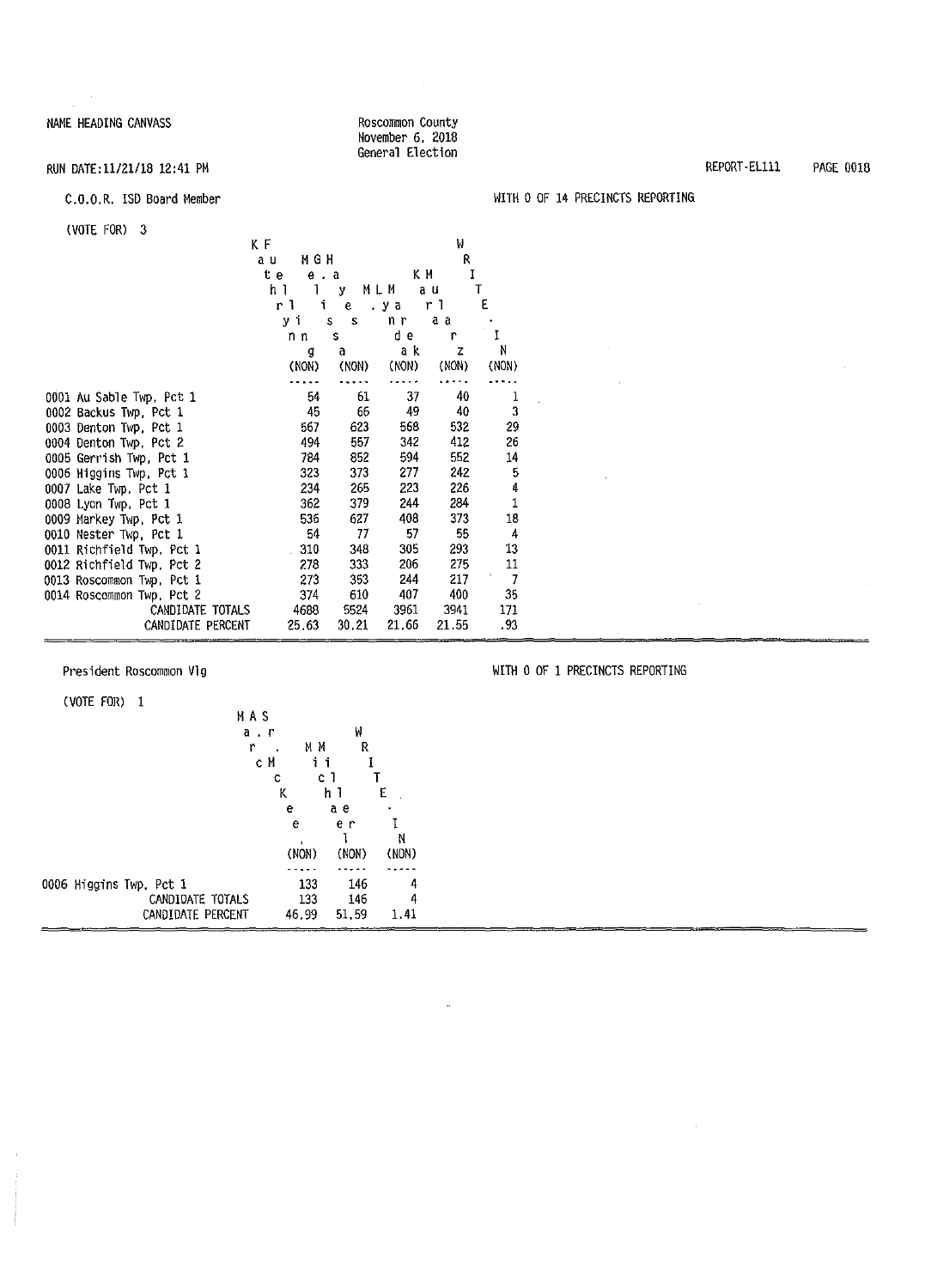| NAME HEADING CANVASS                                             | Roscommon County<br>November 6, 2018<br>General Election                                                                                                                                                                                                                                                           |                                 |              |           |
|------------------------------------------------------------------|--------------------------------------------------------------------------------------------------------------------------------------------------------------------------------------------------------------------------------------------------------------------------------------------------------------------|---------------------------------|--------------|-----------|
| RUN DATE:11/21/18 12:41 PM                                       |                                                                                                                                                                                                                                                                                                                    |                                 | REPORT-EL111 | PAGE 0019 |
| Clerk Roscommon Vlg                                              |                                                                                                                                                                                                                                                                                                                    | WITH 0 OF 1 PRECINCTS REPORTING |              |           |
| (VOTE FOR) 1                                                     | R T<br>W<br>ah<br>R<br>Ι.<br>c a<br>h t<br>Τ<br>E<br>e c<br>1 <sub>h</sub><br>Ι<br>e                                                                                                                                                                                                                               |                                 |              |           |
| 0006 Higgins Twp, Pct 1<br>CANDIDATE TOTALS<br>CANDIDATE PERCENT | N<br>$\mathbf{r}$<br>(NON)<br>(NON)<br>.<br>.<br>222<br>14<br>222<br>14<br>94.06<br>5.93                                                                                                                                                                                                                           |                                 |              |           |
| Treasurer Roscommon Vlg                                          |                                                                                                                                                                                                                                                                                                                    | WITH 0 OF 1 PRECINCTS REPORTING |              |           |
| (VOTE FOR) 1                                                     |                                                                                                                                                                                                                                                                                                                    |                                 |              |           |
|                                                                  | W<br>FD<br>R<br>1<br>ra<br>ͳ<br>a w<br>Ε<br>n s<br>c <sub>0</sub><br>I<br>e n<br>N<br>${\bf S}$<br>(NON)<br>(NON)<br>$\cdots$                                                                                                                                                                                      |                                 |              |           |
| 0006 Higgins Twp, Pct 1<br>CANDIDATE TOTALS<br>CANDIDATE PERCENT | 249<br>4<br>249<br>4<br>98.41<br>1.58                                                                                                                                                                                                                                                                              |                                 |              |           |
| Trustee Roscommon VIg                                            |                                                                                                                                                                                                                                                                                                                    | WITH 0 OF 1 PRECINCTS REPORTING |              |           |
| (VOTE FOR) 3                                                     |                                                                                                                                                                                                                                                                                                                    |                                 |              |           |
| 0006 Higgins Twp. Pct 1<br>CANDIDATE TOTALS                      | M<br>${\sf R}$<br>MR<br>0 F<br>$\bf I$<br>a u<br>D S<br>aі<br>∵u d<br>a c<br>$\mathbb T$<br>ε<br>r d<br>n <sub>s</sub><br>n <sub>o</sub><br>ħ<br>i W<br>e y<br>I<br>е<br>e<br>e<br>N<br>-1<br>n<br>(NON)<br>(NON)<br>(NON)<br>(NON)<br>.<br>$\cdots$<br>.<br>.<br>197<br>8<br>176<br>166<br>197<br>176<br>8<br>166 |                                 |              |           |
| CANDIDATE PERCENT                                                | 32.17<br>1.46<br>36.01<br>30.34                                                                                                                                                                                                                                                                                    |                                 |              |           |

 $\label{eq:2.1} \frac{1}{\sqrt{2}}\left(\frac{1}{\sqrt{2}}\right)^{2} \left(\frac{1}{\sqrt{2}}\right)^{2} \left(\frac{1}{\sqrt{2}}\right)^{2} \left(\frac{1}{\sqrt{2}}\right)^{2} \left(\frac{1}{\sqrt{2}}\right)^{2} \left(\frac{1}{\sqrt{2}}\right)^{2} \left(\frac{1}{\sqrt{2}}\right)^{2} \left(\frac{1}{\sqrt{2}}\right)^{2} \left(\frac{1}{\sqrt{2}}\right)^{2} \left(\frac{1}{\sqrt{2}}\right)^{2} \left(\frac{1}{\sqrt{2}}\right)^{2} \left(\$ 

 $\label{eq:2.1} \frac{1}{\sqrt{2}}\int_{\mathbb{R}^3}\frac{1}{\sqrt{2}}\left(\frac{1}{\sqrt{2}}\right)^2\frac{1}{\sqrt{2}}\left(\frac{1}{\sqrt{2}}\right)^2\frac{1}{\sqrt{2}}\left(\frac{1}{\sqrt{2}}\right)^2\frac{1}{\sqrt{2}}\left(\frac{1}{\sqrt{2}}\right)^2\frac{1}{\sqrt{2}}\left(\frac{1}{\sqrt{2}}\right)^2\frac{1}{\sqrt{2}}\frac{1}{\sqrt{2}}\frac{1}{\sqrt{2}}\frac{1}{\sqrt{2}}\frac{1}{\sqrt{2}}\frac{1}{\sqrt{2}}$ 

 $\label{eq:2.1} \frac{1}{\sqrt{2}}\int_{\mathbb{R}^3}\frac{1}{\sqrt{2}}\left(\frac{1}{\sqrt{2}}\right)^2\frac{1}{\sqrt{2}}\left(\frac{1}{\sqrt{2}}\right)^2\frac{1}{\sqrt{2}}\left(\frac{1}{\sqrt{2}}\right)^2\frac{1}{\sqrt{2}}\left(\frac{1}{\sqrt{2}}\right)^2.$ 

 $\label{eq:2.1} \frac{1}{\sqrt{2}}\left(\frac{1}{\sqrt{2}}\right)^{2} \left(\frac{1}{\sqrt{2}}\right)^{2} \left(\frac{1}{\sqrt{2}}\right)^{2} \left(\frac{1}{\sqrt{2}}\right)^{2} \left(\frac{1}{\sqrt{2}}\right)^{2} \left(\frac{1}{\sqrt{2}}\right)^{2} \left(\frac{1}{\sqrt{2}}\right)^{2} \left(\frac{1}{\sqrt{2}}\right)^{2} \left(\frac{1}{\sqrt{2}}\right)^{2} \left(\frac{1}{\sqrt{2}}\right)^{2} \left(\frac{1}{\sqrt{2}}\right)^{2} \left(\$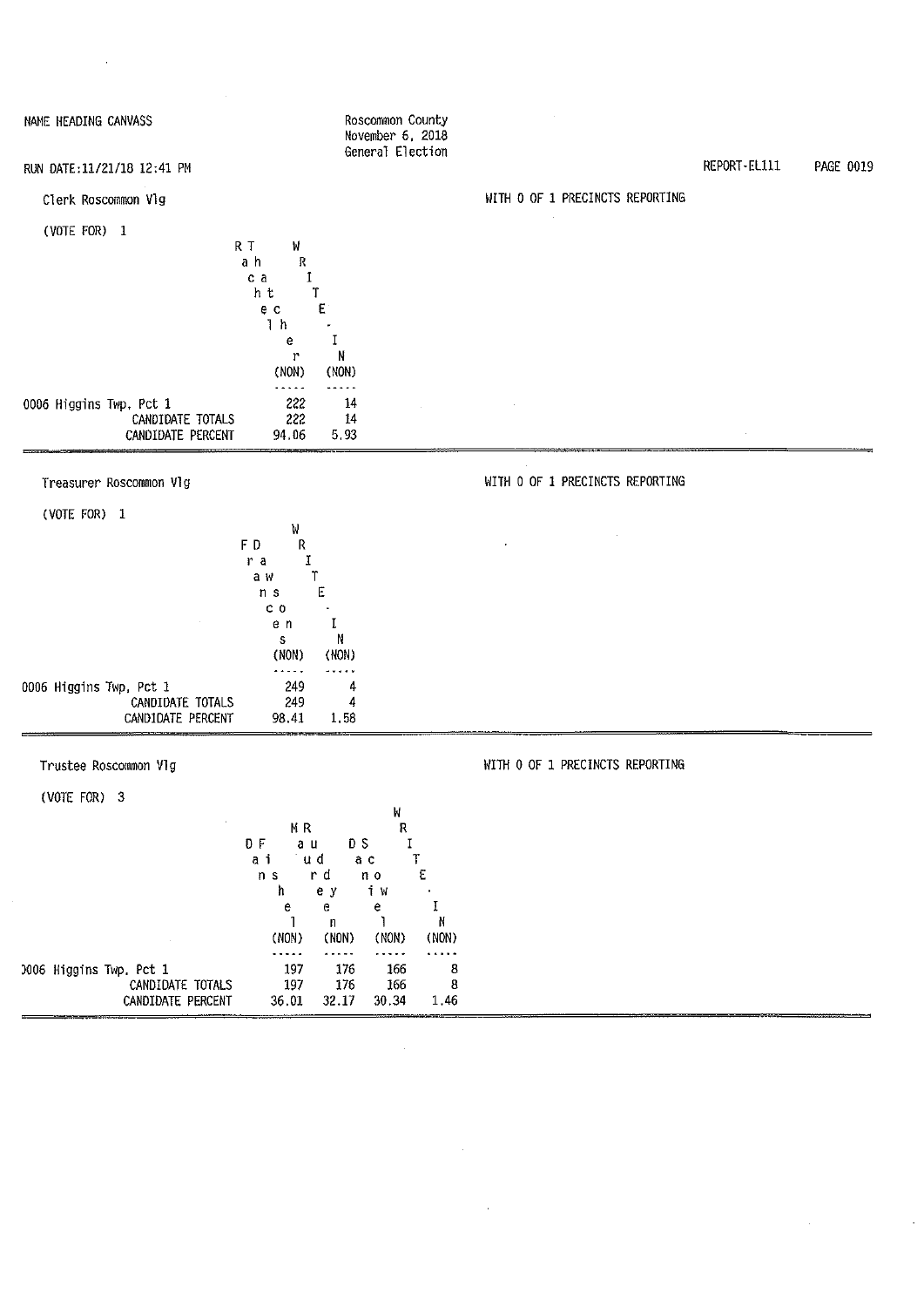#### Roscommon County November 6, 2018 General Election

#### RUN DATE:11/21/18 12:41 PM

#### Board Member Roscommon Sd

#### (VOTE FOR) 4

| 1101 L I UIV              |       |        |       | W        |       |
|---------------------------|-------|--------|-------|----------|-------|
|                           | АC    |        |       | R        |       |
|                           | mο    | ΤJ     | ΚM    |          |       |
|                           | y u   | o a    | 10    | D W V    |       |
|                           |       | dη     | mr    | а.<br>-0 | E     |
|                           | t     | đ<br>S |       | ۷<br>g   |       |
|                           | е     | e      | e     | i<br>e   |       |
|                           | r     | n      | у     | d        | Ν     |
|                           | (NON) | (NON)  | (NON) | (NON)    | (NON) |
|                           |       |        |       |          |       |
| 0001 Au Sable Twp, Pct 1  | 59    | 67     | 61    | 63       | 4     |
| 0005 Gerrish Twp, Pct 1   | 977   | 960    | 983   | 892      | 31    |
| 0006 Higgins Twp, Pct 1   | 437   | 399    | 411   | 407      | 9     |
| 0008 Lyon Twp, Pct 1      | 456   | 417    | 430   | 408      | 1     |
| 0011 Richfield Twp, Pct 1 | 425   | 371    | 374   | 372      | 13    |
| 0012 Richfield Twp, Pct 2 | 307   | 283    | 279   | 282      | 9     |
| CANDIDATE TOTALS          | 2661  | 2497   | 2538  | 2424     | 67    |
| CANDIDATE PERCENT         | 26.12 | 24.51  | 24.91 | 23.79    | . 65  |

Board Member Houghton Lk Sd

#### (VOTE FOR) 2

|      |                           | ΚC             |       |         |
|------|---------------------------|----------------|-------|---------|
|      |                           | e h            | W     |         |
|      |                           | Ιr             | R     |         |
|      |                           | Ιi             | I     |         |
|      |                           | HВ             | y s   |         |
|      |                           | 0 <sub>0</sub> | t     | E       |
|      |                           | 1s             | i     |         |
|      |                           | Ίe             | a     | I       |
|      |                           | уl             | n     | N       |
|      |                           | (NON)          | (NON) | (NON)   |
|      |                           |                |       |         |
|      | 0002 Backus Twp, Pct 1    | 77             | 73    | 2       |
|      | 0003 Denton Twp, Pct 1    | 857            | 842   | 26      |
|      | 0004 Denton Twp, Pct 2    | 710            | 675   | 23      |
|      | 0007 Lake Twp, Pct 1      | 353            | 349   | -4      |
|      | 0009 Markey Twp. Pct 1    | 722            | 674   | $12 \,$ |
| 0010 | Nester Twp, Pct 1         | 90             | 81    | 3       |
|      | 0012 Richfield Twp. Pct 2 | 59             | 66    | 0       |
|      | 0013 Roscommon Twp. Pct 1 | 414            | 394   | 9       |
|      | 0014 Roscommon Twp, Pct 2 | 710            | 630   | 26      |
|      | CANDIDATE TOTALS          | 3992           | 3784  | 105     |
|      | CANDIDATE PERCENT         | 50.65          | 48.01 | 1.33    |

 $\mathcal{A}(\mathbf{x})$  , and  $\mathcal{A}(\mathbf{x})$  , and  $\mathcal{A}(\mathbf{x})$  , and  $\mathcal{A}(\mathbf{x})$ 

#### WITH O OF 6 PRECINCTS REPORTING

WITH O OF 9 PRECINCTS REPORTING

 $\mathcal{A}^{\mathcal{A}}$ 

 $\mathcal{L}$ 

REPORT-Ellll PAGE 0020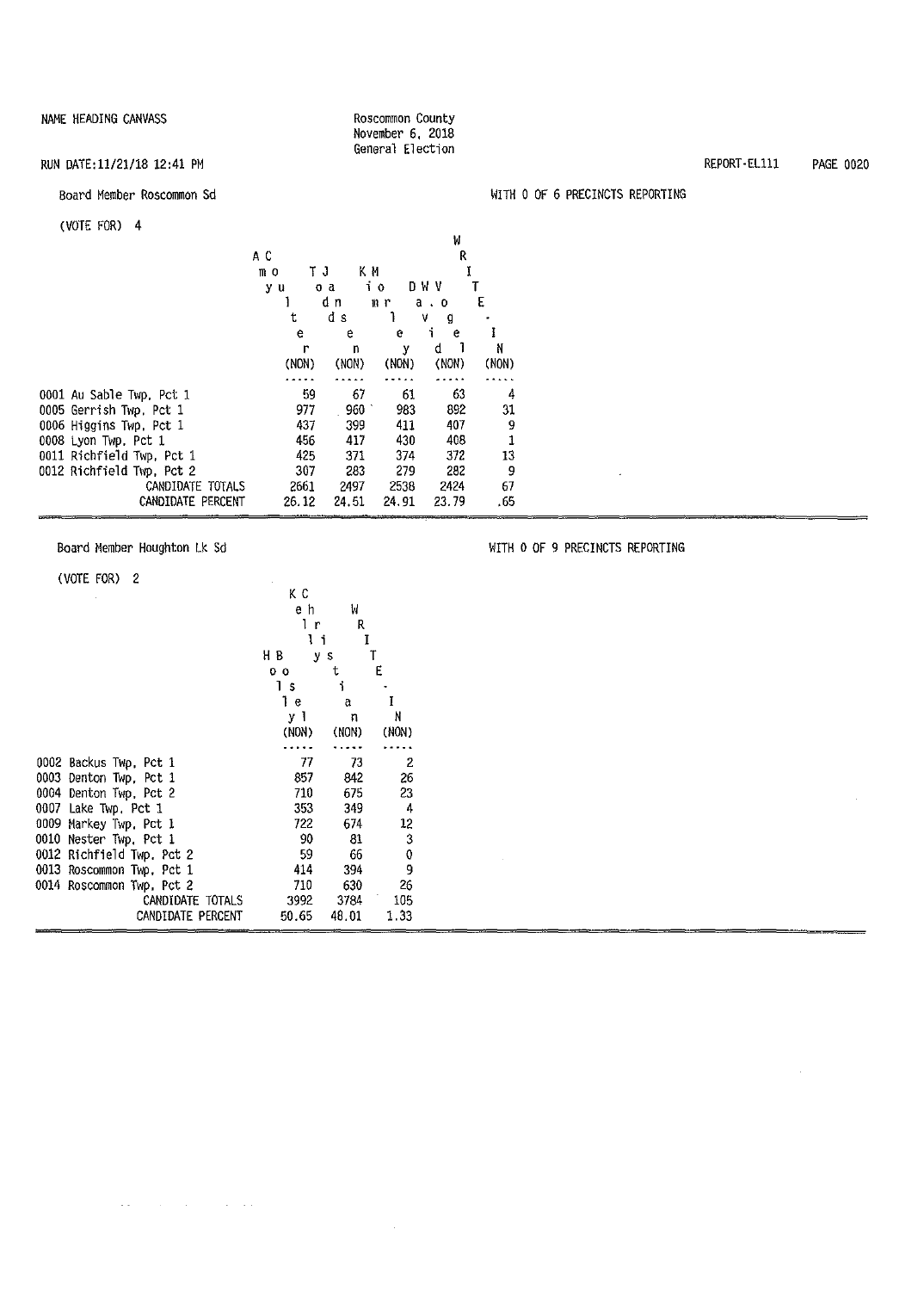#### RUN DATE:ll/21/18 12:41 PM

#### , Board Member 12/31/2020 Houghton Lk Sd

(VOTE FOR) 1

| www.ww                    | ΡW<br>аh<br>uί<br>Ιt<br>ΑL<br>a t<br>ma<br>уn | W<br>R<br>I<br>i |        |
|---------------------------|-----------------------------------------------|------------------|--------|
|                           | g<br>1                                        | n                | T<br>E |
|                           | Ó                                             | a<br>t.          |        |
|                           | i                                             | $\Omega$         | Ĩ      |
|                           | Ś                                             | n                | N      |
|                           | (NON)                                         | (NON)            | (NON)  |
|                           |                                               |                  |        |
| 0002 Backus Twp, Pct 1    | 41                                            | 48               | 1      |
| 0003 Denton Twp, Pct 1    | 497                                           | 613              | 18     |
| 0004 Denton Twp, Pct 2    | 449                                           | 445              | 17     |
| 0007 Lake Twp, Pct 1      | 199                                           | 258              | 3      |
| 0009 Markey Twp, Pct 1    | 503                                           | 387              | 8      |
| 0010 Nester Twp, Pct 1    | 41                                            | 65               | 1      |
| 0012 Richfield Twp, Pct 2 | 54                                            | 31               | 0      |
| 0013 Roscommon Twp, Pct 1 | 242                                           | 274              | 5      |
| 0014 Roscommon Twp. Pct 2 | 475                                           | 434              | 14     |
| CANDIDATE TOTALS          | 2501                                          | 2555             | 67     |
| CANDIDATE PERCENT         | 48.81                                         | 49.87            | 1.30   |

#### Proposal 18-1

(VOTE FOR) 1

|                           | Y     |          |
|---------------------------|-------|----------|
|                           | e     | N        |
|                           | s     | $\Omega$ |
|                           | (NON) | (NON)    |
|                           |       |          |
| 0001 Au Sable Twp, Pct 1  | 74    | 48       |
| 0002 Backus Twp. Pct 1    | 60.   | -79      |
| 0003 Denton Twp, Pct 1    | 750.  | 780      |
| 0004 Denton Twp, Pct 2    | 609   | 630      |
| 0005 Gerrish Twp, Pct 1   | 740   | 995      |
| 0006 Higgins Twp, Pct 1   | 378   | 355      |
| 0007 Lake Twp, Pct 1      | 286   | 374      |
| 0008 Lyon Twp, Pct 1      | 398   | 391      |
| 0009 Markey Twp, Pct 1    | 613.  | 638      |
| 0010 Nester Twp. Pct 1    | 86    | -93      |
| 0011 Richfield Twp, Pct 1 | 476   | 392      |
| 0012 Richfield Twp, Pct 2 | 426   | 285      |
| 0013 Roscommon Twp, Pct 1 | 365   | 320      |
| 0014 Roscommon Twp. Pct 2 | 692   | 550      |
| CANDIDATE TOTALS          | 5958  | 5930     |
| CANDIDATE PERCENT         | 50.11 | 49.88    |

REPORT-ELlll PAGE 0021

#### WITH O OF 9 PRECINCTS REPORTING

Roscommon County November 6, 2018 General Election

| $\sim 10^{11}$ km s $^{-1}$ |                      | the control of the control of |  |
|-----------------------------|----------------------|-------------------------------|--|
|                             |                      |                               |  |
|                             |                      |                               |  |
|                             |                      |                               |  |
|                             |                      |                               |  |
|                             |                      |                               |  |
|                             |                      |                               |  |
|                             |                      |                               |  |
|                             |                      |                               |  |
|                             |                      |                               |  |
|                             | and the state of the |                               |  |
|                             |                      |                               |  |
|                             |                      |                               |  |
|                             |                      |                               |  |
|                             |                      |                               |  |
|                             |                      |                               |  |
|                             |                      |                               |  |

WITH O OF 14 PRECINCTS REPORTING

 $\sim$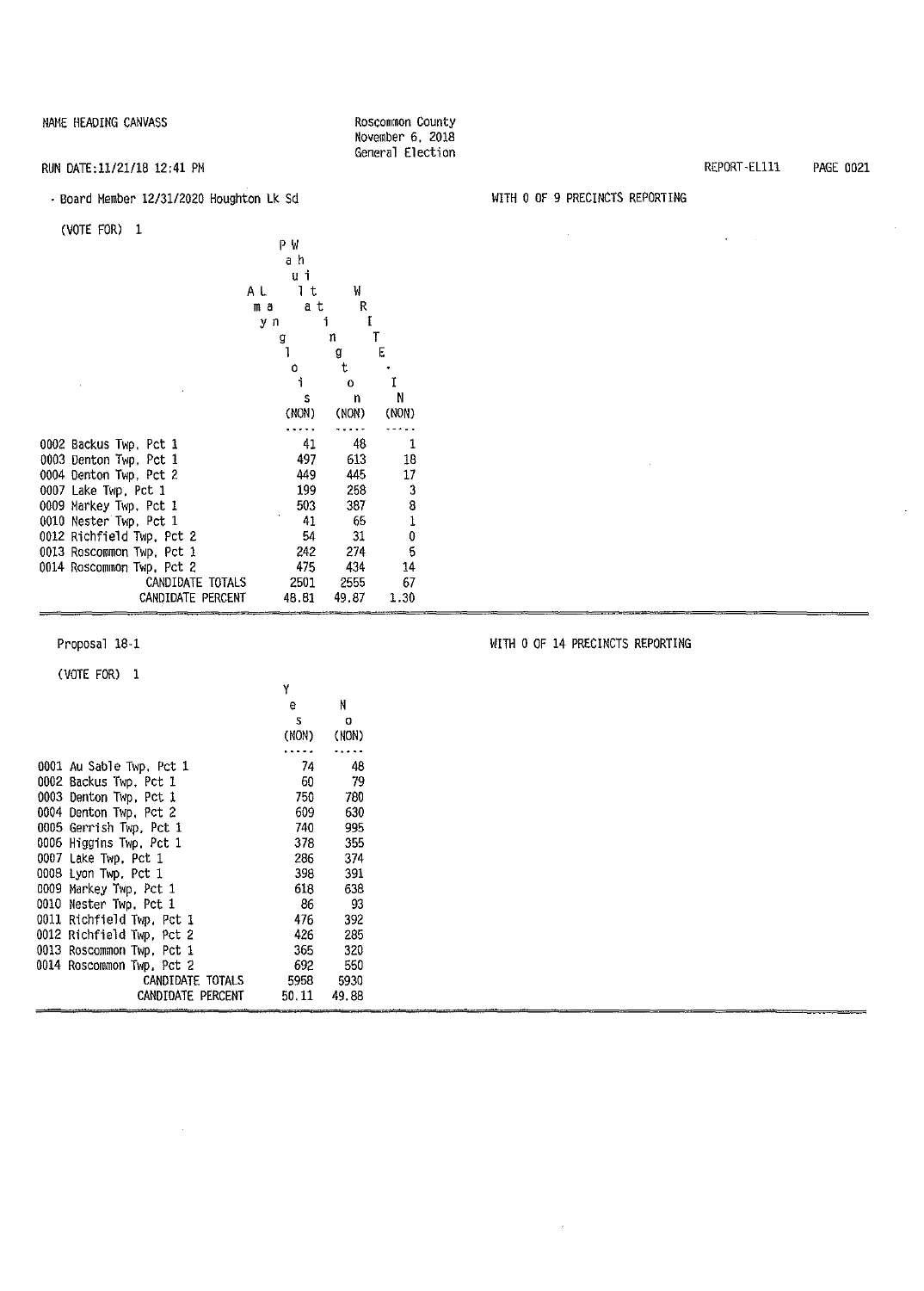RUN DATE:11/21/18 12:41 PM

Proposal 18-2

(VOTE FOR) 1

|                           | e.    | N     |
|---------------------------|-------|-------|
|                           | s.    | 0     |
|                           | (NON) | (NON) |
|                           |       |       |
| 0001 Au Sable Twp, Pct 1  | 55    | 59    |
| 0002 Backus Twp. Pct 1    | 61    | 76    |
| 0003 Denton Twp, Pct 1    | 776 — | 721   |
| 0004 Denton Twp. Pct 2    | 576 — | 629   |
| 0005 Gerrish Twp. Pct 1   | 853 — | 834   |
| 0006 Higgins Twp, Pct 1   | 378   | 322   |
| 0007 Lake Twp, Pct 1      | 337   | 305   |
| 0008 Lyon Twp, Pct 1      | 458 — | 317   |
| 0009 Markey Twp, Pct 1    | 654 - | 568   |
| 0010 Nester Twp, Pct 1    | - 91  | -86   |
| 0011 Richfield Twp, Pct 1 | 419 - | 422   |
| 0012 Richfield Twp, Pct 2 | 363   | 333   |
| 0013 Roscommon Twp, Pct 1 | 348   | 314   |
| 0014 Roscommon Twp. Pct 2 | 584 - | 611   |
| CANDIDATE TOTALS          | 5953  | 5597  |
| CANDIDATE PERCENT         | 51.54 | 48.45 |

y

Roscommon County November 6, 2018 General Election

Proposal 18-3

(VOTE FOR) 1

|                           | Y     |       |
|---------------------------|-------|-------|
|                           | e.    | N     |
|                           | s     | O     |
|                           | (NON) | (NON) |
|                           |       |       |
| 0001 Au Sable Twp, Pct 1  | 63.   | 56    |
| 0002 Backus Twp, Pct 1    | 74.   | 62    |
| 0003 Denton Twp. Pct 1    | 826 - | 665   |
| 0004 Denton Twp, Pct 2    | 698 - | 512   |
| 0005 Gerrish Twp. Pct 1   | 926   | 775   |
| 0006 Higgins Twp. Pct 1   | 415   | 293   |
| 0007 Lake Twp, Pct 1      | 365   | 282   |
| 0008 Lyon Twp, Pct 1      | 474 - | 305   |
| 0009 Markey Twp, Pct 1    | 718   | 514   |
| 0010 Nester Twp, Pct 1    | -94   | - 82  |
| 0011 Richfield Twp, Pct 1 | 495 — | 354   |
| 0012 Richfield Twp. Pct 2 | 423.  | 273   |
| 0013 Roscommon Twp, Pct 1 | 394   | 278   |
| 0014 Roscommon Twp, Pct 2 | 743   | 473   |
| CANDIDATE TOTALS          | 6708  | 4924  |
| CANDIDATE PERCENT         | 57.66 | 42,33 |
|                           |       |       |

Roscommon Co. Youth-Family Mill Proposal

(VOTE FOR) l

| е          | N          |  |
|------------|------------|--|
| s<br>(NON) | o<br>(NON) |  |
|            |            |  |
| 50         | 66         |  |
| 47         | 87         |  |
|            |            |  |

REPORT-Ellll PAGE 0022

### WITH O OF 14 PRECINCTS REPORTING

WITH O OF 14 PRECINCTS REPORTING

WITH O OF 14 PRECINCTS REPORTING

 $\sim 10^{-1}$ 

 $\bar{z}$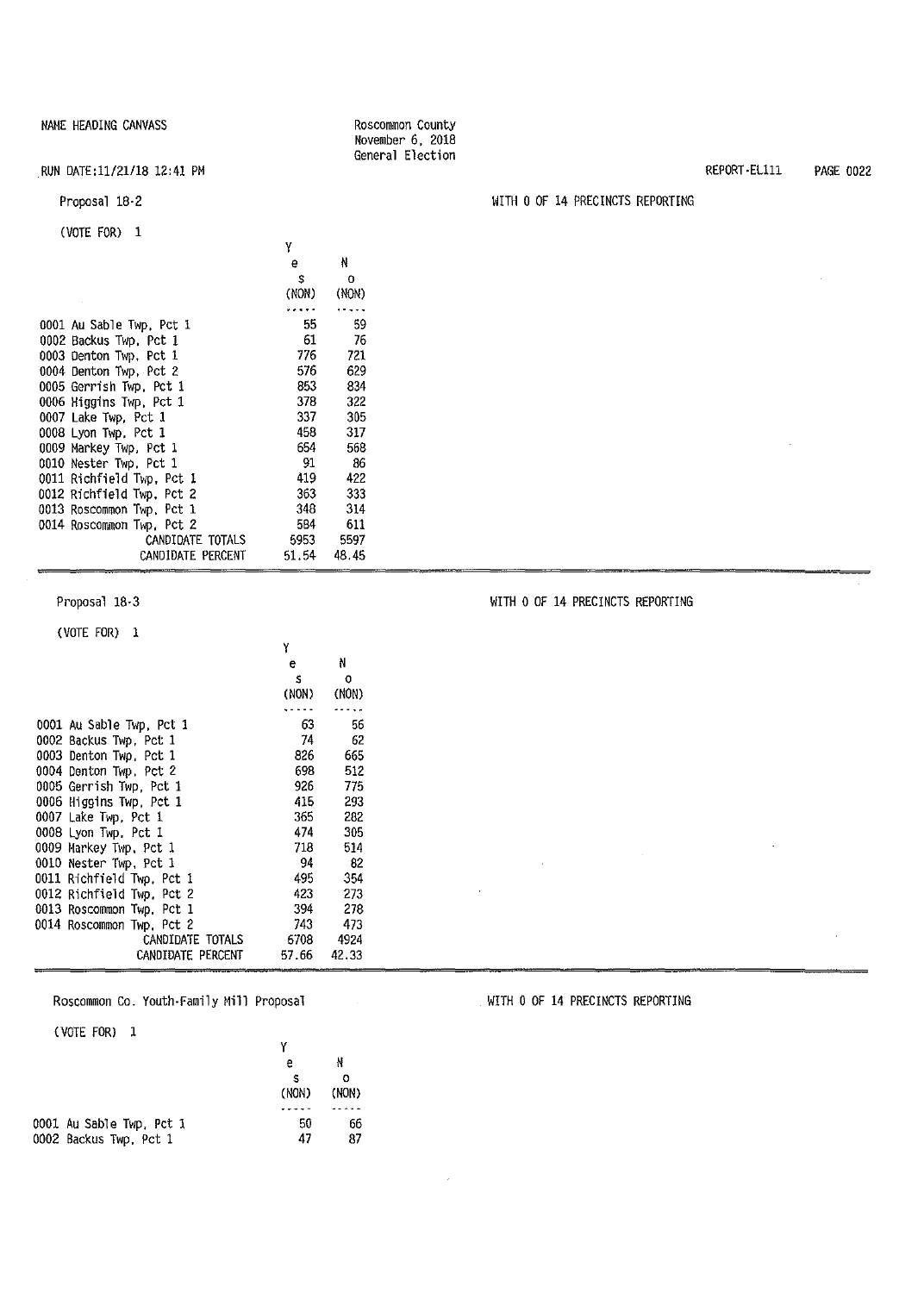#### RUN DATE:11/21/18 12:41 PM

### Roscommon Co. Youth-Family Mill Proposal

(VOTE FOR) l

|                                | Y     |       |
|--------------------------------|-------|-------|
|                                | e     | Ν     |
|                                | s     | 0     |
| (CONTINUED FROM PREVIOUS PAGE) | (NON) | (NON) |
|                                |       |       |
| 0003 Denton Twp. Pct 1         | 632   | 868   |
| 0004 Denton Twp. Pct 2         | 557   | 654   |
| 0005 Gerrish Twp, Pct 1        | 821 — | 855   |
| 0006 Higgins Twp, Pct 1        | 384 — | 320   |
| 0007 Lake Twp. Pct 1           | 225.  | 419   |
| 0008 Lyon Twp, Pct 1           | 386   | 377   |
| 0009 Markey Twp, Pct 1         | 568 — | 662   |
| 0010 Nester Twp, Pct 1         | 64 —  | 113   |
| 0011 Richfield Twp, Pct 1      | 338   | 498   |
| 0012 Richfield Twp, Pct 2      | 246   | 441   |
| 0013 Roscommon Twp. Pct 1      | 324   | 347   |
| 0014 Roscommon Twp, Pct 2      | 522   | 688   |
| CANDIDATE TOTALS               | 5164  | 6395  |
| CANDIDATE PERCENT              | 44.67 | 55.32 |

Operating Millage Proposal Roscommon Sd

#### (VOTE FOR) 1

| LVUIE FUNZ L              |       |       |  |
|---------------------------|-------|-------|--|
|                           | Υ     |       |  |
|                           | e     | Ν     |  |
|                           | s     | o     |  |
|                           | (NON) | (NON) |  |
|                           |       |       |  |
| 0001 Au Sable Twp, Pct 1  | 56    | 60    |  |
| 0005 Gerrish Twp. Pct 1   | 935   | 773   |  |
| 0006 Higgins Twp, Pct 1   | 411   | 296   |  |
| 0008 Lyon Twp, Pct 1      | 412   | 356   |  |
| 0011 Richfield Twp, Pct 1 | 318   | 534   |  |
| 0012 Richfield Twp, Pct 2 | 193   | 372   |  |
| CANDIDATE TOTALS          | 2325  | 2391  |  |
| CANDIDATE PERCENT         | 49.30 | 50.69 |  |
|                           |       |       |  |

Roscommon County November 6, 2018 General Election

WITH O OF 14 PRECINCTS REPORTING

WITH O OF 6 PRECINCTS REPORTING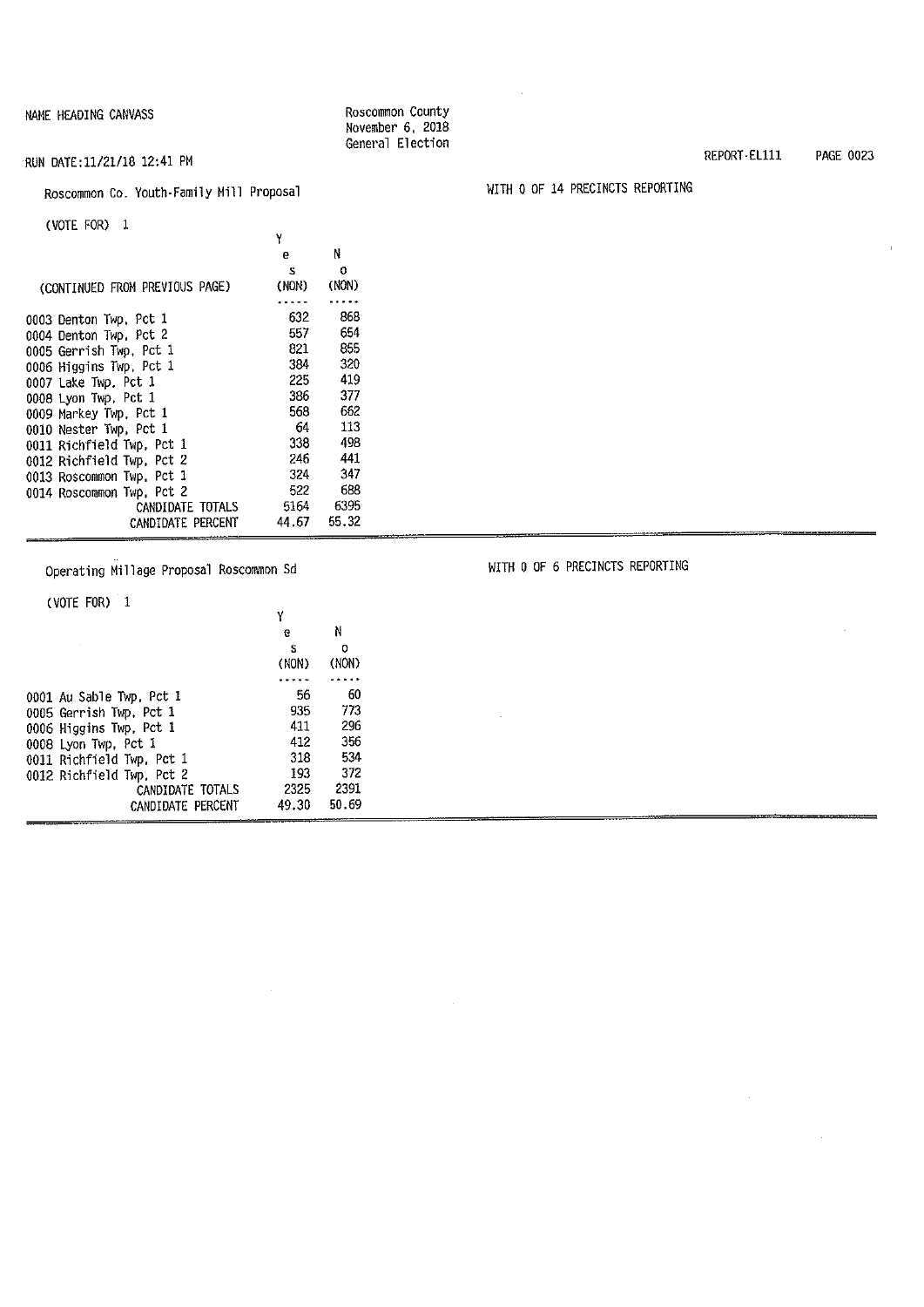PRECINCT REPORT

|                                                                      |                           |              |   |                  |           |        |                   |                                        |  |     |               | General Election<br>November 6, 2018 |
|----------------------------------------------------------------------|---------------------------|--------------|---|------------------|-----------|--------|-------------------|----------------------------------------|--|-----|---------------|--------------------------------------|
| Run Date: 11/19/18 10:24 AM                                          |                           |              |   |                  |           |        |                   |                                        |  |     |               |                                      |
| 0014 Roscommon Twp, Pct 2                                            |                           |              |   |                  |           |        |                   |                                        |  |     | VOTES PERCENT |                                      |
| Board Member 12/31/2020 Houghton Lk Sd<br>(VOTE FOR)<br>Amy Langlois |                           | $\mathbf{1}$ |   |                  |           |        |                   |                                        |  | 475 | 51.46         |                                      |
| Paula Whittington.                                                   |                           |              |   |                  |           | $\sim$ |                   |                                        |  | 434 | 47.02         |                                      |
| $WRITE-IN$ , , , ,                                                   |                           |              |   | $\mathbf{r}$     |           |        | $\sim$ 100 $\sim$ | $\mathbf{r} = \mathbf{r} + \mathbf{r}$ |  |     | 14<br>1.52    |                                      |
| Proposal 18-1<br>(VOTE FOR) 1                                        |                           |              |   |                  |           |        |                   |                                        |  |     |               |                                      |
| Yes                                                                  |                           |              |   |                  |           |        |                   |                                        |  | 692 | 55.72         |                                      |
| No.                                                                  |                           |              |   |                  |           |        |                   |                                        |  | 550 | 44.28         |                                      |
| Proposal 18-2<br>(VOTE FOR) 1                                        |                           |              |   |                  |           |        |                   |                                        |  |     |               |                                      |
| $Yes \ldots$                                                         |                           |              |   |                  |           |        |                   |                                        |  | 584 | 48.87         |                                      |
| No.                                                                  | $\mathbf{r} = \mathbf{r}$ |              |   |                  |           |        |                   |                                        |  | 611 | 51.13         |                                      |
| Proposal 18-3<br>(VOTE FOR) 1                                        |                           |              |   |                  |           |        |                   |                                        |  |     |               |                                      |
| Yes                                                                  |                           |              |   |                  |           |        |                   |                                        |  | 743 | 61.10         |                                      |
| No.                                                                  | $\mathbf{r} = \mathbf{r}$ |              |   |                  |           |        |                   |                                        |  | 473 | 38.90         |                                      |
| <b>Roscommon Co. Youth-Family Mill Proposal</b><br>(VOTE FOR)        |                           | $\mathbf{1}$ |   |                  |           |        |                   |                                        |  |     |               |                                      |
| Yes.                                                                 |                           |              |   |                  |           |        |                   |                                        |  | 522 | 43.14         |                                      |
| No.                                                                  |                           | $\bullet$    | ٠ | $\blacksquare$ . | $\bullet$ |        |                   |                                        |  | 688 | 56.86         |                                      |

Roscommon County

 $\sim$   $\sim$ 

 $\hat{\mathbf{z}}$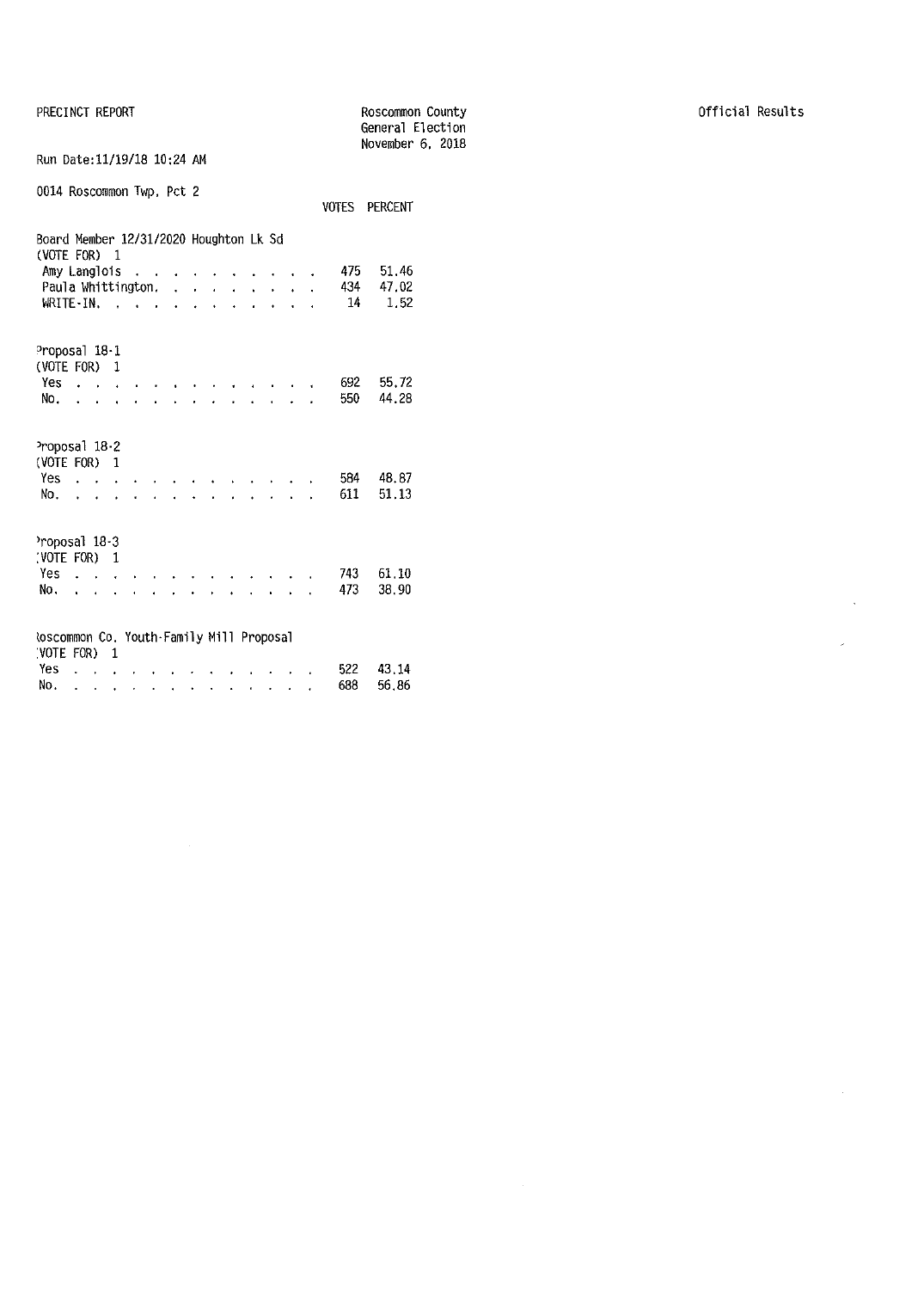#### PRECINCT REPORT **REPORT ROSCOMMON COUNTY** General Election November 6, 2018

#### Run Date:11/19/18 10:24 AM

0014 Roscommon Twp, Pct 2

|                                                                                          | VOTES PERCENT         | VOTES PERCENT                                                                                                                                                                                                                                                      |
|------------------------------------------------------------------------------------------|-----------------------|--------------------------------------------------------------------------------------------------------------------------------------------------------------------------------------------------------------------------------------------------------------------|
| REGISTERED VOTERS - TOTAL                                                                | 2384                  |                                                                                                                                                                                                                                                                    |
| BALLOTS CAST - TOTAL.<br><u>in the second contract of the second second</u>              | 1250                  | St Senator 35                                                                                                                                                                                                                                                      |
| BALLOTS CAST · BLANK.                                                                    | 0                     | (VOTE FOR) $1$                                                                                                                                                                                                                                                     |
| VOTER TURNOUT TOTAL                                                                      | 52.43                 | 61.75<br>Curt VanderWall (REP) $\cdots$ $\cdots$<br>720<br>408<br>34.99                                                                                                                                                                                            |
| VOTER TURNOUT · BLANK                                                                    |                       | Mike Taillard (DEM) $\ldots$ $\ldots$ $\ldots$                                                                                                                                                                                                                     |
|                                                                                          |                       | 2,66<br>31<br>Timothy Coon (LIB) $\ldots$ $\ldots$ $\ldots$                                                                                                                                                                                                        |
|                                                                                          |                       | -7<br>.60<br>WRITE-IN. $\cdots$ $\cdots$ $\cdots$                                                                                                                                                                                                                  |
| Governor / Lt Governor                                                                   |                       |                                                                                                                                                                                                                                                                    |
| (VOTE FOR) 1                                                                             |                       |                                                                                                                                                                                                                                                                    |
| Schuette / Lyons (REP)                                                                   | 58.44<br>713          | Rep in State Legislature 103                                                                                                                                                                                                                                       |
| Whitmer / Gilchrist II (DEM) $\ldots$ $\ldots$                                           | 37.13<br>453          | (VOTE FOR) 1<br>62.67<br>737                                                                                                                                                                                                                                       |
| Gelineau / Thomas $(LIB)$ .                                                              | 1.89<br>23            | Daire Rendon (REP) $\cdots$ $\cdots$ $\cdots$<br>36.99<br>435<br>Tim Schaiberger (DEM) $\cdots$ $\cdots$                                                                                                                                                           |
| Schleiger / Lackie (UST)                                                                 | 15<br>1,23            | .34<br>4                                                                                                                                                                                                                                                           |
| Kurland / Davenport (GRN)                                                                | 8<br>.66              | WRITE-IN.                                                                                                                                                                                                                                                          |
| Butkovich / Warner (NLP) $\cdot \cdot \cdot \cdot \cdot$                                 | .57<br>7              |                                                                                                                                                                                                                                                                    |
| WRITE-IN.                                                                                | .08<br>1              | State Brd of Ed                                                                                                                                                                                                                                                    |
|                                                                                          |                       | (VOTE FOR) 2                                                                                                                                                                                                                                                       |
|                                                                                          |                       | 28.87<br>573<br>Tami Carlone (REP)                                                                                                                                                                                                                                 |
| Secretary of State                                                                       |                       | 25.69<br>Richard Zeile (REP) $\cdots$ $\cdots$ $\cdots$<br>510                                                                                                                                                                                                     |
| (VOTE FOR) 1                                                                             |                       | 17.68<br>Judith P. Pritchett (DEM) $\cdots$ $\cdots$<br>351                                                                                                                                                                                                        |
| Mary Treder Lang (REP) $\cdot \cdot \cdot \cdot \cdot \cdot$                             | 59.58<br>706          | 326<br>16.42<br>Tiffany Tilley (DEM). $\cdot \cdot \cdot \cdot \cdot \cdot$                                                                                                                                                                                        |
| Jocelyn Benson (DEM),                                                                    | 35,44<br>420          | 1,71<br>34<br>Scotty Boman (LIB)                                                                                                                                                                                                                                   |
| Gregory Scott Stempfle (LIB)                                                             | 2.87<br>34<br>1.94    | 27<br>1,36<br>John J. Tatar (LIB) $\cdots$ $\cdots$ $\cdots$                                                                                                                                                                                                       |
| Robert Gale (UST).                                                                       | 23<br>.17<br>2        | Karen Adams (UST).<br>26<br>1.31                                                                                                                                                                                                                                   |
| WRITE-IN.                                                                                |                       | .50<br>Douglas Levesque (UST)<br>10                                                                                                                                                                                                                                |
|                                                                                          |                       | 12<br>.60<br>Sherry A. Wells $(GRN)$                                                                                                                                                                                                                               |
|                                                                                          |                       | 59<br>2.97<br>Mary Anne Hering (WCP) $\cdots$ $\cdots$ $\cdots$                                                                                                                                                                                                    |
| <b>\ttorney General</b>                                                                  |                       | 2.32<br>46<br>Logan R. Smith (WCP). $\cdot \cdot \cdot \cdot \cdot \cdot$                                                                                                                                                                                          |
| (VOTE FOR) 1                                                                             | 61.16<br>715          | 11<br>.55<br>WRITE IN, $\cdots$ , $\cdots$                                                                                                                                                                                                                         |
| $\mathcal{A}$ . The set of the set of the set of the $\mathcal{A}$<br>Tom Leonard (REP). | 31.48<br>368          |                                                                                                                                                                                                                                                                    |
| Dana Nessel (DEM).<br>and a series of the control of                                     | 2.57<br>30            |                                                                                                                                                                                                                                                                    |
| Lisa Lane Gioia (LIB) $\cdot \cdot \cdot \cdot \cdot$<br>Gerald T. Van Sickle (UST).     | 24<br>2.05            | U of M Regent                                                                                                                                                                                                                                                      |
| Chris Graveline (NPA) $\cdot \cdot \cdot \cdot \cdot$                                    | 2.22<br>26            | (VOTE FOR) 2                                                                                                                                                                                                                                                       |
| WRITE-IN $\cdots$ $\cdots$                                                               | 6<br>.51              | 29.12<br>Andrea Fischer Newman (REP)<br>557                                                                                                                                                                                                                        |
|                                                                                          |                       | 27,13<br>519<br>Andrew Richner (REP),                                                                                                                                                                                                                              |
|                                                                                          |                       | 18.09<br>346<br>Jordan Acker (DEM)<br>and the contract of the contract of                                                                                                                                                                                          |
| JS Senator                                                                               |                       | 320<br>16,73<br>Paul Brown (DEM).<br>the contract of the contract of the                                                                                                                                                                                           |
| VOTE FOR) 1                                                                              |                       | 1.20<br>James Lewis Hudler (LIB)<br>23                                                                                                                                                                                                                             |
| John James (REP).<br>المناطق والمناطق والمناطق                                           | 58.27<br>708          | 1.52<br>29<br>John Jascob (LIB).<br>and the contract of the contract of the contract of the contract of the contract of the contract of the contract of the contract of the contract of the contract of the contract of the contract of the contract of the contra |
| Debbie Stabenow (DEM)                                                                    | 38.19<br>464          | 1.46<br>28<br>Joe Sanger (UST), $\cdots$ $\cdots$ $\cdots$                                                                                                                                                                                                         |
| George E. Huffman III (UST)                                                              | 1.40<br>17            | 1,83<br>35<br>Crystal Van Sickle (UST)                                                                                                                                                                                                                             |
| Marcia Squier (GRN)                                                                      | 1.07<br>13            | .99<br>Kevin A. Graves (GRN)<br>19                                                                                                                                                                                                                                 |
| John Howard Wilhelm (NLP) $\ldots$ $\ldots$                                              | 11<br>.91             | 23<br>1.20<br>Marge Katchmark Sallows (NLP).                                                                                                                                                                                                                       |
| WRITE-IN.                                                                                | 2<br>.16              | .73<br>14<br>WRITE - IN                                                                                                                                                                                                                                            |
|                                                                                          |                       |                                                                                                                                                                                                                                                                    |
|                                                                                          |                       |                                                                                                                                                                                                                                                                    |
| tep in Congress 4<br>VOTE FOR) 1                                                         |                       |                                                                                                                                                                                                                                                                    |
| John Moolenaar (REP).                                                                    | 65,60<br>782          |                                                                                                                                                                                                                                                                    |
| Jerry Hilliard (DEM).<br><b><i>Charles Committee Committee States</i></b>                | 33.89<br>404          |                                                                                                                                                                                                                                                                    |
| WRITE-IN.                                                                                | .50 <sub>1</sub><br>6 |                                                                                                                                                                                                                                                                    |
|                                                                                          |                       |                                                                                                                                                                                                                                                                    |

 $\sim$   $\sim$ 

| Official Results |  |
|------------------|--|
|------------------|--|

| VOTES<br>2384                  | PERCENT                                    |                                                                                                                                                                                                                                                                                                                                                              |                        | VUIES PERCENT                 |
|--------------------------------|--------------------------------------------|--------------------------------------------------------------------------------------------------------------------------------------------------------------------------------------------------------------------------------------------------------------------------------------------------------------------------------------------------------------|------------------------|-------------------------------|
| 1250<br>0                      | 52.43                                      | St Senator 35<br>(VOTE FOR) 1<br>Curt VanderWall (REP)<br>and a strategic control of the strategic<br>Mike Taillard (DEM) .<br>and a state of the<br>$\mathbf{r}$<br>Timothy Coon (LIB).<br>$\ddot{\phantom{a}}$<br>$\ddot{\phantom{0}}$<br>$\ddot{\phantom{a}}$<br>$WRITE \cdot IN.$ $\ldots$<br>$\mathbf{L}$<br>L.<br>t.<br>$\overline{a}$<br>$\mathbf{r}$ | 720<br>408<br>31<br>-7 | 61,75<br>34.99<br>2.66<br>.60 |
| 713                            | 58.44                                      | Rep in State Legislature 103<br>(VOTE FOR) 1                                                                                                                                                                                                                                                                                                                 |                        |                               |
| 453<br>23<br>15<br>8<br>7<br>1 | 37,13<br>1.89<br>1.23<br>.66<br>.57<br>.08 | Daire Rendon (REP)<br>$\mathcal{A}^{\mathcal{A}}$ , where $\mathcal{A}^{\mathcal{A}}$ , and $\mathcal{A}^{\mathcal{A}}$ , and<br>$\ddot{\phantom{0}}$<br>and a state of the<br>Tim Schaiberger (DEM)<br>$\epsilon_{\rm c}$ , $\epsilon$<br>$WRITE - IN$ , , , , ,<br>$\ddot{\phantom{0}}$<br>$\ddot{\phantom{0}}$<br>$\mathbf{r}$<br>ä.                      | 737.<br>435<br>4       | 62.67<br>36.99<br>. 34        |
|                                |                                            | State Brd of Ed<br>(VOTE FOR) 2                                                                                                                                                                                                                                                                                                                              |                        |                               |
|                                |                                            | Tami Carlone (REP)<br>Richard Zeile (REP).<br>$\mathbf{r}$<br>$\mathbf{r}$<br>$\mathbf{L}^{\text{max}}$ and $\mathbf{L}^{\text{max}}$                                                                                                                                                                                                                        | 573.<br>510            | 28.87<br>25.69                |
| 706                            | 59.58                                      | Judith P. Pritchett (DEM) .<br>$1 - 1 - 1 = 1$<br>l.                                                                                                                                                                                                                                                                                                         | 351                    | 17.68                         |
| 420                            | 35.44                                      | Tiffany Tilley (DEM).<br>$\mathbf{r} = \mathbf{r} - \mathbf{r}$ , where $\mathbf{r} = \mathbf{r}$<br>$\ddot{\phantom{a}}$                                                                                                                                                                                                                                    | 326                    | 16.42                         |
| 34                             | 2.87                                       | Scotty Boman (LIB).<br>$\mathbf{r}$<br>$\mathbf{1}$ $\mathbf{1}$ $\mathbf{1}$ $\mathbf{1}$ $\mathbf{1}$<br>$\mathbf{r}$                                                                                                                                                                                                                                      | 34<br>27               | 1,71                          |
| 23                             | 1.94                                       | John J. Tatar (LIB).<br>$\sim 10^{-11}$<br>$\mathbf{r}$<br>$\cdot$ $\cdot$ $\cdot$<br>$\ddot{\phantom{0}}$<br>Karen Adams (UST). .<br>$\ddot{\phantom{0}}$<br>$\mathbf{L}$ and $\mathbf{L}$                                                                                                                                                                  | 26                     | 1.36<br>1.31                  |
| 2                              | .17                                        | $\sim$ $\sim$<br>Douglas Levesque (UST).<br>$2.12 - 1.12$<br>$\mathbf{r}$                                                                                                                                                                                                                                                                                    | 10                     | .50                           |
|                                |                                            | Sherry A. Wells (GRN)<br>$\mathbf{r}$<br>$\ddot{\phantom{a}}$                                                                                                                                                                                                                                                                                                | 12                     | .60                           |
|                                |                                            | Mary Anne Hering (WCP) $\cdots$ $\cdots$<br>i.                                                                                                                                                                                                                                                                                                               | 59                     | 2.97                          |
|                                |                                            | Logan R. Smith (WCP). .<br>$\ddot{\phantom{0}}$<br>$\mathbf{r}$<br>$\ddot{\phantom{a}}$<br>l.<br>$\mathbf{L}$                                                                                                                                                                                                                                                | 46                     | 2,32                          |
| 715                            | 61.16                                      | WRITE IN. $\cdots$<br>$\ddot{\phantom{0}}$<br>$\mathcal{L}^{\text{max}}$<br>$\cdot$<br>$\mathcal{L}^{\text{max}}$<br>l,                                                                                                                                                                                                                                      | 11                     | .55                           |
| 368                            | 31.48                                      |                                                                                                                                                                                                                                                                                                                                                              |                        |                               |
| 30                             | 2.57                                       |                                                                                                                                                                                                                                                                                                                                                              |                        |                               |
| 24                             | 2.05                                       | U of M Regent                                                                                                                                                                                                                                                                                                                                                |                        |                               |
| 26                             | 2,22                                       | (VOTE FOR) 2                                                                                                                                                                                                                                                                                                                                                 |                        |                               |
| 6                              | .51                                        | Andrea Fischer Newman (REP)                                                                                                                                                                                                                                                                                                                                  | 557                    | 29.12                         |
|                                |                                            | Andrew Richner (REP).<br><b>Carl Carl</b><br>$\mathbf{r}$<br>$\mathbf{A}^{\text{max}}$                                                                                                                                                                                                                                                                       | 519                    | 27.13                         |
|                                |                                            | Jordan Acker (DEM)<br>$\mathcal{A}^{\mathcal{A}}$ , $\mathcal{A}^{\mathcal{A}}$ ,<br>$\mathbf{r}$<br>$\ddot{\phantom{0}}$                                                                                                                                                                                                                                    | 346                    | 18.09                         |
|                                |                                            | Paul Brown (DEM).<br>the company of the company of<br>$\mathbf{r}$ .<br>$\ddot{\phantom{0}}$                                                                                                                                                                                                                                                                 | 320                    | 16,73                         |
|                                |                                            | James Lewis Hudler (LIB)<br><b>Contract Contract</b><br>$\mathbf{r}$                                                                                                                                                                                                                                                                                         | 23                     | 1.20                          |
| 708                            | 58.27                                      | John Jascob (LIB).<br>$\mathcal{L}_{\text{max}}$ and $\mathcal{L}_{\text{max}}$<br>$\ddot{\phantom{0}}$<br>$\mathbf{r}$<br>$\ddot{\phantom{0}}$<br>$\mathbf{r}$<br>J.                                                                                                                                                                                        | 29                     | 1.52                          |
| 464                            | 38.19                                      | Joe Sanger (UST)<br><b>Contractor</b><br>i.<br>$\sim 100$ km s $^{-1}$                                                                                                                                                                                                                                                                                       | 28                     | 1.46                          |
| 17                             | 1.40                                       | Crystal Van Sickle (UST)<br>$\mathcal{A}^{\text{max}}$<br>in 19<br>$\mathbf{r}$                                                                                                                                                                                                                                                                              | 35                     | 1,83                          |
| 13                             | 1.07                                       | Kevin A. Graves (GRN)<br>$\mathbf{r}$<br>$\mathbf{r}$ .<br>$\cdot$<br>$\mathbf{z} = \mathbf{z} + \mathbf{z}$ .                                                                                                                                                                                                                                               | 19                     | .99                           |
| 11                             | .91                                        | Marge Katchmark Sallows (NLP). .<br>$\mathbf{A}$                                                                                                                                                                                                                                                                                                             | 23                     | 1.20                          |
| $\overline{c}$                 | .16                                        | $WRITE IN.$ $\ldots$ $\ldots$<br>$\mathbf{r} = \mathbf{r}$<br>$\ddot{\phantom{0}}$<br>$\cdot$                                                                                                                                                                                                                                                                | 14                     | .73                           |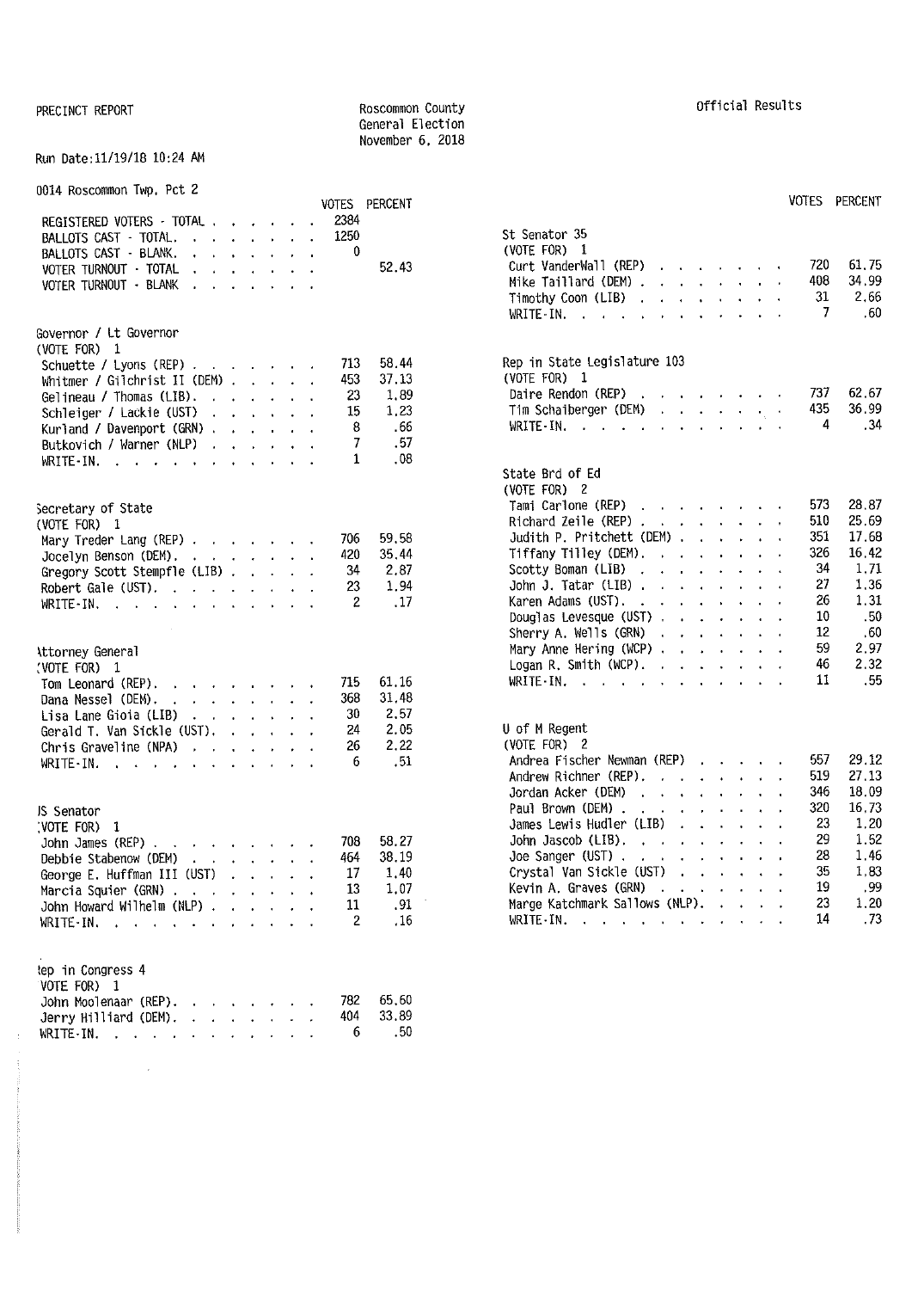#### Run Oate:11/19/18 10:24 AM

#### 0013 Roscommon Twp, Pct 1

| MSU Trustee<br>(VOTE FOR) 2<br>Dave Dutch (REP) $\cdots$ $\cdots$ $\cdots$<br>310<br>28.76                                          | Justice of Supreme Court<br>(VOTE FOR) 2<br>10.48<br>Samuel Bagenstos<br>101                                                                    |
|-------------------------------------------------------------------------------------------------------------------------------------|-------------------------------------------------------------------------------------------------------------------------------------------------|
| Mike Miller (REP).<br>311<br>28.85                                                                                                  | Megan Kathleen Cavanagh.<br>231<br>23,96                                                                                                        |
| 186<br>17.25<br>Brianna T. Scott (DEM)                                                                                              | Elizabeth T. Clement. $\cdots$ $\cdots$<br>299<br>31.02                                                                                         |
| 165<br>15.31<br>Kelly Charron Tebay (DEM)                                                                                           | 6,85<br>Doug Dern $\cdots$ $\cdots$ $\cdots$ $\cdots$ $\cdots$<br>66                                                                            |
| Bruce Campbell (LIB).<br>19<br>1.76<br>$\mathbf{a}$ and $\mathbf{a}$ are all $\mathbf{a}$ and $\mathbf{a}$                          | Kerry Lee Morgan<br>53<br>5.50                                                                                                                  |
| 1.02<br>Tim Orzechowski (LIB)<br>11<br>the contract of the contract of the                                                          | Kurtis T. Wilder<br>211<br>21.89                                                                                                                |
| Janet M. Sanger (UST)<br>24<br>2.23<br>$\mathbf{u} = \mathbf{u} + \mathbf{u} + \mathbf{u} + \mathbf{u} + \mathbf{u} + \mathbf{u}$   | 3.<br>.31                                                                                                                                       |
| John Paul Sanger (UST)<br>18<br>1.67                                                                                                |                                                                                                                                                 |
| 12<br>1.11<br>Aaron Mariasy (GRN)                                                                                                   |                                                                                                                                                 |
| 17<br>1.58<br>Bridgette R. Abraham-Guzman (NLP)                                                                                     | Judge Appeals 4                                                                                                                                 |
| .46<br>WRITE-IN.<br>5                                                                                                               | (VOTE FOR) 1                                                                                                                                    |
|                                                                                                                                     | Stephen L. Borrello.<br>97.45<br>459                                                                                                            |
|                                                                                                                                     | WRITE-IN.<br>2,55<br>$12 \,$<br>the contract of the contract of the contract of the contract of the contract of the contract of the contract of |
| vayne State Gov                                                                                                                     |                                                                                                                                                 |
| (VOTE FOR) 2                                                                                                                        |                                                                                                                                                 |
| Diane Dunaskiss (REP)<br>317<br>29.99                                                                                               | Judge Appeals 4 01/01/2023                                                                                                                      |
| 28.38<br>David Nicholson (REP) $\cdot \cdot \cdot \cdot \cdot \cdot$<br>300                                                         | (VOTE FOR) 1                                                                                                                                    |
| Bryan C. Barnhill (DEM). $\ldots$<br>17.22<br>182                                                                                   | Brock A. Swartzle.<br>97.17<br>447                                                                                                              |
| Anil Kumar (DEM)<br>15.14<br>160                                                                                                    | 2,83<br>WRITE-IN.<br>13                                                                                                                         |
| 20<br>1.89<br>Jon Elgas (LIB) $\cdots$ $\cdots$ $\cdots$ $\cdots$                                                                   |                                                                                                                                                 |
| John T. Hargenrader (LIB).<br>12<br>1.14<br>and the contract of the contract of                                                     |                                                                                                                                                 |
| 3.22<br>Christine C. Schwartz (UST)<br>34<br>$\mathcal{L}^{\text{c}}$ , and $\mathcal{L}^{\text{c}}$ , and $\mathcal{L}^{\text{c}}$ | Judge Probate Ct                                                                                                                                |
| Marc Joseph Sosnowski (UST)<br>2.18<br>23<br>and a strain and                                                                       | (VOTE FOR) 1                                                                                                                                    |
| WRITE-IN.<br>.85<br>9                                                                                                               | Mark D. Jernigan<br>470<br>96.91                                                                                                                |
|                                                                                                                                     | WRITE-IN.<br>15<br>3.09                                                                                                                         |
|                                                                                                                                     |                                                                                                                                                 |
| Prosecuting Attorney 12/31/2020                                                                                                     |                                                                                                                                                 |
| :VOTE FOR) 1                                                                                                                        | Kirtland Comm College Trustee                                                                                                                   |
| Mary A. Beebe (REP) $\ldots$ $\ldots$ $\ldots$<br>508<br>97.13                                                                      | $(VOTE FOR)$ 3                                                                                                                                  |
| 2.87<br>WRITE-IN.<br>-15                                                                                                            | 34.54<br>Amy Knepp<br>373<br>the contract of the contract of the contract of                                                                    |
|                                                                                                                                     | 35.28<br>Jack Kramer.<br>381                                                                                                                    |
|                                                                                                                                     | David Patterson<br>319<br>29.54                                                                                                                 |
| los Co Road Comm                                                                                                                    | WRITE-IN.<br>.65<br>-7                                                                                                                          |
| :VOTE FOR) 2                                                                                                                        |                                                                                                                                                 |
| James Porath (REP)<br>42.80<br>419                                                                                                  |                                                                                                                                                 |
| 31.46<br>Justin Wykoff (REP)<br>308                                                                                                 | C.O.O.R. ISD Board Member                                                                                                                       |
| Clint Stauffer (DEM).<br>249<br>25.43                                                                                               | $(VOTE FOR)$ 3                                                                                                                                  |
| WRITE-IN.<br>3<br>.31                                                                                                               | Kathryn Fuelling $\cdot$ , $\cdot$ , $\cdot$ , $\cdot$<br>24.95<br>273                                                                          |
|                                                                                                                                     | Melissa G. Hayes<br>353<br>32.27                                                                                                                |
|                                                                                                                                     | M. Lynda Marek.<br>244<br>22.30                                                                                                                 |
| <b>County Comm 4</b>                                                                                                                | Kara Mularz.<br>19,84<br>217                                                                                                                    |
| VOTE FOR) 1                                                                                                                         | WRITE-IN. $\cdots$ $\cdots$ $\cdots$<br>7<br>.64                                                                                                |
| Marc J. Milburn (REP)<br>65.75<br>432                                                                                               |                                                                                                                                                 |
| 222<br>33.79<br>Jay Jacobs (DEM) $\cdots$ $\cdots$ $\cdots$                                                                         |                                                                                                                                                 |
| WRITE-IN.<br>3<br>.46                                                                                                               | Board Member Houghton Lk Sd<br>$\mu$ $\sigma$ <sup><math>\tau</math></sup> $\sigma$ $\tau$ $\sigma$                                             |

 $\mathcal{A}^{\text{max}}_{\text{max}}$  and  $\mathcal{A}^{\text{max}}_{\text{max}}$ 

 $\sim$   $\sim$ 

# VOTES PERCENT VOTES PERCENT

| VOTE FOR) 2                                                                                                                                            | (VOTE FOR) 2                                    |
|--------------------------------------------------------------------------------------------------------------------------------------------------------|-------------------------------------------------|
| Dave Dutch (REP) $\cdots$ $\cdots$ $\cdots$<br>28.76<br>310                                                                                            | Samuel Bagenstos<br>10.48<br>101<br>$\sim$      |
| 311<br>28.85<br>Mike Miller (REP), $\ldots$ $\ldots$ $\ldots$ $\ldots$                                                                                 | 231<br>Megan Kathleen Cavanagh.<br>23.96        |
| 17.25<br>Brianna T. Scott (DEM)<br>186                                                                                                                 | Elizabeth T. Clement.<br>299<br>31.02           |
| Kelly Charron Tebay (DEM)<br>15.31<br>165                                                                                                              | Doug Dern r r r r r r r r r r r r<br>66<br>6.85 |
| Bruce Campbell (LIB). $\ldots$<br>19<br>1.76                                                                                                           | Kerry Lee Morgan<br>-53<br>5.50                 |
| Tim Orzechowski (LIB)<br>1.02<br>11<br>the contract of the contract of the contract of the contract of the contract of the contract of the contract of | Kurtis T. Wilder<br>211<br>21,89                |
| Janet M. Sanger (UST)<br>2.23<br>24                                                                                                                    | 3<br>.31                                        |
| 1.67<br>John Paul Sanger (UST)<br>18                                                                                                                   |                                                 |
| 1.11<br>Aaron Mariasy (GRN)<br>12                                                                                                                      |                                                 |
| Bridgette R. Abraham-Guzman (NLP)<br>17<br>1.58                                                                                                        | Judge Appeals 4                                 |
| 5.<br>.46<br>WRITE-IN.<br>the contract of the contract of the contract of                                                                              | (VOTE FOR) 1                                    |
|                                                                                                                                                        | Stephen L. Borrello.<br>97.45<br>459            |
|                                                                                                                                                        | WRITE-IN.<br>12<br>2.55                         |
|                                                                                                                                                        |                                                 |
| layne State Gov                                                                                                                                        |                                                 |
| VOTE FOR) 2                                                                                                                                            |                                                 |
| Diane Dunaskiss (REP)<br>29.99<br>317                                                                                                                  | Judge Appeals 4 01/01/2023                      |
| David Nicholson (REP)<br>300<br>28.38                                                                                                                  | (VOTE FOR) 1                                    |
| Bryan C. Barnhill (DEM). $\ldots$<br>182<br>17.22                                                                                                      | Brock A. Swartzle.<br>97.17<br>447              |
| 15.14<br>Anil Kumar (DEM)<br>160                                                                                                                       | WRITE-IN.<br>13<br>2.83                         |
| 1.89<br>Jon Elgas (LIB) $\ldots$ $\ldots$ $\ldots$ $\ldots$<br>20                                                                                      |                                                 |
| 1.14<br>John T. Hargenrader (LIB)<br>12                                                                                                                |                                                 |
| 3.22<br>Christine C. Schwartz (UST) $\ldots$<br>34                                                                                                     | Judge Probate Ct                                |
| Marc Joseph Sosnowski (UST)<br>23<br>2.18<br><b>Carl All Annual Carl</b>                                                                               | (VOTE FOR) 1                                    |
| .85<br>WRITE-IN.<br>9                                                                                                                                  | Mark D. Jernigan<br>96.91<br>470                |
|                                                                                                                                                        | WRITE-IN.<br>3.09<br>15                         |
|                                                                                                                                                        |                                                 |
| rosecuting Attorney 12/31/2020                                                                                                                         |                                                 |
| VOTE FOR) 1                                                                                                                                            | Kirtland Comm College Trustee                   |
| 97.13<br>Mary A. Beebe (REP)<br>508                                                                                                                    | $(VOTE FOR)$ 3                                  |
| 2.87<br>WRITE-IN.<br>15                                                                                                                                | Amy Knepp.<br>373<br>34,54                      |
|                                                                                                                                                        | Jack Kramer.<br>381<br>35.28                    |
|                                                                                                                                                        | David Patterson<br>29,54<br>319                 |
| os Co Road Comm                                                                                                                                        | WRITE-IN.<br>7<br>.65                           |
| VOTE FOR) 2                                                                                                                                            |                                                 |
| James Porath (REP)<br>42.80<br>419                                                                                                                     |                                                 |
| Justin Wykoff (REP) $\cdots$ $\cdots$ $\cdots$<br>31.46<br>308                                                                                         | C.O.O.R. ISD Board Member                       |
| Clint Stauffer (DEM).<br>25.43<br>249                                                                                                                  | $(VOTE FOR)$ 3                                  |
| WRITE-IN.<br>.31<br>3                                                                                                                                  | Kathryn Fuelling<br>24,95<br>273                |
|                                                                                                                                                        | Melissa G. Hayes<br>32.27<br>353                |
|                                                                                                                                                        | M. Lynda Marek.<br>22.30<br>244                 |
| ounty Comm 4                                                                                                                                           | Kara Mularz.<br>217<br>19.84                    |
| VOTE FOR) 1                                                                                                                                            | WRITE-IN.<br>-7<br>. 64                         |
| darc J. Milburn (REP)<br>65.75<br>432                                                                                                                  |                                                 |
| 33.79<br>Jay Jacobs (DEM) $\ldots$ , , , , , , , ,<br>222                                                                                              |                                                 |
| krite-in, , , , , , , , , , , ,<br>3<br>$-46$                                                                                                          | Board Member Houghton Lk Sd                     |
|                                                                                                                                                        | (VOTE FOR) 2                                    |
|                                                                                                                                                        | Holly Bosel.<br>414<br>50.67                    |
|                                                                                                                                                        | Kelly Christian<br>48.23<br>394                 |
|                                                                                                                                                        | WRITE-IN.<br>9<br>1.10                          |
|                                                                                                                                                        |                                                 |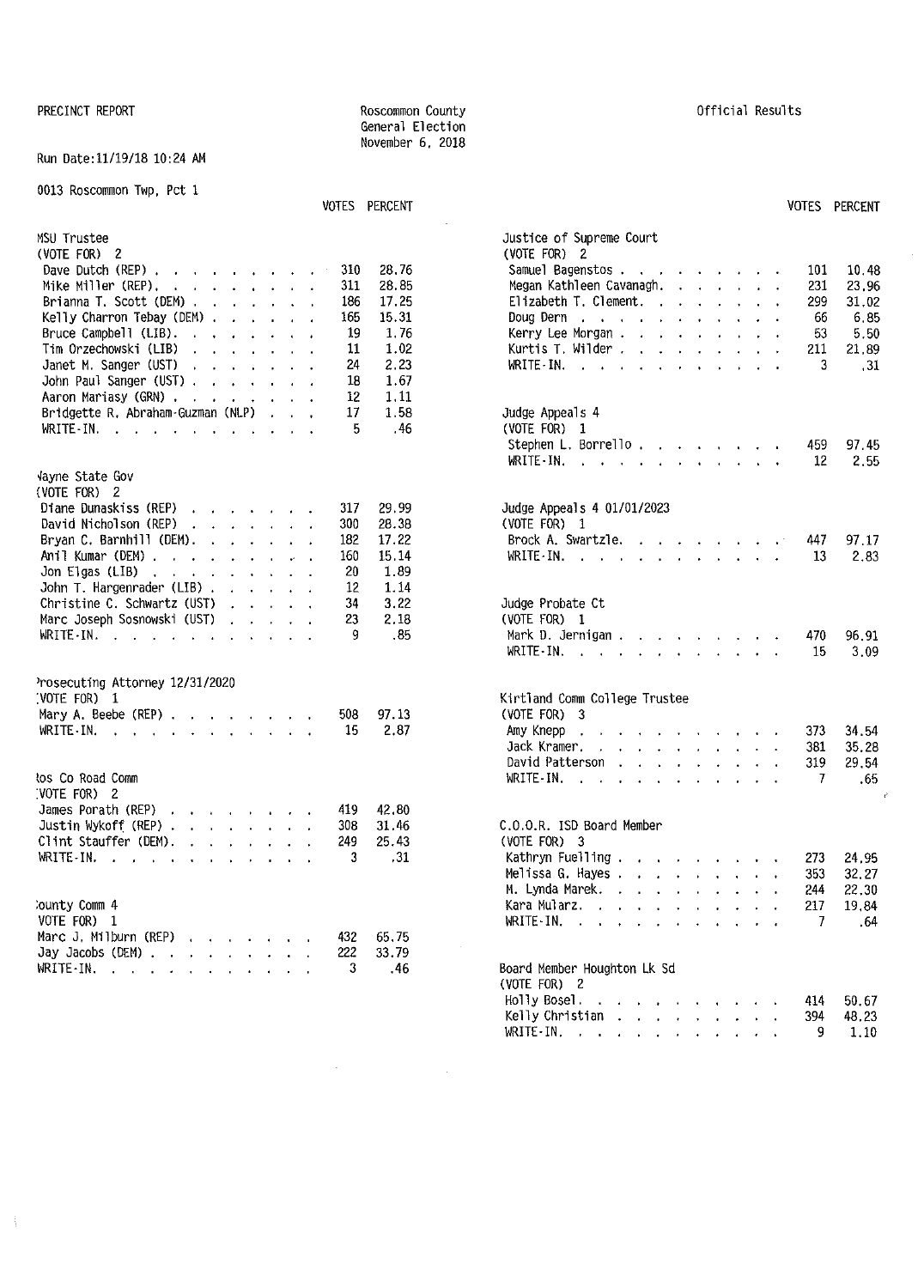|                                                        |                                        |                      |                      |                            |                           |                      |                                        |                                              |                                        |                                        |                            |    |              | General Election<br>November 6, 2018 |  |
|--------------------------------------------------------|----------------------------------------|----------------------|----------------------|----------------------------|---------------------------|----------------------|----------------------------------------|----------------------------------------------|----------------------------------------|----------------------------------------|----------------------------|----|--------------|--------------------------------------|--|
| Run Date: 11/19/18 10:24 AM                            |                                        |                      |                      |                            |                           |                      |                                        |                                              |                                        |                                        |                            |    |              |                                      |  |
| 0012 Richfield Twp, Pct 2                              |                                        |                      |                      |                            |                           |                      |                                        |                                              |                                        |                                        |                            |    |              | VOTES PERCENT                        |  |
| Board Member Houghton Lk Sd<br>(VOTE FOR) 2            |                                        |                      |                      |                            |                           |                      |                                        |                                              |                                        |                                        |                            |    |              |                                      |  |
| Holly Bosel.                                           |                                        |                      |                      |                            |                           |                      | $\cdot$                                | $\sim$                                       | $\ddot{\phantom{1}}$                   | ä,                                     | $\sim 10^{-11}$ km $^{-1}$ |    | 59.<br>66    | 47.20<br>52.80                       |  |
| Kelly Christian<br>$WRITE-IN.$ .                       |                                        |                      |                      |                            | L.<br>l.                  | $\mathbf{r}$         | $\ddot{\phantom{0}}$                   | $\ddot{\phantom{0}}$<br>$\ddot{\phantom{0}}$ | $\ddot{\phantom{0}}$<br>$\overline{a}$ | $\ddot{\phantom{a}}$                   | l.                         | l. | $\mathbf{0}$ |                                      |  |
| Board Member 12/31/2020 Houghton Lk Sd                 |                                        |                      |                      |                            |                           |                      |                                        |                                              |                                        |                                        |                            |    |              |                                      |  |
| (VOTE FOR) 1                                           |                                        |                      |                      |                            |                           |                      |                                        |                                              |                                        |                                        |                            |    |              |                                      |  |
| Amy Langlois                                           |                                        |                      |                      | $\blacksquare$             | $\sim$ $\sim$             |                      |                                        |                                              |                                        |                                        |                            |    | 54           | 63.53                                |  |
| Paula Whittington.                                     |                                        |                      |                      |                            |                           | $\mathbf{r}$         | $\mathbf{r}$                           | $\ddot{\phantom{0}}$                         |                                        |                                        | $\ddot{\phantom{0}}$       |    | 31<br>0      | 36.47                                |  |
| WRITE-IN.                                              |                                        |                      |                      | contractor and all         |                           |                      | $\mathbf{r}$                           | $\ddot{\phantom{a}}$                         | $\ddot{\phantom{0}}$                   | l,                                     | $\mathbf{r}$               | ¥. |              |                                      |  |
| Proposal 18-1<br>(VOTE FOR)                            |                                        |                      | 1                    |                            |                           |                      |                                        |                                              |                                        |                                        |                            |    |              |                                      |  |
| Yes.                                                   |                                        |                      | $\ddot{\phantom{0}}$ |                            |                           |                      |                                        |                                              |                                        |                                        |                            |    | 426          | 59.92                                |  |
| No.                                                    | $\sim$                                 |                      | $\ddot{\phantom{0}}$ | $\overline{a}$             |                           | $\ddot{\phantom{0}}$ | $\ddot{\phantom{0}}$                   | $\overline{a}$                               |                                        | ä.                                     | $\mathbf{r}$               |    | 285          | 40.08                                |  |
| Proposal 18-2<br>(VOTE FOR)                            |                                        |                      | 1                    |                            |                           |                      |                                        |                                              |                                        |                                        |                            |    |              |                                      |  |
| Yes                                                    | $\mathbf{r}$                           |                      | $\ddot{\phantom{0}}$ |                            |                           |                      |                                        |                                              |                                        |                                        |                            |    | 363          | 52.16                                |  |
| No.                                                    |                                        | $\ddot{\phantom{0}}$ |                      |                            | $\mathbf{L}^{\text{max}}$ |                      |                                        |                                              |                                        |                                        | $\overline{a}$             |    | 333          | 47.84                                |  |
| Proposal 18-3<br>(VOTE FOR)                            |                                        |                      | 1                    |                            |                           |                      |                                        |                                              |                                        |                                        |                            |    |              |                                      |  |
| Yes.                                                   |                                        | $\sim$               |                      |                            |                           |                      |                                        |                                              |                                        |                                        |                            |    | 423          | 60.78                                |  |
| NO.                                                    |                                        | ä,                   |                      |                            |                           |                      |                                        |                                              |                                        |                                        | $\ddot{\phantom{a}}$       |    | 273          | 39.22                                |  |
| toscommon Co. Youth-Family Mill Proposal               |                                        |                      |                      |                            |                           |                      |                                        |                                              |                                        |                                        |                            |    |              |                                      |  |
| (VOTE FOR)                                             |                                        |                      | $\mathbf{1}$         |                            |                           |                      |                                        |                                              |                                        |                                        |                            |    | 246          | 35.81                                |  |
| Yes<br>No.                                             | $\overline{a}$<br>$\ddot{\phantom{0}}$ | $\ddot{\phantom{0}}$ | $\ddot{\phantom{0}}$ | l.                         |                           |                      |                                        |                                              |                                        |                                        |                            |    | 441          | 64.19                                |  |
|                                                        |                                        |                      |                      |                            |                           |                      |                                        |                                              |                                        |                                        |                            |    |              |                                      |  |
| Iperating Millage Proposal Roscommon Sd<br>VOTE FOR) 1 |                                        |                      |                      |                            |                           |                      |                                        |                                              |                                        |                                        |                            |    |              |                                      |  |
| Yes                                                    | $\Delta \sim 10^{-11}$                 |                      | $\mathbf{r}$         |                            |                           |                      |                                        |                                              |                                        | and a straightful control of the state |                            |    | 193          | 34.16                                |  |
| Nο.                                                    |                                        |                      |                      | the company of the company |                           |                      | $\mathbf{r} = \mathbf{r} + \mathbf{r}$ | $\sim$                                       | $\bullet$                              | $\bullet$ .                            | $\bullet$                  | í, | 372          | 65.84                                |  |

 $\sim 10^{-1}$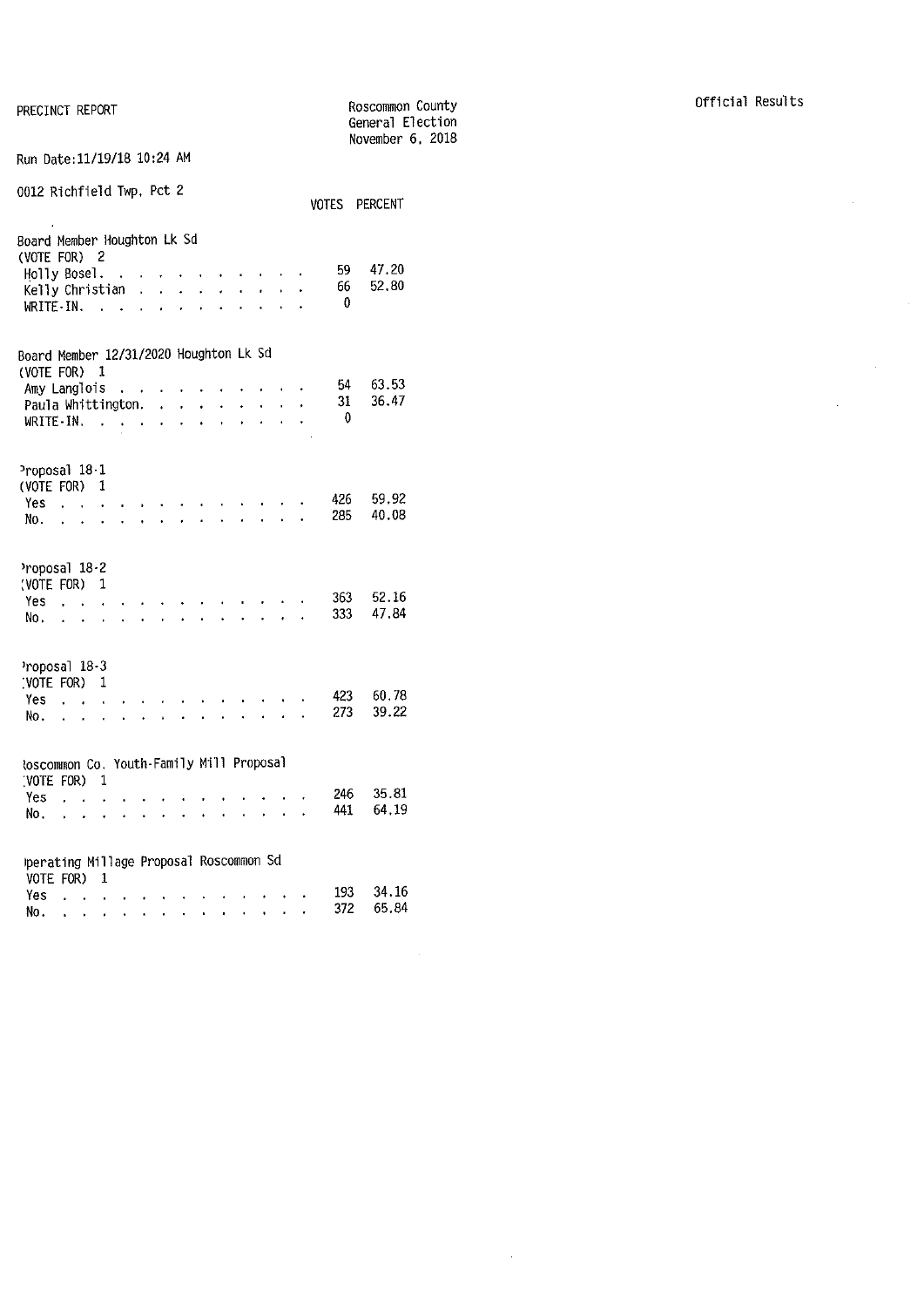#### Run Date:11/19/18 10:24 AM

#### 0012 Richfield Twp, Pct 2

| REGISTERED VOTERS - TOTAL                                             | 1498         | VOTES PERCENT | <b>VOTES</b>                                                                                                                                                                                                                                                        | PERCENT                |
|-----------------------------------------------------------------------|--------------|---------------|---------------------------------------------------------------------------------------------------------------------------------------------------------------------------------------------------------------------------------------------------------------------|------------------------|
| BALLOTS CAST · TOTAL.                                                 | 717          |               | St Senator 35                                                                                                                                                                                                                                                       |                        |
| BALLOTS CAST - BLANK.<br>the contract of the contract of              | 1            | .14           | (VOTE FOR) $1$                                                                                                                                                                                                                                                      |                        |
| VOTER TURNOUT - TOTAL                                                 |              | 47.86         | Curt VanderWall (REP)<br>the contract of the contract of the con-                                                                                                                                                                                                   | 406<br>59.62           |
| VOTER TURNOUT - BLANK<br>the contract of the contract of the          |              | .07           | Mike Taillard (DEM)                                                                                                                                                                                                                                                 | 36.56<br>249           |
|                                                                       |              |               | Timothy Coon (LIB)                                                                                                                                                                                                                                                  | 25<br>3.67             |
|                                                                       |              |               | WRITE-IN.                                                                                                                                                                                                                                                           | .15<br>1               |
| Governor / Lt Governor                                                |              |               |                                                                                                                                                                                                                                                                     |                        |
| (VOTE FOR) 1                                                          |              |               |                                                                                                                                                                                                                                                                     |                        |
| Schuette / Lyons (REP)                                                | 399          | 56.92         | Rep in State Legislature 103                                                                                                                                                                                                                                        |                        |
| Whitmer / Gilchrist II (DEM) $\ldots$ $\ldots$                        | 270          | 38.52         | (VOTE FOR) 1                                                                                                                                                                                                                                                        |                        |
| Gelineau / Thomas (LIB). $\ldots$ $\ldots$                            | 11           | 1.57          | Daire Rendon (REP) $\cdots$ $\cdots$ $\cdots$                                                                                                                                                                                                                       | 403<br>58.66           |
| Schleiger / Lackie (UST)                                              | 14           | 2.00          | Tim Schaiberger (DEM)                                                                                                                                                                                                                                               | 282<br>41.05           |
| Kurland / Davenport (GRN)                                             | 3            | .43           | WRITE-IN, $\cdots$ $\cdots$ $\cdots$ $\cdots$                                                                                                                                                                                                                       | -29<br>2               |
| Butkovich / Warner (NLP)                                              | 4            | .57           |                                                                                                                                                                                                                                                                     |                        |
| WRITE-IN.                                                             | 0            |               |                                                                                                                                                                                                                                                                     |                        |
|                                                                       |              |               | State Brd of Ed                                                                                                                                                                                                                                                     |                        |
|                                                                       |              |               | (VOTE FOR) 2                                                                                                                                                                                                                                                        |                        |
| Secretary of State                                                    |              |               | Tami Carlone (REP)                                                                                                                                                                                                                                                  | 327<br>28.39           |
| (VOTE FOR) 1                                                          |              |               | Richard Zeile (REP)                                                                                                                                                                                                                                                 | 297<br>25.78           |
| Mary Treder Lang (REP)                                                | 385          | 56.62         | Judith P. Pritchett (DEM)                                                                                                                                                                                                                                           | 17.10<br>197           |
| Jocelyn Benson (DEM). $\cdot \cdot \cdot \cdot \cdot \cdot$           | 257          | 37.79         | Tiffany Tilley (DEM), $\cdot \cdot \cdot \cdot \cdot$                                                                                                                                                                                                               | 192<br>16.67           |
| Gregory Scott Stempfle (LIB)                                          | 13           | 1.91          | Scotty Boman (LIB)                                                                                                                                                                                                                                                  | 22<br>1.91             |
| Robert Gale (UST).                                                    | 24           | 3.53          | John J. Tatar (LIB) $\cdots$ $\cdots$ $\cdots$                                                                                                                                                                                                                      | .87<br>10              |
| WRITE-IN.                                                             | 1            | . 15          | Karen Adams (UST).                                                                                                                                                                                                                                                  | 1.22<br>14             |
|                                                                       |              |               | Douglas Levesque (UST) $\cdot \cdot \cdot \cdot \cdot \cdot$                                                                                                                                                                                                        | 8<br>.69               |
|                                                                       |              |               | Sherry A. Wells (GRN)                                                                                                                                                                                                                                               | 7<br>.61               |
| Attorney General                                                      |              |               | Mary Anne Hering (WCP)                                                                                                                                                                                                                                              | 3.39<br>39             |
| (VOTE FOR) 1                                                          |              |               | Logan R. Smith (WCP), $\ldots$ , $\ldots$                                                                                                                                                                                                                           | 38<br>3.30             |
| Tom Leonard (REP).<br>and a series of the control of                  | 400          | 59.08         | WRITE-IN, $\cdots$ $\cdots$ $\cdots$ $\cdots$                                                                                                                                                                                                                       | .09<br>1               |
| Dana Nessel (DEM).<br>the contract of the contract of the             | 241          | 35.60         |                                                                                                                                                                                                                                                                     |                        |
| Lisa Lane Gioia (LIB) $\cdot$ $\cdot$ $\cdot$ $\cdot$ $\cdot$ $\cdot$ | 8            | 1.18          |                                                                                                                                                                                                                                                                     |                        |
| Gerald T. Van Sickle (UST).                                           | 12           | 1.77          | U of M Regent                                                                                                                                                                                                                                                       |                        |
| Chris Graveline (NPA) $\cdots$ $\cdots$                               | 15           | 2.22          | (VOTE FOR) 2                                                                                                                                                                                                                                                        |                        |
| WRITE-IN.                                                             | 1            | .15           | Andrea Fischer Newman (REP)                                                                                                                                                                                                                                         | 332<br>29.46           |
|                                                                       |              |               | Andrew Richner (REP).                                                                                                                                                                                                                                               | 306<br>27.15           |
|                                                                       |              |               | Jordan Acker (DEM)<br>the contract of the contract of the con-                                                                                                                                                                                                      | 17.30<br>195           |
| <b>IS Senator</b>                                                     |              |               | Paul Brown (DEM).<br>the company of the company of the                                                                                                                                                                                                              | 16.77<br>189           |
| VOTE FOR) 1                                                           |              |               | James Lewis Hudler (LIB)<br>and the contract of the contract of the con-                                                                                                                                                                                            | 1.06<br>12             |
| John James (REP) $\ldots$ , $\ldots$ , $\ldots$                       | 423          | 60.34         | John Jascob (LIB).                                                                                                                                                                                                                                                  | 13<br>1.15             |
| Debbie Stabenow (DEM)<br>the contract of the contract of              | 255          | 36.38         | Joe Sanger (UST) $\ldots$ $\ldots$ $\ldots$ $\ldots$                                                                                                                                                                                                                | 27<br>2.40             |
| George E. Huffman III (UST)                                           |              | 1,00          | Crystal Van Sickle (UST)                                                                                                                                                                                                                                            | 1.95<br>22             |
| Marcia Squier (GRN)                                                   | 4            | .57           | Kevin A. Graves (GRN)<br><b><i>Charles Committee Committee State Committee Committee State Committee Committee Committee Committee Committee Committee Committee Committee Committee Committee Committee Committee Committee Committee Committee Committee </i></b> | 1.42<br>16             |
| John Howard Wilhelm (NLP)                                             | 12           | 1.71          | Marge Katchmark Sallows (NLP).                                                                                                                                                                                                                                      | 13<br>1.15             |
| WRITE-IN. $\cdots$ $\cdots$ $\cdots$                                  | $\mathbf{0}$ |               | WRITE-IN.                                                                                                                                                                                                                                                           | $\overline{c}$<br>. 18 |
| ep in Congress 4                                                      |              |               |                                                                                                                                                                                                                                                                     |                        |
| VOTE FOR) 1                                                           |              |               |                                                                                                                                                                                                                                                                     |                        |
| John Moolenaar (REP).<br>the contract of the contract of              | 442          | 63.87         |                                                                                                                                                                                                                                                                     |                        |
| Jerry Hilliard (DEM).                                                 | 249          | 35.98         |                                                                                                                                                                                                                                                                     |                        |
| WRITE-IN.                                                             | 1            | .14           |                                                                                                                                                                                                                                                                     |                        |
|                                                                       |              |               |                                                                                                                                                                                                                                                                     |                        |

General Election November 6, 2018

| St Senator 35                                                                                        |                             |                                                                                                                                                                                                                                                                                                                                                                                                                                                           |                      |                                            |                           |                                            |                      |                |       |
|------------------------------------------------------------------------------------------------------|-----------------------------|-----------------------------------------------------------------------------------------------------------------------------------------------------------------------------------------------------------------------------------------------------------------------------------------------------------------------------------------------------------------------------------------------------------------------------------------------------------|----------------------|--------------------------------------------|---------------------------|--------------------------------------------|----------------------|----------------|-------|
| (VOTE FOR)<br>1                                                                                      |                             |                                                                                                                                                                                                                                                                                                                                                                                                                                                           |                      |                                            |                           |                                            |                      |                |       |
| Curt VanderWall (REP)                                                                                |                             |                                                                                                                                                                                                                                                                                                                                                                                                                                                           |                      |                                            |                           |                                            |                      | 406            | 59.62 |
| Mike Taillard (DEM).                                                                                 |                             | $\mathbf{r} = \mathbf{r} + \mathbf{r} + \mathbf{r}$ .                                                                                                                                                                                                                                                                                                                                                                                                     |                      |                                            |                           | $\mathbf{r} = \mathbf{r} \cdot \mathbf{r}$ |                      | 249            | 36.56 |
| Timothy Coon (LIB).                                                                                  |                             | $\mathbf{r} = \mathbf{r} + \mathbf{r} + \mathbf{r}$ .                                                                                                                                                                                                                                                                                                                                                                                                     |                      |                                            | <b>Contract Contract</b>  |                                            | $\ddot{\phantom{a}}$ | 25             | 3.67  |
| WRITE-IN.<br>$\sim$ $\sim$ $\sim$<br>l,                                                              |                             | $\ddot{\phantom{0}}$                                                                                                                                                                                                                                                                                                                                                                                                                                      | $\mathbf{L}$         | $\ddot{\phantom{a}}$                       | $\ddot{\phantom{a}}$      | $\cdot$                                    |                      | 1              | .15   |
| Rep in State Legislature 103                                                                         |                             |                                                                                                                                                                                                                                                                                                                                                                                                                                                           |                      |                                            |                           |                                            |                      |                |       |
| (VOTE FOR)<br>1                                                                                      |                             |                                                                                                                                                                                                                                                                                                                                                                                                                                                           |                      |                                            |                           |                                            |                      |                |       |
| Daire Rendon (REP)                                                                                   |                             | المناطق المناطق المناطق                                                                                                                                                                                                                                                                                                                                                                                                                                   |                      |                                            |                           |                                            |                      | 403            | 58.66 |
| Tim Schaiberger (DEM)                                                                                | $\mathcal{L}^{\mathcal{L}}$ | $\Delta \sim 10^{11}$ km s $^{-1}$                                                                                                                                                                                                                                                                                                                                                                                                                        |                      |                                            | $\Delta \phi$             | $\sim$ $\sim$                              |                      | 282            | 41.05 |
| WRITE · IN.<br><b>Contract Contract Contract</b>                                                     |                             | $\mathbf{r}$ and $\mathbf{r}$ and $\mathbf{r}$ and $\mathbf{r}$                                                                                                                                                                                                                                                                                                                                                                                           |                      |                                            |                           |                                            |                      | 2              | .29   |
| State Brd of Ed                                                                                      |                             |                                                                                                                                                                                                                                                                                                                                                                                                                                                           |                      |                                            |                           |                                            |                      |                |       |
| (VOTE FOR)<br>- 2                                                                                    |                             |                                                                                                                                                                                                                                                                                                                                                                                                                                                           |                      |                                            |                           |                                            |                      |                |       |
| Tami Carlone (REP)                                                                                   |                             |                                                                                                                                                                                                                                                                                                                                                                                                                                                           |                      |                                            |                           |                                            |                      | 327            | 28.39 |
| Richard Zeile (REP)                                                                                  |                             |                                                                                                                                                                                                                                                                                                                                                                                                                                                           | $\mathbf{r}$         | $\ddot{\phantom{0}}$                       |                           |                                            |                      | 297            | 25.78 |
| Judith P. Pritchett (DEM).                                                                           |                             |                                                                                                                                                                                                                                                                                                                                                                                                                                                           | $\mathbf{r}$ .       | ¥.                                         | $\mathbf{r}$              | Ĭ.                                         |                      | 197            | 17.10 |
| Tiffany Tilley (DEM).                                                                                |                             |                                                                                                                                                                                                                                                                                                                                                                                                                                                           | $\mathbf{v}^{(i)}$   | ¥.                                         | ä.                        |                                            |                      | 192            | 16.67 |
| Scotty Boman (LIB)<br>$\sim 10^{-11}$                                                                | i.                          | $\ddot{\phantom{0}}$                                                                                                                                                                                                                                                                                                                                                                                                                                      | $\ddot{\phantom{0}}$ | $\ddot{\phantom{0}}$                       | ò.                        |                                            |                      | -22            | 1.91  |
| John J. Tatar (LIB) $\ldots$                                                                         |                             | $\mathcal{L}^{\pm}$                                                                                                                                                                                                                                                                                                                                                                                                                                       | $\sim$               | $\cdot$                                    | $\bullet$                 |                                            | $\ddot{\phantom{0}}$ | 10             | .87   |
| Karen Adams (UST). .<br>Douglas Levesque (UST)<br>Sherry A Meller (UST)                              |                             | $\ddot{\phantom{0}}$                                                                                                                                                                                                                                                                                                                                                                                                                                      | $\ddot{\phantom{0}}$ | k.                                         | ä.                        |                                            |                      | 14             | 1.22  |
|                                                                                                      |                             | $\ddot{\phantom{0}}$                                                                                                                                                                                                                                                                                                                                                                                                                                      | $\ddot{\phantom{0}}$ | $\ddot{\phantom{0}}$                       |                           |                                            |                      | - 8            | .69   |
| Sherry A. Wells (GRN)                                                                                |                             |                                                                                                                                                                                                                                                                                                                                                                                                                                                           | $\mathbf{v}$         | $\sim$                                     | $\mathcal{L}^{(1)}$       | a.                                         |                      | 7              | .61   |
| Mary Anne Hering (WCP).                                                                              |                             | $\sim$                                                                                                                                                                                                                                                                                                                                                                                                                                                    | $\mathbf{z}^{(i)}$   | $\sim$                                     | $\mathbf{r}^{(1)}$        | $\mathbf{r}$                               |                      | 39             | 3.39  |
| Logan R. Smith (WCP),                                                                                |                             |                                                                                                                                                                                                                                                                                                                                                                                                                                                           |                      | $\mathbf{r} = \mathbf{r}$                  | $\mathbf{A}^{\text{max}}$ | $\ddot{\phantom{0}}$                       |                      | 38             | 3.30  |
| WRITE IN, $\cdots$ $\cdots$                                                                          |                             |                                                                                                                                                                                                                                                                                                                                                                                                                                                           |                      | $\mathbf{r} = \mathbf{r} \cdot \mathbf{r}$ | i.                        | $\mathbf{L}$                               |                      | 1              | .09.  |
| U of M Regent                                                                                        |                             |                                                                                                                                                                                                                                                                                                                                                                                                                                                           |                      |                                            |                           |                                            |                      |                |       |
| (VOTE FOR) 2                                                                                         |                             |                                                                                                                                                                                                                                                                                                                                                                                                                                                           |                      |                                            |                           |                                            |                      |                |       |
| Andrea Fischer Newman (REP)                                                                          |                             |                                                                                                                                                                                                                                                                                                                                                                                                                                                           |                      |                                            | <b>Contract Contract</b>  |                                            |                      | 332            | 29.46 |
| Andrew Richner (REP).                                                                                |                             | $\mathcal{L}(\mathcal{L}^{\mathcal{L}}(\mathcal{L}^{\mathcal{L}}(\mathcal{L}^{\mathcal{L}}(\mathcal{L}^{\mathcal{L}}(\mathcal{L}^{\mathcal{L}}(\mathcal{L}^{\mathcal{L}}(\mathcal{L}^{\mathcal{L}}(\mathcal{L}^{\mathcal{L}}(\mathcal{L}^{\mathcal{L}}(\mathcal{L}^{\mathcal{L}}(\mathcal{L}^{\mathcal{L}}(\mathcal{L}^{\mathcal{L}}(\mathcal{L}^{\mathcal{L}}(\mathcal{L}^{\mathcal{L}}(\mathcal{L}^{\mathcal{L}}(\mathcal{L}^{\mathcal{L}}(\mathcal{L}$ |                      | $\epsilon$                                 | $\mathbf{r}^{(i)}$        |                                            |                      | 306            | 27.15 |
| Jordan Acker (DEM).                                                                                  | $\sim$                      | $\ddot{\phantom{0}}$                                                                                                                                                                                                                                                                                                                                                                                                                                      | $\ddot{\phantom{0}}$ | $\cdot$                                    |                           |                                            |                      | 195            | 17.30 |
| Paul Brown (DEM).<br>$\sim 10^{-10}$ km s $^{-1}$                                                    |                             | $\overline{a}$                                                                                                                                                                                                                                                                                                                                                                                                                                            | $\ddot{\phantom{a}}$ | l.                                         | l.                        |                                            |                      | 189            | 16.77 |
| James Lewis Hudler (LIB).                                                                            |                             |                                                                                                                                                                                                                                                                                                                                                                                                                                                           | ¥.                   | $\epsilon$                                 | $\ddot{\phantom{0}}$      |                                            |                      | 12             | 1.06  |
| John Jascob (LIB).                                                                                   |                             | $\bullet$ .                                                                                                                                                                                                                                                                                                                                                                                                                                               | $\mathbf{r}$         | $\ddot{\phantom{0}}$                       | l.                        |                                            |                      | 13             | 1.15  |
| Joe Sanger (UST).<br>$\sim 10^{-10}$                                                                 | $\bullet$ .                 | $\ddot{\phantom{0}}$                                                                                                                                                                                                                                                                                                                                                                                                                                      | $\ddot{\phantom{0}}$ | i.                                         | i.                        | i.                                         | $\ddot{\phantom{0}}$ | 27             | 2.40  |
| Crystal Van Sickle (UST)                                                                             |                             | $\mathbf{r}$                                                                                                                                                                                                                                                                                                                                                                                                                                              | $\mathbf{r}$         | $\mathbf{r}$                               | $\mathbf{r}^{(i)}$        | ¥.                                         |                      | 22             | 1.95  |
| Kevin A. Graves (GRN) .<br>Kevin A. Graves (GRN)  .  .  .<br>Marge Katchmark Sallows (NLP).          |                             |                                                                                                                                                                                                                                                                                                                                                                                                                                                           |                      | ¥.                                         | $\mathbf{A}^{\text{max}}$ | i.                                         |                      | 16             | 1.42  |
|                                                                                                      |                             |                                                                                                                                                                                                                                                                                                                                                                                                                                                           |                      |                                            | $\mathcal{L}^{\pm}$       | $\ddot{\phantom{0}}$                       |                      | 13             | 1.15  |
| WRITE-IN.<br>ä,<br>$\mathcal{O}(\mathcal{A})$ . The set of the set of the $\mathcal{O}(\mathcal{A})$ |                             |                                                                                                                                                                                                                                                                                                                                                                                                                                                           |                      | ٠                                          | $\cdot$                   | ٠                                          |                      | $\overline{c}$ | . 18  |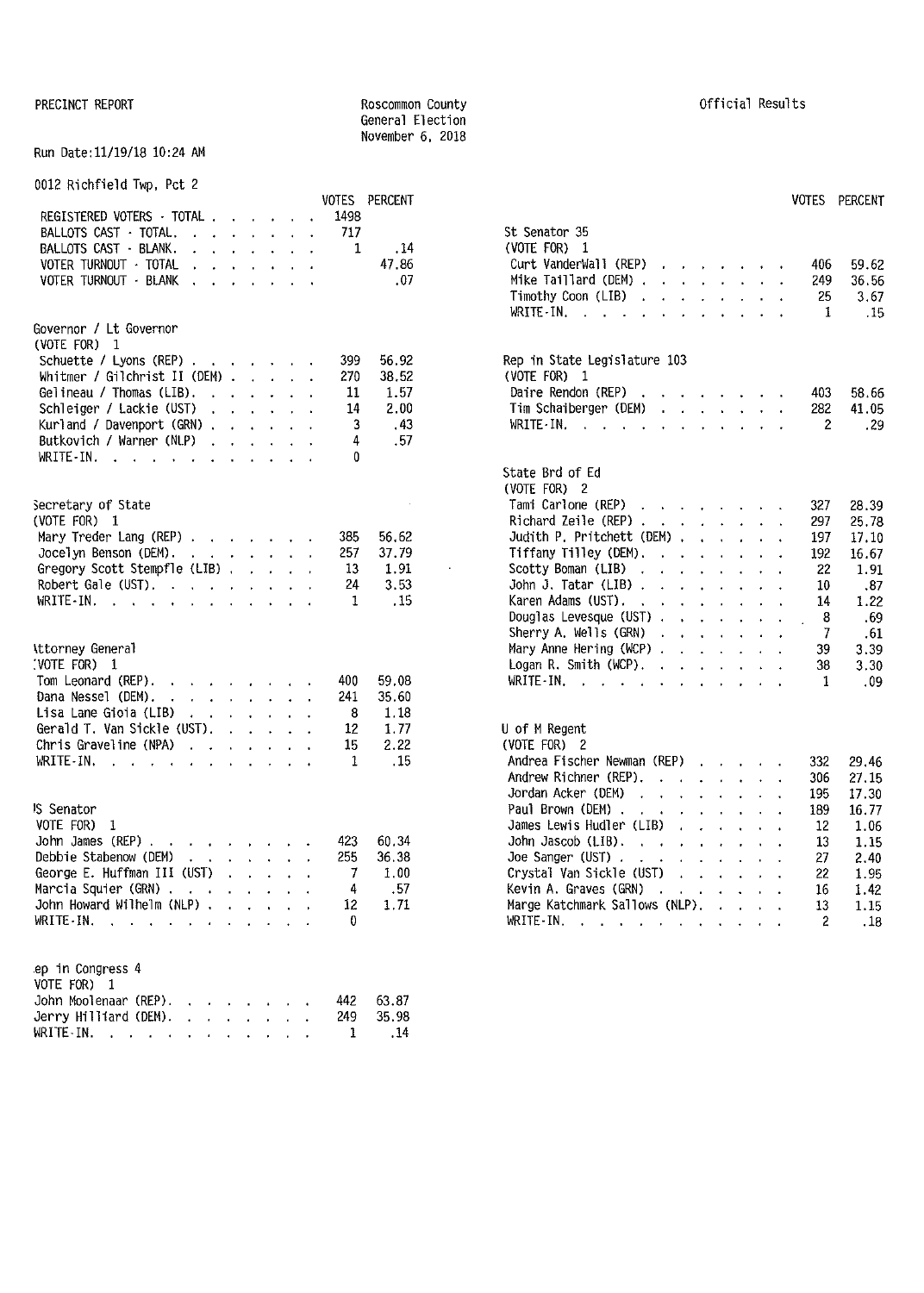#### Run Date:11/19/18 10:24 AM

0011 Richfield Twp, Pct 1

|                                                                                    | VUIES PERUENT |       |                                                                              |
|------------------------------------------------------------------------------------|---------------|-------|------------------------------------------------------------------------------|
| MSU Trustee                                                                        |               |       | Justice of Supreme Court                                                     |
| (VOTE FOR) $2$                                                                     |               |       | (VOTE FOR) 2                                                                 |
|                                                                                    | 361           | 26.74 | 6.65<br>80<br>Samuel Bagenstos                                               |
| Dave Dutch (REP) $\cdot \cdot \cdot \cdot \cdot \cdot \cdot$                       | 354           | 26.22 | 230<br>19.12<br>Megan Kathleen Cavanagh.                                     |
| Mike Miller (REP) $\cdots$ $\cdots$ $\cdots$                                       |               | 21.11 | 346<br>28,76<br>Elizabeth T. Clement.                                        |
| Brianna T. Scott (DEM) $\cdots$ $\cdots$                                           | 285           |       | 37<br>3.08                                                                   |
| Kelly Charron Tebay (DEM) $\cdots$                                                 | 241           | 17.85 | Doug Dern, $\ldots$ , $\ldots$ , $\ldots$ , $\ldots$                         |
| Bruce Campbell (LIB).<br>and the contract of the state of the                      | 30            | 2.22  | 157<br>13.05<br>Kerry Lee Morgan.                                            |
| Tim Orzechowski (LIB)                                                              | 15            | 1.11  | 339<br>28.18<br>Kurtis T. Wilder                                             |
| Janet M. Sanger (UST)<br>the contract of the contract of                           | 22            | 1.63  | 14<br>1.16<br>WRITE-IN, $\cdots$ , $\cdots$                                  |
| John Paul Sanger (UST)                                                             | 14            | 1.04  |                                                                              |
| Aaron Mariasy (GRN)                                                                | 12            | .89   |                                                                              |
| Bridgette R. Abraham-Guzman (NLP) .<br>$\sim$ $\sim$                               | 11            | .81   | Judge Appeals 4                                                              |
|                                                                                    | 5             | .37   | (VOTE FOR) 1                                                                 |
|                                                                                    |               |       | 96.59<br>567<br>Stephen L. Borrello                                          |
|                                                                                    |               |       | 20<br>3.41<br>WRITE-IN. $\cdots$ $\cdots$ $\cdots$                           |
|                                                                                    |               |       |                                                                              |
| Wayne State Gov                                                                    |               |       |                                                                              |
| (VOTE FOR) 2                                                                       |               |       | Judge Appeals 4 01/01/2023                                                   |
| Diane Dunaskiss (REP) $\cdot \cdot \cdot \cdot \cdot$                              | 361           | 27.43 |                                                                              |
| David Nicholson (REP) $\cdot \cdot \cdot \cdot \cdot$                              | 334           | 25.38 | (VOTE FOR) 1                                                                 |
| Bryan C. Barnhill (DEM). $\cdot \cdot \cdot \cdot$                                 | 283           | 21.50 | 96.67<br>Brock A. Swartzle.<br>551                                           |
| Anil Kumar (DEM)                                                                   | 226           | 17.17 | 3.33<br>19<br>WRITE - IN. $\cdots$                                           |
| Jon Elgas (LIB) $\cdots$ $\cdots$ $\cdots$                                         | 22            | 1.67  |                                                                              |
| John T, Hargenrader (LIB) $\ldots$ , $\ldots$                                      | 16            | 1.22  |                                                                              |
| Christine C. Schwartz (UST)<br><b>Contract Contract Contract Contract Contract</b> | 45            | 3.42  | Judge Probate Ct                                                             |
| Marc Joseph Sosnowski (UST)<br>and the company of the company                      | 23            | 1.75  | (VOTE FOR) 1                                                                 |
| WRITE-IN. $\cdots$ $\cdots$ $\cdots$                                               | 6             | .46   | 95.88<br>605<br>Mark D. Jernigan                                             |
|                                                                                    |               |       | 26<br>4.12<br>WRITE-IN, $\cdots$ , $\cdots$                                  |
|                                                                                    |               |       |                                                                              |
| Prosecuting Attorney 12/31/2020                                                    |               |       |                                                                              |
| NOTE FOR) 1                                                                        |               |       | Kirtland Comm College Trustee                                                |
| Mary A. Beebe (REP)                                                                | 641           | 94.82 | $(VOTE FOR)$ 3                                                               |
|                                                                                    | 35            | 5.18  | 32.13<br>417<br>Amy Knepp<br>the companion of the companion of the companion |
| WRITE-IN. $\cdots$                                                                 |               |       | 374<br>28.81<br>Jack Kramer.                                                 |
|                                                                                    |               |       | 491<br>37.83                                                                 |
|                                                                                    |               |       | David Patterson                                                              |
| tos Co Road Comm                                                                   |               |       | 1.23<br>16<br>WRITE-IN. $\cdots$ $\cdots$ $\cdots$                           |
| VOTE FOR) 2                                                                        |               |       |                                                                              |
| James Porath (REP) $\cdot$                                                         | 422           | 35.82 |                                                                              |
|                                                                                    | 387           | 32.85 | C.O.O.R. ISD Board Member                                                    |
| Clint Stauffer (DEM). $\cdot$                                                      | 360           | 30.56 | $(VOTE FOR)$ 3                                                               |
| WRITE-IN.                                                                          | 9             | .76   | 310<br>24.43<br>Kathryn Fuelling $\cdots$ $\cdots$ $\cdots$                  |
|                                                                                    |               |       | 27.42<br>348<br>Melissa G. Hayes                                             |
|                                                                                    |               |       | 305<br>24.03<br>M. Lynda Marek.                                              |
|                                                                                    |               |       | 293<br>23.09<br>Kara Mularz, , , , , , , , , , , ,                           |
| <b>Jounty Comm 3</b>                                                               |               |       | 13<br>1.02<br>WRITE - IN. $\cdots$                                           |
| VOTE FOR) 1                                                                        |               |       |                                                                              |
| Bob Schneider (DEM)                                                                | 577           | 93.97 |                                                                              |
| WRITE-IN. $\cdots$ $\cdots$                                                        | 37            | 6.03  |                                                                              |
|                                                                                    |               |       | Board Member Roscommon Sd                                                    |

General Election November 6, 2018

|     | VOTES PERCENT |                                                                                                                                                                           | <b>VOTES</b> | PERCENT |
|-----|---------------|---------------------------------------------------------------------------------------------------------------------------------------------------------------------------|--------------|---------|
| 361 | 26.74         | Justice of Supreme Court<br>(VOTE FOR)<br>2<br>Samuel Bagenstos                                                                                                           | 80           | 6.65    |
| 354 | 26.22         | $\mathbf{r} = \mathbf{r} \times \mathbf{r}$ and $\mathbf{r} = \mathbf{r} \times \mathbf{r}$<br>Megan Kathleen Cavanagh.                                                   | 230          | 19.12   |
| 285 | 21.11         | Elizabeth T. Clement. .<br>$\mathbf{r} = \mathbf{r} + \mathbf{r}$<br>$\ddot{\phantom{0}}$<br>$\ddot{\phantom{0}}$                                                         | 346          | 28.76   |
| 241 | 17.85         | Doug Dern<br>$\mathbf{z} = \mathbf{z} + \mathbf{z}$ , where $\mathbf{z}$<br>and the contract of the contract of<br>$\ddot{\phantom{0}}$                                   | 37           | 3.08    |
| 30  | 2.22          | Kerry Lee Morgan                                                                                                                                                          | 157          | 13.05   |
| 15  | 1.11          | Kurtis T. Wilder<br>$\bullet$                                                                                                                                             | 339          | 28.18   |
| 22  | 1.63          | WRITE-IN.<br>and a strong control of the strong strong and<br><b>Carl Adams</b>                                                                                           | 14           | 1.16    |
| 14  | 1.04          |                                                                                                                                                                           |              |         |
| 12  | .89           |                                                                                                                                                                           |              |         |
| 11  | .81           | Judge Appeals 4                                                                                                                                                           |              |         |
| 5   | .37           | (VOTE FOR) 1                                                                                                                                                              |              |         |
|     |               | Stephen L. Borrello                                                                                                                                                       | 567          | 96.59   |
|     |               | WRITE-IN.<br>$\mathcal{L}^{\text{c}}$ , $\mathcal{L}^{\text{c}}$ , $\mathcal{L}^{\text{c}}$ , $\mathcal{L}^{\text{c}}$ , $\mathcal{L}^{\text{c}}$                         | 20           | 3.41    |
|     |               |                                                                                                                                                                           |              |         |
|     |               |                                                                                                                                                                           |              |         |
| 361 | 27.43         | Judge Appeals 4 01/01/2023                                                                                                                                                |              |         |
| 334 | 25.38         | (VOTE FOR) 1                                                                                                                                                              | 551          | 96.67   |
| 283 | 21,50         | Brock A. Swartzle.<br>and a state of the state<br>$\sim$<br>$\mathbf{L} = \mathbf{L} \times \mathbf{L}$                                                                   | 19           |         |
| 226 | 17.17         | and a state<br>an dan s<br>WRITE-IN.<br><b>Contract Contract Street</b>                                                                                                   |              | 3.33    |
| 22  | 1.67          |                                                                                                                                                                           |              |         |
| 16  | 1.22          |                                                                                                                                                                           |              |         |
| 45  | 3.42          | Judge Probate Ct                                                                                                                                                          |              |         |
| 23  | 1.75          | (VOTE FOR) 1                                                                                                                                                              |              |         |
| 6   | .46           | Mark D. Jernigan.<br>$\cdot$ $\cdot$ $\cdot$                                                                                                                              | 605          | 95.88   |
|     |               | WRITE-IN.<br>÷.<br>$\sim$<br>$\ddot{\phantom{0}}$<br>$\cdots$                                                                                                             | 26           | 4.12    |
|     |               |                                                                                                                                                                           |              |         |
|     |               | Kirtland Comm College Trustee                                                                                                                                             |              |         |
| 641 | 94.82         | (VOTE FOR) 3                                                                                                                                                              |              |         |
| 35  | 5.18          | Amy Knepp<br>and a series of the series of the                                                                                                                            | 417          | 32.13   |
|     |               | Jack Kramer.<br>$\ddot{\phantom{0}}$<br>$\sim$                                                                                                                            | 374          | 28.81   |
|     |               | David Patterson<br>$\mathbf{r}$<br>$\mathbf{z} = \mathbf{z} + \mathbf{z}$<br>$\ddot{\phantom{0}}$<br>$\ddot{\phantom{0}}$<br>$\ddot{\phantom{0}}$<br>$\ddot{\phantom{a}}$ | 491          | 37.83   |
|     |               | WRITE-IN.<br>$\ddot{\phantom{a}}$<br>$\sim$<br>$\sim$<br>$\mathbf{r}$<br>$\ddot{\phantom{a}}$<br>$\ddot{\phantom{a}}$<br>$\ddot{\phantom{a}}$<br>$\mathbf{a}$             | 16           | 1.23    |
| 422 | 35,82         |                                                                                                                                                                           |              |         |
| 387 | 32.85         | C.O.O.R. ISD Board Member                                                                                                                                                 |              |         |
| 360 | 30.56         | (VOTE FOR)<br>- 3                                                                                                                                                         |              |         |
| g   | . 76          | Kathryn Fuelling.<br>$\mathbf{v} = \mathbf{v}$ .<br><b>Contract Contract</b>                                                                                              | 310          | 24,43   |
|     |               | Melissa G. Hayes .<br><b>Contract Contract</b>                                                                                                                            | 348          | 27.42   |
|     |               | M. Lynda Marek.<br>V.<br>$\mathbf{r}$<br>i.                                                                                                                               | 305          | 24.03   |
|     |               | Kara Mularz.<br>¥.<br>$\mathbf{r}$<br>$\mathbf{r}$<br>$\mathbf{v}^{(i)}$<br>$\ddot{\phantom{a}}$<br>$\ddot{\phantom{0}}$                                                  | 293          | 23.09   |
|     |               | WRITE-IN.<br>$\sim$<br>$\ddot{\phantom{0}}$<br>$\ddot{\phantom{0}}$                                                                                                       | 13           | 1.02    |
| 577 | 93.97         |                                                                                                                                                                           |              |         |
| 37  | 6.03          |                                                                                                                                                                           |              |         |
|     |               | Board Member Roscommon Sd                                                                                                                                                 |              |         |
|     |               | (VOTE FOR) 4                                                                                                                                                              |              |         |
|     |               | Amy Coulter.                                                                                                                                                              | 425          | 27,33   |
|     |               | Todd Jansen.<br><b>Contract Contract</b>                                                                                                                                  | 371          | 23.86   |
|     |               | Kim Morley.<br>the contract of the con-<br>$\epsilon$<br>$\mathbf{r}$                                                                                                     | 374          | 24.05   |
|     |               | David W. Vogel.<br>$\mathbf{r}$<br>$\ddot{\phantom{0}}$                                                                                                                   | 372          | 23.92   |
|     |               | $WRITE-IN.$<br>$\ddotsc$<br>$\cdot$ $\cdot$ $\cdot$<br>$\sim$<br>$\mathbf{A}$                                                                                             | 13           | .84     |

### PRECINCT REPORT **REPORT ROSCOMMON** County **ROSCOMMON** County **COUNTY COUNTY COUNTY COUNTY COUNTY COUNTY COUNTY COUNTY COUNTY COUNTY COUNTY COUNTY COUNTY COUNTY COUNTY COUNTY COUNTY COUNT**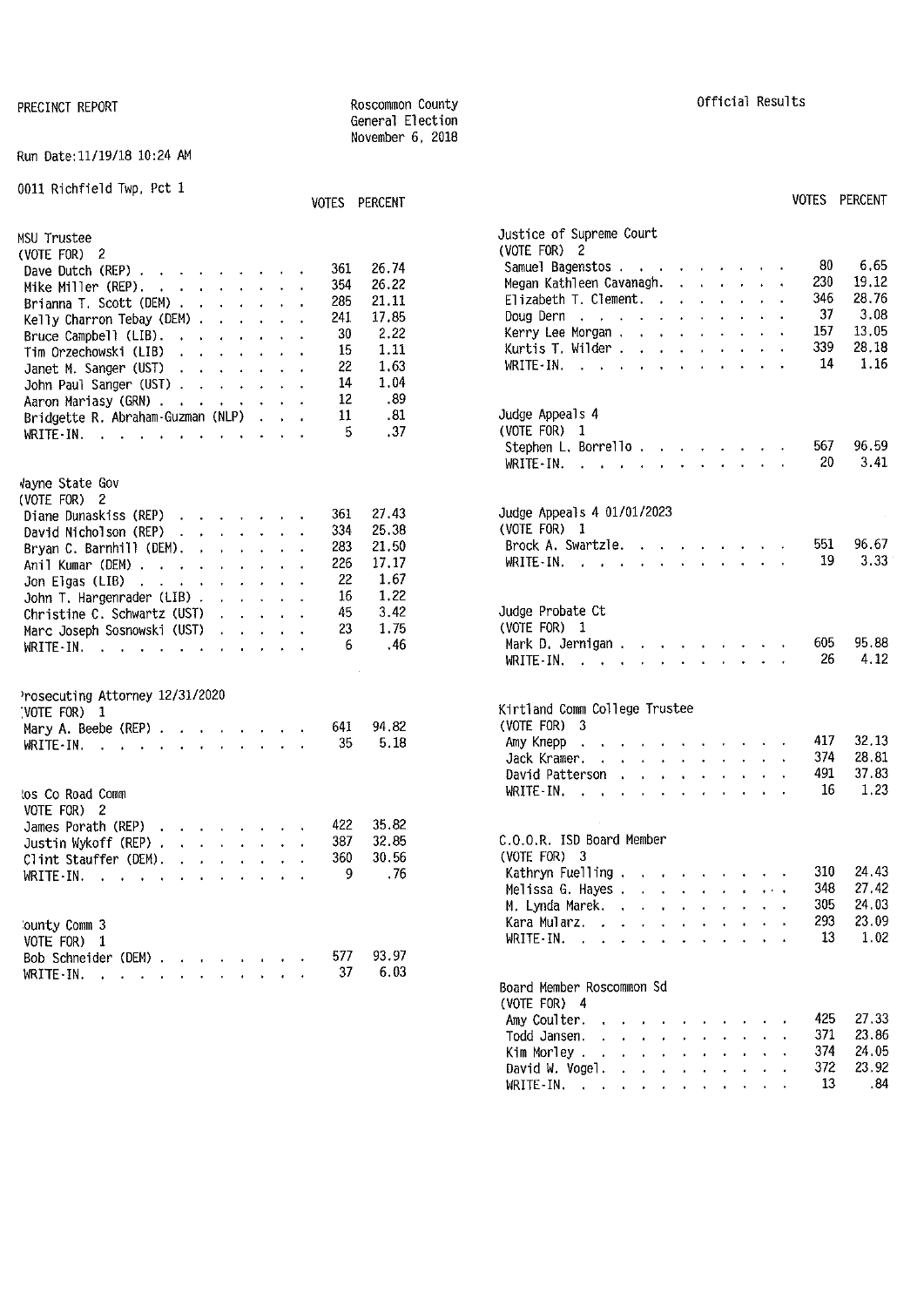|                                                                                                             |                                                                           |                                                       |   |                      |                      |                            |                                      |                                      |                      |                           |              |                      |                          | General Election<br>November 6, 2018 |  |  |
|-------------------------------------------------------------------------------------------------------------|---------------------------------------------------------------------------|-------------------------------------------------------|---|----------------------|----------------------|----------------------------|--------------------------------------|--------------------------------------|----------------------|---------------------------|--------------|----------------------|--------------------------|--------------------------------------|--|--|
| Run Date: 11/19/18 10:24 AM                                                                                 |                                                                           |                                                       |   |                      |                      |                            |                                      |                                      |                      |                           |              |                      |                          |                                      |  |  |
| 0010 Nester Twp, Pct 1                                                                                      |                                                                           |                                                       |   |                      |                      |                            |                                      |                                      |                      |                           |              |                      | VOTES PERCENT            |                                      |  |  |
| Board Member Houghton Lk Sd<br>(VOTE FOR) 2<br>Holly Bosel.<br>Kelly Christian<br>WRITE-IN.                 |                                                                           |                                                       |   | $\mathbf{r}$         | $\ddot{\phantom{a}}$ | $\ddot{\phantom{0}}$       | $\ddot{\phantom{0}}$                 | $\ddot{\phantom{a}}$                 |                      |                           |              |                      | 90<br>81<br>3            | 51.72<br>46.55<br>1.72               |  |  |
| Board Member 12/31/2020 Houghton Lk Sd<br>(VOTE FOR) 1<br>Amy Langlois<br>Paula Whittington.<br>$WRITE-IN.$ |                                                                           |                                                       |   | $\ddot{\phantom{1}}$ |                      | $\ddot{\phantom{a}}$<br>ä, | $\mathbf{r}$<br>$\ddot{\phantom{0}}$ | $\mathbf{r}$<br>$\ddot{\phantom{0}}$ | $\ddot{\phantom{a}}$ | $\ddot{\phantom{0}}$      |              |                      | 41<br>65<br>$\mathbf{1}$ | 38.32<br>60.75<br>.93                |  |  |
| Proposal 18-1<br>(VOTE FOR)<br>Yes<br>No.                                                                   | $\sim$                                                                    | 1                                                     |   |                      |                      |                            |                                      |                                      |                      |                           |              |                      | 86 -<br>93               | 48.04<br>51.96                       |  |  |
| Proposal 18-2<br>(VOTE FOR)<br>Yes<br>No.                                                                   | $\mathbf{r}$ $\mathbf{r}$<br>$\mathbf{r} = \mathbf{r} \cdot \mathbf{r}$ . | $\ddot{\phantom{a}}$                                  | 1 |                      |                      |                            |                                      |                                      |                      |                           |              |                      | 91.<br>86                | 51.41<br>48.59                       |  |  |
| Proposal 18-3<br>(VOTE FOR) 1<br>Yes<br>No.                                                                 |                                                                           | $\overline{a}$                                        |   |                      | a li                 | l.                         |                                      |                                      |                      |                           | $\mathbf{r}$ | $\ddot{\phantom{0}}$ | 94<br>82                 | 53.41<br>46.59                       |  |  |
| toscommon Co. Youth-Family Mill Proposal<br>VOTE FOR)<br>Yes.<br>No.                                        | $\ddot{\phantom{0}}$                                                      | 1<br>$\sim$ $\sim$ $\sim$<br>$\sigma_{\rm{max}}=0.01$ |   |                      |                      |                            |                                      | and a strong control of the state of |                      | $\mathbf{r} = \mathbf{r}$ | $\mathbf{r}$ |                      | 64<br>113                | 36.16<br>63.84                       |  |  |

 $\sim 10^{-11}$ 

 $\hat{\mathcal{A}}$ 

 $\sim$   $\sim$ 

 $\mathcal{L}^{\text{max}}_{\text{max}}$  and  $\mathcal{L}^{\text{max}}_{\text{max}}$ 

 $\label{eq:2.1} \frac{1}{\sqrt{2}}\left(\frac{1}{\sqrt{2}}\right)^{2} \left(\frac{1}{\sqrt{2}}\right)^{2} \left(\frac{1}{\sqrt{2}}\right)^{2} \left(\frac{1}{\sqrt{2}}\right)^{2} \left(\frac{1}{\sqrt{2}}\right)^{2} \left(\frac{1}{\sqrt{2}}\right)^{2} \left(\frac{1}{\sqrt{2}}\right)^{2} \left(\frac{1}{\sqrt{2}}\right)^{2} \left(\frac{1}{\sqrt{2}}\right)^{2} \left(\frac{1}{\sqrt{2}}\right)^{2} \left(\frac{1}{\sqrt{2}}\right)^{2} \left(\$ 

 $\mathcal{L}^{\text{max}}_{\text{max}}$  and  $\mathcal{L}^{\text{max}}_{\text{max}}$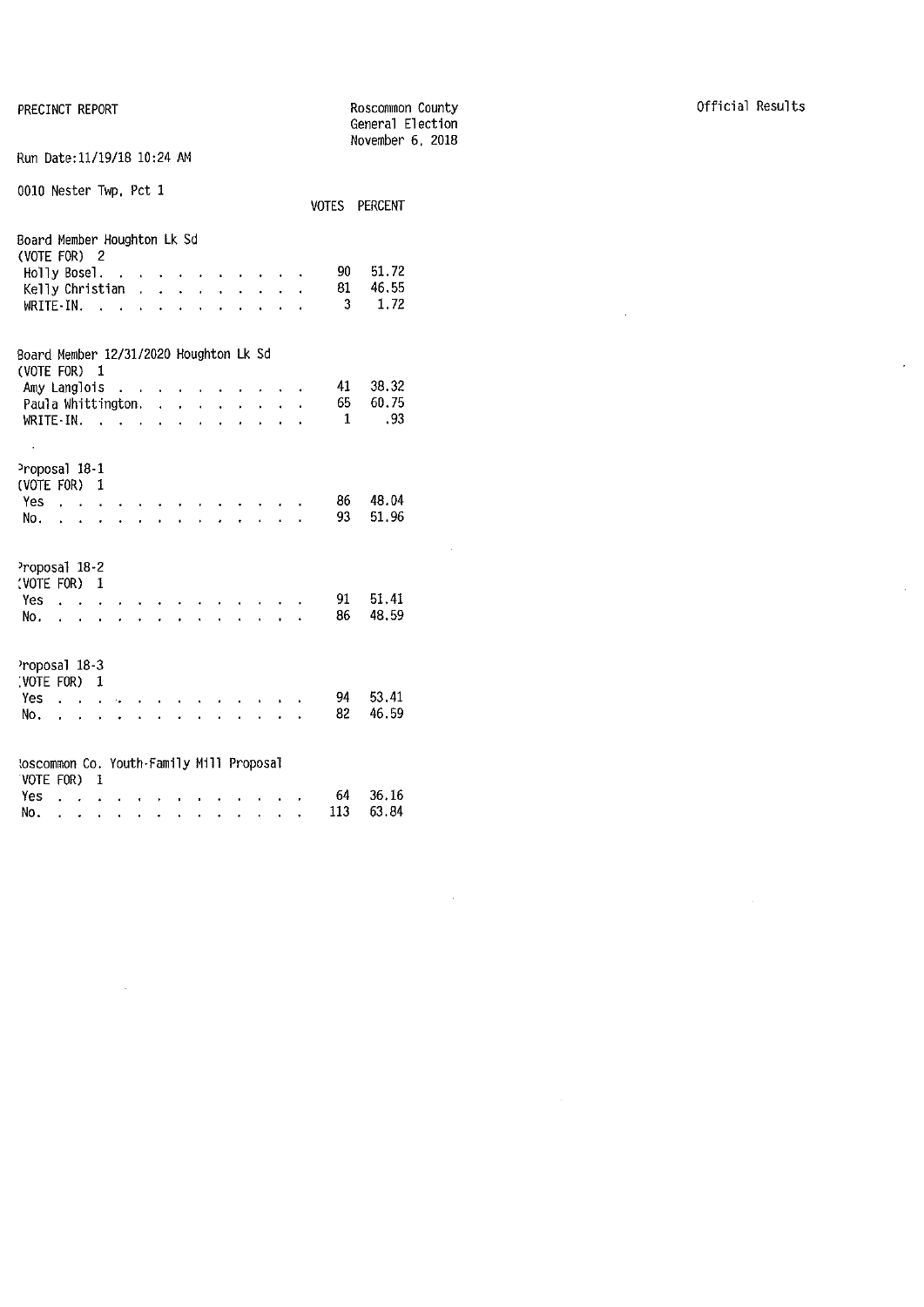#### Run Date:11/19/18 10:24 AM

0010 Nester Twp, Pct 1

|                                                                                                                                                                                                                                                               |                                                                                                                                                                                                                                   |  |          | VOTES PERCENT  | VOTES PERCENT                                                                                                                 |       |
|---------------------------------------------------------------------------------------------------------------------------------------------------------------------------------------------------------------------------------------------------------------|-----------------------------------------------------------------------------------------------------------------------------------------------------------------------------------------------------------------------------------|--|----------|----------------|-------------------------------------------------------------------------------------------------------------------------------|-------|
| REGISTERED VOTERS - TOTAL.                                                                                                                                                                                                                                    | <b><i>Charles Committee Committee States</i></b>                                                                                                                                                                                  |  | 285      |                |                                                                                                                               |       |
| BALLOTS CAST · TOTAL.<br>the contract of the contract of the contract of the contract of the contract of the contract of the contract of                                                                                                                      |                                                                                                                                                                                                                                   |  | 181      |                | St Senator 35                                                                                                                 |       |
| BALLOTS CAST · BLANK.<br>the contract of the contract of the                                                                                                                                                                                                  |                                                                                                                                                                                                                                   |  | 0        |                | (VOTE FOR) 1                                                                                                                  |       |
| VOTER TURNOUT - TOTAL<br>$\mathbf{r}$ and $\mathbf{r}$ are the set of the set of the set of the set of the set of the set of the set of the set of the set of the set of the set of the set of the set of the set of the set of the set of the set of the set |                                                                                                                                                                                                                                   |  |          | 63.51          | Curt VanderWall (REP)<br>100<br><b><i>Contract Contract Artists</i></b>                                                       | 60.24 |
| VOTER TURNOUT · BLANK                                                                                                                                                                                                                                         |                                                                                                                                                                                                                                   |  |          |                | Mike Taillard (DEM)<br>63                                                                                                     | 37.95 |
|                                                                                                                                                                                                                                                               |                                                                                                                                                                                                                                   |  |          |                | Timothy Coon (LIB) $\cdots$ $\cdots$ $\cdots$<br>3                                                                            | 1.81  |
|                                                                                                                                                                                                                                                               |                                                                                                                                                                                                                                   |  |          |                | WRITE-IN.<br>0                                                                                                                |       |
| Governor / Lt Governor                                                                                                                                                                                                                                        |                                                                                                                                                                                                                                   |  |          |                |                                                                                                                               |       |
| (VOTE FOR) 1                                                                                                                                                                                                                                                  |                                                                                                                                                                                                                                   |  |          |                |                                                                                                                               |       |
|                                                                                                                                                                                                                                                               |                                                                                                                                                                                                                                   |  |          |                |                                                                                                                               |       |
| Schuette / Lyons (REP) $\cdots$ $\cdots$ $\cdots$                                                                                                                                                                                                             |                                                                                                                                                                                                                                   |  | 98<br>76 | 55.37<br>42.94 | Rep in State Legislature 103                                                                                                  |       |
| Whitmer / Gilchrist II (DEM) $\ldots$ $\ldots$                                                                                                                                                                                                                |                                                                                                                                                                                                                                   |  |          |                | (VOTE FOR) 1                                                                                                                  |       |
| Gelineau / Thomas (LIB),                                                                                                                                                                                                                                      |                                                                                                                                                                                                                                   |  | 2        | 1.13           | Daire Rendon (REP)<br>97.                                                                                                     | 58.79 |
| Schleiger / Lackie (UST)                                                                                                                                                                                                                                      |                                                                                                                                                                                                                                   |  | 1        | -56            | Tim Schaiberger (DEM)<br>66                                                                                                   | 40.00 |
| Kurland / Davenport (GRN)                                                                                                                                                                                                                                     |                                                                                                                                                                                                                                   |  | 0        |                | WRITE-IN.<br>2                                                                                                                | 1.21  |
| Butkovich / Warner (NLP)                                                                                                                                                                                                                                      |                                                                                                                                                                                                                                   |  | 0        |                |                                                                                                                               |       |
| WRITE-IN.                                                                                                                                                                                                                                                     |                                                                                                                                                                                                                                   |  | 0        |                |                                                                                                                               |       |
|                                                                                                                                                                                                                                                               |                                                                                                                                                                                                                                   |  |          |                | State Brd of Ed                                                                                                               |       |
|                                                                                                                                                                                                                                                               |                                                                                                                                                                                                                                   |  |          |                | (VOTE FOR) 2                                                                                                                  |       |
| Secretary of State                                                                                                                                                                                                                                            |                                                                                                                                                                                                                                   |  |          |                | Tami Carlone (REP)<br>87                                                                                                      | 30.00 |
| (VOTE FOR) 1                                                                                                                                                                                                                                                  |                                                                                                                                                                                                                                   |  |          |                | Richard Zeile (REP)<br>78                                                                                                     | 26.90 |
| Mary Treder Lang (REP) $\ldots$ $\ldots$ $\ldots$                                                                                                                                                                                                             |                                                                                                                                                                                                                                   |  | 96       | 56.14          | Judith P. Pritchett (DEM)<br>56                                                                                               | 19.31 |
| Jocelyn Benson (DEM).                                                                                                                                                                                                                                         |                                                                                                                                                                                                                                   |  | 69       | 40.35          | Tiffany Tilley (DEM).<br>16.21<br>47                                                                                          |       |
| Gregory Scott Stempfle (LIB)                                                                                                                                                                                                                                  |                                                                                                                                                                                                                                   |  | 1        | . 58           | Scotty Boman (LIB)<br>5                                                                                                       | 1.72  |
| Robert Gale (UST). $\cdot \cdot \cdot \cdot \cdot \cdot \cdot$                                                                                                                                                                                                |                                                                                                                                                                                                                                   |  | 5        | 2.92           | John J. Tatar (LIB)<br>1                                                                                                      | .34   |
| WRITE-IN.                                                                                                                                                                                                                                                     |                                                                                                                                                                                                                                   |  | 0        |                | Karen Adams (UST),<br>3                                                                                                       | 1.03  |
|                                                                                                                                                                                                                                                               |                                                                                                                                                                                                                                   |  |          |                | Douglas Levesque (UST)<br>1                                                                                                   | .34   |
|                                                                                                                                                                                                                                                               |                                                                                                                                                                                                                                   |  |          |                | Sherry A. Wells (GRN)<br>0                                                                                                    |       |
| Attorney General                                                                                                                                                                                                                                              |                                                                                                                                                                                                                                   |  |          |                | Mary Anne Hering (WCP) $\ldots$ $\ldots$ $\ldots$<br>5                                                                        | 1.72  |
| VOTE FOR) 1                                                                                                                                                                                                                                                   |                                                                                                                                                                                                                                   |  |          |                | Logan R. Smith (WCP).<br>6                                                                                                    | 2.07  |
| Tom Leonard (REP).<br>the contract of the contract of                                                                                                                                                                                                         |                                                                                                                                                                                                                                   |  | 110      | 64.33          | WRITE-IN. $\cdots$<br>1.<br>$\sim 10^{-1}$ and $\sim 10^{-1}$                                                                 | .34   |
| Dana Nessel (DEM).<br>the contract of the contract of                                                                                                                                                                                                         |                                                                                                                                                                                                                                   |  | 57       | 33.33          |                                                                                                                               |       |
| Lisa Lane Gioia (LIB)                                                                                                                                                                                                                                         |                                                                                                                                                                                                                                   |  | 1        | - 58           |                                                                                                                               |       |
| Gerald T. Van Sickle (UST).                                                                                                                                                                                                                                   | $\mathbf{r}$ . The set of the set of the set of the set of the set of the set of the set of the set of the set of the set of the set of the set of the set of the set of the set of the set of the set of the set of the set of t |  | 2        | 1.17           | U of M Regent                                                                                                                 |       |
| Chris Graveline (NPA) $\cdot \cdot \cdot \cdot \cdot \cdot$                                                                                                                                                                                                   |                                                                                                                                                                                                                                   |  | 1        | .58            | (VOTE FOR) 2                                                                                                                  |       |
|                                                                                                                                                                                                                                                               |                                                                                                                                                                                                                                   |  | 0        |                |                                                                                                                               |       |
| WRITE IN. $\cdots$ $\cdots$ $\cdots$ $\cdots$                                                                                                                                                                                                                 |                                                                                                                                                                                                                                   |  |          |                | Andrea Fischer Newman (REP)<br>86<br>30.39                                                                                    |       |
|                                                                                                                                                                                                                                                               |                                                                                                                                                                                                                                   |  |          |                | Andrew Richner (REP).<br>26.15<br>74                                                                                          |       |
|                                                                                                                                                                                                                                                               |                                                                                                                                                                                                                                   |  |          |                | Jordan Acker (DEM)<br>52<br>18.37<br>$\mathbf{a}$ and $\mathbf{a}$ are all $\mathbf{a}$ and $\mathbf{a}$ are all $\mathbf{a}$ |       |
| IS Senator                                                                                                                                                                                                                                                    |                                                                                                                                                                                                                                   |  |          |                | Paul Brown (DEM),<br>49<br>17.31                                                                                              |       |
| VOTE FOR) 1                                                                                                                                                                                                                                                   |                                                                                                                                                                                                                                   |  |          |                | James Lewis Hudler (LIB)<br>1                                                                                                 | .35   |
| John James (REP).<br>the contract of the contract of the contract of the contract of the contract of the contract of the contract of                                                                                                                          |                                                                                                                                                                                                                                   |  | 100      | 57.14          | John Jascob (LIB). $\cdot \cdot \cdot \cdot \cdot$<br>3                                                                       | 1.06  |
| Debbie Stabenow (DEM)<br>and the contract of the state of                                                                                                                                                                                                     |                                                                                                                                                                                                                                   |  | 69       | 39.43          | Joe Sanger (UST) $\cdots$ $\cdots$<br>4                                                                                       | 1.41  |
| George E. Huffman III (UST)                                                                                                                                                                                                                                   |                                                                                                                                                                                                                                   |  | 2        | 1.14           | Crystal Van Sickle (UST)<br>6                                                                                                 | 2.12  |
| Marcia Squier (GRN)                                                                                                                                                                                                                                           |                                                                                                                                                                                                                                   |  | 3        | 1.71           | Kevin A. Graves (GRN)<br>2                                                                                                    | .71   |
| John Howard Wilhelm (NLP)                                                                                                                                                                                                                                     |                                                                                                                                                                                                                                   |  | 1        | .57            | Marge Katchmark Sallows (NLP),<br>4                                                                                           | 1.41  |
| WRITE-IN, $\cdots$ , $\cdots$ , $\cdots$                                                                                                                                                                                                                      |                                                                                                                                                                                                                                   |  | 0        |                | WRITE-IN.<br>2                                                                                                                | .71   |
|                                                                                                                                                                                                                                                               |                                                                                                                                                                                                                                   |  |          |                |                                                                                                                               |       |
|                                                                                                                                                                                                                                                               |                                                                                                                                                                                                                                   |  |          |                |                                                                                                                               |       |
| ep in Congress 4                                                                                                                                                                                                                                              |                                                                                                                                                                                                                                   |  |          |                |                                                                                                                               |       |
| VOTE FOR) 1                                                                                                                                                                                                                                                   |                                                                                                                                                                                                                                   |  |          |                |                                                                                                                               |       |
| John Moolenaar (REP).<br>the contract of the contract of                                                                                                                                                                                                      |                                                                                                                                                                                                                                   |  | 107      | 62.21          |                                                                                                                               |       |
| Jerry Hilliard (DEM).<br>the contract of the contract of                                                                                                                                                                                                      |                                                                                                                                                                                                                                   |  | 64       | 37.21          |                                                                                                                               |       |
| WRITE-IN.                                                                                                                                                                                                                                                     |                                                                                                                                                                                                                                   |  | 1        | .58            |                                                                                                                               |       |
|                                                                                                                                                                                                                                                               |                                                                                                                                                                                                                                   |  |          |                |                                                                                                                               |       |

| 285                                                   | VOTES PERCENT                         |                                                                                                                                                                                                                                                                                                                                                                                                                                                                                                                                                                                                                                                                                                                                                                                                                                                                                      | <b>VOTES</b><br>PERCENT                                                                                                       |
|-------------------------------------------------------|---------------------------------------|--------------------------------------------------------------------------------------------------------------------------------------------------------------------------------------------------------------------------------------------------------------------------------------------------------------------------------------------------------------------------------------------------------------------------------------------------------------------------------------------------------------------------------------------------------------------------------------------------------------------------------------------------------------------------------------------------------------------------------------------------------------------------------------------------------------------------------------------------------------------------------------|-------------------------------------------------------------------------------------------------------------------------------|
| 181<br>0                                              | 63.51                                 | St Senator 35<br>(VOTE FOR)<br>1<br>Curt VanderWall (REP)<br>Mike Taillard (DEM).<br>$\ddot{\phantom{a}}$<br>$\ddot{\phantom{a}}$<br>$\ddot{\phantom{0}}$<br>i.<br>Timothy Coon (LIB).<br>l.<br>a.<br>WRITE IN.<br>$\sim$ $\sim$ $\sim$                                                                                                                                                                                                                                                                                                                                                                                                                                                                                                                                                                                                                                              | 100<br>60.24<br>63<br>37.95<br>3<br>1.81<br>0                                                                                 |
| 98<br>76<br>2<br>$\mathbf{1}$<br>0<br>0<br>0          | 55.37<br>42.94<br>1.13<br>.56         | Rep in State Legislature 103<br>(VOTE FOR)<br>1<br>Daire Rendon (REP)<br><b>Carl Adams</b><br>Tim Schaiberger (DEM)<br>l.<br>$\mathbf{A}$<br>$\mathbf{r}$<br>$\mathbf{r}$<br>WRITE IN.<br>$\overline{a}$<br>$\ddot{\phantom{0}}$<br>$\ddot{\phantom{0}}$<br>$\mathbf{r}$<br>$\cdot$                                                                                                                                                                                                                                                                                                                                                                                                                                                                                                                                                                                                  | 97<br>58.79<br>66<br>40.00<br>$\overline{2}$<br>1.21                                                                          |
| 96<br>69<br>1<br>5<br>0                               | 56.14<br>40.35<br>.58<br>2.92         | State Brd of Ed<br>(VOTE FOR) 2<br>Tami Carlone (REP)<br>$\mathbf{r} = \mathbf{r} + \mathbf{r}$ , where $\mathbf{r} = \mathbf{r} + \mathbf{r}$<br>$\mathbf{v}$<br>Richard Zeile (REP).<br>$\ddot{\phantom{0}}$<br>$\mathbf{L}$<br>$\mathbf{r}$<br>$\mathbf{r}$<br>$\ddot{\phantom{a}}$<br>Judith P. Pritchett (DEM)<br>$\mathbf{r}$<br>$\ddot{\phantom{a}}$<br>$\ddot{\phantom{0}}$<br>Tiffany Tilley (DEM).<br>$\ddot{\phantom{a}}$<br>Scotty Boman (LIB)<br>$\sim$<br>$\ddot{\phantom{a}}$<br>J.<br>$\ddot{\phantom{a}}$<br>John J. Tatar (LIB) .<br>$\mathbf{r}$<br>l.<br>Karen Adams (UST).<br>$\sim$<br>ä,<br>Douglas Levesque (UST).<br>$\ddot{\phantom{0}}$<br>$\ddot{\phantom{0}}$<br>$\mathbf{r}$<br>Sherry A. Wells (GRN)<br>$\ddot{\phantom{0}}$<br>$\mathbf{r}$<br>Mary Anne Hering (WCP).<br>t.<br>$\ddot{\phantom{0}}$<br>$\ddot{\phantom{0}}$<br>$\ddot{\phantom{0}}$ | 87<br>30.00<br>78<br>26.90<br>19.31<br>56<br>47<br>16.21<br>1.72<br>5<br>.34<br>1<br>3<br>1.03<br>1<br>. 34<br>0<br>5<br>1.72 |
| 110<br>57<br>$\mathbf{1}$<br>$\overline{c}$<br>1<br>0 | 64.33<br>33.33<br>-58<br>1.17<br>.58  | Logan R. Smith $(WCP)$ . .<br>$\mathbf{r}$<br>WRITE-IN.<br>$\ddot{\phantom{a}}$<br>$\ddot{\phantom{a}}$<br>$\ddot{\phantom{a}}$<br>$\ddot{\phantom{0}}$<br>$\sim 10^{-1}$<br>U of M Regent<br>(VOTE FOR) 2<br>Andrea Fischer Newman (REP)<br>$\ddot{\phantom{0}}$<br>$\ddot{\phantom{0}}$<br>$\ddot{\phantom{0}}$<br>Andrew Richner (REP).<br>$\mathbb{R}^2$<br>$\cdot$<br>$\ddot{\phantom{0}}$                                                                                                                                                                                                                                                                                                                                                                                                                                                                                      | 6<br>2.07<br>$\mathbf{1}$<br>.34<br>86<br>30.39<br>26.15<br>74                                                                |
| 100<br>69<br>$\overline{\mathbf{c}}$<br>3<br>1<br>0   | 57.14<br>39.43<br>1.14<br>1.71<br>.57 | Jordan Acker (DEM)<br>l.<br>J.<br>Paul Brown (DEM).<br>ò.<br>James Lewis Hudler (LIB)<br>$\mathbf{r}$<br>l.<br>John Jascob (LIB).<br>$\ddot{\phantom{0}}$<br>$\ddot{\phantom{0}}$<br>$\ddot{\phantom{0}}$<br>$\ddot{\phantom{a}}$<br>Joe Sanger (UST) .<br>Crystal Van Sickle (UST)<br>$\ddot{\phantom{a}}$<br>$\mathbf{L}$<br>Kevin A. Graves (GRN)<br>Marge Katchmark Sallows (NLP).<br>WRITE-IN.<br>$\sim 10^{-11}$<br>$\bullet$                                                                                                                                                                                                                                                                                                                                                                                                                                                  | 52<br>18.37<br>49<br>17.31<br>1<br>. 35<br>3<br>1.06<br>4<br>1.41<br>2.12<br>6<br>2<br>.71<br>4<br>1.41<br>2<br>. 71          |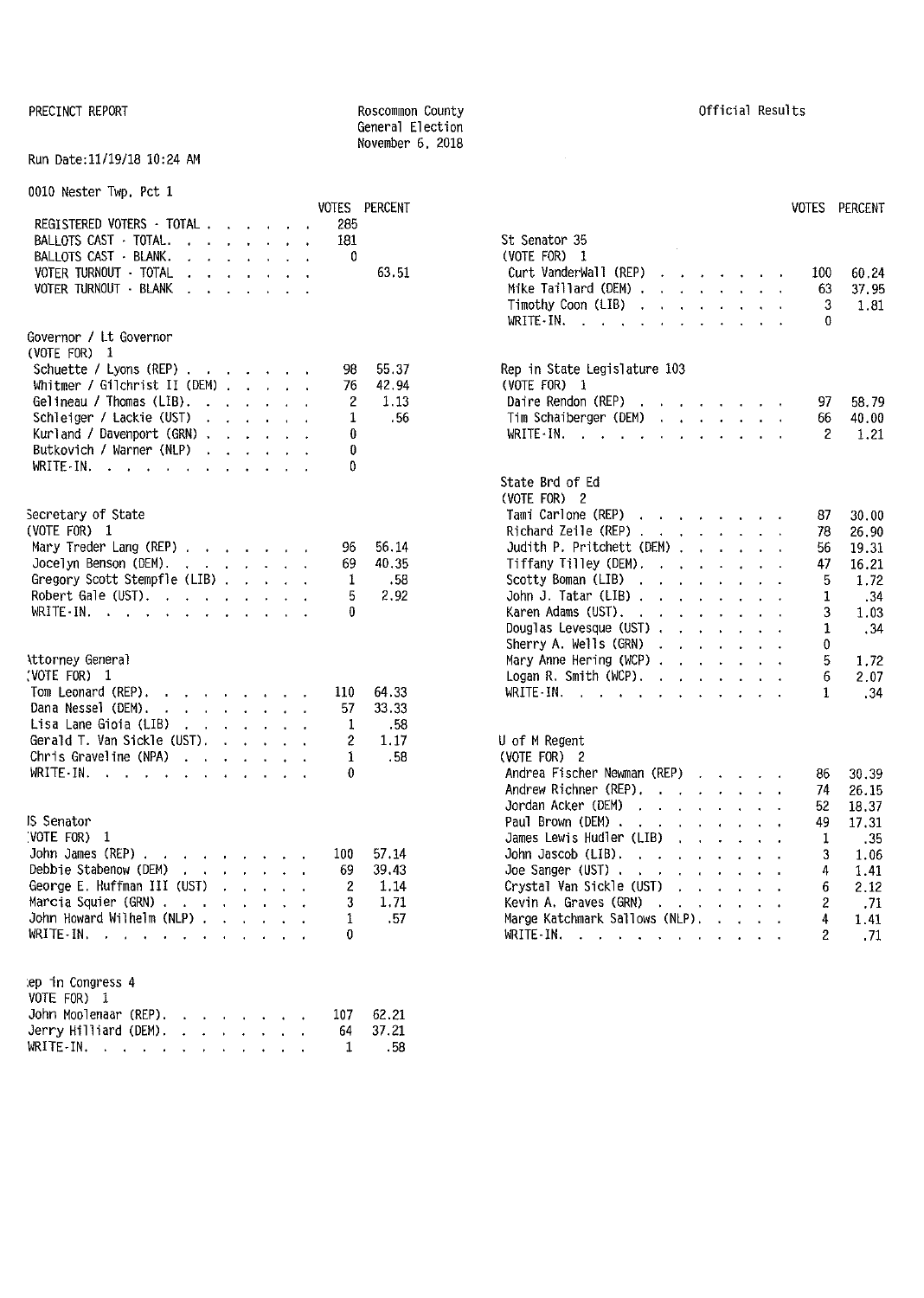#### Run Date:11/19/18 10:24 AM

| 0009 Markey Twp. Pct 1                                                                                                                                                                                                                                                                                                                                                                                                                                                    | VOTES PERCENT                                                                                                                                               | VOTES PERCENT                                                                                                                                                                                                                                                                                                                                                                                 |                                                        |
|---------------------------------------------------------------------------------------------------------------------------------------------------------------------------------------------------------------------------------------------------------------------------------------------------------------------------------------------------------------------------------------------------------------------------------------------------------------------------|-------------------------------------------------------------------------------------------------------------------------------------------------------------|-----------------------------------------------------------------------------------------------------------------------------------------------------------------------------------------------------------------------------------------------------------------------------------------------------------------------------------------------------------------------------------------------|--------------------------------------------------------|
| MSU Trustee<br>(VOTE FOR) 2<br>Dave Dutch (REP) $\cdots$ $\cdots$ $\cdots$<br>Mike Miller (REP). $\cdot$<br>Brianna T. Scott (DEM)<br>Kelly Charron Tebay (DEM) $\ldots$ $\ldots$<br>Bruce Campbell (LIB).<br>Tim Orzechowski (LIB)<br>and the contract of the contract of<br>Janet M. Sanger (UST)<br>and the contract of the state of<br>John Paul Sanger (UST)<br>Aaron Mariasy (GRN)<br>Bridgette R. Abraham-Guzman (NLP)<br>WRITE-IN, $\cdots$ , $\cdots$ , $\cdots$ | 592<br>28.98<br>29.03<br>593<br>357<br>17.47<br>15.96<br>326<br>1.96<br>40<br>29<br>1.42<br>1.66<br>34<br>1.22<br>25<br>26<br>1.27<br>.83<br>17<br>.20<br>4 | Justice of Supreme Court<br>(VOTE FOR) 2<br>107<br>Samuel Bagenstos<br>323<br>Megan Kathleen Cavanagh.<br>684<br>Elizabeth T. Clement.<br>110<br>Doug Dern $\cdots$ $\cdots$ $\cdots$ $\cdots$<br>105<br>Kerry Lee Morgan<br>505<br>Kurtis T. Wilder $\ldots$ $\ldots$ $\ldots$ $\ldots$<br>10<br>WRITE IN.<br>Judge Appeals 4<br>(VOTE FOR) $1$                                              | 5.80<br>17.52<br>37.09<br>5.97<br>5.69<br>27.39<br>.54 |
|                                                                                                                                                                                                                                                                                                                                                                                                                                                                           |                                                                                                                                                             | 820<br>Stephen L. Borrello<br>17<br>WRITE-IN, $\cdots$ $\cdots$ $\cdots$                                                                                                                                                                                                                                                                                                                      | 97.97<br>2.03                                          |
| Wayne State Gov<br>(VOTE FOR) $2$<br>Diane Dunaskiss (REP)<br>David Nicholson (REP) $\cdot \cdot \cdot \cdot \cdot$<br>Bryan C. Barnhill (DEM). $\ldots$ $\ldots$ $\ldots$<br>Anil Kumar (DEM)<br>Jon Elgas (LIB) $\ldots$ $\ldots$ $\ldots$ $\ldots$<br>John T. Hargenrader (LIB) $\ldots$ $\ldots$<br>Christine C. Schwartz (UST)<br>and the contract of the con-<br>Marc Joseph Sosnowski (UST)<br>WRITE-IN.                                                           | 592<br>29.69<br>29.89<br>596<br>17.85<br>356<br>299<br>14,99<br>1.50<br>30<br>1,20<br>24<br>2.96<br>59<br>34<br>1.71<br>.20<br>4                            | Judge Appeals 4 01/01/2023<br>(VOTE FOR) 1<br>Brock A. Swartzle.<br>817<br>14<br>WRITE-IN, $\cdots$ $\cdots$ $\cdots$ $\cdots$<br>Judge Probate Ct<br>(VOTE FOR) 1<br>872<br>Mark D. Jernigan<br>12<br>WRITE - IN. $\cdots$ $\cdots$ $\cdots$ $\cdots$ $\cdots$                                                                                                                               | 98.32<br>1.68<br>98.64<br>1.36                         |
| Prosecuting Attorney 12/31/2020<br>(VOTE FOR) 1<br>Mary A. Beebe (REP) $\ldots$ $\ldots$ $\ldots$<br>WRITE-IN, $\cdots$ , $\cdots$ , $\cdots$<br>los Co Road Comm                                                                                                                                                                                                                                                                                                         | 97.40<br>938<br>2.60<br>25                                                                                                                                  | Kirtland Comm College Trustee<br>$(VOTE FOR)$ 3<br>664<br>Amy Knepp<br>the companion of the companion of the companion of the companion of the companion of the companion of the companion of the companion of the companion of the companion of the companion of the companion of the companion of t<br>637<br>Jack Kramer.<br>651<br>David Patterson<br>17<br>WRITE-IN, $\cdots$ , $\cdots$ | 33,72<br>32.35<br>33.06<br>.86                         |
| (VOTE FOR) 2<br>James Porath (REP)<br>Justin Wykoff (REP)<br>Clint Stauffer (DEM).<br>and a series of the con-<br>WRITE-IN.                                                                                                                                                                                                                                                                                                                                               | 40.11<br>744<br>33.75<br>626<br>25.71<br>477<br>43<br>8                                                                                                     | C.O.O.R. ISD Board Member<br>(VOTE FOR) 3<br>536<br>Kathryn Fuelling<br>627<br>Melissa G. Hayes<br>408<br>M. Lynda Marek.                                                                                                                                                                                                                                                                     | 27.32<br>31.96<br>20.80                                |
| County Comm 1<br>VOTE FOR) 1<br>David Russo (REP).<br>WRITE-IN.                                                                                                                                                                                                                                                                                                                                                                                                           | 97.47<br>924<br>2.53<br>24                                                                                                                                  | 373<br>Kara Mularz.<br>18<br>WRITE-IN. $\cdots$ $\cdots$<br>Board Member Houghton Lk Sd                                                                                                                                                                                                                                                                                                       | 19.01<br>.92                                           |

General Election November 6, 2018

| UIES | PERUENT |
|------|---------|
|      |         |
|      |         |
|      |         |

| SU Trustee                                                                                                                                                                                                                                              | Justice of Supreme Court                                                                                                                                                                                       |
|---------------------------------------------------------------------------------------------------------------------------------------------------------------------------------------------------------------------------------------------------------|----------------------------------------------------------------------------------------------------------------------------------------------------------------------------------------------------------------|
| VOTE FOR) 2                                                                                                                                                                                                                                             | (VOTE FOR) 2                                                                                                                                                                                                   |
| 28.98                                                                                                                                                                                                                                                   | 5.80                                                                                                                                                                                                           |
| 592                                                                                                                                                                                                                                                     | 107                                                                                                                                                                                                            |
| Dave Dutch (REP) $\cdots$ $\cdots$ $\cdots$                                                                                                                                                                                                             | Samuel Bagenstos                                                                                                                                                                                               |
| 29.03                                                                                                                                                                                                                                                   | 323                                                                                                                                                                                                            |
| 593                                                                                                                                                                                                                                                     | 17.52                                                                                                                                                                                                          |
| Mike Miller (REP).                                                                                                                                                                                                                                      | Megan Kathleen Cavanagh.                                                                                                                                                                                       |
| 357                                                                                                                                                                                                                                                     | 37.09                                                                                                                                                                                                          |
| 17.47                                                                                                                                                                                                                                                   | 684                                                                                                                                                                                                            |
| Brianna T. Scott (DEM)                                                                                                                                                                                                                                  | Elizabeth T. Clement.                                                                                                                                                                                          |
| 15.96                                                                                                                                                                                                                                                   | 5.97                                                                                                                                                                                                           |
| 326                                                                                                                                                                                                                                                     | 110                                                                                                                                                                                                            |
| Kelly Charron Tebay (DEM) $\cdots$ $\cdots$                                                                                                                                                                                                             | Doug Dern                                                                                                                                                                                                      |
| 1.96                                                                                                                                                                                                                                                    | 5.69                                                                                                                                                                                                           |
| 40                                                                                                                                                                                                                                                      | 105                                                                                                                                                                                                            |
| Bruce Campbell (LIB).                                                                                                                                                                                                                                   | Kerry Lee Morgan                                                                                                                                                                                               |
| 1.42                                                                                                                                                                                                                                                    | 27.39                                                                                                                                                                                                          |
| 29                                                                                                                                                                                                                                                      | 505                                                                                                                                                                                                            |
| Tim Orzechowski (LIB)                                                                                                                                                                                                                                   | Kurtis T. Wilder $\ldots$ $\ldots$ $\ldots$ $\ldots$                                                                                                                                                           |
| 1.66                                                                                                                                                                                                                                                    | .54                                                                                                                                                                                                            |
| 34                                                                                                                                                                                                                                                      | 10                                                                                                                                                                                                             |
| Janet M. Sanger (UST)                                                                                                                                                                                                                                   | WRITE IN, $\cdots$ $\cdots$ $\cdots$                                                                                                                                                                           |
| 1.22                                                                                                                                                                                                                                                    | Judge Appeals 4                                                                                                                                                                                                |
| 25                                                                                                                                                                                                                                                      | .83                                                                                                                                                                                                            |
| John Paul Sanger (UST)                                                                                                                                                                                                                                  | (VOTE FOR) 1                                                                                                                                                                                                   |
| 26                                                                                                                                                                                                                                                      | .20                                                                                                                                                                                                            |
| 1.27                                                                                                                                                                                                                                                    | Stephen L. Borrello.                                                                                                                                                                                           |
| Aaron Mariasy (GRN)                                                                                                                                                                                                                                     | 97.97                                                                                                                                                                                                          |
| 17                                                                                                                                                                                                                                                      | 820                                                                                                                                                                                                            |
| Bridgette R. Abraham-Guzman (NLP)                                                                                                                                                                                                                       | 2.03                                                                                                                                                                                                           |
| 4                                                                                                                                                                                                                                                       | 17                                                                                                                                                                                                             |
| WRITE-IN, $\cdots$ , $\cdots$ , $\cdots$ , $\cdots$                                                                                                                                                                                                     | WRITE IN, $\cdots$ , $\cdots$                                                                                                                                                                                  |
| ayne State Gov                                                                                                                                                                                                                                          |                                                                                                                                                                                                                |
| VOTE FOR) 2<br>29.69<br>592<br>Diane Dunaskiss (REP)<br>29.89<br>596<br>David Nicholson (REP) $\cdots$ $\cdots$<br>17.85<br>356<br>Bryan C. Barnhill (DEM).<br>14.99<br>299<br>Anil Kumar (DEM)<br>1.50<br>30<br>Jon Elgas (LIB) $\ldots$<br>1,20<br>24 | Judge Appeals 4 01/01/2023<br>(VOTE FOR) 1<br>Brock A. Swartzle.<br>98.32<br>817<br>1.68<br>14<br>WRITE-IN, $\cdots$ $\cdots$ $\cdots$                                                                         |
| John T. Hargenrader (LIB) $\ldots$ $\ldots$                                                                                                                                                                                                             | Judge Probate Ct                                                                                                                                                                                               |
| 2.96                                                                                                                                                                                                                                                    | $(VOTE$ FOR) $1$                                                                                                                                                                                               |
| 59                                                                                                                                                                                                                                                      | 98.64                                                                                                                                                                                                          |
| Christine C. Schwartz (UST)                                                                                                                                                                                                                             | 872                                                                                                                                                                                                            |
| 1.71                                                                                                                                                                                                                                                    | .20                                                                                                                                                                                                            |
| Marc Joseph Sosnowski (UST)                                                                                                                                                                                                                             | Mark D. Jernigan.                                                                                                                                                                                              |
| 34                                                                                                                                                                                                                                                      | 12                                                                                                                                                                                                             |
| 4                                                                                                                                                                                                                                                       | 1.36                                                                                                                                                                                                           |
| WRITE-IN.                                                                                                                                                                                                                                               | WRITE $\cdot$ IN, $\cdot$ , $\cdot$ , $\cdot$ , $\cdot$ , $\cdot$ , $\cdot$ , $\cdot$                                                                                                                          |
| rosecuting Attorney 12/31/2020<br>VOTE FOR) 1<br>97.40<br>938<br>Mary A. Beebe (REP) $\cdots$ $\cdots$ $\cdots$<br>25<br>WRITE-IN.<br>and the contract of the contract of the con-<br>os Co Road Comm                                                   | Kirtland Comm College Trustee<br>(VOTE FOR) $3$<br>33.72<br>664<br>Amy Knepp.<br>2.60<br>32.35<br>637<br>Jack Kramer.<br>33.06<br>651<br>David Patterson<br>17<br>.86<br>WRITE-IN.                             |
| VOTE FOR) 2                                                                                                                                                                                                                                             | C.O.O.R. ISD Board Member                                                                                                                                                                                      |
| 40.11                                                                                                                                                                                                                                                   | (VOTE FOR) 3                                                                                                                                                                                                   |
| James Porath (REP)                                                                                                                                                                                                                                      | 27.32                                                                                                                                                                                                          |
| 744                                                                                                                                                                                                                                                     | Kathryn Fuelling                                                                                                                                                                                               |
| 33.75                                                                                                                                                                                                                                                   | 536                                                                                                                                                                                                            |
| 626                                                                                                                                                                                                                                                     | $-43$                                                                                                                                                                                                          |
| Justin Wykoff (REP)                                                                                                                                                                                                                                     | 31.96                                                                                                                                                                                                          |
| 25.71                                                                                                                                                                                                                                                   | 627                                                                                                                                                                                                            |
| 477                                                                                                                                                                                                                                                     | Melissa G. Hayes                                                                                                                                                                                               |
| Clint Stauffer (DEM),                                                                                                                                                                                                                                   | 20.80                                                                                                                                                                                                          |
| 8                                                                                                                                                                                                                                                       | 408                                                                                                                                                                                                            |
| WRITE-IN.                                                                                                                                                                                                                                               | M. Lynda Marek.                                                                                                                                                                                                |
| ounty Comm 1                                                                                                                                                                                                                                            | 373                                                                                                                                                                                                            |
| VOTE FOR) 1                                                                                                                                                                                                                                             | 19.01                                                                                                                                                                                                          |
| 97.47                                                                                                                                                                                                                                                   | Kara Mularz.                                                                                                                                                                                                   |
| 924                                                                                                                                                                                                                                                     | .92                                                                                                                                                                                                            |
| David Russo (REP).                                                                                                                                                                                                                                      | -18                                                                                                                                                                                                            |
| 24                                                                                                                                                                                                                                                      | WRITE-IN, $\cdots$ $\cdots$ $\cdots$ $\cdots$                                                                                                                                                                  |
| WRITE-IN.                                                                                                                                                                                                                                               | 2.53                                                                                                                                                                                                           |
|                                                                                                                                                                                                                                                         | Board Member Houghton Lk Sd<br>(VOTE FOR) 2<br>51.28<br>722<br>Holly Bosel $\cdots$ $\cdots$ $\cdots$<br>47.87<br>674<br>Kelly Christian<br>12 <sup>2</sup><br>.85<br>WRITE-IN, $\cdots$ , $\cdots$ , $\cdots$ |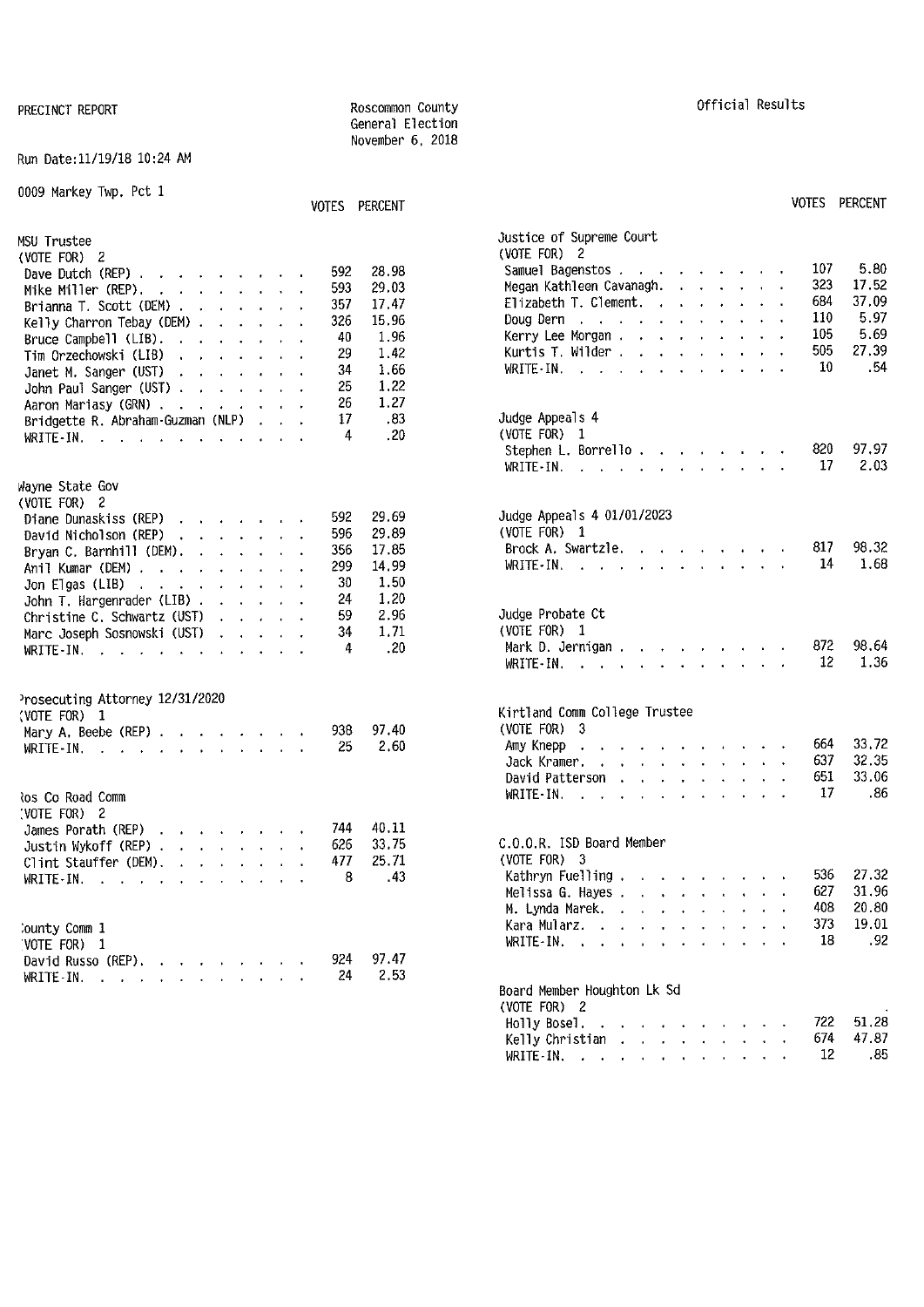PRECINCT REPORT

|                                                          |              |                               |   |  |           |                      |  |        |  |     | General Election |  |
|----------------------------------------------------------|--------------|-------------------------------|---|--|-----------|----------------------|--|--------|--|-----|------------------|--|
| Run Date:11/19/18 10:24 AM                               |              |                               |   |  |           |                      |  |        |  |     | November 6, 2018 |  |
| 0008 Lyon Twp, Pct 1                                     |              |                               |   |  |           |                      |  |        |  |     | VOTES PERCENT    |  |
| Proposal 18-1<br>(VOTE FOR)                              |              |                               | 1 |  |           |                      |  |        |  |     |                  |  |
| Yes                                                      |              |                               |   |  |           |                      |  |        |  | 398 | 50.44            |  |
| No.                                                      |              |                               |   |  |           |                      |  |        |  | 391 | 49.56            |  |
| Proposal 18-2<br>(VOTE FOR)                              |              |                               | 1 |  |           |                      |  |        |  |     |                  |  |
| Yes                                                      |              | $\mathbf{r}$ and $\mathbf{r}$ |   |  |           |                      |  |        |  | 458 | 59.10            |  |
| No.                                                      |              |                               |   |  |           |                      |  |        |  | 317 | 40.90            |  |
| Proposal 18-3<br>(VOTE FOR)                              |              |                               | 1 |  |           |                      |  |        |  |     |                  |  |
| Yes                                                      | $\mathbf{L}$ |                               |   |  |           |                      |  |        |  | 474 | 60.85            |  |
| No.                                                      | $\mathbf{L}$ |                               |   |  |           |                      |  |        |  | 305 | 39.15            |  |
| Roscommon Co. Youth-Family Mill Proposal<br>(VOTE FOR) 1 |              |                               |   |  |           |                      |  |        |  |     |                  |  |
| Yes                                                      |              |                               |   |  |           |                      |  |        |  | 386 | 50.59            |  |
| No.                                                      | ä.           | $\ddot{\phantom{0}}$          |   |  |           |                      |  | $\sim$ |  | 377 | 49.41            |  |
| Operating Millage Proposal Roscommon Sd                  |              |                               |   |  |           |                      |  |        |  |     |                  |  |
| (VOTE FOR) 1<br>Yes.                                     |              |                               |   |  |           |                      |  |        |  | 412 | 53.65            |  |
| No.                                                      |              |                               |   |  |           |                      |  |        |  | 356 | 46.35            |  |
|                                                          | ï            |                               | ۰ |  | $\bullet$ | $\ddot{\phantom{0}}$ |  | ¥      |  |     |                  |  |

Roscommon County

 $\frac{1}{2} \left( \frac{1}{2} \right) \frac{1}{2} \left( \frac{1}{2} \right)$ 

 $\mathcal{L}^{\text{max}}_{\text{max}}$  and  $\mathcal{L}^{\text{max}}_{\text{max}}$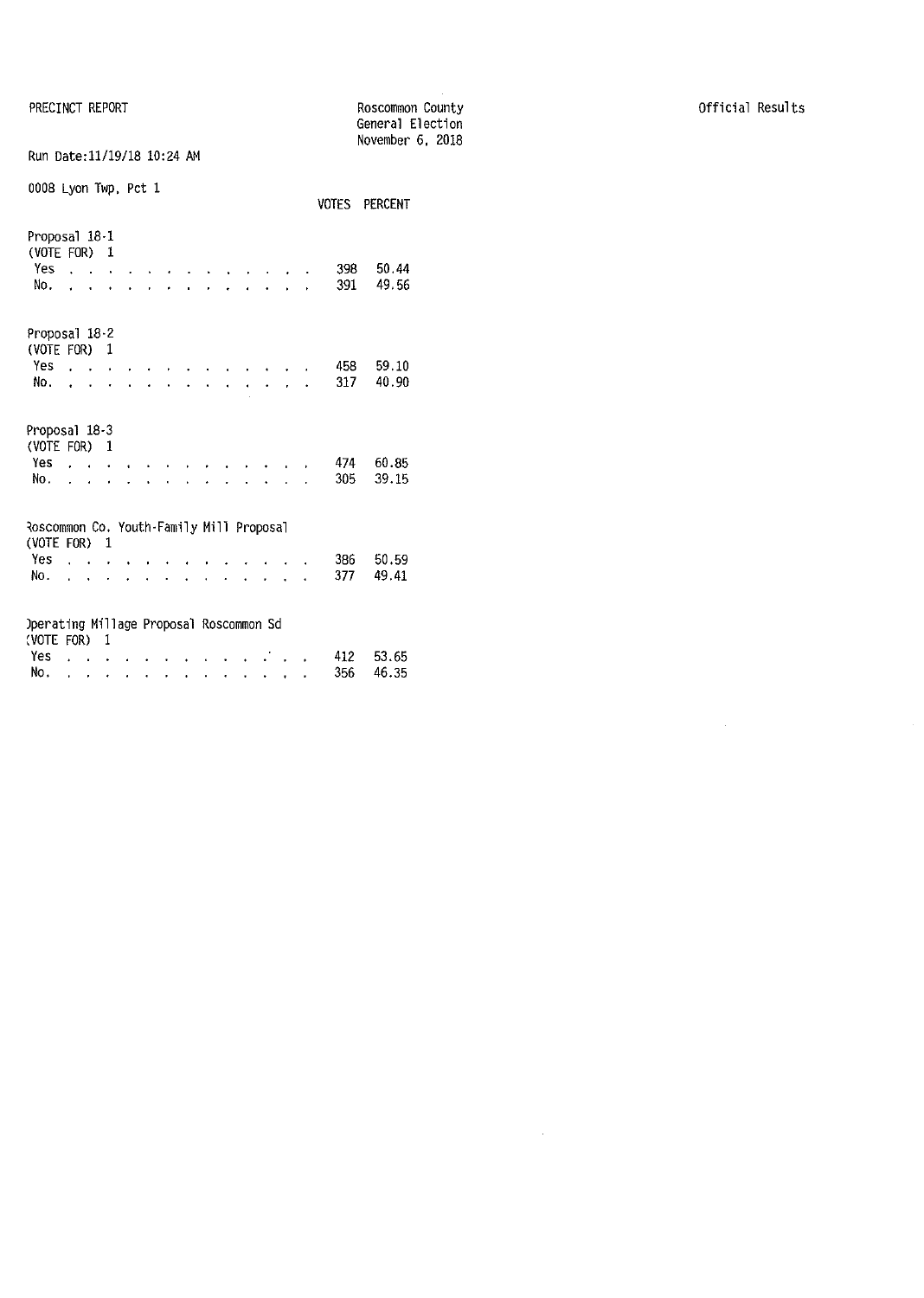#### PRECINCT REPORT **REPORT ROSCOMMON COUNTY REGISTER REGISTER CONTY CONTY CONTY CONTY CONTY CONTY CONTY CONTY CONTY CONTY CONTY CONTY CONTY CONTY CONTY CONTY CONTY CONTY CONTY CON** General Election November 6, 2018

### Run Date:11/19/18 10:24 AM

| 0008 Lyon Twp, Pct 1 |  |  |
|----------------------|--|--|

|                                                                                                                                                                                            |      | VOTES PERCENT                          | VOTES PERCENT                                                      |       |
|--------------------------------------------------------------------------------------------------------------------------------------------------------------------------------------------|------|----------------------------------------|--------------------------------------------------------------------|-------|
| REGISTERED VOTERS - TOTAL                                                                                                                                                                  | 1355 |                                        |                                                                    |       |
| BALLOTS CAST TOTAL,                                                                                                                                                                        | 796  |                                        | St Senator 35                                                      |       |
| BALLOTS CAST - BLANK,<br>$\begin{array}{cccccccccccccc} \bullet & \bullet & \bullet & \bullet & \bullet & \bullet & \bullet & \bullet & \bullet & \bullet & \bullet & \bullet \end{array}$ | 0    |                                        | (VOTE FOR) 1                                                       |       |
| VOTER TURNOUT - TOTAL<br>the contract of the contract of                                                                                                                                   |      | 58.75                                  | Curt VanderWall (REP) $\cdots$ $\cdots$<br>466                     | 60.76 |
| VOTER TURNOUT - BLANK<br>the contract of the contract of                                                                                                                                   |      |                                        | Mike Taillard (DEM)<br>287                                         | 37.42 |
|                                                                                                                                                                                            |      |                                        | Timothy Coon (LIB) $\cdots$ $\cdots$ $\cdots$<br>14                | 1.83  |
|                                                                                                                                                                                            |      |                                        | WRITE-IN.<br>$\mathbf{0}$                                          |       |
| Governor / Lt Governor                                                                                                                                                                     |      |                                        |                                                                    |       |
| (VOTE FOR) $1$                                                                                                                                                                             |      |                                        |                                                                    |       |
| Schuette / Lyons (REP)                                                                                                                                                                     | 447  | 56.65                                  | Rep in State Legislature 103                                       |       |
| Whitmer / Gilchrist II (DEM) $\ldots$ $\ldots$                                                                                                                                             | 321  | 40.68                                  | (VOTE FOR) 1                                                       |       |
| Gelineau / Thomas (LIB). $\cdot$                                                                                                                                                           | 11   | 1.39                                   | Daire Rendon (REP)<br>461                                          | 60.42 |
| Schleiger / Lackie (UST)                                                                                                                                                                   | 2    | .25                                    | Tim Schaiberger (DEM)<br>301                                       | 39.45 |
| Kurland / Davenport (GRN)                                                                                                                                                                  | 3    | .38                                    | WRITE-IN.<br>1                                                     | .13   |
| Butkovich / Warner (NLP)                                                                                                                                                                   | 3    | .38                                    |                                                                    |       |
| WRITE-IN.                                                                                                                                                                                  | 2    | .25                                    |                                                                    |       |
|                                                                                                                                                                                            |      |                                        | State Brd of Ed                                                    |       |
|                                                                                                                                                                                            |      |                                        | (VOTE FOR) 2                                                       |       |
| Secretary of State                                                                                                                                                                         |      |                                        | Tami Carlone (REP)<br>397                                          | 29.43 |
| (VOTE FOR) 1                                                                                                                                                                               |      |                                        | Richard Zeile (REP) , , , , , , , , ,<br>355                       | 26.32 |
| Mary Treder Lang (REP)                                                                                                                                                                     | 456  | 58.54                                  | Judith P. Pritchett (DEM) $\ldots$ $\ldots$<br>252                 | 18.68 |
| Jocelyn Benson (DEM). $\cdot$                                                                                                                                                              | 306  | 39.28                                  | Tiffany Tilley (DEM). $\cdot \cdot \cdot \cdot \cdot \cdot$<br>244 | 18.09 |
| Gregory Scott Stempfle (LIB)                                                                                                                                                               | -10  | 1.28                                   | Scotty Boman (LIB) $\ldots$ $\ldots$ $\ldots$<br>18                | 1.33  |
| Robert Gale (UST). $\ldots$ $\ldots$ $\ldots$ .                                                                                                                                            | 7    | .90                                    | John J. Tatar (LIB) $\ldots$ $\ldots$ $\ldots$<br>13               | .96   |
| WRITE-IN. $\cdots$ $\cdots$ $\cdots$                                                                                                                                                       | 0    |                                        | Karen Adams (UST),<br>11<br>the contract of the contract of        | $-82$ |
|                                                                                                                                                                                            |      |                                        | Douglas Levesque (UST) $\cdot \cdot \cdot \cdot \cdot \cdot$<br>2  | .15   |
|                                                                                                                                                                                            |      |                                        | Sherry A. Wells $(GRN)$ ,<br>7                                     | .52   |
| <b>\ttorney General</b>                                                                                                                                                                    |      |                                        | Mary Anne Hering (WCP) $\ldots$ $\ldots$ $\ldots$<br>32            | 2.37  |
| (VOTE FOR) 1                                                                                                                                                                               |      |                                        | Logan R. Smith (WCP). $\cdot$<br>18                                | 1.33  |
| Tom Leonard (REP).                                                                                                                                                                         | 483  | 62.08                                  | WRITE-IN, $\cdots$ $\cdots$ $\cdots$ $\cdots$<br>0                 |       |
| Dana Nessel (DEM).                                                                                                                                                                         | 267  | 34.32                                  |                                                                    |       |
| Lisa Lane Gioia (LIB)                                                                                                                                                                      | 7    | .90                                    |                                                                    |       |
| Gerald T. Van Sickle (UST).                                                                                                                                                                | 10   | 1.29                                   | U of M Regent                                                      |       |
| Chris Graveline (NPA) $\cdots$ , , , , ,                                                                                                                                                   | 11   | 1.41                                   | (VOTE FOR) 2                                                       |       |
| WRITE IN. $\cdots$ $\cdots$ $\cdots$ $\cdots$                                                                                                                                              | 0    |                                        | Andrea Fischer Newman (REP)<br>398                                 | 30.29 |
|                                                                                                                                                                                            |      |                                        | Andrew Richner (REP).<br>355                                       | 27.02 |
|                                                                                                                                                                                            |      |                                        | Jordan Acker (DEM)<br>247                                          | 18.80 |
| <sub>IS</sub> Senator                                                                                                                                                                      |      |                                        | Paul Brown (DEM)<br>238                                            | 18.11 |
| VOTE FOR) 1                                                                                                                                                                                |      |                                        | James Lewis Hudler (LIB)<br>12                                     | .91   |
| John James (REP).<br>and the company of the company of                                                                                                                                     | 452  | 57.29                                  | John Jascob (LIB).<br>10                                           |       |
| Debbie Stabenow (DEM)                                                                                                                                                                      | 322  | 40.81                                  | 12                                                                 | .76   |
| George E. Huffman III (UST)                                                                                                                                                                |      | $\mathcal{R}$ and $\mathcal{R}$<br>.38 | Crystal Van Sickle (UST)<br>25                                     | .91   |
| Marcia Squier (GRN)                                                                                                                                                                        | 6    | . 76                                   |                                                                    | 1.90  |
| John Howard Wilhelm (NLP)                                                                                                                                                                  | 6    |                                        | Kevin A. Graves (GRN)<br>9.                                        | .68   |
|                                                                                                                                                                                            | 0    | .76                                    | Marge Katchmark Sallows (NLP).<br>8                                | .61   |
| WRITE-IN.                                                                                                                                                                                  |      |                                        | WRITE-IN.<br>0                                                     |       |
|                                                                                                                                                                                            |      |                                        |                                                                    |       |
| ep in Congress 4                                                                                                                                                                           |      |                                        |                                                                    |       |
| VOTE FOR) 1                                                                                                                                                                                |      |                                        |                                                                    |       |
| John Moolenaar (REP).                                                                                                                                                                      | 489  | 63.84                                  |                                                                    |       |
| Jerry Hilliard (DEM). $\ldots$                                                                                                                                                             | 276  | 36.03                                  |                                                                    |       |
| WRITE-IN.                                                                                                                                                                                  | 1    | .13                                    |                                                                    |       |
|                                                                                                                                                                                            |      |                                        |                                                                    |       |

 $\mathcal{L}^{\text{max}}_{\text{max}}$ 

|                                                                                                                                                                                  |  |  |                | VOTES PERCENT |                                                                                                                                                                                                                                                                  | VOTES    | PERCENT |
|----------------------------------------------------------------------------------------------------------------------------------------------------------------------------------|--|--|----------------|---------------|------------------------------------------------------------------------------------------------------------------------------------------------------------------------------------------------------------------------------------------------------------------|----------|---------|
| REGISTERED VOTERS - TOTAL , , , , , , ,                                                                                                                                          |  |  | 1355           |               |                                                                                                                                                                                                                                                                  |          |         |
| BALLOTS CAST · TOTAL.                                                                                                                                                            |  |  | 796.           |               | St Senator 35                                                                                                                                                                                                                                                    |          |         |
| BALLOTS CAST - BLANK.<br>$\mathcal{A}$ , and $\mathcal{A}$ , and $\mathcal{A}$ , and $\mathcal{A}$                                                                               |  |  | 0              |               | (VOTE FOR) 1                                                                                                                                                                                                                                                     |          |         |
| VOTER TURNOUT - TOTAL<br>$\begin{array}{cccccccccccccc} \bullet & \bullet & \bullet & \bullet & \bullet & \bullet & \bullet & \bullet & \bullet & \bullet & \bullet \end{array}$ |  |  |                | 58.75         | Curt VanderWall (REP)                                                                                                                                                                                                                                            | 466      | 60.76   |
| VOTER TURNOUT - BLANK<br>the contract of the contract of the                                                                                                                     |  |  |                |               | Mike Taillard (DEM)                                                                                                                                                                                                                                              | 287      | 37.42   |
|                                                                                                                                                                                  |  |  |                |               | Timothy Coon (LIB) $\cdots$ $\cdots$ $\cdots$                                                                                                                                                                                                                    | 14       | 1.83    |
| iovernor / Lt Governor<br>VOTE FOR) 1                                                                                                                                            |  |  |                |               | WRITE IN.<br>the contract of the contract of the contract of                                                                                                                                                                                                     | 0        |         |
| Schuette / Lyons (REP) $\cdot \cdot \cdot \cdot \cdot$                                                                                                                           |  |  | 447            | 56.65         | Rep in State Legislature 103                                                                                                                                                                                                                                     |          |         |
| Whitmer / Gilchrist II (DEM) $\ldots$ $\ldots$                                                                                                                                   |  |  | 321            | 40.68         | (VOTE FOR) 1                                                                                                                                                                                                                                                     |          |         |
| Gelineau / Thomas (LIB). $\ldots$                                                                                                                                                |  |  | 11             | 1.39          | Daire Rendon (REP) $\ldots$ $\ldots$ $\ldots$                                                                                                                                                                                                                    | 461      | 60.42   |
| Schleiger / Lackie (UST) $\cdot \cdot \cdot \cdot$                                                                                                                               |  |  | $\overline{c}$ | - 25          | Tim Schaiberger (DEM)                                                                                                                                                                                                                                            | 301      | 39.45   |
| Kurland / Davenport (GRN)                                                                                                                                                        |  |  | 3              | .38           | WRITE-IN.                                                                                                                                                                                                                                                        | 1        | .13     |
| Butkovich / Warner (NLP)                                                                                                                                                         |  |  | 3              | . 38          |                                                                                                                                                                                                                                                                  |          |         |
| WRITE·IN.<br>the contract of the contract of the contract of the contract of the contract of the contract of the contract of                                                     |  |  | 2              | .25           |                                                                                                                                                                                                                                                                  |          |         |
|                                                                                                                                                                                  |  |  |                |               | State Brd of Ed                                                                                                                                                                                                                                                  |          |         |
|                                                                                                                                                                                  |  |  |                |               | (VOTE FOR) 2                                                                                                                                                                                                                                                     |          |         |
| ecretary of State                                                                                                                                                                |  |  |                |               | Tami Carlone (REP)                                                                                                                                                                                                                                               | 397      | 29.43   |
| VOTE FOR) 1                                                                                                                                                                      |  |  |                |               | Richard Zeile (REP), $\cdot \cdot \cdot \cdot \cdot$                                                                                                                                                                                                             | 355      | 26.32   |
| Mary Treder Lang (REP) $\cdots$ $\cdots$ $\cdots$                                                                                                                                |  |  | 456            | 58.54         | Judith P. Pritchett (DEM)                                                                                                                                                                                                                                        | 252      | 18.68   |
| Jocelyn Benson (DEM).                                                                                                                                                            |  |  | 306            | 39.28         | Tiffany Tilley (DEM).                                                                                                                                                                                                                                            | 244      | 18.09   |
| Gregory Scott Stempfle (LIB) $\ldots$ $\ldots$                                                                                                                                   |  |  | 10             | 1.28          | Scotty Boman (LIB)                                                                                                                                                                                                                                               | 18       | 1.33    |
| Robert Gale (UST). $\cdot$                                                                                                                                                       |  |  | 7              | .90           | John J. Tatar (LIB)                                                                                                                                                                                                                                              | 13       | -96     |
| WRITE-IN.                                                                                                                                                                        |  |  | 0              |               | Karen Adams (UST),                                                                                                                                                                                                                                               | 11       | .82     |
|                                                                                                                                                                                  |  |  |                |               | Douglas Levesque (UST) $\cdot \cdot \cdot \cdot \cdot$                                                                                                                                                                                                           | 2        | .15     |
|                                                                                                                                                                                  |  |  |                |               | Sherry A. Wells $(GRN)$                                                                                                                                                                                                                                          | 7        | .52     |
| ttorney General                                                                                                                                                                  |  |  |                |               | Mary Anne Hering (WCP)                                                                                                                                                                                                                                           | 32       | 2.37    |
| VOTE FOR) 1                                                                                                                                                                      |  |  |                |               | Logan R. Smith (WCP). $\cdot \cdot \cdot \cdot \cdot \cdot$                                                                                                                                                                                                      | 18       | 1.33    |
| Fom Leonard (REP).                                                                                                                                                               |  |  | 483            | 62.08         | WRITE-IN, $\cdots$ $\cdots$ $\cdots$                                                                                                                                                                                                                             | 0        |         |
| Dana Nessel (DEM).                                                                                                                                                               |  |  | 267            | 34.32         |                                                                                                                                                                                                                                                                  |          |         |
| the contract of the contract of the<br>Lisa Lane Gioia (LIB)                                                                                                                     |  |  |                |               |                                                                                                                                                                                                                                                                  |          |         |
|                                                                                                                                                                                  |  |  | -7             | .90           |                                                                                                                                                                                                                                                                  |          |         |
| Gerald T. Van Sickle (UST). $\ldots$                                                                                                                                             |  |  | 10             | 1.29          | U of M Regent                                                                                                                                                                                                                                                    |          |         |
| Chris Graveline (NPA) $\ldots$ , , , , .                                                                                                                                         |  |  | 11             | 1.41          | (VOTE FOR) 2                                                                                                                                                                                                                                                     |          |         |
| WRITE-IN.                                                                                                                                                                        |  |  | 0              |               | Andrea Fischer Newman (REP)                                                                                                                                                                                                                                      | 398      | 30.29   |
|                                                                                                                                                                                  |  |  |                |               | Andrew Richner (REP).                                                                                                                                                                                                                                            | 355      | 27.02   |
|                                                                                                                                                                                  |  |  |                |               | Jordan Acker (DEM)<br><b><i>Contract Contract Contract Contract Contract Contract Contract Contract Contract Contract Contract Contract Contract Contract Contract Contract Contract Contract Contract Contract Contract Contract Contract Contract Cont</i></b> | 247      | 18.80   |
| S Senator                                                                                                                                                                        |  |  |                |               | Paul Brown (DEM)                                                                                                                                                                                                                                                 | 238      | 18.11   |
| /OTE FOR)<br>-1                                                                                                                                                                  |  |  |                |               | James Lewis Hudler (LIB)                                                                                                                                                                                                                                         | 12       | . 91    |
| John James (REP) $\cdots$ $\cdots$ $\cdots$ $\cdots$                                                                                                                             |  |  | 452            | 57.29         | John Jascob (LIB).                                                                                                                                                                                                                                               | 10       | .76     |
| ebbie Stabenow (DEM)<br>the contract of the contract of                                                                                                                          |  |  | 322            | 40.81         |                                                                                                                                                                                                                                                                  | 12       | .91     |
| deorge E. Huffman III (UST)                                                                                                                                                      |  |  | 3              | .38           | Crystal Van Sickle (UST)                                                                                                                                                                                                                                         | 25       | 1.90    |
| Marcia Squier (GRN)                                                                                                                                                              |  |  | 6              | .76           | Kevin A. Graves (GRN)                                                                                                                                                                                                                                            | 9        | .68     |
| John Howard Wilhelm (NLP) $\ldots$ $\ldots$                                                                                                                                      |  |  | 6              | .76           | Marge Katchmark Sallows (NLP).                                                                                                                                                                                                                                   | 8        | . 61    |
| RITE IN.<br>and the company of the company of the company of                                                                                                                     |  |  | 0              |               | WRITE-IN.<br>عاده المناط المناط المناط المناط المناط                                                                                                                                                                                                             | $\Omega$ |         |
|                                                                                                                                                                                  |  |  |                |               |                                                                                                                                                                                                                                                                  |          |         |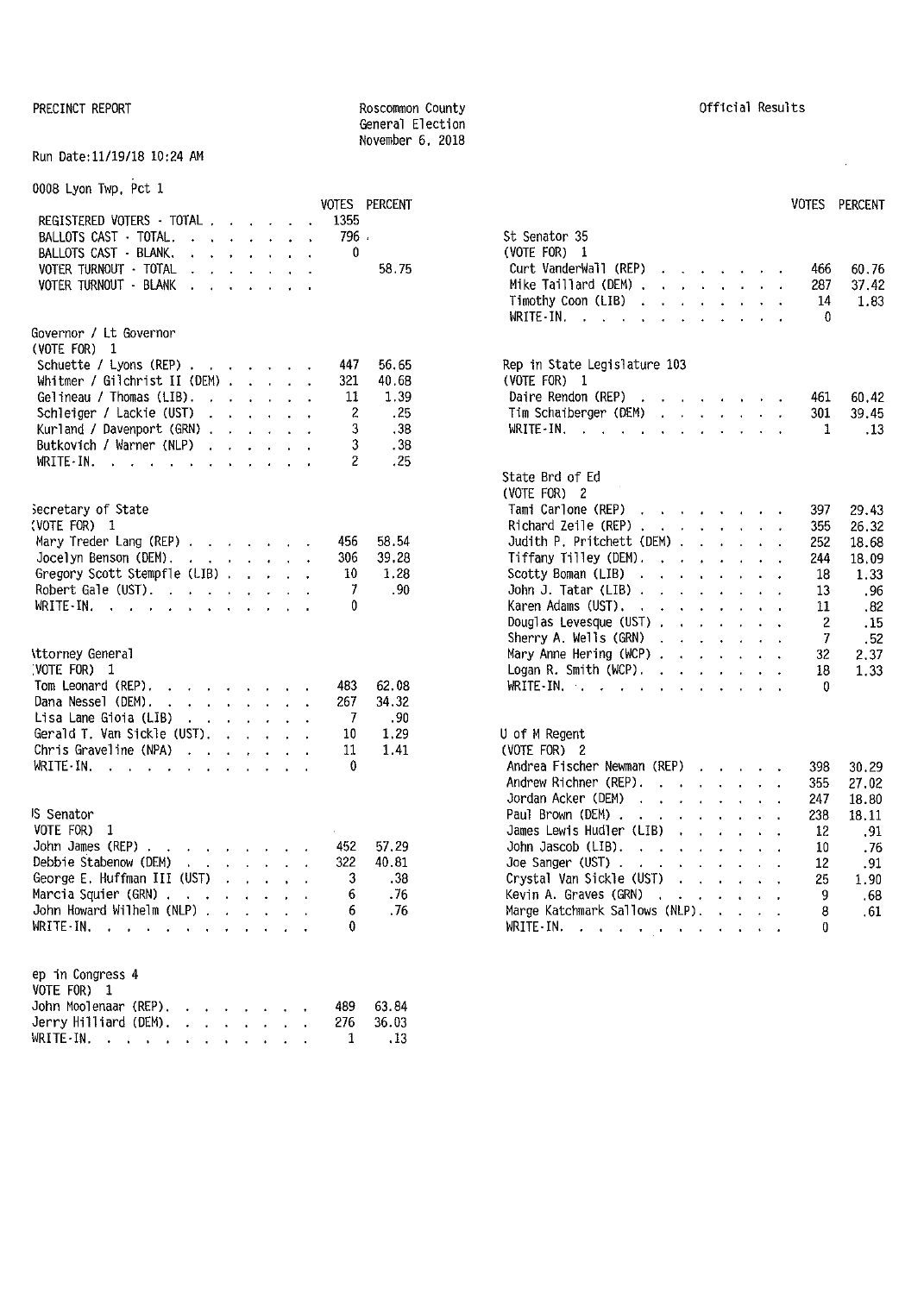#### Run Oate:11/19/18 10:24 AM

| 0007 Lake Twp, Pct 1                                                                                                                                                                                                                                                                                                                                                                      | VOTES PERCENT                                                                                                             | <b>VOTES PERCENT</b>                                                                                                                                                                                                                                                                                                                                      |
|-------------------------------------------------------------------------------------------------------------------------------------------------------------------------------------------------------------------------------------------------------------------------------------------------------------------------------------------------------------------------------------------|---------------------------------------------------------------------------------------------------------------------------|-----------------------------------------------------------------------------------------------------------------------------------------------------------------------------------------------------------------------------------------------------------------------------------------------------------------------------------------------------------|
| MSU Trustee<br>(VOTE FOR) 2<br>Dave Dutch $(REP)$ , , , , , , , , ,<br>Mike Miller (REP). $\cdot \cdot \cdot \cdot \cdot \cdot$<br>Brianna T. Scott (DEM)                                                                                                                                                                                                                                 | 29,35<br>314<br>29,16<br>312<br>18.50<br>198<br>16.45<br>176                                                              | Twp Trustee 11/20/2020 Lake Twp<br>(VOTE FOR) 1<br>97.29<br>466<br>Anthony Farhat (REP).<br>2.71<br>13<br>WRITE-IN.                                                                                                                                                                                                                                       |
| Kelly Charron Tebay (DEM)<br>Bruce Campbell (LIB). $\ldots$ $\ldots$ $\ldots$<br>Tim Orzechowski (LIB)<br>and the contract of the con-<br>Janet M. Sanger (UST) $\cdot \cdot \cdot \cdot \cdot \cdot$<br>John Paul Sanger (UST)<br>Aaron Mariasy (GRN)<br>Bridgette R. Abraham-Guzman (NLP)<br>WRITE IN, $\cdot$ , $\cdot$ , $\cdot$ , $\cdot$ , $\cdot$ , $\cdot$ , $\cdot$              | 15<br>1.40<br>1.21<br>13<br>17<br>1.59<br>.75<br>8<br>.47<br>5<br>1.03<br>11<br>.09<br>1                                  | Justice of Supreme Court<br>(VOTE FOR) 2<br>8,94<br>82<br>Samuel Bagenstos<br>26.17<br>240<br>Megan Kathleen Cavanagh.<br>30.97<br>284<br>Elizabeth T. Clement.<br>4.47<br>41<br>Doug Dern $\ldots$ $\ldots$ $\ldots$ $\ldots$<br>5.02<br>46<br>Kerry Lee Morgan.<br>222<br>24.21<br>Kurtis T. Wilder<br>2<br>.22<br>WRITE IN. $\cdots$ $\cdots$ $\cdots$ |
| Vayne State Gov<br>(VOTE FOR) 2<br>Diane Dunaskiss (REP)<br>David Nicholson (REP)<br>the company of the company of the company of<br>Bryan C. Barnhill (DEM). $\ldots$ $\ldots$ $\ldots$<br>Anil Kumar (DEM), , , , , , , , , ,<br>Jon Elgas (LIB) $\cdots$ $\cdots$ $\cdots$<br>John T. Hargenrader $(LIB)$<br>Christine C. Schwartz $(UST)$<br>Marc Joseph Sosnowski (UST)<br>WRITE-IN. | 30.69<br>317<br>29,43<br>304<br>18.20<br>188<br>15.20<br>157<br>1.06<br>11<br>12<br>1.16<br>2.71<br>28<br>16<br>1.55<br>0 | Judge Appeals 4<br>(VOTE FOR) 1<br>99.00<br>398<br>Stephen L. Borrello.<br>1.00<br>4<br>WRITE-IN, $\cdots$ $\cdots$ $\cdots$ $\cdots$<br>Judge Appeals 4 01/01/2023<br>(VOTE FOR) $1$<br>396<br>98.26<br>Brock A. Swartzle.                                                                                                                               |
| Prosecuting Attorney 12/31/2020<br>NOTE FOR) 1<br>Mary A. Beebe (REP) $\cdots$ $\cdots$ $\cdots$<br>WRITE-IN. $\cdots$ $\cdots$ $\cdots$                                                                                                                                                                                                                                                  | 96.72<br>472<br>3.28<br>16                                                                                                | 1.74<br>7<br>Judge Probate Ct<br>(VOTE FOR) 1<br>97.82<br>404<br>Mark D. Jernigan $\cdots$ $\cdots$ $\cdots$                                                                                                                                                                                                                                              |
| tos Co Road Comm<br>VOTE FOR) 2<br>James Porath (REP)<br>Justin Wykoff (REP) $\cdots$ $\cdots$ $\cdots$<br>Clint Stauffer (DEM). $\cdot \cdot \cdot \cdot \cdot \cdot$<br>WRITE-IN. $\cdots$ $\cdots$ $\cdots$                                                                                                                                                                            | 43.22<br>424<br>315<br>32.11<br>24.67<br>242<br>$\mathbf{v}$                                                              | 2.18<br>9<br>WRITE-IN.<br>Kirtland Comm College Trustee<br>(VOTE FOR) 3<br>331<br>34.95<br>Amy Knepp<br>the contract of the contract of the contract of the contract of the contract of the contract of the contract of<br>332<br>35.06<br>Jack Kramer.<br>29.46<br>279<br>David Patterson<br>.53<br>5.<br>WRITE-IN.                                      |
| ounty Comm 1<br>VOTE FOR) 1<br>David Russo (REP),<br>WRITE-IN. $\cdots$ $\cdots$ $\cdots$<br>wp Supervisor 11/20/2020 Lake Twp<br>VOTE FOR) 1                                                                                                                                                                                                                                             | 96.68<br>466<br>3.32<br>16                                                                                                | C.O.O.R. ISD Board Member<br>$(VOTE FOR)$ 3<br>24.58<br>234<br>Kathryn Fuelling<br>265<br>27.84<br>Melissa G. Hayes.<br>223<br>23.42<br>M. Lynda Marek.<br>226<br>23.74<br>Kara Mularz.<br>the contract of the contract of the<br>.42<br>4<br>WRITE IN, $\cdots$                                                                                          |
| David Emmons (DEM)<br>WRITE $\cdot$ IN.                                                                                                                                                                                                                                                                                                                                                   | 93.56<br>421<br>6.44<br>29                                                                                                |                                                                                                                                                                                                                                                                                                                                                           |

General Election November 6, 2018

|                   | VOTES PERCENT           |                                                                                                                                                                                                  | VUILS PERUENI              |
|-------------------|-------------------------|--------------------------------------------------------------------------------------------------------------------------------------------------------------------------------------------------|----------------------------|
| 314<br>312<br>198 | 29.35<br>29,16<br>18.50 | Twp Trustee 11/20/2020 Lake Twp<br>(VOTE FOR) $1$<br>Anthony Farhat (REP).<br>the contract of the contract<br>$\mathbf{A} = \mathbf{A} \mathbf{A}$<br>WRITE IN.<br>$\mathbf{r}$ and $\mathbf{r}$ | 466<br>97.29<br>13<br>2.71 |
| 176<br>15         | 16.45<br>1.40           | Justice of Supreme Court                                                                                                                                                                         |                            |
| 13                | 1.21                    | (VOTE FOR) 2<br>Samuel Bagenstos                                                                                                                                                                 | 82<br>8.94                 |
| 17<br>8           | 1,59<br>.75             | Megan Kathleen Cavanagh.                                                                                                                                                                         | 240<br>26.17               |
| 5                 | .47                     | Elizabeth T. Clement.                                                                                                                                                                            | 284<br>30.97               |
| 11                | 1.03                    | Doug Dern                                                                                                                                                                                        | 4.47<br>41                 |
| $\mathbf{1}$      | .09                     | Kerry Lee Morgan.                                                                                                                                                                                | 46<br>5.02                 |
|                   |                         | Kurtis T. Wilder                                                                                                                                                                                 | 24.21<br>222               |
|                   |                         | WRITE IN, $\cdots$ , $\cdots$                                                                                                                                                                    | $\mathbf{2}$<br>.22        |
|                   | 30.69                   | Judge Appeals 4                                                                                                                                                                                  |                            |
| 317<br>304        | 29.43                   | (VOTE FOR) 1                                                                                                                                                                                     |                            |
| 188               | 18.20                   | Stephen L. Borrello.                                                                                                                                                                             | 398<br>99.00               |
| 157               | 15.20                   | $WRITE - IN.$<br>and a strain and a strain of                                                                                                                                                    | 4<br>1.00                  |
| 11                | 1.06                    |                                                                                                                                                                                                  |                            |
| 12                | 1,16                    |                                                                                                                                                                                                  |                            |
| 28                | 2.71                    | Judge Appeals 4 01/01/2023                                                                                                                                                                       |                            |
| 16<br>0           | 1.55                    | (VOTE FOR) $1$<br>Brock A. Swartzle.                                                                                                                                                             | 396<br>98.26               |
|                   |                         | $WRITE-IN.$<br>and a series of the contract of the                                                                                                                                               | 1.74<br>7                  |
|                   |                         |                                                                                                                                                                                                  |                            |
|                   |                         | Judge Probate Ct                                                                                                                                                                                 |                            |
| 472               | 96.72                   | (VOTE FOR) $1$                                                                                                                                                                                   |                            |
| 16                | 3.28                    | Mark D. Jernigan.                                                                                                                                                                                | 404<br>97.82               |
|                   |                         | $WRITE-IN.$                                                                                                                                                                                      | 9<br>2.18                  |
|                   |                         | Kirtland Comm College Trustee                                                                                                                                                                    |                            |
| 424               | 43.22                   | (VOTE FOR) 3                                                                                                                                                                                     |                            |
| 315               | 32.11                   | Amy Knepp<br>$\mathbf{r}$ , $\mathbf{r}$ , $\mathbf{r}$ , $\mathbf{r}$ , $\mathbf{r}$ , $\mathbf{r}$ , $\mathbf{r}$ , $\mathbf{r}$                                                               | 331<br>34.95               |
| 242               | 24.67                   | and the contract of the state of<br>$\ddot{\phantom{0}}$<br>Jack Kramer.                                                                                                                         | 332<br>35.06               |
| 0                 |                         | David Patterson<br>$\mathbf{r} = \mathbf{r} \cdot \mathbf{r}$                                                                                                                                    | 279<br>29.46               |
|                   |                         | WRITE - IN.<br>$\bullet$ .<br>$\mathcal{L}(\mathcal{A})$ and $\mathcal{A}(\mathcal{A})$ and $\mathcal{A}(\mathcal{A})$                                                                           | 5<br>.53                   |
|                   |                         | C.O.O.R. ISD Board Member                                                                                                                                                                        |                            |
| 466               | 96.68                   | $(VOTE FOR)$ 3                                                                                                                                                                                   |                            |
| 16                | 3.32                    | Kathryn Fuelling.<br>$\cdot$ $\cdot$                                                                                                                                                             | 234<br>24.58               |
|                   |                         | Melissa G. Hayes.<br>$\mathbf{r}$ and $\mathbf{r}$<br>$\Delta \sim 10^4$                                                                                                                         | 265<br>27.84               |
|                   |                         | M. Lynda Marek.<br>$\Delta$<br>$\mathbf{r}$<br>$\ddot{\phantom{0}}$<br>$\mathbf{v}^{(1)}$                                                                                                        | 223<br>23.42               |
|                   |                         | Kara Mularz                                                                                                                                                                                      | 226<br>23 74               |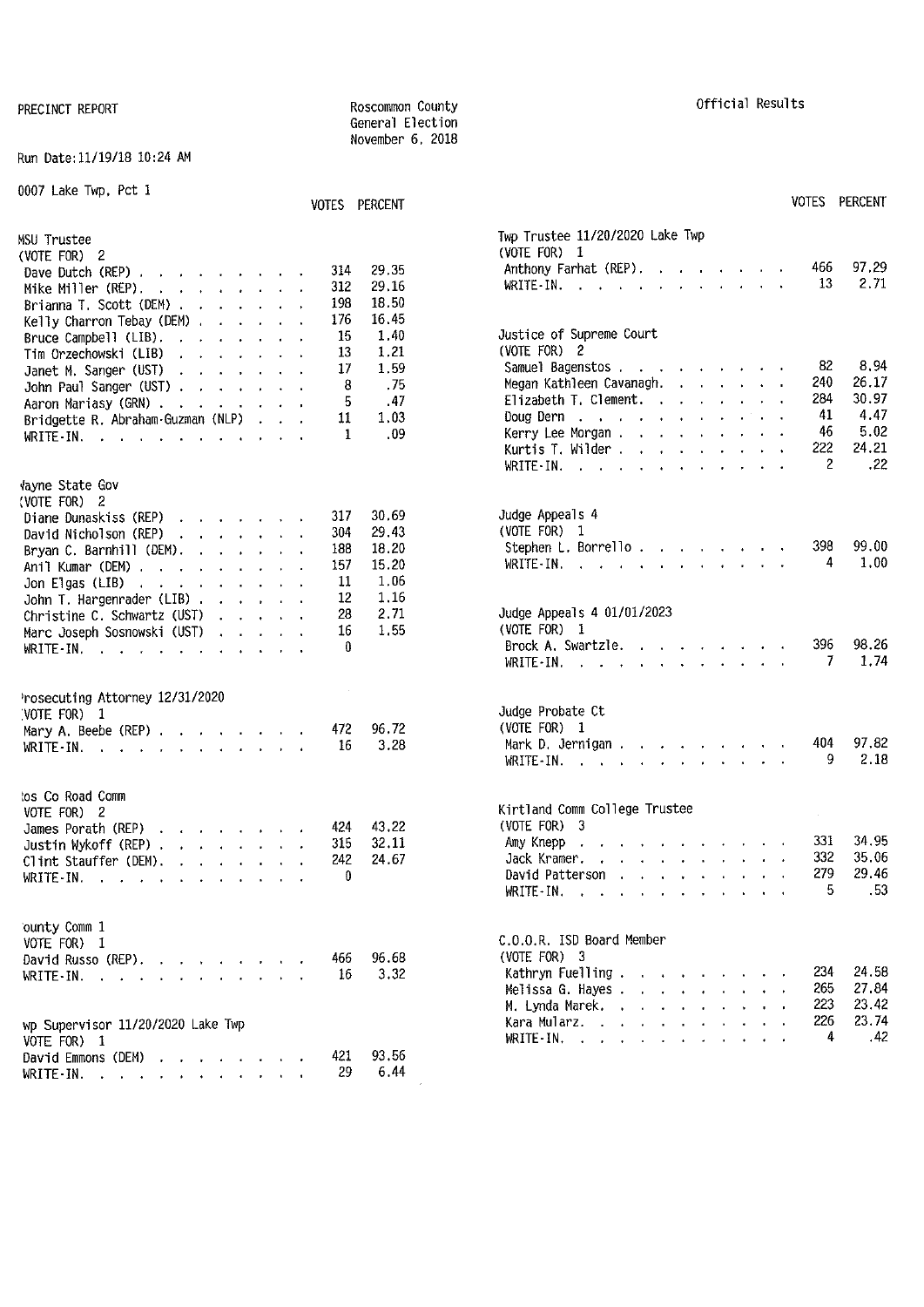| PRECINCT REPORT                                             |    |                                             |                                        |              |                                        |                      |                 |                                                                                            |                | Roscommon County<br>General Election<br>November 6, 2018 |  |
|-------------------------------------------------------------|----|---------------------------------------------|----------------------------------------|--------------|----------------------------------------|----------------------|-----------------|--------------------------------------------------------------------------------------------|----------------|----------------------------------------------------------|--|
| Run Date:11/19/18 10:24 AM                                  |    |                                             |                                        |              |                                        |                      |                 |                                                                                            |                |                                                          |  |
| 0006 Higgins Twp, Pct 1                                     |    |                                             |                                        |              |                                        |                      |                 |                                                                                            | VOTES          | <b>PERCENT</b>                                           |  |
| Clerk Roscommon Vlg<br>(VOTE FOR) 1                         |    |                                             |                                        |              |                                        |                      |                 |                                                                                            |                |                                                          |  |
| Rachel Thatcher                                             | t. |                                             |                                        |              |                                        |                      |                 | and a state of the state of                                                                | 222            | 94.07                                                    |  |
| WRITE-IN.<br>$\sim$ $\sim$ $\sim$                           |    | $\mathbf{r} = \mathbf{r}$                   |                                        |              |                                        |                      |                 | $\mathbf{r} = \mathbf{r} - \mathbf{r} = \mathbf{r} - \mathbf{r} = \mathbf{r} - \mathbf{r}$ | 14             | 5.93                                                     |  |
| Treasurer Roscommon Vlg<br>(VOTE FOR) 1                     |    |                                             |                                        |              |                                        |                      |                 |                                                                                            |                |                                                          |  |
| Frances Dawson.                                             |    |                                             |                                        |              | $\mathbf{r} = \mathbf{r}$              |                      |                 |                                                                                            | 249            | 98.42                                                    |  |
| $WRITE-IN.$                                                 |    | $\ddot{\phantom{0}}$                        |                                        |              | $\ddot{\phantom{a}}$                   |                      |                 |                                                                                            | $\overline{4}$ | 1.58                                                     |  |
| Trustee Roscommon Vlg<br>(VOTE FOR) 3                       |    |                                             |                                        |              |                                        |                      |                 |                                                                                            |                |                                                          |  |
| Dan Fishel                                                  |    | <b>All Angeles</b>                          |                                        | $\bullet$    |                                        |                      |                 |                                                                                            | 197            | 36.01                                                    |  |
| Maureen Ruddy.                                              |    |                                             |                                        |              |                                        | l.                   | $\sim 10^{-11}$ |                                                                                            | 176            | 32.18                                                    |  |
| Daniel Scow. .                                              |    | $\mathbf{r} = \mathbf{r} \times \mathbf{r}$ | $\ddot{\phantom{0}}$                   |              | $\mathbf{r} = \mathbf{r} \mathbf{r}$ . | l,                   |                 | $\mathbf{L} = \mathbf{L}$                                                                  | 166            | 30.35                                                    |  |
| WRITE-IN.<br><b>Carl Adam</b>                               |    | $\mathbf{r} = \mathbf{r} \mathbf{r}$ .      | $\ddot{\phantom{0}}$                   |              | $\overline{a}$                         |                      |                 |                                                                                            | - 8            | 1.46                                                     |  |
| <b>Board Member Roscommon Sd</b><br>(VOTE FOR) 4            |    |                                             |                                        |              |                                        |                      |                 |                                                                                            |                |                                                          |  |
| Amy Coulter. .                                              |    |                                             |                                        | $\bullet$    |                                        |                      |                 |                                                                                            | 437            | 26.28                                                    |  |
| Todd Jansen.                                                |    |                                             |                                        |              | $\ddot{\phantom{0}}$                   | $\mathbf{L}$         |                 | $\ddotsc$                                                                                  | 399            | 23.99                                                    |  |
| Kim Morley                                                  |    |                                             |                                        |              | $\ddot{\phantom{0}}$                   | $\ddot{\phantom{0}}$ |                 | $\mathbf{r} = \mathbf{r}$                                                                  | 411            | 24.71                                                    |  |
| David W. Vogel.<br>WRITE IN.                                |    | $\mathbf{r}$<br>$\mathbf{r}$                | $\mathbf{A}^{\mathrm{max}}$<br>$\cdot$ | $\mathbf{r}$ | $\mathbf{L}^{\text{max}}$<br>J.        |                      |                 |                                                                                            | 407<br>9       | 24.47<br>.54                                             |  |
| Proposal 18-1                                               |    |                                             |                                        |              |                                        |                      |                 |                                                                                            |                |                                                          |  |
| (VOTE FOR) 1<br>Yes                                         |    |                                             |                                        |              |                                        |                      |                 |                                                                                            | 378            | 51.57                                                    |  |
| $\mathbf{r} = \mathbf{r} \mathbf{r}$<br>No.<br>$\sim$<br>l, |    |                                             |                                        |              |                                        |                      |                 |                                                                                            | 355            | 48.43                                                    |  |
| roposal 18-2<br>VOTE FOR)<br>1                              |    |                                             |                                        |              |                                        |                      |                 |                                                                                            |                |                                                          |  |
| Yes<br>$\ddot{\phantom{0}}$                                 |    |                                             |                                        |              |                                        |                      |                 |                                                                                            | 378            | 54.00                                                    |  |
| No.                                                         |    |                                             |                                        |              |                                        |                      |                 |                                                                                            | 322            | 46.00                                                    |  |
| roposal 18-3<br>VOTE FOR) 1                                 |    |                                             |                                        |              |                                        |                      |                 |                                                                                            |                |                                                          |  |
| Yes                                                         |    |                                             |                                        |              |                                        |                      |                 |                                                                                            | 415            | 58.62                                                    |  |
| No.                                                         |    |                                             |                                        |              |                                        |                      |                 |                                                                                            | 293            | 41.38                                                    |  |
| oscommon Co. Youth-Family Mill Proposal<br>VOTE FOR)<br>1   |    |                                             |                                        |              |                                        |                      |                 |                                                                                            |                |                                                          |  |
| Yes<br>$\ddot{\phantom{0}}$                                 |    |                                             |                                        |              |                                        |                      |                 |                                                                                            | 384            | 54.55                                                    |  |
| No.                                                         |    |                                             |                                        |              |                                        |                      |                 |                                                                                            | 320            | 45.45                                                    |  |

No. . . . . . . . . . . . . . .

45.45

Official Results

Operating Millage Proposal Roscommon Sd (VOTE FOR) 1 Yes No. . . . . . . . VOTES PERCENT 411 58.13 296 41.87

 $\sim$ 

 $\hat{\phi}$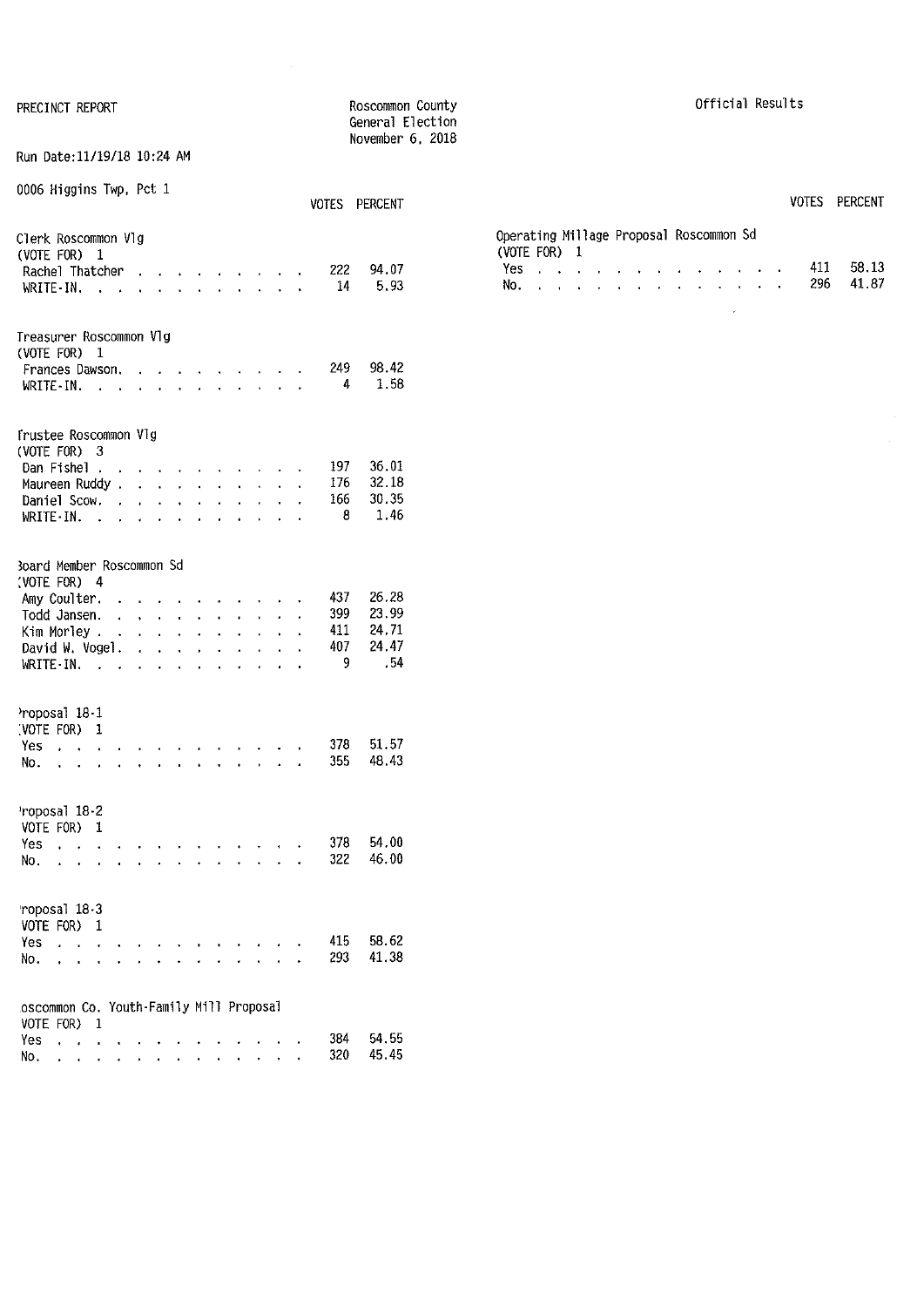#### PRECINCT REPORT **REPORT REGISTER** ROSCOMMON County **COUNTY COUNTY COUNTY COUNTY COUNTY CONTY COUNTY COUNTY COUNTY COUNTY COUNTY COUNTY COUNTY COUNTY COUNTY COUNTY COUNTY COUNTY COUNTY** General Election November 6, 2018

#### Run Date:11/19/18 10:24 AM

|  | 0006 Higgins Twp, Pct 1 |  |  |  |  |
|--|-------------------------|--|--|--|--|
|--|-------------------------|--|--|--|--|

|                                                                                                                                                                                                                                                               |              | VOTES PERCENT |                                                                                                                                       |     | VOTES PERCENT |
|---------------------------------------------------------------------------------------------------------------------------------------------------------------------------------------------------------------------------------------------------------------|--------------|---------------|---------------------------------------------------------------------------------------------------------------------------------------|-----|---------------|
| REGISTERED VOTERS - TOTAL                                                                                                                                                                                                                                     | 1602         |               |                                                                                                                                       |     |               |
| BALLOTS CAST · TOTAL.                                                                                                                                                                                                                                         | 743          |               | St Senator 35                                                                                                                         |     |               |
| BALLOTS CAST - BLANK.<br><b><i>Contract American American</i></b>                                                                                                                                                                                             | 0            |               | (VOTE FOR) $1$                                                                                                                        |     |               |
| VOTER TURNOUT - TOTAL<br>$\mathbf{r}$ and $\mathbf{r}$ are the set of the set of the set of the set of the set of the set of the set of the set of the set of the set of the set of the set of the set of the set of the set of the set of the set of the set |              | 46.38         | Curt VanderWall (REP)                                                                                                                 | 411 | 58.71         |
| VOTER TURNOUT - BLANK<br>the contract of the contract of                                                                                                                                                                                                      |              |               | Mike Taillard (DEM)                                                                                                                   | 264 | 37.71         |
|                                                                                                                                                                                                                                                               |              |               | Timothy Coon (LIB)                                                                                                                    | 24  | 3.43          |
|                                                                                                                                                                                                                                                               |              |               | WRITE-IN.                                                                                                                             | -1  | .14           |
| Governor / Lt Governor                                                                                                                                                                                                                                        |              |               |                                                                                                                                       |     |               |
| (VOTE FOR) 1                                                                                                                                                                                                                                                  |              |               |                                                                                                                                       |     |               |
| Schuette / Lyons (REP) $\cdot \cdot \cdot \cdot \cdot \cdot$                                                                                                                                                                                                  | 390          | 54,32         | Rep in State Legislature 103                                                                                                          |     |               |
| Whitmer / Gilchrist II (DEM) $\ldots$ $\ldots$                                                                                                                                                                                                                | 294          | 40.95         | (VOTE FOR) 1                                                                                                                          |     |               |
| Gelineau / Thomas (LIB). $\ldots$                                                                                                                                                                                                                             | -13          | 1.81          | Daire Rendon (REP)<br>the contract of the contract of the                                                                             | 434 | 62.36         |
| Schleiger / Lackie (UST)<br>and the contract of the contract of                                                                                                                                                                                               | 7            | .97           | Tim Schaiberger (DEM)                                                                                                                 | 258 | 37.07         |
| Kurland / Davenport (GRN)                                                                                                                                                                                                                                     | 10           | 1.39          | WRITE-IN.                                                                                                                             | 4   | .57           |
| Butkovich / Warner (NLP)                                                                                                                                                                                                                                      | 3            | .42           |                                                                                                                                       |     |               |
| WRITE-IN. $\cdot$                                                                                                                                                                                                                                             | 1            | .14           |                                                                                                                                       |     |               |
|                                                                                                                                                                                                                                                               |              |               | State Brd of Ed                                                                                                                       |     |               |
|                                                                                                                                                                                                                                                               |              |               | (VOTE FOR) 2                                                                                                                          |     |               |
| Secretary of State                                                                                                                                                                                                                                            |              |               | Tami Carlone (REP)                                                                                                                    | 320 | 27.19         |
| (VOTE FOR) 1                                                                                                                                                                                                                                                  |              |               | Richard Zeile (REP)                                                                                                                   | 302 | 25.66         |
| Mary Treder Lang (REP)                                                                                                                                                                                                                                        | 399          | 56.36         | Judith P. Pritchett (DEM) $\cdots$ $\cdots$                                                                                           | 227 | 19.29         |
| Jocelyn Benson (DEM). $\cdot \cdot \cdot \cdot \cdot \cdot$                                                                                                                                                                                                   | 273          | 38.56         | Tiffany Tilley (DEM). $\cdot \cdot \cdot \cdot \cdot \cdot$                                                                           | 192 | 16.31         |
| Gregory Scott Stempfle (LIB)                                                                                                                                                                                                                                  | 20           | 2,82          | Scotty Boman (LIB)                                                                                                                    | 26  | 2.21          |
| Robert Gale (UST).                                                                                                                                                                                                                                            | 15           | 2.12          | John J. Tatar (LIB) $\cdots$ $\cdots$ $\cdots$                                                                                        | 12  | 1.02          |
| WRITE-IN.                                                                                                                                                                                                                                                     | 1            | .14           | Karen Adams (UST).                                                                                                                    | 17  | 1.44          |
|                                                                                                                                                                                                                                                               |              |               | Douglas Levesque (UST)                                                                                                                | 10  | .85           |
|                                                                                                                                                                                                                                                               |              |               | Sherry A. Wells (GRN)                                                                                                                 | 13  | 1.10          |
| Attorney General                                                                                                                                                                                                                                              |              |               | Mary Anne Hering (WCP)                                                                                                                | 21  | 1.78          |
| VOTE FOR) 1                                                                                                                                                                                                                                                   |              |               | Logan R. Smith (WCP).                                                                                                                 | 34  | 2.89          |
| Tom Leonard (REP).<br>and a series of the series of                                                                                                                                                                                                           | 410          | 57.99         | WRITE-IN.                                                                                                                             | 3   | .25           |
| Dana Nessel (DEM).<br>the contract of the contract of the contract of the contract of the contract of the contract of the contract of                                                                                                                         | 245          | 34.65         |                                                                                                                                       |     |               |
|                                                                                                                                                                                                                                                               | 18           | 2.55          |                                                                                                                                       |     |               |
| Lisa Lane Gioia (LIB) $\cdot \cdot \cdot \cdot \cdot$                                                                                                                                                                                                         | 14           | 1.98          | U of M Regent                                                                                                                         |     |               |
| Gerald T. Van Sickle (UST). $\cdot \cdot \cdot \cdot$                                                                                                                                                                                                         |              |               |                                                                                                                                       |     |               |
| Chris Graveline (NPA)                                                                                                                                                                                                                                         | 19           | 2.69          | (VOTE FOR) 2                                                                                                                          |     |               |
| WRITE - IN. $\cdots$                                                                                                                                                                                                                                          | 1            | .14           | Andrea Fischer Newman (REP)                                                                                                           | 322 | 28.17         |
|                                                                                                                                                                                                                                                               |              |               | Andrew Richner (REP).                                                                                                                 | 283 | 24 76         |
|                                                                                                                                                                                                                                                               |              |               | Jordan Acker (DEM)<br>the contract of the contract of the contract of the contract of the contract of the contract of the contract of | 218 | 19.07         |
| IS Senator                                                                                                                                                                                                                                                    |              |               | Paul Brown (DEM).<br>the company of the company of the company of                                                                     | 202 | 17.67         |
| VOTE FOR) 1                                                                                                                                                                                                                                                   |              |               | James Lewis Hudler (LIB)<br>$\mathbf{r}$ , $\mathbf{r}$ , $\mathbf{r}$ , $\mathbf{r}$ , $\mathbf{r}$                                  | 14  | 1.22          |
| John James (REP)                                                                                                                                                                                                                                              | 406          | 56.23         | John Jascob (LIB).<br>$\mathbf{r}$ , $\mathbf{r}$ , $\mathbf{r}$ , $\mathbf{r}$ , $\mathbf{r}$ , $\mathbf{r}$                         | 20  | 1.75          |
| Debbie Stabenow (DEM)                                                                                                                                                                                                                                         | 296          | 41.00         | Joe Sanger (UST)                                                                                                                      | 16  | 1.40          |
| George E. Huffman III (UST)                                                                                                                                                                                                                                   | 8            | 1.11          | Crystal Van Sickle (UST)                                                                                                              | 31  | 2.71          |
| Marcia Squier (GRN)                                                                                                                                                                                                                                           | 6            | .83           | Kevin A. Graves (GRN)<br>the contract of the contract of the con-                                                                     | 18  | 1.57          |
| John Howard Wilhelm (NLP)                                                                                                                                                                                                                                     | 5            | .69           | Marge Katchmark Sallows (NLP).                                                                                                        | 15  | 1.31          |
| WRITE-IN.                                                                                                                                                                                                                                                     | $\mathbf{1}$ | .14           | WRITE IN.                                                                                                                             | 4   | .35           |
| ep in Congress 4                                                                                                                                                                                                                                              |              |               |                                                                                                                                       |     |               |
| VOTE FOR) 1                                                                                                                                                                                                                                                   |              |               |                                                                                                                                       |     |               |
| John Moolenaar (REP).                                                                                                                                                                                                                                         | 463          | 65.58         |                                                                                                                                       |     |               |
| Jerry Hilliard (DEM), $\cdot$ , $\cdot$ , $\cdot$ , $\cdot$                                                                                                                                                                                                   | 240          | 33.99         |                                                                                                                                       |     |               |
| WRITE-IN.                                                                                                                                                                                                                                                     | 3            | .42           |                                                                                                                                       |     |               |
|                                                                                                                                                                                                                                                               |              |               |                                                                                                                                       |     |               |

| 1602        | VUIES PERCENT  |                                                                                                                                                                                               |     | VUILS PERCENT |
|-------------|----------------|-----------------------------------------------------------------------------------------------------------------------------------------------------------------------------------------------|-----|---------------|
| 743         |                | St Senator 35                                                                                                                                                                                 |     |               |
| $\bf{0}$    |                | (VOTE FOR) 1                                                                                                                                                                                  |     |               |
|             | 46.38          | Curt VanderWall (REP)                                                                                                                                                                         | 411 | 58.71         |
|             |                | Mike Taillard (DEM).<br>and a state of the<br>$\mathbf{r}$<br>$\mathbf{r}$<br>t.                                                                                                              | 264 | 37.71         |
|             |                | Timothy Coon (LIB).<br>$\mathbf{r}$<br>$\mathbf{L} = \mathbf{L} \times \mathbf{R}$<br>$\mathbf{r}$<br>$\ddot{\phantom{0}}$<br>$\cdot$                                                         | 24  | 3.43          |
|             |                | WRITE - IN.<br>$\ddot{\phantom{0}}$<br><b>Contract Contract Contract</b><br>$\ddot{\phantom{0}}$<br>$\ddot{\phantom{0}}$<br>$\mathbf{r}$<br>$\ddot{\phantom{0}}$<br>$\ddot{\phantom{0}}$<br>ï | 1   | .14           |
|             |                |                                                                                                                                                                                               |     |               |
| 390<br>294  | 54.32<br>40.95 | Rep in State Legislature 103<br>(VOTE FOR) 1                                                                                                                                                  |     |               |
| 13          | 1.81           | Daire Rendon (REP)<br>and the contract of the contract of the<br>$\ddot{\phantom{0}}$                                                                                                         | 434 | 62.36         |
| 7           | .97            | Tim Schaiberger (DEM)<br>$\mathbf{r}$ , $\mathbf{r}$ , $\mathbf{r}$ , $\mathbf{r}$ , $\mathbf{r}$<br>÷.                                                                                       | 258 | 37.07         |
| 10          | 1.39           | <u>a carra da carra da carra d</u><br>WRITE-IN.<br>$\ddot{\phantom{a}}$                                                                                                                       | 4   | .57           |
| 3           | .42            |                                                                                                                                                                                               |     |               |
| 1           | .14            |                                                                                                                                                                                               |     |               |
|             |                | State Brd of Ed                                                                                                                                                                               |     |               |
|             |                | (VOTE FOR) 2                                                                                                                                                                                  |     |               |
|             |                | Tami Carlone (REP)<br>$\ddot{\phantom{0}}$<br><b>Contract Contract Contract</b><br>$\ddot{\phantom{0}}$<br>$\ddot{\phantom{0}}$                                                               | 320 | 27.19         |
|             |                | Richard Zeile (REP).<br>$\sim 10^{-11}$<br>$\mathbf{r}$<br>$\mathbf{r} = \mathbf{r} \times \mathbf{r}$<br>$\ddot{\phantom{0}}$                                                                | 302 | 25.66         |
| 399         | 56.36          | Judith P. Pritchett (DEM).<br>$\mathbf{r}$<br>$\mathbf{r}$<br>$\mathbf{r}$                                                                                                                    | 227 | 19.29         |
| 273         | 38.56          | Tiffany Tilley (DEM).<br>$\ddot{\phantom{a}}$<br>$\ddot{\phantom{a}}$<br>$\ddot{\phantom{a}}$<br>$\mathbf{r}$<br>a.<br>$\epsilon$<br>$\ddot{\phantom{0}}$                                     | 192 | 16.31         |
| 20          | 2.82           | Scotty Boman (LIB).<br>$\ddot{\phantom{a}}$<br>$\mathbf{r}$<br>$\mathbf{r}$<br>a.<br>$\mathbf{r}$                                                                                             | 26  | 2.21          |
| 15          | 2.12           | John J. Tatar (LIB).<br>$\mathbf{r}$<br>$\mathbf{L}$<br>$\mathbf{r}$<br>$\mathbf{L}$<br>$\mathbf{r}$                                                                                          | 12  | 1.02          |
| 1           | .14            | Karen Adams (UST). .<br><b>Contract Contract</b><br>$\mathbf{r}$                                                                                                                              | 17  | 1.44          |
|             |                | Douglas Levesque (UST).<br>$\mathbf{r}$<br>$\mathbf{r}$<br>$\mathbf{r}$<br>$\mathbf{r}$                                                                                                       | 10  | .85           |
|             |                | Sherry A. Wells (GRN).<br>$\mathbf{A}$<br>$\mathbf{r} = \mathbf{r} \cdot \mathbf{r}$<br>$\ddot{\phantom{a}}$<br>$\mathbf{r}$<br>$\ddot{\phantom{a}}$                                          | 13  | 1.10          |
|             |                | Mary Anne Hering (WCP).<br>$\mathbf{A}$<br>$\mathbf{r}$<br>$\mathcal{F}^{\mathcal{F}}$ .<br>$\mathbf{r}$<br>$\mathcal{L}^{\mathcal{L}}$                                                       | 21  | 1.78          |
|             |                | Logan R. Smith (WCP).<br>$\mathbf{r}$<br>$\mathbf{r}$<br>$\sim$<br>$\mathbf{r}^{(1)}$<br>$\mathbf{r}$<br>$\cdot$<br>l.                                                                        | 34  | 2.89          |
| 410         | 57.99          | $WRITE IN.$ , , , , ,<br>ä.                                                                                                                                                                   | 3   | .25           |
| 245         | 34.65          |                                                                                                                                                                                               |     |               |
| 18          | 2.55           |                                                                                                                                                                                               |     |               |
| 14          | 1.98           | U of M Regent                                                                                                                                                                                 |     |               |
| 19          | 2.69           | (VOTE FOR) 2                                                                                                                                                                                  |     |               |
| 1           | .14            | Andrea Fischer Newman (REP)                                                                                                                                                                   | 322 | 28.17         |
|             |                | Andrew Richner (REP)<br><b>Contract</b><br>$\sim$<br>$\mathbf{r}$<br>$\mathbf{r}$<br>l.                                                                                                       | 283 | 24.76         |
|             |                | Jordan Acker (DEM)<br>$\mathbf{r} = \mathbf{r} \mathbf{r}$<br>$\mathbf{q}$<br>$\ddot{\phantom{0}}$                                                                                            | 218 | 19.07         |
|             |                | Paul Brown (DEM) .<br>i.<br>$\mathbf{A}$<br>$\mathbf{r}$<br>¥.                                                                                                                                | 202 | 17.67         |
|             |                | James Lewis Hudler (LIB)<br>i.<br>$\ddot{\phantom{0}}$<br>$\mathbf{r}$<br>$\ddot{\phantom{0}}$<br>$\ddot{\phantom{0}}$<br>$\ddot{\phantom{0}}$                                                | 14  | 1.22          |
| 406         | 56.23          | John Jascob (LIB).<br>$\mathbf{r} = \mathbf{r}$<br>$\ddot{\phantom{a}}$                                                                                                                       | 20  | 1.75          |
| 296         | 41.00          | Joe Sanger (UST)<br>$\ddot{\phantom{0}}$<br>$\mathbf{r}$<br>$\mathbf{r}$                                                                                                                      | 16  | 1.40          |
| 8           | 1.11           | Crystal Van Sickle (UST)<br>$\ddot{\phantom{a}}$                                                                                                                                              | 31  | 2.71          |
| 6           | .83            | Kevin A. Graves (GRN)<br>$\mathbf{r}$<br>$\sim$<br><b>Contractor</b><br>ä.                                                                                                                    | 18  | 1.57          |
| 5           | .69            | Marge Katchmark Sallows (NLP).<br>$\ddot{\phantom{0}}$<br>$\mathbf{r}$<br>$\ddot{\phantom{a}}$<br>l.                                                                                          | 15  | 1.31          |
| $\mathbf 1$ | .14            | WRITE IN.<br>$\Delta$ and<br>$\mathbf{r}$<br>$\mathbf{r}$<br><b>Carl Carl</b>                                                                                                                 | 4   | .35           |
|             |                |                                                                                                                                                                                               |     |               |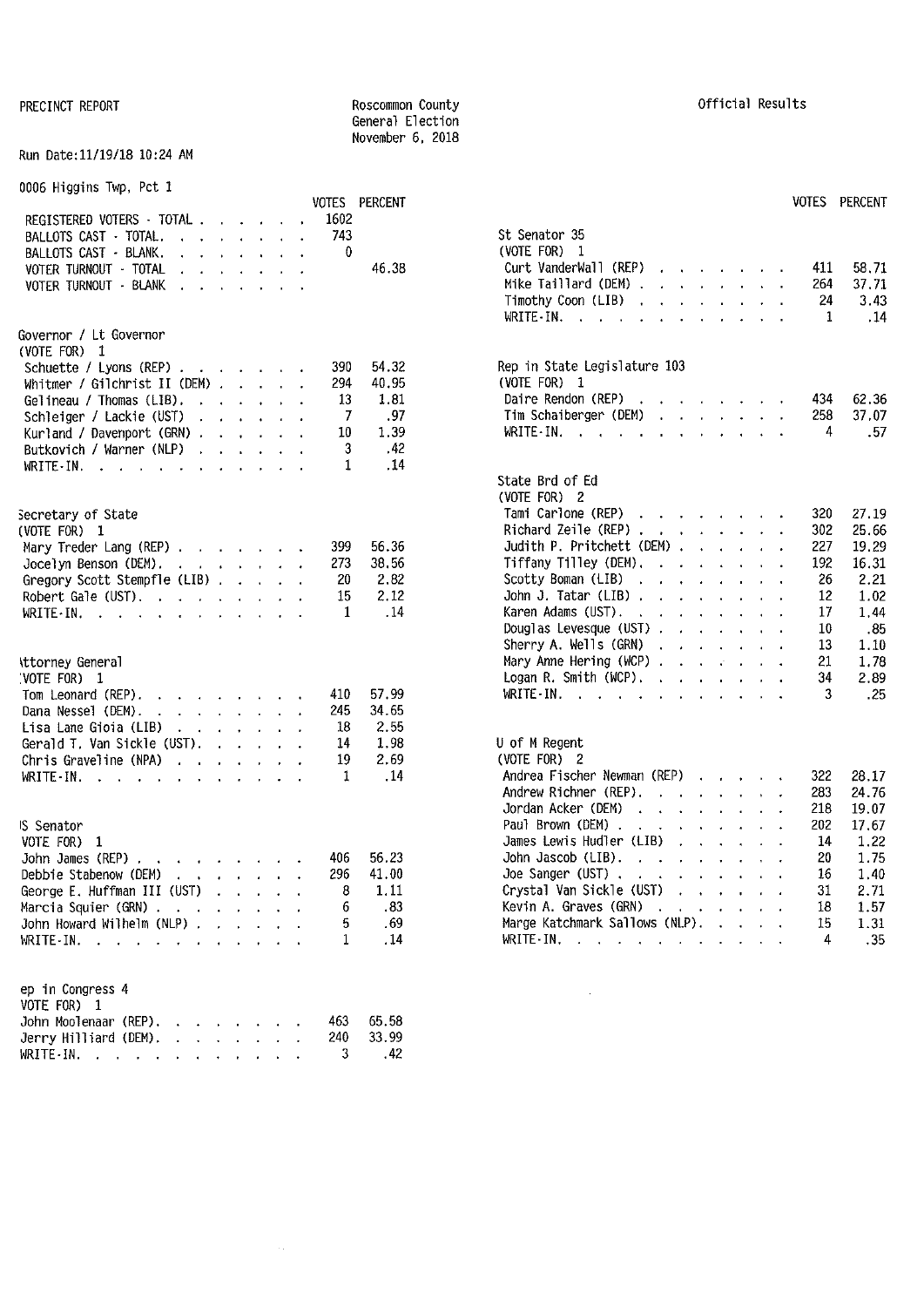Run Date:11/19/18 10:24 AM

| 0005 Gerrish Twp, Pct 1                                                                                                                                                                                                                                                                                                                                                                                                                                      | VOTES PERCENT                                                                                                                                           | VOTES PERCENT                                                                                                                                                                                                                                                                                                                                                                                                                                                                                                                                                               |
|--------------------------------------------------------------------------------------------------------------------------------------------------------------------------------------------------------------------------------------------------------------------------------------------------------------------------------------------------------------------------------------------------------------------------------------------------------------|---------------------------------------------------------------------------------------------------------------------------------------------------------|-----------------------------------------------------------------------------------------------------------------------------------------------------------------------------------------------------------------------------------------------------------------------------------------------------------------------------------------------------------------------------------------------------------------------------------------------------------------------------------------------------------------------------------------------------------------------------|
| <b>MSU Trustee</b><br>(VOTE FOR) $2$<br>Dave Dutch (REP) $\cdots$ $\cdots$ $\cdots$<br>Mike Miller (REP). $\cdot \cdot \cdot \cdot \cdot \cdot$<br>Brianna T. Scott (DEM)<br>Kelly Charron Tebay (DEM) $\cdots$ $\cdots$<br>Bruce Campbell (LIB).<br>Tim Orzechowski (LIB)<br>and the contract of the state of<br>Janet M. Sanger (UST)<br>John Paul Sanger (UST)<br>Aaron Mariasy (GRN)<br>Bridgette R. Abraham Guzman (NLP)<br>WRITE IN. $\cdots$ $\cdots$ | 30.33<br>862<br>30.54<br>868<br>18.30<br>520<br>16.47<br>468<br>.95<br>27<br>.63<br>18<br>1.13<br>32<br>.60<br>17<br>13<br>.46<br>.46<br>13<br>.14<br>4 | Justice of Supreme Court<br>(VOTE FOR) 2<br>7.73<br>197<br>Samuel Bagenstos<br>19.16<br>488<br>Megan Kathleen Cavanagh.<br>29.25<br>745<br>Elizabeth T. Clement. $\cdots$<br>1.96<br>50<br>Doug Dern $\ldots$ $\ldots$ $\ldots$ $\ldots$ $\ldots$<br>9.38<br>239<br>Kerry Lee Morgan<br>824<br>32.35<br>Kurtis T. Wilder<br>.16<br>4<br>WRITE-IN.<br>the contract of the contract of the contract of the contract of the contract of the contract of the contract of<br>Judge Appeals 4<br>(VOTE FOR) 1<br>99.05<br>Stephen L. Borrello. $\ldots$ $\ldots$ $\ldots$<br>1143 |
| Vayne State Gov                                                                                                                                                                                                                                                                                                                                                                                                                                              |                                                                                                                                                         | . 95<br>WRITE-IN, $\cdots$ $\cdots$ $\cdots$<br>11                                                                                                                                                                                                                                                                                                                                                                                                                                                                                                                          |
| (VOTE FOR) 2<br>Diane Dunaskiss (REP)<br>David Nicholson (REP)<br>Bryan C. Barnhill (DEM). $\cdots$ $\cdots$<br>Anil Kumar (DEM)<br>Jon Elgas (LIB) $\ldots$ , $\ldots$ , $\ldots$<br>John T. Hargenrader (LIB)                                                                                                                                                                                                                                              | 31.49<br>870<br>832<br>30 11<br>18.35<br>507<br>446<br>16.14<br>.87<br>24<br>13<br>.47                                                                  | Judge Appeals 4 01/01/2023<br>(VOTE FOR) 1<br>98.95<br>1131<br>Brock A. Swartzle.<br>1.05<br>12<br>WRITE-IN.                                                                                                                                                                                                                                                                                                                                                                                                                                                                |
| Christine C. Schwartz $(UST)$<br>Marc Joseph Sosnowski (UST)<br>WRITE-IN.                                                                                                                                                                                                                                                                                                                                                                                    | 1.77<br>49<br>18<br>. 65<br>.14<br>4                                                                                                                    | Judge Probate Ct<br>$(VOTE$ FOR) 1<br>Mark D. Jernigan<br>1222<br>98.15<br>1.85<br>23<br>WRITE IN $\cdots$ $\cdots$                                                                                                                                                                                                                                                                                                                                                                                                                                                         |
| Prosecuting Attorney 12/31/2020<br>[VOTE FOR] 1<br>Mary A. Beebe (REP) $\ldots$ $\ldots$ $\ldots$<br>WRITE $\cdot$ IN.                                                                                                                                                                                                                                                                                                                                       | 98.37<br>1329<br>22<br>1.63                                                                                                                             | Kirtland Comm College Trustee<br>$(VOTE FOR)$ 3<br>33.62<br>929<br>Amy Knepp. $\cdots$ $\cdots$ $\cdots$ $\cdots$<br>915<br>33.12<br>Jack Kramer.<br>the companion of the companion of the companion                                                                                                                                                                                                                                                                                                                                                                        |
| tos Co Road Comm<br>(VOTE FOR) 2                                                                                                                                                                                                                                                                                                                                                                                                                             |                                                                                                                                                         | 32 61<br>901.<br>David Patterson<br>.65<br>18<br>WRITE IN. $\cdots$ , $\cdots$                                                                                                                                                                                                                                                                                                                                                                                                                                                                                              |
| James Porath (REP)<br>Justin Wykoff (REP)<br>Clint Stauffer (DEM), $\ldots$ , $\ldots$<br>WRITE IN, $\cdots$ $\cdots$                                                                                                                                                                                                                                                                                                                                        | 37.43<br>966<br>32.04<br>827<br>30.03<br>775<br>13<br>50                                                                                                | C.O.O.R. ISD Board Member<br>(VOTE FOR) 3<br>28.04<br>784<br>Kathryn Fuelling<br>30.47<br>852<br>Melissa G. Hayes<br>594<br>21.24<br>M. Lynda Marek.                                                                                                                                                                                                                                                                                                                                                                                                                        |
| County Comm 2<br>VOTE FOR) 1<br>Ken Melvin (REP) $\cdots$ $\cdots$ $\cdots$                                                                                                                                                                                                                                                                                                                                                                                  | 97.37<br>1220<br>2.63<br>33                                                                                                                             | 552<br>19.74<br>Kara Mularz,<br>14<br>.50<br>WRITE-IN. $\cdots$ $\cdots$ $\cdots$<br>Board Member Roscommon Sd                                                                                                                                                                                                                                                                                                                                                                                                                                                              |

PRECINCT REPORT **REPORT REPORT RESULTS REGISTER RESULTS REGISTER RESULTS RESULTS** General Election November 6, 2018

 $\sim 10^{-10}$ 

## **VOTES PERCENT**

 $\mathcal{A}^{\mathcal{A}}$ 

| Justice of Supreme Court<br>(VOTE FOR) | 2                                     |                           |                      |                      |                      |                                                                 |                      |                                             |              |                          |                        |                 |
|----------------------------------------|---------------------------------------|---------------------------|----------------------|----------------------|----------------------|-----------------------------------------------------------------|----------------------|---------------------------------------------|--------------|--------------------------|------------------------|-----------------|
| Samuel Bagenstos                       |                                       |                           |                      |                      |                      |                                                                 |                      |                                             |              |                          | 197                    | 7.73            |
| Megan Kathleen Cavanagh.               |                                       |                           |                      |                      |                      |                                                                 |                      |                                             |              | $\ddot{\phantom{0}}$     | 488                    | 19.16           |
| Elizabeth T. Clement.                  |                                       |                           |                      |                      |                      |                                                                 |                      |                                             |              | $\bullet$                | 745                    | 29.25           |
|                                        |                                       |                           |                      |                      |                      |                                                                 |                      |                                             |              |                          | - 50                   | 1.96            |
| Doug Dern<br>Kerry Lee Morgan          |                                       |                           |                      |                      |                      |                                                                 |                      |                                             |              |                          | 239                    | 9.38            |
|                                        |                                       |                           |                      |                      |                      |                                                                 |                      |                                             |              |                          | 824.                   | 32.35           |
| Kurtis T. Wilder                       |                                       |                           |                      |                      |                      |                                                                 |                      |                                             |              |                          | $\overline{4}$         |                 |
| WRITE-IN.                              |                                       |                           |                      |                      |                      |                                                                 |                      |                                             |              |                          |                        | $\overline{16}$ |
| Judge Appeals 4                        |                                       |                           |                      |                      |                      |                                                                 |                      |                                             |              |                          |                        |                 |
| (VOTE FOR) 1                           |                                       |                           |                      |                      |                      |                                                                 |                      | $\sim$                                      |              |                          |                        |                 |
|                                        |                                       |                           |                      |                      |                      |                                                                 |                      |                                             |              |                          |                        | 1143 99 05      |
| Stephen L. Borrello. $\ldots$          |                                       |                           |                      |                      |                      |                                                                 |                      |                                             |              | $\sim$                   |                        |                 |
| $WRITE-IN.$ .                          |                                       |                           |                      |                      |                      | $\mathbf{r}$ and $\mathbf{r}$ and $\mathbf{r}$ and $\mathbf{r}$ |                      |                                             |              | $\cdot$                  | 11                     | .95             |
| Judge Appeals 4 01/01/2023             |                                       |                           |                      |                      |                      |                                                                 |                      |                                             |              |                          |                        |                 |
| (VOTE FOR) 1                           |                                       |                           |                      |                      |                      |                                                                 |                      |                                             |              |                          |                        |                 |
| Brock A. Swartzle.                     |                                       |                           |                      |                      |                      |                                                                 |                      |                                             |              |                          | $\ldots$ $\ldots$ 1131 | 98.95           |
| WRITE-IN. $\cdots$                     |                                       |                           |                      |                      |                      |                                                                 |                      |                                             |              | and a state of the state | 12                     | 1.05            |
|                                        |                                       |                           |                      |                      |                      |                                                                 |                      |                                             |              |                          |                        |                 |
| Judge Probate Ct                       |                                       |                           |                      |                      |                      |                                                                 |                      |                                             |              |                          |                        |                 |
| (VOTE FOR)                             | 1                                     |                           |                      |                      |                      |                                                                 |                      |                                             |              |                          |                        |                 |
| Mark D. Jernigan                       |                                       |                           |                      |                      |                      |                                                                 |                      |                                             |              |                          | 1222                   | 98 15           |
| WRITE IN.                              |                                       |                           | ä.                   |                      |                      | $\mathcal{L}_{\rm{max}}$                                        |                      | $\mathbf{r}$ and $\mathbf{r}$               |              |                          | 23                     | 1.85            |
|                                        |                                       |                           |                      |                      |                      |                                                                 |                      |                                             |              |                          |                        |                 |
| Kirtland Comm College Trustee          |                                       |                           |                      |                      |                      |                                                                 |                      |                                             |              |                          |                        |                 |
| (VOTE FOR) 3                           |                                       |                           |                      |                      |                      |                                                                 |                      |                                             |              |                          |                        |                 |
| Amy Knepp.                             |                                       |                           |                      |                      |                      |                                                                 |                      |                                             |              |                          | 929 —                  | 33.62           |
| Jack Kramer.                           | and the company of the company of the |                           |                      |                      |                      |                                                                 |                      |                                             |              |                          | 915                    | 33.12           |
| David Patterson .                      |                                       |                           | $\sim 10^{-11}$      | $\mathbf{v}$         |                      | $\bullet$ - $\bullet$ - $\bullet$                               |                      | $\mathbf{z} = \mathbf{z} \mathbf{z}$ .      | $\sim$       |                          | 901                    | 32.61           |
| WRITE IN.                              |                                       | $\mathbf{r} = \mathbf{r}$ |                      | $\ddot{\phantom{0}}$ |                      | $\mathbf{r}$ and $\mathbf{r}$                                   |                      | $\mathbf{r} = \mathbf{r} \times \mathbf{r}$ | $\mathbf{r}$ |                          | 18                     | .65             |
|                                        |                                       |                           |                      |                      |                      |                                                                 |                      |                                             |              |                          |                        |                 |
| C.O.O.R. ISD Board Member              |                                       |                           |                      |                      |                      |                                                                 |                      |                                             |              |                          |                        |                 |
| (VOTE FOR) 3                           |                                       |                           |                      |                      |                      |                                                                 |                      |                                             |              |                          |                        |                 |
| Kathryn Fuelling                       |                                       |                           |                      |                      |                      |                                                                 |                      |                                             |              |                          | 784                    | 28.04           |
| Melissa G. Hayes                       |                                       |                           |                      |                      |                      |                                                                 |                      |                                             |              |                          | 852                    | 30.47           |
| M. Lynda Marek.                        |                                       |                           |                      |                      |                      |                                                                 |                      |                                             |              |                          | 594                    | 21.24           |
| Kara Mularz.                           |                                       |                           |                      |                      |                      |                                                                 |                      |                                             |              |                          |                        | 552 19.74       |
| WRITE-IN.                              |                                       |                           |                      | $\cdot$              | $\cdot$              |                                                                 |                      | $\ddot{\phantom{0}}$                        | $\cdots$     |                          | 14                     | .50             |
|                                        |                                       |                           |                      |                      |                      |                                                                 |                      |                                             |              |                          |                        |                 |
| Board Member Roscommon Sd              |                                       |                           |                      |                      |                      |                                                                 |                      |                                             |              |                          |                        |                 |
| (VOTE FOR) 4                           |                                       |                           |                      |                      |                      |                                                                 |                      |                                             |              |                          |                        |                 |
| Amy Coulter.                           |                                       |                           |                      |                      |                      |                                                                 |                      |                                             |              |                          | 977                    | 25.42           |
| Todd Jansen.                           | $\sim$                                | $\ddot{\phantom{0}}$      | $\ddot{\phantom{0}}$ | $\epsilon$           | $\ddot{\phantom{0}}$ | ¥.                                                              |                      |                                             |              |                          | 960                    | 24.98           |
| Kim Morley.                            |                                       | $\mathcal{A}$             | $\ddot{\phantom{0}}$ | $\ddot{\phantom{0}}$ | $\ddot{\phantom{0}}$ |                                                                 | $\ddot{\phantom{0}}$ |                                             |              |                          | 983                    | 25.58           |
| David W. Vogel.                        |                                       | $\sim$ 100 $\sim$         | $\mathbf{r}$         | $\sim$               | $\ddot{\phantom{0}}$ | $\mathbf{r}$                                                    | $\sim$               | v.                                          |              |                          | 892                    | 23.21           |
| WRITE-IN. $\cdots$                     |                                       |                           |                      |                      |                      | a.                                                              | $\ddot{\phantom{0}}$ | $\ddot{\phantom{0}}$                        |              |                          | 31                     | .81             |
|                                        |                                       |                           |                      |                      |                      |                                                                 |                      |                                             |              |                          |                        |                 |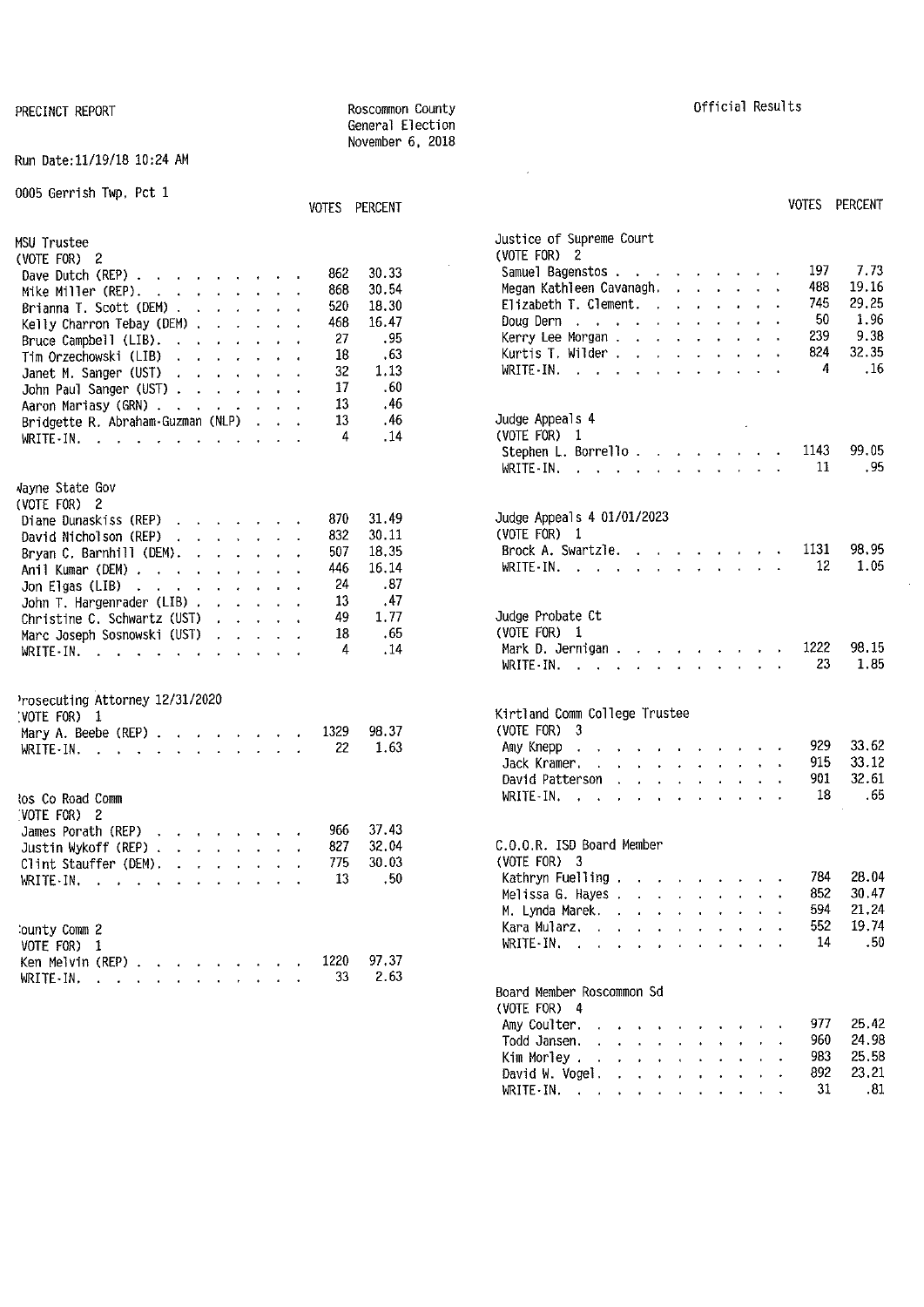PRECINCT REPORT

|                                                        |                      |              |               |   |    |  |  |  |       | General Election<br>November 6, 2018 |  |
|--------------------------------------------------------|----------------------|--------------|---------------|---|----|--|--|--|-------|--------------------------------------|--|
| Run Date: 11/19/18 10:24 AM                            |                      |              |               |   |    |  |  |  |       |                                      |  |
| 0004 Denton Twp, Pct 2                                 |                      |              |               |   |    |  |  |  | VOTES | <b>PERCENT</b>                       |  |
| Board Member 12/31/2020 Houghton Lk Sd<br>(VOTE FOR)   |                      | $\mathbf{1}$ |               |   |    |  |  |  |       |                                      |  |
| Amy Langlois                                           |                      |              | $\sim$ $\sim$ |   |    |  |  |  | 449   | 49.29                                |  |
| Paula Whittington.                                     |                      |              |               |   | J. |  |  |  | 445   | 48.85                                |  |
| $W$ and $W$ and $W$ and $W$ and $W$ and $W$            |                      |              |               |   |    |  |  |  | 17    | 1.87                                 |  |
| Proposal 18-1                                          |                      |              |               |   |    |  |  |  |       |                                      |  |
| (VOTE FOR)<br>Yes                                      |                      | 1            |               |   |    |  |  |  | 609   | 49.15                                |  |
| No.                                                    | $\sim$               |              |               |   |    |  |  |  | 630   | 50.85                                |  |
|                                                        |                      |              |               |   |    |  |  |  |       |                                      |  |
| Proposal 18-2<br>(VOTE FOR) 1                          |                      |              |               |   |    |  |  |  |       |                                      |  |
| Yes                                                    |                      |              |               |   |    |  |  |  | 576   | 47.80                                |  |
| No.                                                    |                      |              |               |   |    |  |  |  | 629   | 52.20                                |  |
|                                                        |                      |              |               |   |    |  |  |  |       |                                      |  |
| Proposal 18-3<br>(VOTE FOR) 1                          |                      |              |               |   |    |  |  |  |       |                                      |  |
| Yes                                                    |                      |              |               |   |    |  |  |  | 698   | 57.69                                |  |
| No.                                                    | $\ddot{\phantom{0}}$ |              |               |   |    |  |  |  | 512   | 42,31                                |  |
|                                                        |                      |              |               |   |    |  |  |  |       |                                      |  |
| Roscommon Co. Youth-Family Mill Proposal<br>(VOTE FOR) |                      | 1            |               |   |    |  |  |  |       |                                      |  |
| Yes                                                    |                      |              |               |   |    |  |  |  | 557   | 46.00                                |  |
| No.                                                    |                      |              |               | ٠ |    |  |  |  | 654   | 54.00                                |  |

Roscommon County

 $\sim 10^7$ 

 $\mathcal{A}^{\mathcal{A}}$ 

 $\sim$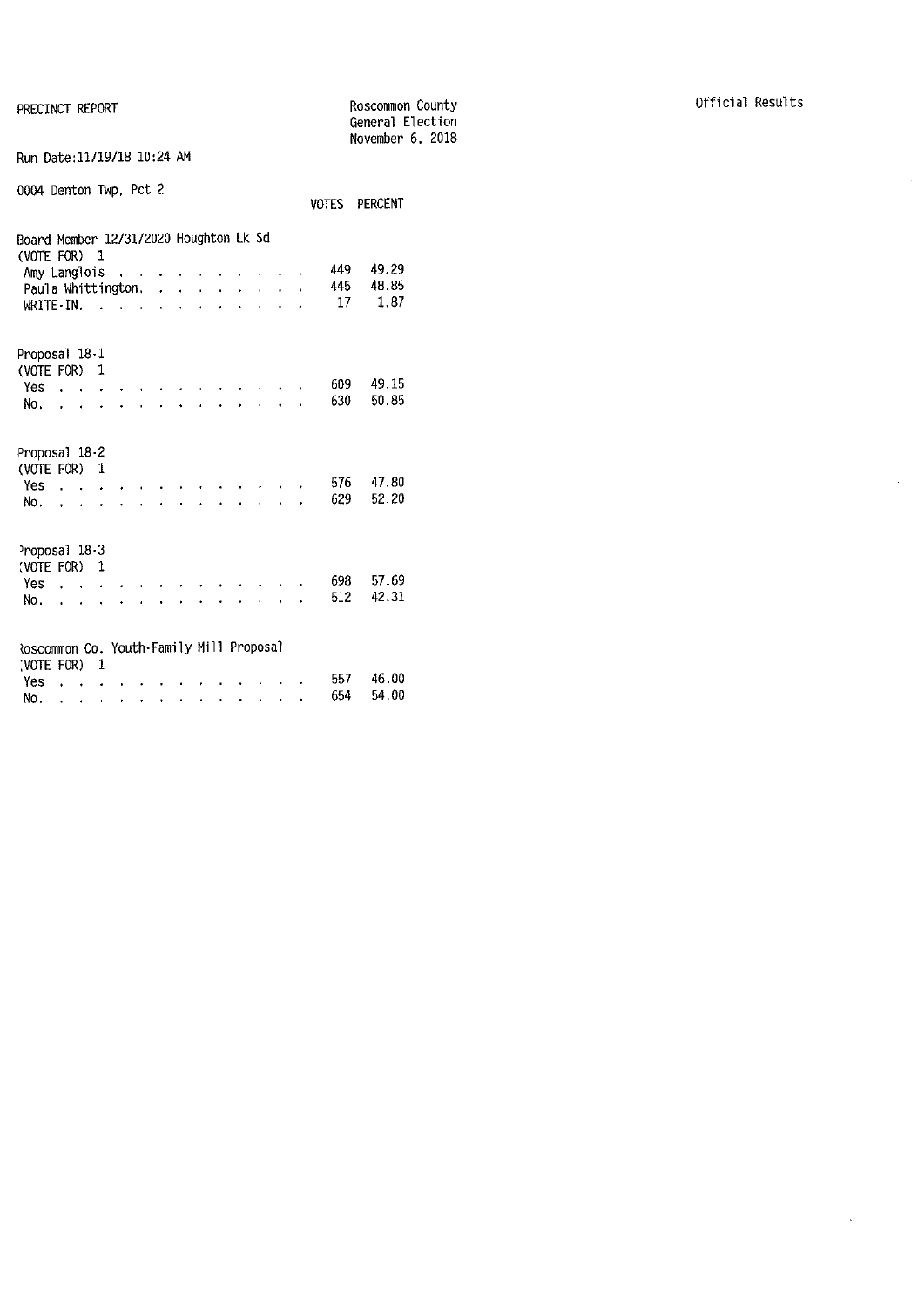#### PRECINCT REPORT **REPORT ROSCOMMON** County **ROSCOMMON** County **COUNTY COUNTY COUNTY COUNTY COUNTY COUNTY COUNTY COUNTY COUNTY COUNTY COUNTY COUNTY COUNTY COUNTY COUNTY COUNTY COUNTY COUNT** General Election November 6, 2018

#### Run Date:11/19/18 10:24 AM

0004 Denton Twp, Pct 2

|                                                                                                                                                                                                                                                            |  |      | VOTES PERCENT | <b>VOTES</b><br>PERCENT                                                                                                                           |       |
|------------------------------------------------------------------------------------------------------------------------------------------------------------------------------------------------------------------------------------------------------------|--|------|---------------|---------------------------------------------------------------------------------------------------------------------------------------------------|-------|
| REGISTERED VOTERS TOTAL                                                                                                                                                                                                                                    |  | 2278 |               |                                                                                                                                                   |       |
| BALLOTS CAST · TOTAL.<br>$\mathbf{r}$ , $\mathbf{r}$ , $\mathbf{r}$ , $\mathbf{r}$ , $\mathbf{r}$                                                                                                                                                          |  | 1250 |               | St Senator 35                                                                                                                                     |       |
| BALLOTS CAST - BLANK.<br>$\mathbf{r}$ and $\mathbf{r}$ and $\mathbf{r}$ and $\mathbf{r}$                                                                                                                                                                   |  | 0    |               | (VOTE FOR) 1                                                                                                                                      |       |
| VOTER TURNOUT - TOTAL<br>$\mathbf{r}$ . The contract of the contract of the contract of the contract of the contract of the contract of the contract of the contract of the contract of the contract of the contract of the contract of the contract of th |  |      | 54.87         | Curt VanderWall (REP)<br>772                                                                                                                      | 64.77 |
| VOTER TURNOUT - BLANK<br>the contract of the contract of                                                                                                                                                                                                   |  |      |               | Mike Taillard (DEM) $\cdots$ $\cdots$ $\cdots$<br>381                                                                                             | 31.96 |
|                                                                                                                                                                                                                                                            |  |      |               | Timothy Coon (LIB)<br>35<br>the contract of the contract of                                                                                       | 2.94  |
|                                                                                                                                                                                                                                                            |  |      |               | $WRITE-IN.$<br>4<br>the contract of the contract of                                                                                               | .34   |
| Governor / Lt Governor                                                                                                                                                                                                                                     |  |      |               |                                                                                                                                                   |       |
| (VOTE FOR) 1                                                                                                                                                                                                                                               |  |      |               |                                                                                                                                                   |       |
| Schuette / Lyons (REP)                                                                                                                                                                                                                                     |  | 745  | 60.52         | Rep in State Legislature 103                                                                                                                      |       |
| Whitmer / Gilchrist II (DEM) $\ldots$                                                                                                                                                                                                                      |  | 446  | 36.23         | (VOTE FOR) 1                                                                                                                                      |       |
|                                                                                                                                                                                                                                                            |  | 15   | 1.22          |                                                                                                                                                   |       |
| Gelineau / Thomas (LIB).                                                                                                                                                                                                                                   |  |      |               | Daire Rendon (REP)<br>789.                                                                                                                        | 65.64 |
| Schleiger / Lackie (UST)                                                                                                                                                                                                                                   |  | 9    | .73           | Tim Schaiberger (DEM)<br>411                                                                                                                      | 34.19 |
| Kurland / Davenport (GRN)                                                                                                                                                                                                                                  |  | 10   | . 81          | WRITE IN. $\cdots$ $\cdots$ $\cdots$ $\cdots$<br>$\overline{2}$                                                                                   | .17   |
| Butkovich / Warner (NLP)                                                                                                                                                                                                                                   |  | 4    | .32           |                                                                                                                                                   |       |
| WRITE-IN.                                                                                                                                                                                                                                                  |  | 2    | .16           |                                                                                                                                                   |       |
|                                                                                                                                                                                                                                                            |  |      |               | State Brd of Ed                                                                                                                                   |       |
|                                                                                                                                                                                                                                                            |  |      |               | (VOTE FOR) 2                                                                                                                                      |       |
| Secretary of State                                                                                                                                                                                                                                         |  |      |               | Tami Carlone (REP)<br>625                                                                                                                         | 30.83 |
| (VOTE FOR) $1$                                                                                                                                                                                                                                             |  |      |               | Richard Zeile (REP) $\cdots$ $\cdots$ $\cdots$<br>557                                                                                             | 27.48 |
| Mary Treder Lang (REP)                                                                                                                                                                                                                                     |  | 728  | 60.97         | Judith P. Pritchett (DEM)<br>341                                                                                                                  | 16.82 |
| Jocelyn Benson (DEM).<br>and the contract of the contract of                                                                                                                                                                                               |  | 413  | 34.59         | Tiffany Tilley (DEM).<br>311                                                                                                                      | 15.34 |
| Gregory Scott Stempfle (LIB)                                                                                                                                                                                                                               |  | 30   | 2.51          | Scotty Boman (LIB)<br>35                                                                                                                          | 1.73  |
| Robert Gale (UST).                                                                                                                                                                                                                                         |  | 20   | 1.68          | John J. Tatar (LIB) $\cdots$ $\cdots$ $\cdots$<br>17                                                                                              | .84   |
| WRITE-IN.                                                                                                                                                                                                                                                  |  | 3    | $-25$         | Karen Adams (UST).<br>18                                                                                                                          | .89   |
|                                                                                                                                                                                                                                                            |  |      |               | Douglas Levesque (UST)<br>16                                                                                                                      | . 79  |
|                                                                                                                                                                                                                                                            |  |      |               | Sherry A. Wells (GRN)<br>16                                                                                                                       | . 79  |
| Attorney General                                                                                                                                                                                                                                           |  |      |               | Mary Anne Hering (WCP) $\cdots$ $\cdots$ $\cdots$<br>47                                                                                           | 2.32  |
| $VOTE FOR$ 1                                                                                                                                                                                                                                               |  |      |               | Logan R. Smith (WCP). $\cdot \cdot \cdot \cdot \cdot$<br>37                                                                                       | 1.83  |
| Tom Leonard (REP).                                                                                                                                                                                                                                         |  | 753  | 63.28         | WRITE-IN.<br>7                                                                                                                                    | .35   |
| Dana Nessel (DEM).<br>the contract of the contract of                                                                                                                                                                                                      |  | 366  | 30.76         |                                                                                                                                                   |       |
| Lisa Lane Gioia (LIB)<br>the contract of the contract of                                                                                                                                                                                                   |  | 23   | 1.93          |                                                                                                                                                   |       |
| Gerald T. Van Sickle (UST).                                                                                                                                                                                                                                |  | 23   | 1.93          | U of M Regent                                                                                                                                     |       |
| Chris Graveline (NPA)<br><b><i>Charles Committee Committee States</i></b>                                                                                                                                                                                  |  | 22   | 1.85          | (VOTE FOR) 2                                                                                                                                      |       |
| WRITE-IN.                                                                                                                                                                                                                                                  |  | 3    | .25           | Andrea Fischer Newman (REP)                                                                                                                       |       |
|                                                                                                                                                                                                                                                            |  |      |               | 631                                                                                                                                               | 31.90 |
|                                                                                                                                                                                                                                                            |  |      |               | Andrew Richner (REP).<br>559                                                                                                                      | 28.26 |
|                                                                                                                                                                                                                                                            |  |      |               | Jordan Acker (DEM)<br>324<br>the contract of the contract of the contract of the contract of the contract of the contract of the contract of      | 16.38 |
| <b>IS Senator</b>                                                                                                                                                                                                                                          |  |      |               | Paul Brown (DEM).<br>the contract of the contract of<br>311                                                                                       | 15,72 |
| VOTE FOR) 1                                                                                                                                                                                                                                                |  |      |               | James Lewis Hudler (LIB)<br>28                                                                                                                    | 1.42  |
| John James (REP) $\cdots$ $\cdots$ $\cdots$ $\cdots$                                                                                                                                                                                                       |  | 750  | 60.93         | John Jascob (LIB).<br>25<br>$\mathbf{r}$ , and $\mathbf{r}$ , and $\mathbf{r}$ , and $\mathbf{r}$                                                 | 1.26  |
| Debbie Stabenow (DEM)<br>$\mathcal{A}$ and $\mathcal{A}$ are also assumed as                                                                                                                                                                               |  | 447  | 36.31         | 18                                                                                                                                                | .91   |
| George E. Huffman III (UST) $\cdots$ , $\cdots$                                                                                                                                                                                                            |  | -10  | - 81          | Crystal Van Sickle (UST)<br>38<br>the contract of the contract of the contract of the contract of the contract of the contract of the contract of | 1.92  |
| Marcia Squier (GRN)                                                                                                                                                                                                                                        |  | 15   | 1.22          | Kevin A. Graves (GRN)<br>15                                                                                                                       | .76   |
| John Howard Wilhelm (NLP)                                                                                                                                                                                                                                  |  | 8    | .65           | Marge Katchmark Sallows (NLP).<br>18                                                                                                              | .91   |
| WRITE-IN.                                                                                                                                                                                                                                                  |  | 1    | .08           | WRITE-IN.<br>11                                                                                                                                   | .56   |
|                                                                                                                                                                                                                                                            |  |      |               |                                                                                                                                                   |       |
| ep in Congress 4<br>VOTE FOR) 1                                                                                                                                                                                                                            |  |      |               |                                                                                                                                                   |       |
| John Moolenaar (REP).                                                                                                                                                                                                                                      |  | 817  | 67.63         |                                                                                                                                                   |       |
| Jerry Hilliard (DEM). $\cdot \cdot \cdot \cdot \cdot$                                                                                                                                                                                                      |  | 387  | 32.04         |                                                                                                                                                   |       |
| WRITE-IN.                                                                                                                                                                                                                                                  |  | 4    | .33           |                                                                                                                                                   |       |
|                                                                                                                                                                                                                                                            |  |      |               |                                                                                                                                                   |       |

| <b>VOTES</b><br>2278 | PERCENT | <b>VOTES</b>                                                                                                                                                                                 | <b>PERCENT</b> |
|----------------------|---------|----------------------------------------------------------------------------------------------------------------------------------------------------------------------------------------------|----------------|
| 1250                 |         | St Senator 35                                                                                                                                                                                |                |
| 0                    |         | (VOTE FOR)<br>1                                                                                                                                                                              |                |
|                      | 54.87   | Curt VanderWall (REP)<br>772<br>$\mathbf{r}$<br>$\mathbf{A}$                                                                                                                                 | 64.77          |
|                      |         | Mike Taillard (DEM) .<br>381<br>$\mathbf{r}^{(1)}$<br>$\ddot{\phantom{0}}$<br>$\ddot{\bullet}$<br>$\mathbf{v}^{(i)}$<br>$\mathbf{r}$<br>$\ddot{\phantom{a}}$<br>$\ddot{\phantom{0}}$         | 31 96          |
|                      |         | Timothy Coon (LIB).<br>35<br>$\ddot{\phantom{0}}$                                                                                                                                            | 2.94           |
|                      |         | WRITE - IN.<br>4<br>$\mathbf{r}$<br>$\sim$ $\sim$                                                                                                                                            | .34            |
| 745                  | 60.52   | Rep in State Legislature 103                                                                                                                                                                 |                |
| 446                  | 36.23   | (VOTE FOR) 1                                                                                                                                                                                 |                |
| 15                   | 1.22    | Daire Rendon (REP)<br>$\sim$ $\sim$ $\sim$ $\sim$ $\sim$ $\sim$<br>789<br>$\ddot{\phantom{0}}$                                                                                               | 65.64          |
| 9                    | .73     | Tim Schaiberger (DEM)<br>411<br>$\ddot{\phantom{a}}$<br>l.                                                                                                                                   | 34.19          |
| 10                   | .81     | WRITE IN.<br>$\overline{2}$<br>$\sim$ $\sim$<br>$\mathbf{r}$<br>$\overline{\phantom{a}}$<br>$\mathbf{r}$<br>$\mathbf{r}$<br>$\mathbf{r}$<br>$\ddot{\phantom{a}}$                             | .17            |
| 4                    | .32     |                                                                                                                                                                                              |                |
| $\overline{2}$       | .16     |                                                                                                                                                                                              |                |
|                      |         | State Brd of Ed                                                                                                                                                                              |                |
|                      |         | (VOTE FOR) 2                                                                                                                                                                                 |                |
|                      |         | Tami Carlone (REP)                                                                                                                                                                           |                |
|                      |         | 625<br>and a strategic and<br>$\mathbf{v}$<br>Richard Zeile (REP).                                                                                                                           | 30.83          |
|                      |         | 557<br>$\mathbf{r}$<br>$\ddot{\phantom{0}}$<br>L.<br>$\ddot{\phantom{0}}$                                                                                                                    | 27.48          |
| 728                  | 60.97   | Judith P. Pritchett (DEM).<br>$\ddot{\phantom{0}}$<br>341<br>$\mathbf{r}$                                                                                                                    | 16.82          |
| 413                  | 34.59   | Tiffany Tilley (DEM).<br>311<br>÷.<br>$\mathbf{r}$<br>l.<br>$\ddot{\phantom{0}}$<br>$\ddot{\phantom{0}}$<br>$\ddot{\phantom{a}}$<br>$\ddot{\phantom{0}}$                                     | 15.34          |
| 30                   | 2.51    | Scotty Boman (LIB)<br>35<br>$\sim$<br>$\mathbf{r}$<br>$\mathbf{r}$<br>¥.<br>$\mathbf{r}$<br>$\mathbf{r}$<br>$\ddot{\phantom{0}}$                                                             | 1.73           |
| 20                   | 1.68    | John J. Tatar (LIB).<br><b>Contract Contract</b><br>17<br>$\ddot{\phantom{0}}$                                                                                                               | .84            |
| 3                    | $-25$   | Karen Adams (UST).<br>18<br><b>Contract Contract</b><br>$\mathbf{r} = \mathbf{r} \times \mathbf{r}$<br>$\mathbf{r}$<br>$\mathbf{r}$                                                          | .89            |
|                      |         | Douglas Levesque (UST).<br>$\mathbf{A}^{\text{max}}$<br>16<br>$\ddot{\phantom{a}}$<br>$\mathbf{r}$<br>$\mathbf{r}$                                                                           | . 79           |
|                      |         | Sherry A. Wells (GRN).<br>16<br>$\mathbf{r}$<br>$\mathbf{r}$<br>$\mathbf{r}$<br>$\ddot{\phantom{0}}$<br>$\ddot{\phantom{a}}$<br>$\ddot{\phantom{0}}$                                         | .79            |
|                      |         | Mary Anne Hering (WCP) .<br>47<br>$\mathbf{r}$ and $\mathbf{r}$ and $\mathbf{r}$<br>$\mathbf{r}$<br>$\cdot$                                                                                  | 2.32           |
|                      |         | Logan R. Smith (WCP). .<br>37<br>$1 - 1 - 1 = 1$<br>$\mathbf{r}$<br>$\mathbf{L}$                                                                                                             | 1.83           |
| 753                  | 63.28   | WRITE-IN<br>7<br>$\mathbf{r}$ and $\mathbf{r}$ and $\mathbf{r}$ and $\mathbf{r}$<br>$\mathbf{r} = \mathbf{r}$<br>$\ddot{\phantom{a}}$<br>$\sim 10^{-11}$                                     | -35            |
| 366                  | 30.76   |                                                                                                                                                                                              |                |
| 23                   | 1.93    |                                                                                                                                                                                              |                |
| 23                   | 1.93    | U of M Regent                                                                                                                                                                                |                |
| 22                   | 1.85    | (VOTE FOR) 2                                                                                                                                                                                 |                |
| 3                    | .25     | Andrea Fischer Newman (REP)<br>631<br>$\mathbf{r} = \mathbf{r} + \mathbf{r}$ .                                                                                                               | 31.90          |
|                      |         | Andrew Richner (REP).<br>559<br>$\mathcal{L}^{\mathcal{L}}$<br><b>College</b><br>$\ddot{\phantom{0}}$<br>$\ddot{\phantom{0}}$<br>$\mathbf{r}$                                                | 28.26          |
|                      |         | Jordan Acker (DEM)<br>324<br>$\sim$<br>$\mathbf{r}$<br>$\mathbf{r} = \mathbf{r}$<br>$\mathbf{r}$<br>$\mathbf{r}$                                                                             | 16.38          |
|                      |         | Paul Brown (DEM).<br>311<br>$\mathbf{L}^{\left(1\right)}$ , $\mathbf{L}^{\left(1\right)}$ , $\mathbf{L}^{\left(1\right)}$ , $\mathbf{L}^{\left(2\right)}$<br>$\sim 10^{-11}$<br>$\mathbf{r}$ | 15,72          |
|                      |         | James Lewis Hudler (LIB)<br>$\mathbf{r}$<br>$\mathbf{r}$<br>$\sim$<br>$\mathbf{r}$<br>28                                                                                                     | 1.42           |
| 750                  | 60.93   | John Jascob (LIB).<br>25<br>the contract of the contract of the contract of                                                                                                                  | 1.26           |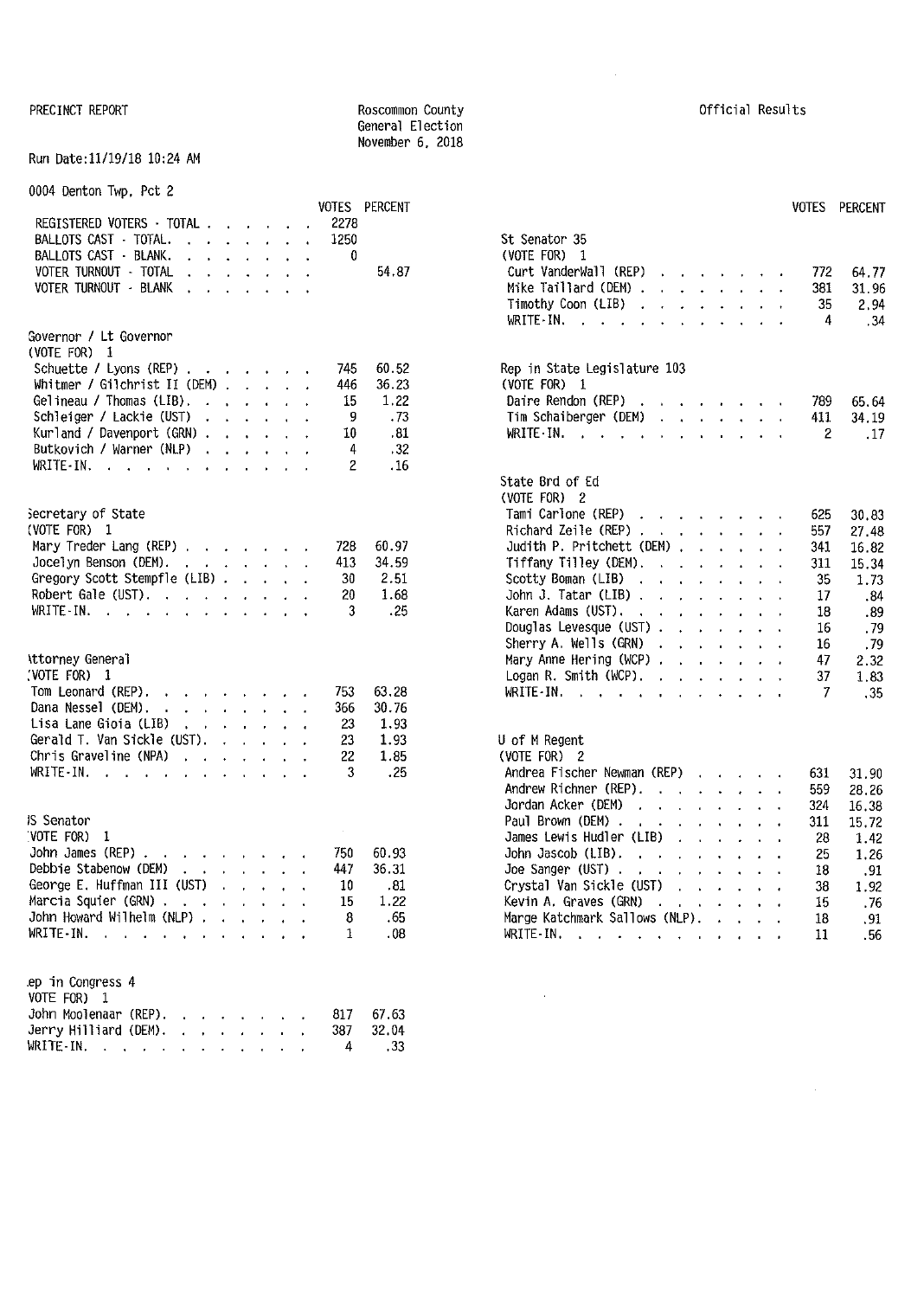#### Run Date:11/19/18 10:24 AM

| 0003 Denton Twp, Pct 1                                                                                                                                                                                                                                                                        |                                                  | VOTES PERCENT                                                   | <b>VOTES PERCENT</b>                                                                                                                                                                                                                                                                                                                                                           |
|-----------------------------------------------------------------------------------------------------------------------------------------------------------------------------------------------------------------------------------------------------------------------------------------------|--------------------------------------------------|-----------------------------------------------------------------|--------------------------------------------------------------------------------------------------------------------------------------------------------------------------------------------------------------------------------------------------------------------------------------------------------------------------------------------------------------------------------|
| MSU Trustee<br>(VOTE FOR) 2<br>Dave Dutch (REP) $\cdots$ $\cdots$ $\cdots$<br>Mike Miller (REP).<br>and the contract of the con-<br>Brianna T. Scott (DEM)<br>Kelly Charron Tebay (DEM)<br>Bruce Campbell (LIB). $\ldots$ $\ldots$ $\ldots$<br>Tim Orzechowski (LIB)<br>Janet M. Sanger (UST) | 685<br>699<br>469<br>403<br>29<br>22<br>57<br>31 | 28.00<br>28.58<br>19.17<br>16.48<br>1.19<br>.90<br>2.33<br>1.27 | Justice of Supreme Court<br>(VOTE FOR) 2<br>125<br>5.65<br>Samuel Bagenstos<br>392<br>17.71<br>Megan Kathleen Cavanagh. $\cdots$ $\cdots$<br>36.63<br>811<br>Elizabeth T. Clement.<br>6.59<br>146<br>Doug Dern $\cdots$ $\cdots$ $\cdots$ $\cdots$<br>122<br>5.51<br>Kerry Lee Morgan<br>27.10<br>600<br>Kurtis T. Wilder $\ldots$ $\ldots$ $\ldots$<br>.81<br>18<br>WRITE-IN. |
| John Paul Sanger (UST)<br>Aaron Mariasy (GRN)<br>Bridgette R. Abraham-Guzman (NLP)<br>WRITE-IN.                                                                                                                                                                                               | 19<br>24<br>8                                    | .78<br>.98<br>.33                                               | Judge Appeals 4<br>(VOTE FOR) 1<br>97.23<br>1052<br>30<br>2.77<br>WRITE - IN. $\ldots$ $\ldots$ $\ldots$ $\ldots$ $\ldots$                                                                                                                                                                                                                                                     |
| Vayne State Gov<br>(VOTE FOR) 2<br>Diane Dunaskiss (REP)<br>David Nicholson (REP)<br>Bryan C. Barnhill (DEM). $\cdot \cdot \cdot \cdot \cdot$<br>Anil Kumar (DEM)<br>Jon Elgas (LIB) $\ldots$ $\ldots$ $\ldots$ $\ldots$                                                                      | 691<br>680<br>455<br>390<br>32                   | 28.90<br>28.44<br>19.03<br>16.31<br>1.34                        | Judge Appeals 4 01/01/2023<br>(VOTE FOR) 1<br>97.36<br>1032<br>Brock A. Swartzle.<br>2.64<br>28<br>WRITE - IN, $\cdots$ , $\cdots$ , $\cdots$                                                                                                                                                                                                                                  |
| John T. Hargenrader (LIB) $\cdot \cdot \cdot \cdot \cdot$<br>Christine C. Schwartz (UST)<br>and the company of the<br>Marc Joseph Sosnowski (UST)<br>and the contract of the con-<br>WRITE-IN, $\cdots$ , $\cdots$                                                                            | 31<br>63<br>37<br>12                             | 1.30<br>2.63<br>1.55<br>.50                                     | Judge Probate Ct<br>$\label{eq:2.1} \frac{1}{\sqrt{2}}\int_{\mathbb{R}^3} \frac{1}{\sqrt{2}}\left(\frac{1}{\sqrt{2}}\right)^2 \frac{1}{\sqrt{2}}\left(\frac{1}{\sqrt{2}}\right)^2 \frac{1}{\sqrt{2}}\left(\frac{1}{\sqrt{2}}\right)^2.$<br>(VOTE FOR) $1$<br>97.47<br>Mark D. Jernigan<br>1080<br>28<br>2.53<br>WRITE-IN.                                                      |
| Prosecuting Attorney 12/31/2020<br>(VOTE FOR) 1<br>Mary A. Beebe (REP) $\cdots$ $\cdots$ $\cdots$<br>WRITE-IN. $\cdots$ $\cdots$ $\cdots$                                                                                                                                                     | 1152<br>45                                       | 96.24<br>3.76                                                   | Kirtland Comm College Trustee<br>$(VOTE FOR)$ 3<br>33.69<br>795<br>Amy Knepp<br>the contract of the contract of the contract of<br>791<br>33.52<br>Jack Kramer.<br>and the company of the company of the<br>31.86<br>752<br>David Patterson                                                                                                                                    |
| tos Co Road Comm<br>VOTE FOR) 2<br>James Porath (REP)<br>design and a state of the state<br>Justin Wykoff (REP)<br>Clint Stauffer (DEM). $\cdot \cdot \cdot \cdot \cdot$                                                                                                                      | 936<br>706<br>579                                | 41.90<br>31.60<br>25.92                                         | 22<br>. 93<br>WRITE-IN.<br>C.O.O.R. ISD Board Member<br>(VOTE FOR) $3$                                                                                                                                                                                                                                                                                                         |
| WRITE-IN. $\cdots$ $\cdots$ $\cdots$<br>ounty Comm 5<br>VOTE FOR) 1                                                                                                                                                                                                                           | 13                                               | .58                                                             | 567 24.45<br>Kathryn Fuelling<br>623<br>26.87<br>Melissa G. Hayes<br>568<br>24.49<br>M. Lynda Marek.<br>22.94<br>532<br>Kara Mularz.<br>the contract of the contract of the contract of the contract of the contract of the contract of the contract of<br>1.25<br>29<br>WRITE - IN, $\cdots$ $\cdots$ $\cdots$ $\cdots$                                                       |
| Craig E. Cotterman (DEM) $\cdots$ $\cdots$<br>Tim Muckenthaler (NPA)<br>$\mathcal{A}=\mathcal{A}$<br>WRITE-IN. $\cdots$ $\cdots$ $\cdots$                                                                                                                                                     | 647<br>742<br>9                                  | 46.28<br>53.08<br>.64                                           | Board Member Houghton Lk Sd<br>(VOTE FOR) 2                                                                                                                                                                                                                                                                                                                                    |

General Election November 6, 2018

## VOTES PERCENT **VOTES** PERCENT Justice of Supreme Court<br>(VOTE FOR) 2  $Kerry Lee Morgan . . . . . . . . . . 122 5.51$ <br> $Kurtis T. Wilder . . . . . . . . 600 27.10$ Judge Appeals 4  $(VOTE$  FOR)  $1$ Stephen L. Borrello . . . . . . . . 1052 97.23<br>WRITE-IN. . . . . . . . . . . . . . . 30 2.77 WRITE· IN. 30 2.77 Judge Appeals 4 01/01/2023  $(VOTE$  FOR)  $1$ Brock A. Swartzle. . . . . . . . . 1032 97.36<br>WRITE-IN. . . . . . . . . . . . . 28 2.64  $\text{WRITE-IN.}$  , , , , , , , , , , , , , Judge Probate Ct<br>(VOTE FOR) 1 WRITE-IN. . . . . . . . . . . . 28 2.53 Kirtland Comm College Trustee (VOTE FOR)  $3$ Jack Kramer. . . . . . . . . . . 791 33.52 David Patterson . . . . . . . . . 752 31.86 C.O.O.R. ISD Board Member (VOTE FOR) 3 Melissa G. Hayes . . . . . . . . . . 623 26.87 M. Lynda Marek. . . . . . . . . . 568 24.49 Board Member Houghton Lk Sd

Holly Basel, 857 49,68 Kelly Christian . . . . . . . . 842 48.81 WRITE-IN. . . . . . . . . . . 26 1.51

### PRECINCT REPORT **REPORT Results** Roscommon County Results Results and Official Results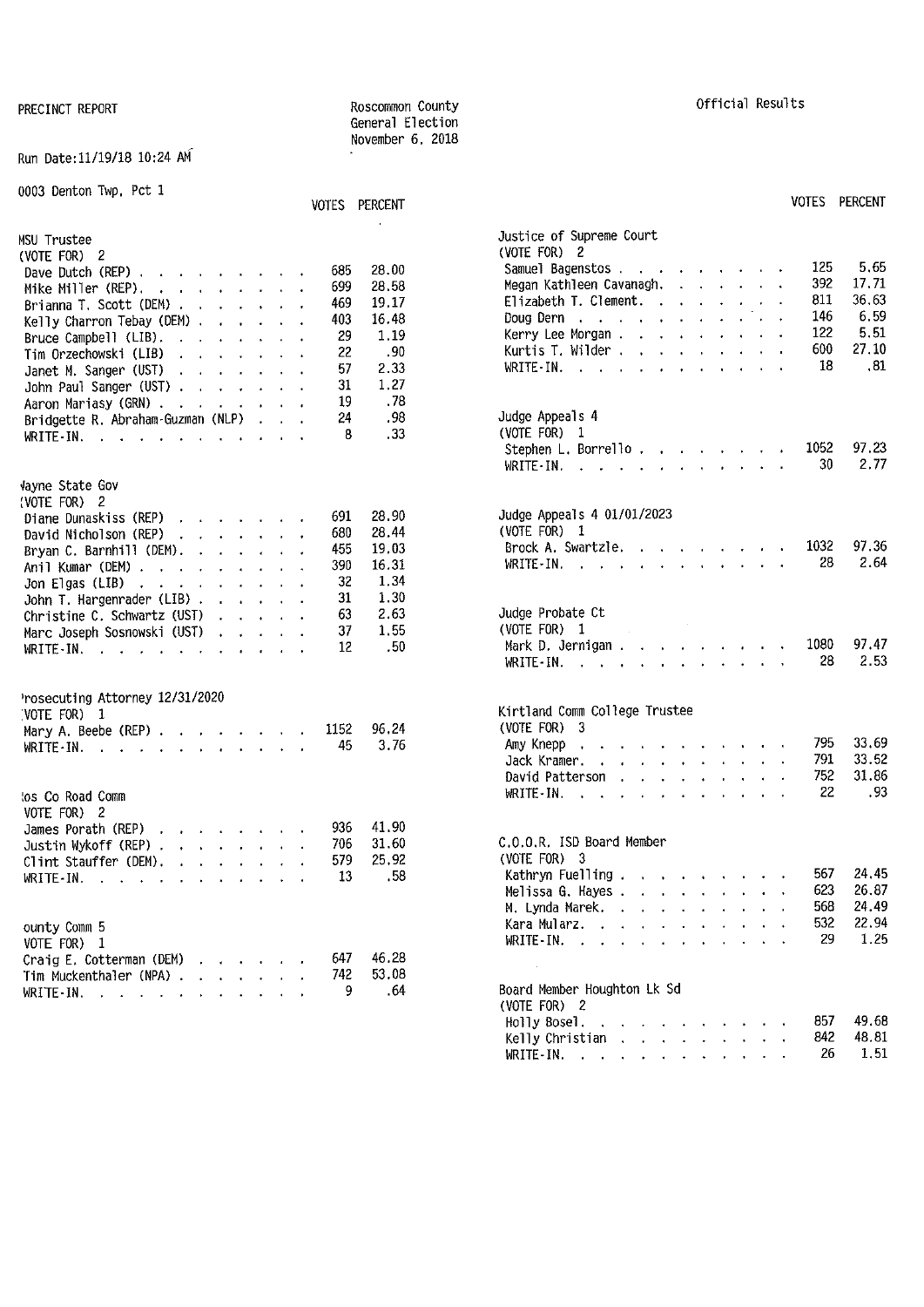PRECINCT REPORT

No.

|                                                                                                                                                                                                    | General Election<br>November 6, 2018 |
|----------------------------------------------------------------------------------------------------------------------------------------------------------------------------------------------------|--------------------------------------|
| Run Date:11/19/18 10:24 AM                                                                                                                                                                         |                                      |
| 0002 Backus Twp, Pct 1                                                                                                                                                                             | VOTES PERCENT                        |
| Board Member Houghton Lk Sd                                                                                                                                                                        |                                      |
| (VOTE FOR) 2                                                                                                                                                                                       |                                      |
| Holly Bosel. .<br>and a strain and a strain of the strain of                                                                                                                                       | - 77<br>50.66                        |
| $\mathbf{r} = \mathbf{r}$<br>Kelly Christian $\cdot \cdot \cdot$<br>$\ddot{\phantom{0}}$                                                                                                           | 73<br>48.03                          |
| WRITE - IN.<br><b><i>Carlo Carlo Carlo Carlo</i></b><br>$\overline{a}$<br>$\ddot{\phantom{0}}$<br>$\mathbf{r}$ and $\mathbf{r}$<br>L.                                                              | 1.32<br>$\overline{2}$               |
|                                                                                                                                                                                                    |                                      |
| Board Member 12/31/2020 Houghton Lk Sd<br>(VOTE FOR) 1                                                                                                                                             |                                      |
| Amy Langlois<br><b>Contract Contract</b><br>$\ddot{\phantom{0}}$                                                                                                                                   | 45.56<br>41                          |
| Paula Whittington.<br>$\ddot{\phantom{0}}$                                                                                                                                                         | 48<br>53.33                          |
| $WRITE-IN.$<br>t.<br>$\overline{a}$                                                                                                                                                                | 1.11<br>$\overline{1}$               |
|                                                                                                                                                                                                    |                                      |
| Proposal 18-1                                                                                                                                                                                      |                                      |
| (VOTE FOR) 1                                                                                                                                                                                       |                                      |
| Yes                                                                                                                                                                                                | 60 -<br>43.17                        |
| المعارف والمنافر والفارق والقارب والمنافر<br>No.                                                                                                                                                   | 79<br>56.83                          |
|                                                                                                                                                                                                    |                                      |
| Proposal 18-2                                                                                                                                                                                      |                                      |
| (VOTE FOR) 1                                                                                                                                                                                       |                                      |
| $Yes \ldots$                                                                                                                                                                                       | 44.53<br>61<br>76<br>55.47           |
| No.<br>$\mathbf{r}$<br>$\ddot{\phantom{0}}$<br>$\alpha$ , $\alpha$ , $\alpha$ , $\alpha$<br>$\ddot{\phantom{0}}$<br>$\mathbf{r} = \mathbf{r} + \mathbf{r}$<br>$\ddot{\phantom{0}}$<br>$\mathbf{r}$ |                                      |
| Proposal 18-3                                                                                                                                                                                      |                                      |
| (VOTE FOR)<br>1                                                                                                                                                                                    |                                      |
| Yes<br>$\cdot$ $\cdot$                                                                                                                                                                             | 74<br>54.41                          |
| No.<br>$\ddotsc$<br>$\ddot{\phantom{0}}$<br>$\mathbf{r} = \mathbf{r} + \mathbf{r}$ .                                                                                                               | 45.59<br>62                          |
|                                                                                                                                                                                                    |                                      |
|                                                                                                                                                                                                    |                                      |
|                                                                                                                                                                                                    |                                      |
| toscommon Co. Youth-Family Mill Proposal<br>VOTE FOR)<br>- 1                                                                                                                                       |                                      |

Roscommon County

87 64.93

 $\mathcal{L}^{\text{max}}_{\text{max}}$ 

 $\mathcal{L}^{\text{max}}_{\text{max}}$  and  $\mathcal{L}^{\text{max}}_{\text{max}}$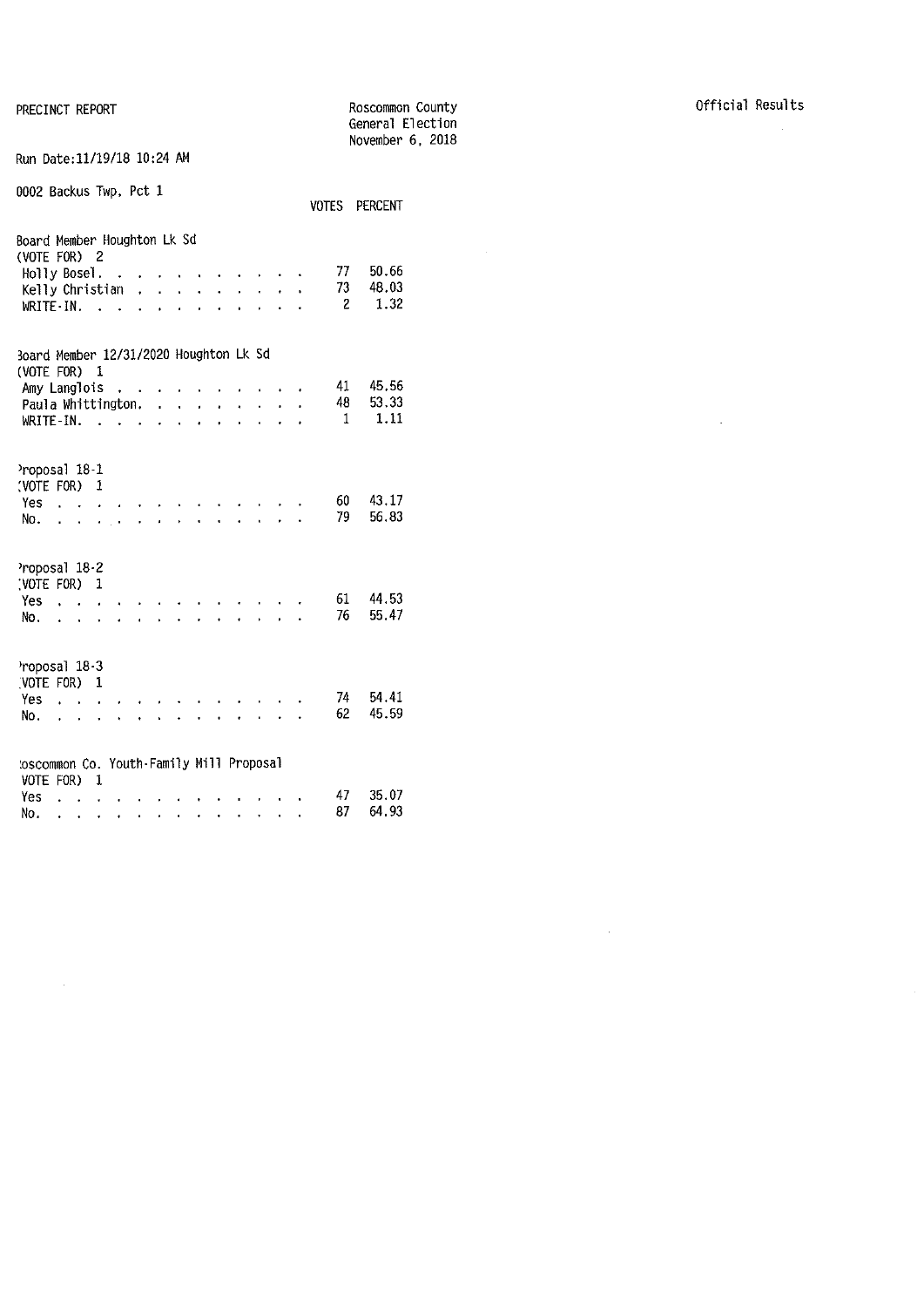#### PRECINCT REPORT **REPORT ROSCOMMON** County **ROSCOMMON** County **COUNTY CONTRECINCT REPORT** General Election November 6, 2018

#### Run Date:11/19/18 10:24 AM

| 0002 Backus Twp. Pct 1                                                                                                                                                                                                                                                                                                                                                                                                                            |  |                     |     |               |                                                                                                                      |      |
|---------------------------------------------------------------------------------------------------------------------------------------------------------------------------------------------------------------------------------------------------------------------------------------------------------------------------------------------------------------------------------------------------------------------------------------------------|--|---------------------|-----|---------------|----------------------------------------------------------------------------------------------------------------------|------|
|                                                                                                                                                                                                                                                                                                                                                                                                                                                   |  |                     |     | VOTES PERCENT | VOTES PERCENT                                                                                                        |      |
| REGISTERED VOTERS TOTAL                                                                                                                                                                                                                                                                                                                                                                                                                           |  |                     | 264 |               |                                                                                                                      |      |
| BALLOTS CAST - TOTAL.<br>$\mathbf{A} = \mathbf{A} \mathbf{A} + \mathbf{A} \mathbf{A} + \mathbf{A} \mathbf{A} + \mathbf{A} \mathbf{A} + \mathbf{A} \mathbf{A} + \mathbf{A} \mathbf{A} + \mathbf{A} \mathbf{A} + \mathbf{A} \mathbf{A} + \mathbf{A} \mathbf{A} + \mathbf{A} \mathbf{A} + \mathbf{A} \mathbf{A} + \mathbf{A} \mathbf{A} + \mathbf{A} \mathbf{A} + \mathbf{A} \mathbf{A} + \mathbf{A} \mathbf{A} + \mathbf{A} \mathbf{A} + \mathbf{A$ |  |                     | 140 |               | St Senator 35                                                                                                        |      |
| BALLOTS CAST - BLANK.<br>$\mathbf{r}$ , $\mathbf{r}$ , $\mathbf{r}$ , $\mathbf{r}$ , $\mathbf{r}$ , $\mathbf{r}$                                                                                                                                                                                                                                                                                                                                  |  |                     | 0   |               | (VOTE FOR) 1                                                                                                         |      |
| VOTER TURNOUT - TOTAL<br>$\mathbf{r}$ , $\mathbf{r}$ , $\mathbf{r}$ , $\mathbf{r}$ , $\mathbf{r}$                                                                                                                                                                                                                                                                                                                                                 |  |                     |     | 53.03         | 67.42<br>Curt VanderWall $(REP)$ , , , , , , ,<br>89                                                                 |      |
| VOTER TURNOUT - BLANK<br>$\mathbf{r}$ . The contract of the contract of the contract of the contract of the contract of the contract of the contract of the contract of the contract of the contract of the contract of the contract of the contract of th                                                                                                                                                                                        |  | $\bullet$ $\bullet$ |     |               | 32.58<br>Mike Taillard (DEM) $\cdot \cdot \cdot \cdot \cdot \cdot \cdot$<br>43                                       |      |
|                                                                                                                                                                                                                                                                                                                                                                                                                                                   |  |                     |     |               | 0<br>Timothy Coon (LIB)<br>$\mathbf{r}$ , $\mathbf{r}$ , $\mathbf{r}$ , $\mathbf{r}$ , $\mathbf{r}$ , $\mathbf{r}$   |      |
|                                                                                                                                                                                                                                                                                                                                                                                                                                                   |  |                     |     |               | $\Omega$<br>WRITE-IN.                                                                                                |      |
| Governor / Lt Governor<br>(VOTE FOR) 1                                                                                                                                                                                                                                                                                                                                                                                                            |  |                     |     |               |                                                                                                                      |      |
|                                                                                                                                                                                                                                                                                                                                                                                                                                                   |  |                     | 92  | 66.19         | Rep in State Legislature 103                                                                                         |      |
| Schuette / Lyons (REP)<br>Whitmer / Gilchrist II (DEM) $\ldots$ $\ldots$                                                                                                                                                                                                                                                                                                                                                                          |  |                     | 41  | 29.50         | (VOTE FOR) 1                                                                                                         |      |
| Gelineau / Thomas (LIB).                                                                                                                                                                                                                                                                                                                                                                                                                          |  |                     | 1   | .72           | Daire Rendon (REP)<br>86<br>64.66                                                                                    |      |
| Schleiger / Lackie (UST) , , , , , , ,                                                                                                                                                                                                                                                                                                                                                                                                            |  |                     | 4   | 2.88          | 35.34<br>Tim Schaiberger (DEM)<br>47<br>the control of the control of                                                |      |
| Kurland / Davenport (GRN)                                                                                                                                                                                                                                                                                                                                                                                                                         |  |                     | 1   | .72           | 0<br>WRITE-IN.                                                                                                       |      |
| Butkovich / Warner (NLP)                                                                                                                                                                                                                                                                                                                                                                                                                          |  |                     | 0   |               |                                                                                                                      |      |
| WRITE IN. $\cdots$ $\cdots$ $\cdots$ $\cdots$                                                                                                                                                                                                                                                                                                                                                                                                     |  |                     | 0   |               |                                                                                                                      |      |
|                                                                                                                                                                                                                                                                                                                                                                                                                                                   |  |                     |     |               | State Brd of Ed                                                                                                      |      |
|                                                                                                                                                                                                                                                                                                                                                                                                                                                   |  |                     |     |               | (VOTE FOR) 2                                                                                                         |      |
| Secretary of State                                                                                                                                                                                                                                                                                                                                                                                                                                |  |                     |     |               | Tami Carlone (REP)<br>31.88<br>73                                                                                    |      |
| (VOTE FOR) 1                                                                                                                                                                                                                                                                                                                                                                                                                                      |  |                     |     |               | Richard Zeile (REP) $\cdots$ $\cdots$ $\cdots$<br>29.26<br>67                                                        |      |
| Mary Treder Lang (REP)                                                                                                                                                                                                                                                                                                                                                                                                                            |  |                     | 90  | 65.69         | Judith P. Pritchett (DEM) $\ldots$ $\ldots$<br>40<br>17.47                                                           |      |
| Jocelyn Benson (DEM).                                                                                                                                                                                                                                                                                                                                                                                                                             |  |                     | 41  | 29.93         | Tiffany Tilley (DEM).<br>15.28<br>35<br>the contract of the contract of                                              |      |
| Gregory Scott Stempfle (LIB)                                                                                                                                                                                                                                                                                                                                                                                                                      |  |                     | 3   | 2.19          | 1<br>Scotty Boman (LIB)<br>the contract of the contract of the                                                       | .44  |
| Robert Gale (UST).                                                                                                                                                                                                                                                                                                                                                                                                                                |  |                     | 3   | 2.19          | 3<br>John J. Tatar (LIB) $\cdot \cdot \cdot \cdot \cdot \cdot$<br>1.31                                               |      |
| WRITE-IN.                                                                                                                                                                                                                                                                                                                                                                                                                                         |  |                     | 0   |               | Karen Adams (UST).<br>1                                                                                              | . 44 |
|                                                                                                                                                                                                                                                                                                                                                                                                                                                   |  |                     |     |               | Douglas Levesque (UST)<br>0                                                                                          |      |
|                                                                                                                                                                                                                                                                                                                                                                                                                                                   |  |                     |     |               | Sherry A. Wells (GRN)<br>and the contract of the contract of                                                         | - 87 |
| ittorney General                                                                                                                                                                                                                                                                                                                                                                                                                                  |  |                     |     |               | Mary Anne Hering (WCP)<br>4<br>1.75                                                                                  |      |
| (VOTE FOR) 1                                                                                                                                                                                                                                                                                                                                                                                                                                      |  |                     |     |               | 3<br>1.31<br>Logan R. Smith (WCP). $\cdot \cdot \cdot \cdot \cdot \cdot$                                             |      |
| Tom Leonard (REP).<br>the contract of the contract of the                                                                                                                                                                                                                                                                                                                                                                                         |  |                     | 92  | 67.65         | WRITE-IN.<br>0                                                                                                       |      |
| Dana Nessel (DEM).<br>and a state of the state of the state of                                                                                                                                                                                                                                                                                                                                                                                    |  |                     | 39  | 28.68         |                                                                                                                      |      |
| Lisa Lane Gioia (LIB)<br>the contract of the contract of the contract of the contract of the contract of the contract of the contract of                                                                                                                                                                                                                                                                                                          |  |                     | 1   | . 74          |                                                                                                                      |      |
| Gerald T. Van Sickle (UST). $\cdot \cdot \cdot \cdot$                                                                                                                                                                                                                                                                                                                                                                                             |  |                     | 3   | 2.21          | U of M Regent                                                                                                        |      |
| Chris Graveline (NPA)                                                                                                                                                                                                                                                                                                                                                                                                                             |  |                     | 1   | . 74          | (VOTE FOR) 2                                                                                                         |      |
| WRITE-IN. $\cdots$ $\cdots$                                                                                                                                                                                                                                                                                                                                                                                                                       |  |                     | 0   |               | Andrea Fischer Newman (REP)<br>33.64<br>73                                                                           |      |
|                                                                                                                                                                                                                                                                                                                                                                                                                                                   |  |                     |     |               | Andrew Richner (REP).<br>30.41<br>66                                                                                 |      |
|                                                                                                                                                                                                                                                                                                                                                                                                                                                   |  |                     |     |               | Jordan Acker (DEM)<br>16.59<br>the contract of the contract of the contract of the contract of the contract of<br>36 |      |
| <b>S</b> Senator                                                                                                                                                                                                                                                                                                                                                                                                                                  |  |                     |     |               | Paul Brown (DEM)<br>13.82<br>30                                                                                      |      |
| VOTE FOR) 1                                                                                                                                                                                                                                                                                                                                                                                                                                       |  |                     |     |               | James Lewis Hudler (LIB)<br>2<br>.92<br><b>Carl Contract Contract</b>                                                |      |
| John James (REP)                                                                                                                                                                                                                                                                                                                                                                                                                                  |  |                     | 92  | 66.19         | .92<br>2<br>John Jascob (LIB), $\cdot \cdot \cdot \cdot \cdot$                                                       |      |
| Debbie Stabenow (DEM)<br>the contract of the contract of the contract of the contract of the contract of the contract of the contract of                                                                                                                                                                                                                                                                                                          |  |                     | 46  | 33.09         | 1.38<br>Joe Sanger (UST) $\cdots$ $\cdots$ $\cdots$ $\cdots$                                                         |      |
| George E. Huffman III (UST)                                                                                                                                                                                                                                                                                                                                                                                                                       |  |                     | 0   |               | Crystal Van Sickle (UST)<br>1.38<br>3                                                                                |      |
| Marcia Squier (GRN)                                                                                                                                                                                                                                                                                                                                                                                                                               |  |                     | 0   |               | Kevin A. Graves (GRN)<br>$\overline{c}$                                                                              | .92  |
| John Howard Wilhelm (NLP)                                                                                                                                                                                                                                                                                                                                                                                                                         |  |                     | 1   | .72           | Marge Katchmark Sallows (NLP).<br>0                                                                                  |      |
| WRITE-IN.                                                                                                                                                                                                                                                                                                                                                                                                                                         |  |                     | 0   |               | 0<br>WRITE-IN.                                                                                                       |      |
|                                                                                                                                                                                                                                                                                                                                                                                                                                                   |  |                     |     |               |                                                                                                                      |      |
|                                                                                                                                                                                                                                                                                                                                                                                                                                                   |  |                     |     |               |                                                                                                                      |      |
| ep in Congress 4                                                                                                                                                                                                                                                                                                                                                                                                                                  |  |                     |     |               |                                                                                                                      |      |
| VOTE FOR) 1                                                                                                                                                                                                                                                                                                                                                                                                                                       |  |                     |     |               |                                                                                                                      |      |
| John Moolenaar (REP).                                                                                                                                                                                                                                                                                                                                                                                                                             |  |                     | 91  | 68.94         |                                                                                                                      |      |
| Jerry Hilliard (DEM).                                                                                                                                                                                                                                                                                                                                                                                                                             |  |                     | 41  | 31.06         |                                                                                                                      |      |

WRITE  $\cdot$  IN. . . . . . . . . . . . 0

 $\bar{z}$ 

|                                   | VOTES PERCENT                        |                                                                                                                                                                                                                                                                                                                                                                                                                                                                                                                                                                                                                                                                                                                                                                                                                                                                                                          | VOTES PERCENT                                                                                                               |
|-----------------------------------|--------------------------------------|----------------------------------------------------------------------------------------------------------------------------------------------------------------------------------------------------------------------------------------------------------------------------------------------------------------------------------------------------------------------------------------------------------------------------------------------------------------------------------------------------------------------------------------------------------------------------------------------------------------------------------------------------------------------------------------------------------------------------------------------------------------------------------------------------------------------------------------------------------------------------------------------------------|-----------------------------------------------------------------------------------------------------------------------------|
| 264<br>140<br>0                   | 53.03                                | St Senator 35<br>(VOTE FOR)<br>- 1<br>Curt VanderWall (REP)<br>$\sim$<br>Mike Taillard (DEM).<br>$\sim$ $\sim$ $\sim$<br>$\mathbf{r}$<br>$\ddot{\phantom{a}}$<br>$\mathcal{L}^{\text{max}}$<br>$\mathbf{r}$<br>Timothy Coon (LIB)<br>$\ddot{\phantom{a}}$<br>$\ddot{\phantom{0}}$<br>$\ddot{\phantom{0}}$<br>$\ddot{\phantom{a}}$<br>WRITE-IN.                                                                                                                                                                                                                                                                                                                                                                                                                                                                                                                                                           | 67.42<br>89.<br>43<br>32.58<br>0<br>0                                                                                       |
| 92<br>41<br>1<br>4<br>1<br>0<br>0 | 66.19<br>29.50<br>.72<br>2.88<br>.72 | Rep in State Legislature 103<br>(VOTE FOR) 1<br>Daire Rendon (REP)<br>$\mathbf{r}$<br><b><i>Charles Committee Committee States</i></b><br>Tim Schaiberger (DEM)<br>$\ddot{\phantom{a}}$<br>WRITE IN.<br>$\Delta$                                                                                                                                                                                                                                                                                                                                                                                                                                                                                                                                                                                                                                                                                         | 86<br>64.66<br>47<br>35.34<br>0                                                                                             |
| 90<br>41<br>3<br>3<br>0           | 65.69<br>29.93<br>2.19<br>2,19       | State Brd of Ed<br>(VOTE FOR) 2<br>Tami Carlone (REP)<br>$\mathbf{r} = \mathbf{r} \times \mathbf{r} = \mathbf{r} \times \mathbf{r} = \mathbf{r} \times \mathbf{r}$<br>Richard Zeile (REP).<br>$\ddot{\phantom{0}}$<br>$\mathbf{r}$<br>Judith P. Pritchett (DEM) .<br>t.<br>Tiffany Tilley (DEM).<br>$\mathbf{r}$<br>$\ddot{\phantom{0}}$<br>$\sim$<br>s.<br>$\mathbf{r}$<br>Scotty Boman (LIB)<br>$\sim$<br>$\mathbf{r}$<br>$\ddot{\phantom{0}}$<br>$\ddot{\phantom{a}}$<br>John J. Tatar (LIB).<br>$\mathbf{r}$<br>$\Delta$ .<br>$\ddot{\phantom{0}}$<br>Karen Adams (UST).<br>$\mathcal{A}^{\mathcal{A}}$ and $\mathcal{A}^{\mathcal{A}}$<br>$\ddot{\phantom{0}}$<br>$\ddot{\phantom{a}}$<br>$\ddot{\phantom{a}}$<br>$\ddot{\phantom{0}}$<br>Douglas Levesque (UST).<br>$\mathbf{A}$<br>$\mathbf{L}$<br>Sherry A. Wells (GRN).<br>$\ddot{\phantom{a}}$<br>$\mathbf{A}$<br>$\mathbf{r}$<br>$\mathbf{r}$ | 31.88<br>73<br>67<br>29.26<br>40<br>17.47<br>15.28<br>35<br>1<br>.44<br>3<br>1.31<br>1<br>.44<br>0<br>$\overline{c}$<br>.87 |
| 92<br>39<br>1<br>3<br>1<br>0      | 67.65<br>28.68<br>.74<br>2.21<br>.74 | Mary Anne Hering (WCP).<br>¥.<br>$\mathbf{r}^{(1)}$<br>$\ddot{\phantom{0}}$<br>$\mathbf{r}$<br>Logan R. Smith (WCP).<br>$\sim$<br>¥.<br>$\ddot{\phantom{0}}$<br>$\bullet$<br>$WRITE-IN.$ $\ldots$<br>U of M Regent<br>(VOTE FOR) 2<br>Andrea Fischer Newman (REP)<br><b>Contract Contract</b>                                                                                                                                                                                                                                                                                                                                                                                                                                                                                                                                                                                                            | 4<br>1.75<br>3<br>1.31<br>0<br>73<br>33.64                                                                                  |
| 92<br>46<br>0<br>A                | 66 19<br>33.09                       | Andrew Richner (REP).<br>$\sim$ $\sim$<br>$\mathbf{r}$<br>Jordan Acker (DEM)<br>$\mathbf{r}$ and $\mathbf{r}$<br>a control<br>$\cdot$<br>Paul Brown (DEM).<br>$\ddot{\phantom{0}}$<br><b>Contract Contract</b><br>$\ddot{\phantom{a}}$<br>James Lewis Hudler (LIB)<br>$\ddot{\phantom{a}}$<br>$\mathbf{L}^{\text{max}}$<br>John Jascob (LIB).<br>$\mathbf{A}^{\text{max}}$<br>$\ddot{\phantom{a}}$<br>$\cdot$<br>Joe Sanger (UST)<br>$\ddot{\phantom{a}}$<br>$\ddot{\phantom{0}}$<br>Crystal Van Sickle (UST)<br>Kevin A. Graves (GRN)                                                                                                                                                                                                                                                                                                                                                                   | 66<br>30.41<br>16.59<br>36<br>13.82<br>30<br>2<br>.92<br>$\overline{c}$<br>.92<br>3<br>1.38<br>3<br>1.38<br>2<br>92         |